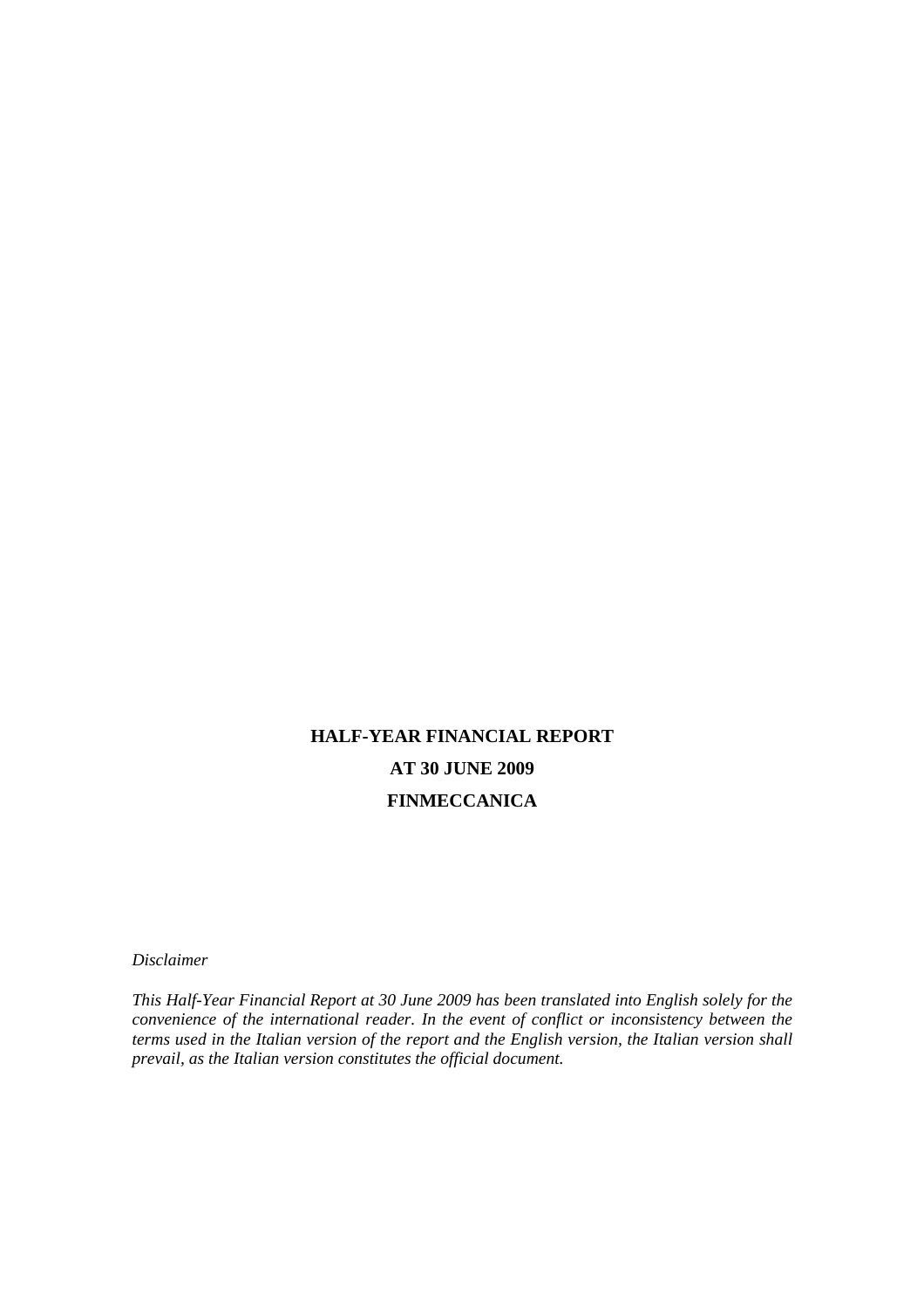# **CONTENTS**

| $\bullet$                                                                                       |
|-------------------------------------------------------------------------------------------------|
|                                                                                                 |
|                                                                                                 |
|                                                                                                 |
|                                                                                                 |
|                                                                                                 |
|                                                                                                 |
|                                                                                                 |
|                                                                                                 |
|                                                                                                 |
|                                                                                                 |
| Significant events and events subsequent to closure of the accounts for the six-month period 57 |
|                                                                                                 |
| <b>CONDENSED CONSOLIDATED FINANCIAL STATEMENTS AT 30 JUNE 2009  68</b>                          |
|                                                                                                 |
| ٠                                                                                               |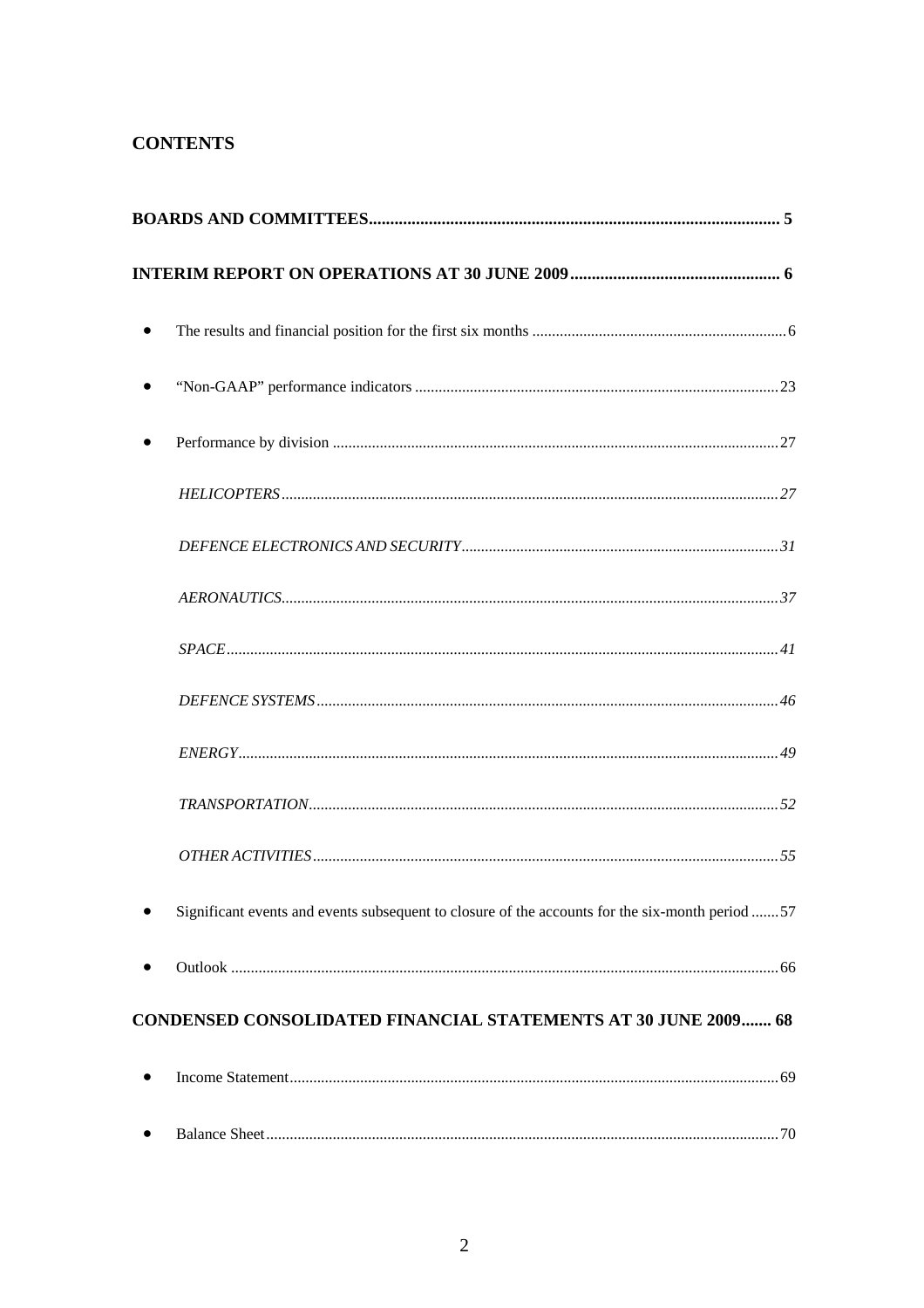| $\mathfrak{1}.$ |                                                                             |
|-----------------|-----------------------------------------------------------------------------|
| 2.              |                                                                             |
| 3.              | Treatment of income taxes applied in the preparation of interim reports and |
| 4.              |                                                                             |
| 5.              |                                                                             |
| 6.              |                                                                             |
| 7.              |                                                                             |
| 8.              |                                                                             |
| 9.              |                                                                             |
| 10.             |                                                                             |
| 11.             |                                                                             |
| 12.             |                                                                             |
| 13.             |                                                                             |
| 14.             |                                                                             |
| 15.             |                                                                             |
| 16.             |                                                                             |
| 17.             |                                                                             |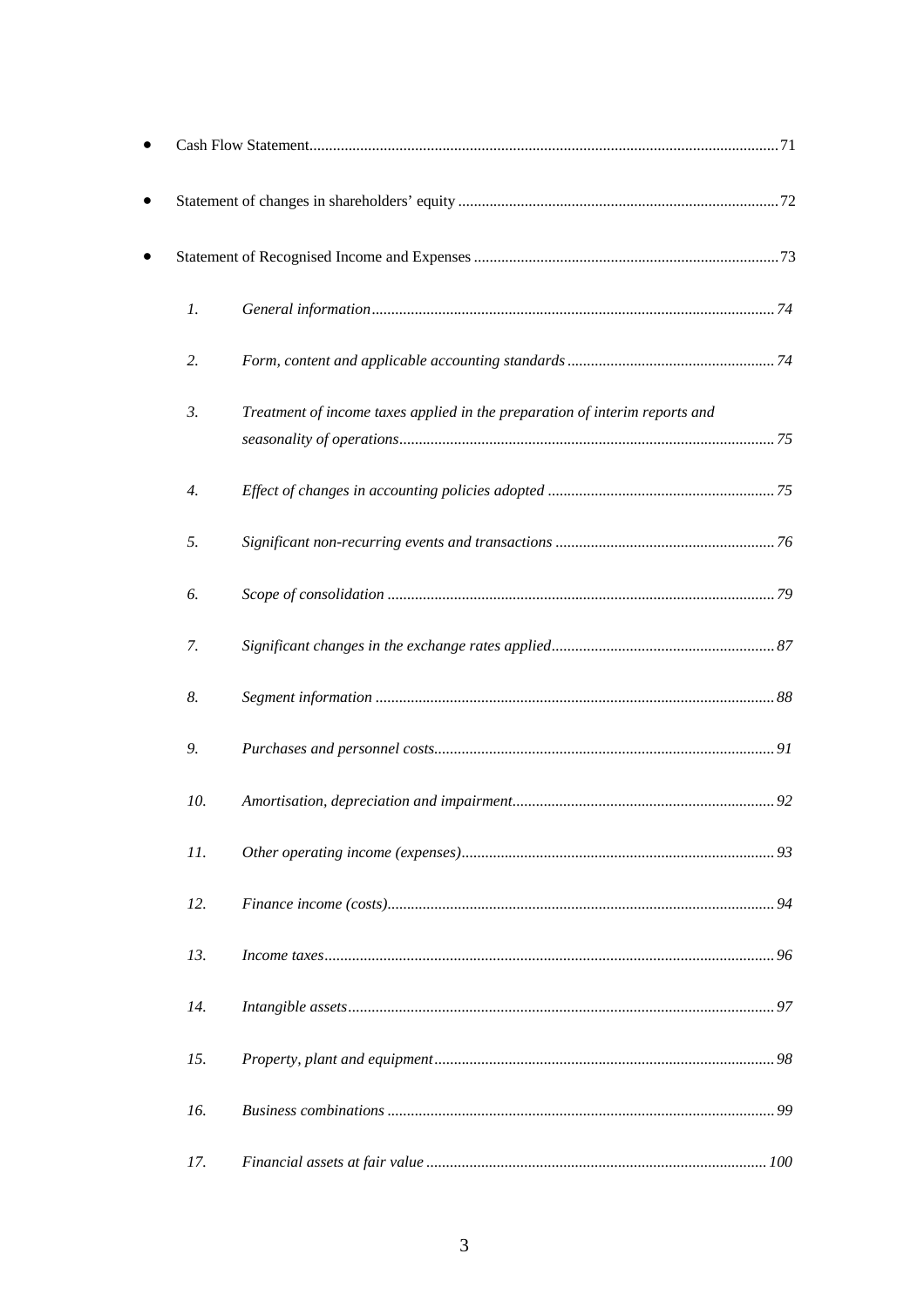|           | 18. |                                                                                                     |  |
|-----------|-----|-----------------------------------------------------------------------------------------------------|--|
|           | 19. |                                                                                                     |  |
|           | 20. |                                                                                                     |  |
|           | 21. |                                                                                                     |  |
|           | 22. |                                                                                                     |  |
|           | 23. |                                                                                                     |  |
|           | 24. |                                                                                                     |  |
|           | 25. |                                                                                                     |  |
|           | 26. |                                                                                                     |  |
|           | 27. |                                                                                                     |  |
|           | 28. |                                                                                                     |  |
|           | 29. |                                                                                                     |  |
|           | 30. |                                                                                                     |  |
| $\bullet$ |     | Certification of the condensed consolidated interim financial statements pursuant to art. 81-ter of |  |
| $\bullet$ |     | Auditors' report on the review of condensed consolidated interim financial statements for the six   |  |
|           |     |                                                                                                     |  |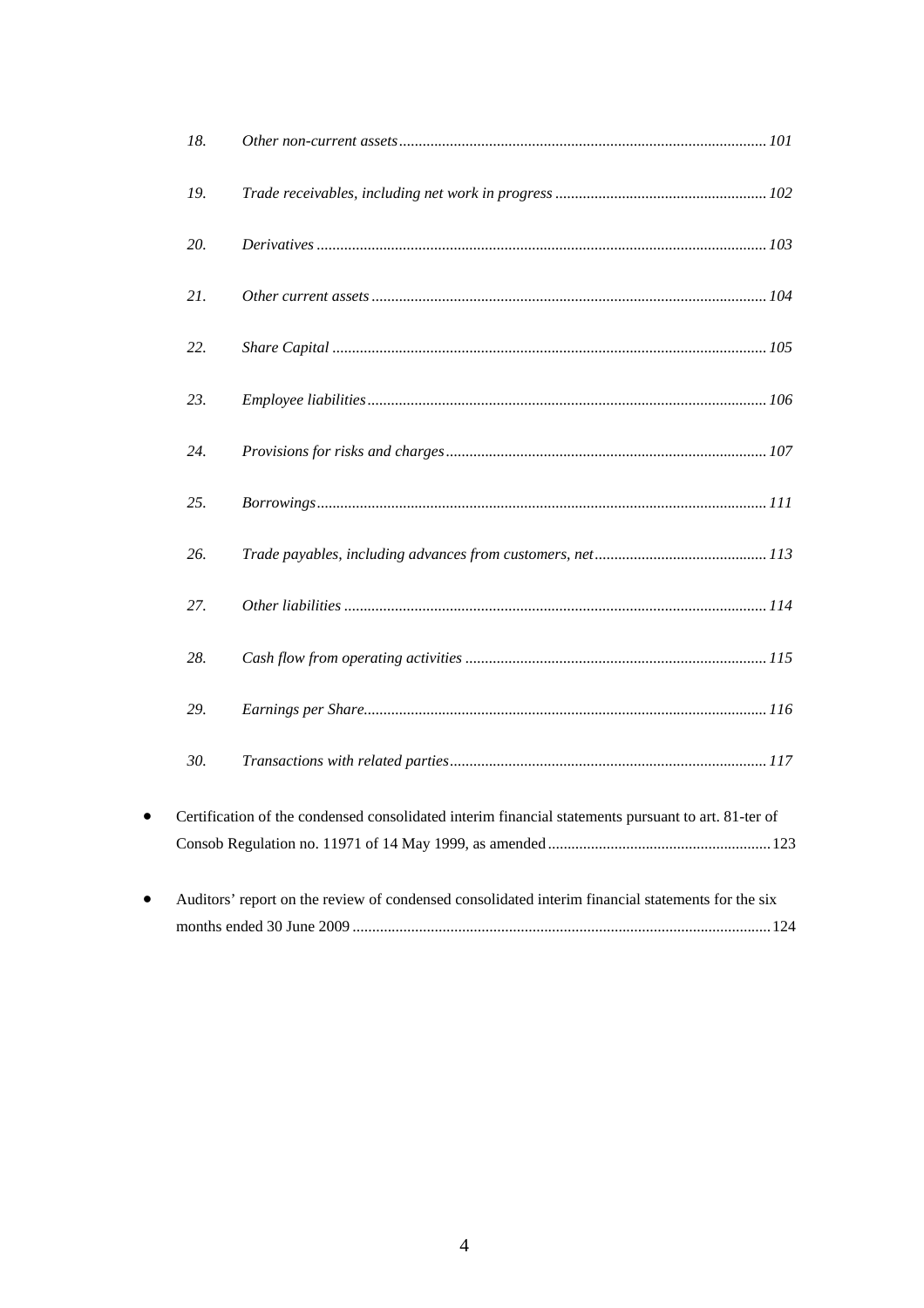### **BOARDS AND COMMITTEES**

### **BOARD OF DIRECTORS**

*(for the 2008 - 2010 term) appointed by the Shareholders' Meeting on 6 June 2008* 

PIER FRANCESCO GUARGUAGLINI (1) Chairman and Chief Executive Officer

PIERGIORGIO ALBERTI (2) (3) Director

ANDREA BOLTHO von HOHENBACH (1) Director

FRANCO BONFERRONI (2) (3) Director

GIOVANNI CASTELLANETA (1) Director (\*) **\_\_\_\_\_\_\_\_\_\_\_\_\_\_\_\_\_\_\_\_\_\_\_\_\_\_\_\_\_\_\_\_\_\_\_\_\_\_\_\_\_\_\_\_** 

MAURIZIO DE TILLA (2) Director

DARIO GALLI (1) (3) (\*\*) Director

RICHARD GRECO (1) Director

FRANCESCO PARLATO (1) (3) Director

NICOLA SQUILLACE (1) (2) Director **\_\_\_\_\_\_\_\_\_\_\_\_\_\_\_\_\_\_\_\_\_\_\_\_\_\_\_\_\_\_\_\_\_\_\_\_\_\_\_\_\_\_\_\_\_** 

RICCARDO VARALDO (3) Director

GUIDO VENTURONI (1) Director

**BOARD OF STATUTORY AUDITORS**  *(for the 2009- 20011 term) appointed by the Shareholders' Meeting on 29 April 2009*

LUIGI GASPARI Chairman

GIORGIO CUMIN, MAURILIO FRATINO, SILVANO MONTALDO, ANTONIO TAMBORRINO Regular Statutory Auditors

MAURIZIO DATTILO, PIERO SANTONI Alternate Statutory Auditors

LUCIANO ACCIARI Secretary of the Board of Directors

**INDEPENDENT AUDITORS**  *(for the 2006- 2011 term)* **PRICEWATERHOUSECOOPERS SpA** 

(\*) Director without voting rights appointed by **BOARD OF STATUTORY AUDITORS**  Ministerial Decree on 26.06.2008, pursuant to Decree-Law *(up to 29 April 2009)*  No 332/94, converted with amendments into Act No 474/94

- (\*\*) Member of the Remuneration Committee since 4.02.2009 LUIGI GASPARI
- (1) Member of the Strategic Committee Regular Statutory Auditors
- (2) Member of the Internal Audit Committee
- (3) Member of the Remuneration Committee

Chairman

GIORGIO CUMIN, FRANCESCO FORCHIELLI, SILVANO MONTALDO, ANTONIO TAMBORRINO

MAURIZIO DATTILO, PIERO SANTONI Alternate Statutory Auditors

\_\_\_\_\_\_\_\_\_\_\_\_\_\_\_\_\_\_\_\_\_\_\_\_\_\_\_\_\_\_\_\_\_\_\_\_\_\_\_\_\_\_\_ \_\_\_\_\_\_\_\_\_\_\_\_\_\_\_\_\_\_\_\_\_\_\_\_\_\_\_\_\_\_\_\_\_\_\_\_\_\_\_\_\_\_\_\_\_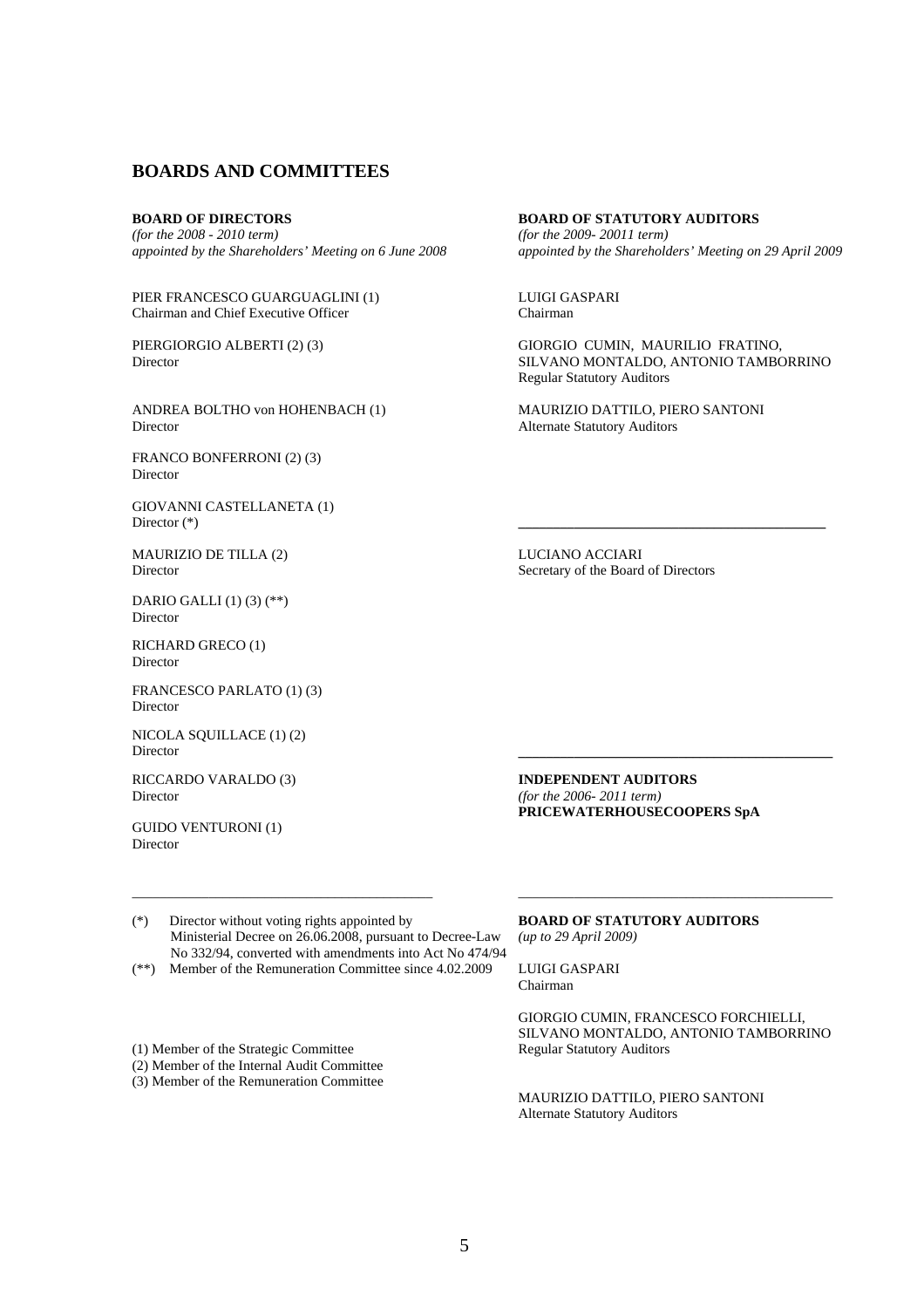# **Finmeccanica Group**

# **Interim report on operations at 30 June 2009**

# **The results and financial position for the first six months**

# Highlights

| $\epsilon$ millions               | June<br>2009 | June<br>2008 | <b>Change</b> | 2008   |
|-----------------------------------|--------------|--------------|---------------|--------|
| New orders                        | 8,327        | 6,809        | 22%           | 17,575 |
| <b>Order backlog</b>              | 42,980       | 39,005       | 10%           | 42,937 |
| <b>Revenues</b>                   | 8,523        | 6,433        | 32%           | 15,037 |
| Adjusted EBITA (*)                | 605          | 400          | 51%           | 1,305  |
| Net profit                        | 242          | 297          | (19%)         | 621    |
| <b>Adjusted net profit</b>        | 242          | 243          | (%)           | 664    |
| Net capital invested              | 10,934       | 7,741        | 41%           | 9,513  |
| Net financial debt                | 4,615        | 2,607        | 77%           | 3,383  |
| FOCF $(*)$                        | (695)        | (1,347)      | 48%           | 469    |
| $ROS (*)$                         | 7.1%         | 6.2%         | 0.9 p.p.      | 8.7%   |
| $ROI (*)$                         | 16.7%        | 15.5%        | 1.2 p.p.      | 21.4%  |
| $ROE$ $(*)$                       | 9.9%         | 12.2%        | $(2.3)$ p.p.  | 10.5%  |
| $EVA$ (*)                         | (38)         | 17           | n.a           | 376    |
| <b>Research &amp; Development</b> | 887          | 834          | 6%            | 1,809  |
| Workforce (no.)                   | 73,517       | 61,909       | 19%           | 73,398 |

*(\*): refer to the following section for definitions of the indicators.* 

The Finmeccanica Group's (hereinafter the Group) consolidated results for the first half of 2009 improved with respect to the same period of the previous year, although, as has been stated several times, these results are not entirely representative of the trend for the financial year as a whole since more than half of the Group's business is concentrated in the second half of the year.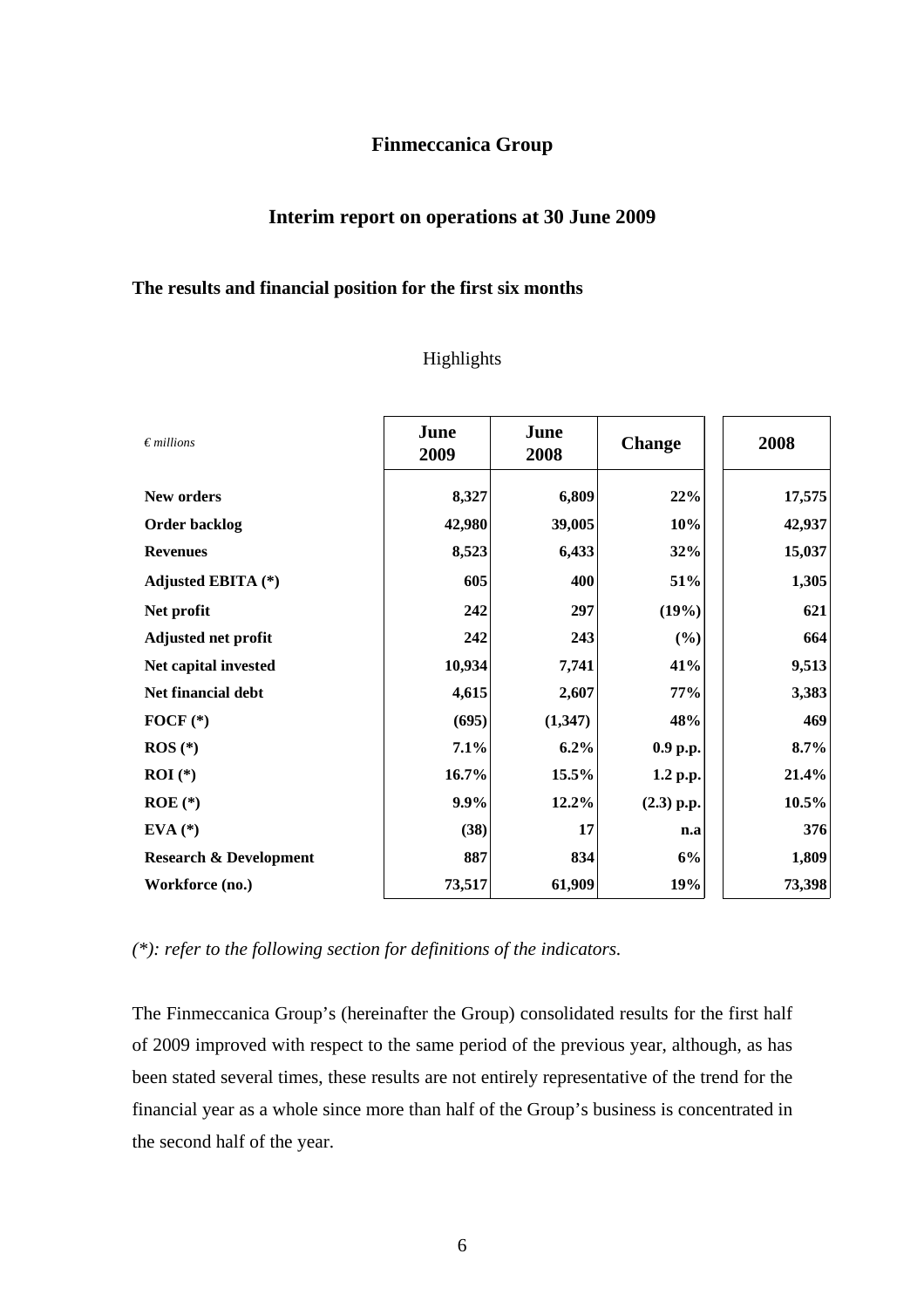#### \* \* \* \* \* \* \* \*

Before turning to examine the results at 30 June 2009 in detail, it should be reported that, on 22 October 2008, the Group completed the purchase of 100% of the American group DRS Technologies (DRS), a leader in providing integrated products, services and support in the defence electronics and security sector.

In line with strategic, industrial, market and financial policies, the acquisition of DRS has allowed the Group in general and the Defence Electronics and Security division in particular to gain a position on the US market, a market that is very difficult to enter in any other manner due to the high barriers to entry that US procurement policy imposes on foreign companies and groups, especially in the defence sector. For DRS, integration with the Group offers a strategic opportunity to expand its position in non-US markets.

Integration offers significant complementary areas in terms of technology and products. The major ones include: communications (including satellite connectivity), radar systems, electro-optics (particularly infra-red), homeland security solutions, weapons and vision systems for land vehicles and command and control systems.

It should be added that, as a result of the acquisition DRS, the possibility of making the operations of DRS and the other Finmeccanica complementary by exploiting significant commercial synergies and by being able to leverage DRS to expand the Group's product offering in the US market is a factor that is driving growth.

With regard to the foregoing, it creates a framework within which the benefits resulting from the integration of DRS and the other companies can only be quantified at the Group level, since identifying these benefits at the company level would prove to be mere theoretical accounting exercise and would, in no case, be representative of the growth of that specific company. The pursuit of greater integration, begun immediately after the completion of the acquisition of DRS, largely minimises the informational value of the data pertaining to DRS, which incorporate its internal growth and initiatives aimed at making DRS Finmeccanica's primary technological, industrial and commercial vehicle within the United States.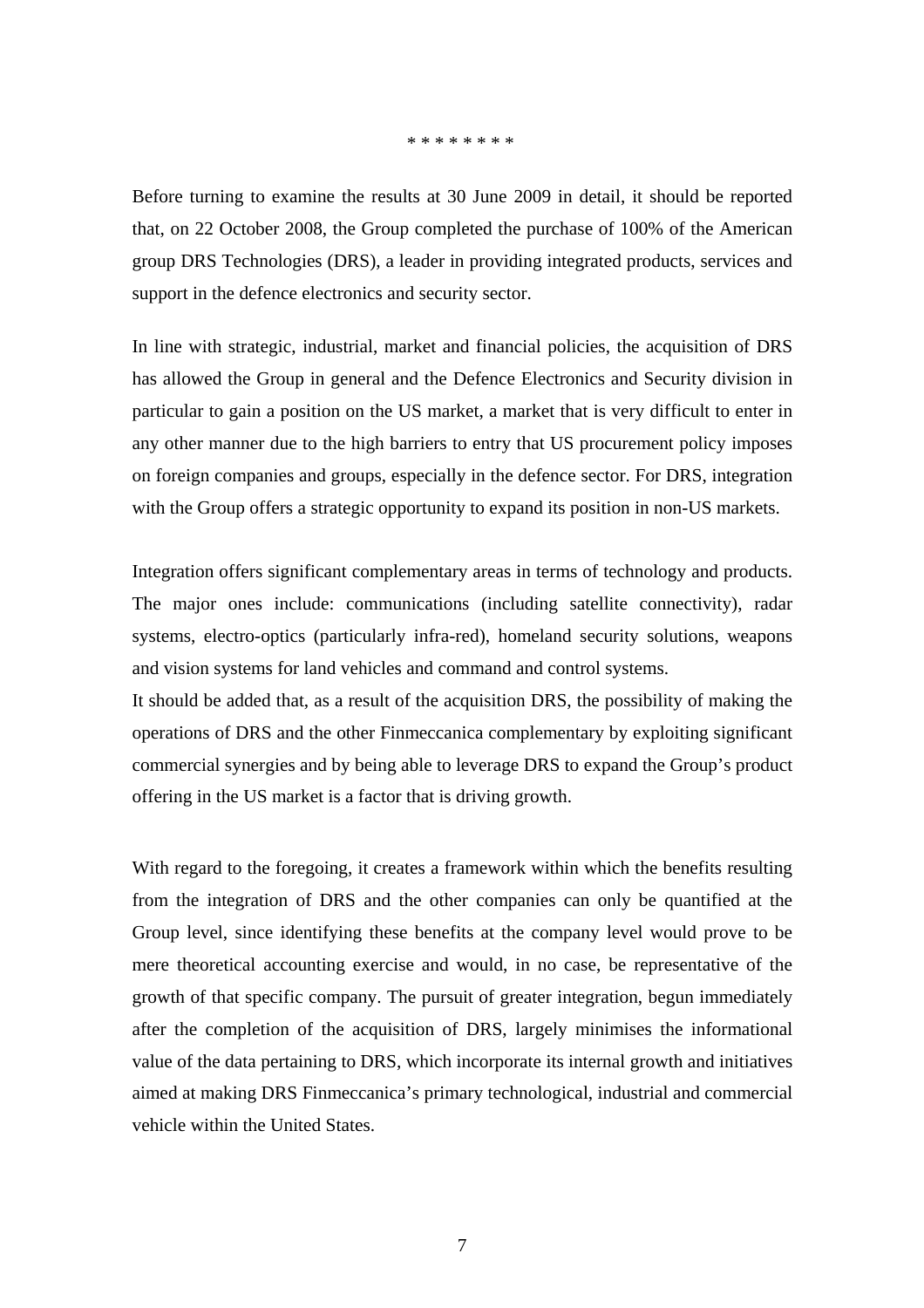To provide an appropriate assessment of the Group's results, comments have been provided, from time to time, that take into account the changes in the scope of consolidation (where these effects can be largely isolated) and the performance of Finmeccanica overall (only where this has significant informational value).

The following principal data pertaining to DRS for the period is provided for informational purposes only:

|                      | €        |
|----------------------|----------|
|                      | millions |
| New orders           | 1,959    |
| Revenues             | 1,466    |
| Adjusted EBITA $(*)$ | 176      |
| Net profit           | 62       |
| FOCF $(*)$           | 15       |

*(\*):refer to the following section for definitions of the indicators.* 

\* \* \* \* \* \* \* \*

In the first half of 2009, the Group posted results that were an improvement over or in line with the same period of the previous year.

The analysis of the main indicators for the first half of 2009, reveals that revenues increased by about 32% over the previous year and adjusted EBITA rose by roughly 51%. Return on sales (ROS) increased to 7.1%, up 0.9 percentage points over the 6.2% reported at 30 June 2008. New orders grew by about 22% compared with the figure at 30 June 2008.

Before analysing the changes in the principle indicators of the Group's profitability, it should be noted that Net Invested Capital and Shareholders' Equity at 30 June 2009, compared with the same period of the previous year, incorporate, respectively, the effects of the purchase of DRS (goodwill) and the increase in the share capital of Finmeccanica, both of which occurred at the end of 2008.

Compared with the same period of the previous year, return on investment (ROI) stood at 16.7% (15.5% at 30 June 2008), return on equity (ROE) came to 9.9% (12.2%) and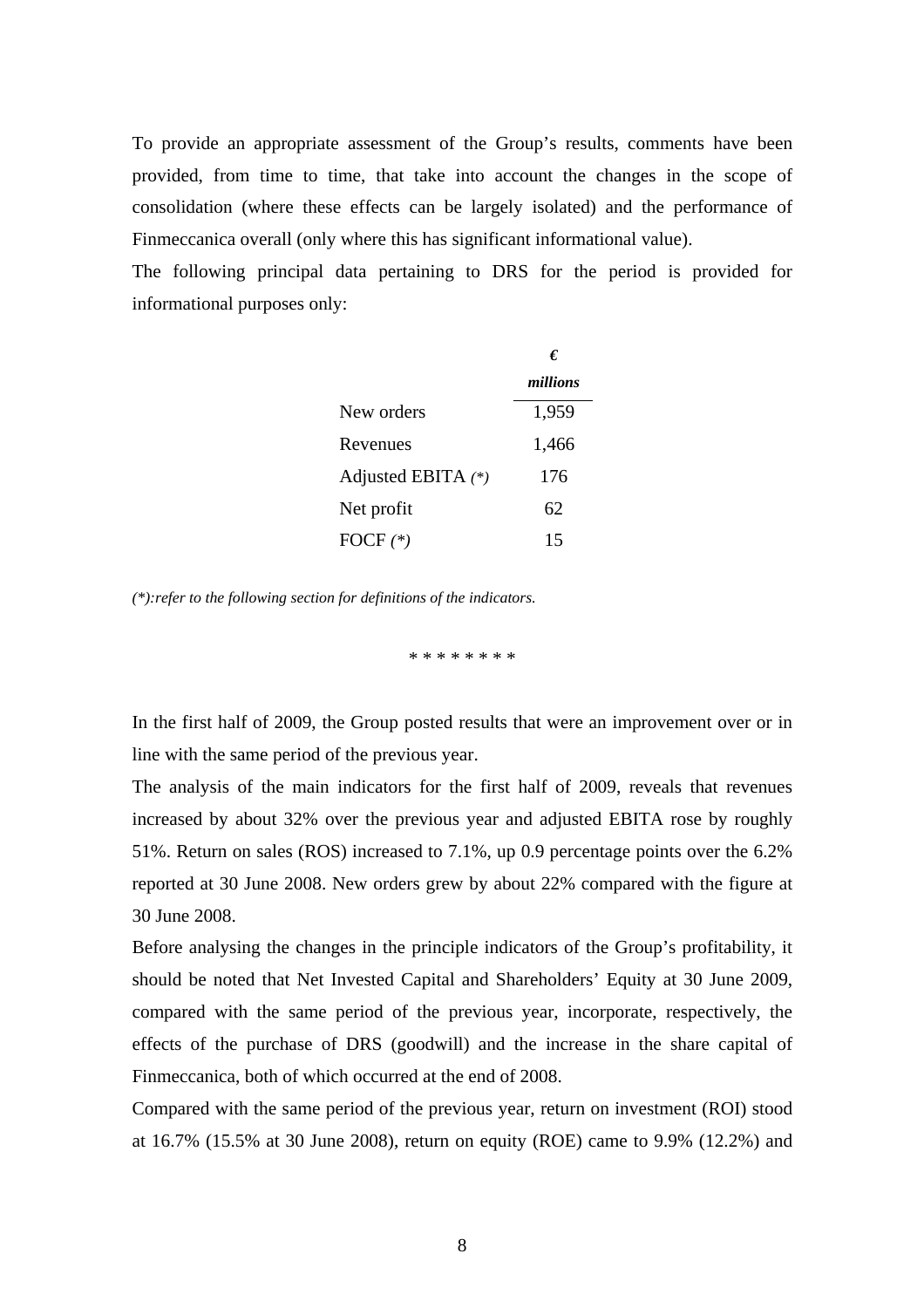EVA came to a negative €mil. 38 (positive €mil. 17). It should be specified, with regard to EVA, that, due to the changes in the macroeconomic scenario, the increase in the cost of money and risk premiums, Finmeccanica recently increased the Group's cost of capital by around 1 percentage point, compared with that used up through 31 December 2008. Based on the cost of capital used for 2009, EVA at 30 June 2008 would have been negative €mil. 9.9 rather than positive €mil. 17.

The Group's net profit at 30 June 2009 amounted to €mil. 242, compared with €mil. 297 at 30 June 2008, for a decrease of  $\theta$ mil. 55 (-19%).

With regard to the net profit for the first half of 2008, it should be noted that contributing to the positive results for the period was the  $\epsilon$ mil. 54 capital gain net of tax effects from the sale of 26 million shares of STMicroelectronics (STM) to French company FT1CI (Section 5). Excluding the impact of this event, the net profit for the first half of 2008 came to roughly  $\epsilon$ mil. 243.

Comparing the two net profits, broken down into their individual components, we can see that the net profit at 30 June 2009 was in line with that of the same period of 2008.

The primary changes contributing to this result are attributable to the improvement in EBIT ( $\epsilon$ mil. 184), which was entirely offset by:

- the increase in net finance costs  $(\theta$ mil. 109) due to the higher average amount of net financial debt compared with the previous period, resulting mainly from the acquisition of DRS overall;
- the increase in the tax burden  $(\text{Gmil. 75})$ , due primarily to the increase in corporate income tax (IRES) in absolute terms resulting from the growth in the tax base and the exhaustion of available tax losses that can be carried forward.

As a result, the theoretical tax rate at 30 June 2009 came to 40.04%, compared with 31.49% at 30 June 2008.

\* \* \* \* \* \* \* \*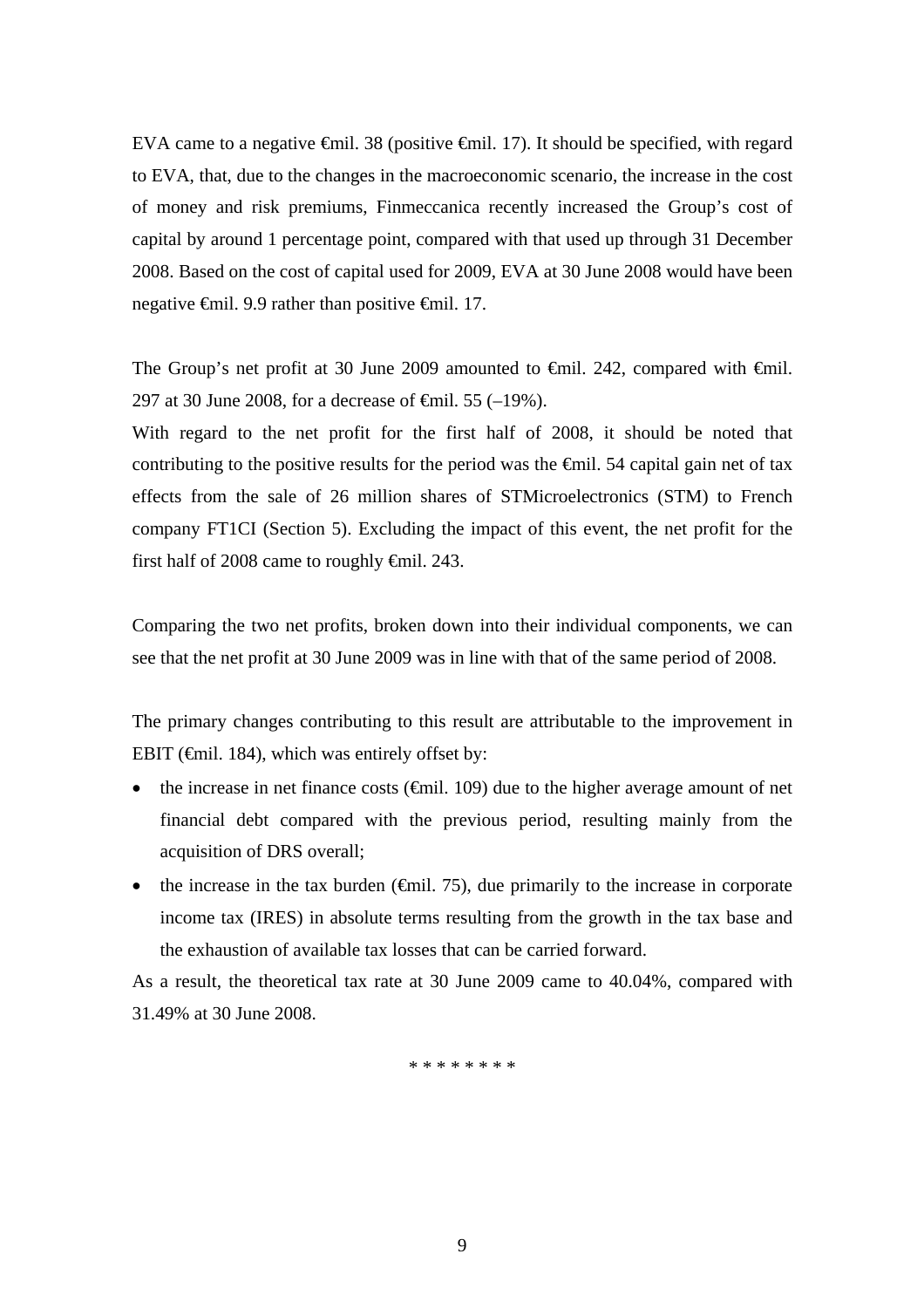| <b>Income Statement</b>                              |                | For the six months ended 30 June |         |  |
|------------------------------------------------------|----------------|----------------------------------|---------|--|
|                                                      | <b>Section</b> | 2009                             | 2008    |  |
| $\epsilon$ <i>millions</i>                           |                |                                  |         |  |
| <b>Revenue</b>                                       |                | 8,523                            | 6,433   |  |
| Purchases and personnel costs                        | $(*)$          | (7,616)                          | (5,811) |  |
| Depreciation and amortisation                        | 10             | (266)                            | (205)   |  |
| Other net operating income (expenses)                | $^{(**)}$      | (36)                             | (17)    |  |
| <b>Adjusted EBITA</b>                                |                | 605                              | 400     |  |
| Non-recurring income/(costs)                         |                |                                  |         |  |
| Restructuring costs                                  |                | (7)                              | (14)    |  |
| Impairment of goodwill                               |                |                                  |         |  |
| Amortisation of intangible assets acquired through a |                |                                  |         |  |
| business combination                                 | 10             | (39)                             | (11)    |  |
| <b>EBIT</b>                                          |                | 559                              | 375     |  |
| Net finance income (costs)                           | (***)          | (156)                            | 10      |  |
| Income taxes                                         | 13             | (161)                            | (88)    |  |
| <b>NET PROFIT (LOSS)</b>                             |                | 242                              | 297     |  |

*Notes on the reconciliation between the reclassified income statement and the statutory income statement:* 

*(\*) Includes "Purchases and personnel costs", excluding "Restructuring costs".* 

*(\*\*) Includes "Other operating income", "Other operating expenses" (excluding reorganisation costs, impairment of goodwill, non-recurring income/(costs) and including impairment).* 

*(\*\*\*) Includes "Finance income", "Finance costs" and "Effect of measuring equity investments using the equity method".*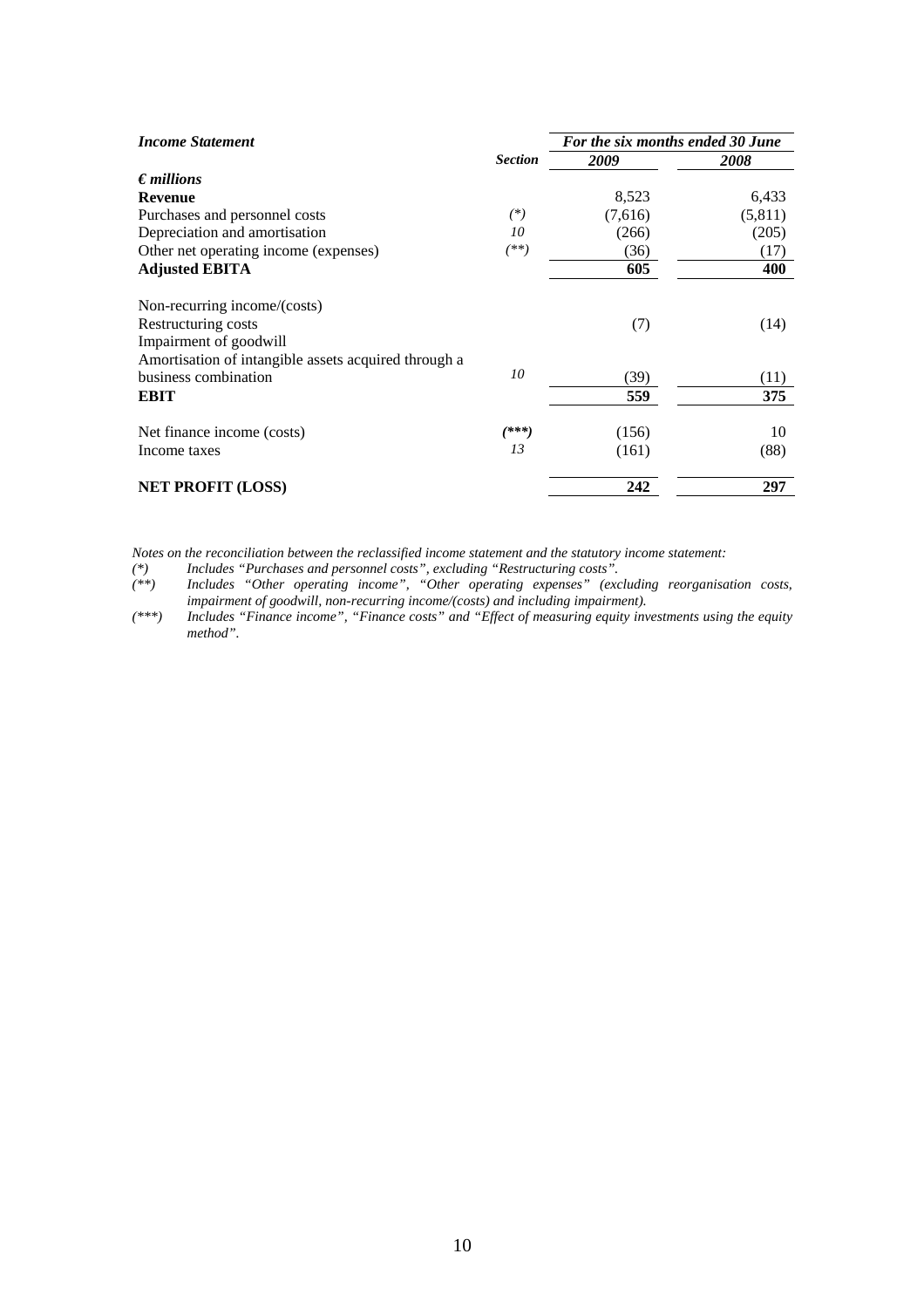| <b>June 2009</b><br>$(\epsilon$ millions) | New orders | Order<br>backlog | <b>Revenues</b> | Adj. EBITA | ROS% | R&D | Workforce<br>(no.) |
|-------------------------------------------|------------|------------------|-----------------|------------|------|-----|--------------------|
| <b>Helicopters</b>                        | 1.821      | 10.610           | 1.646           | 162        | 9,8% | 162 | 10.335             |
| <b>Defence Electronics and Security</b>   | 3.306      | 11.239           | 3.075           | 274        | 8.9% | 323 | 30.277             |
| <b>Aeronautics</b>                        | 651        | 7.829            | 1.208           | 60         | 5,0% | 212 | 13.849             |
| <b>Space</b>                              | 565        | 1.546            | 435             | 13         | 3,0% | 30  | 3.673              |
| <b>Defence Systems</b>                    | 566        | 3.982            | 514             | 42         | 8,2% | 119 | 4.036              |
| <b>Energy</b>                             | 398        | 3.311            | 820             | 76         | 9,3% | 16  | 3.409              |
| <b>Transportation</b>                     | 1.190      | 5.118            | 895             | 55         | 6,1% | 24  | 7.135              |
| <b>Other activities</b>                   | 74         | 284              | 198             | (77)       | n.a. |     | 803                |
| <b>Eliminations</b>                       | (244)      | (939)            | (268)           |            |      |     |                    |
|                                           | 8.327      | 42.980           | 8.523           | 605        | 7,1% | 887 | 73.517             |

# **Primary Finmeccanica Group indicators by segment**

|                                           | New orders | Order      | <b>Revenues</b> | Adj. EBITA | ROS % | R&D | Workforce  |
|-------------------------------------------|------------|------------|-----------------|------------|-------|-----|------------|
| <b>June 2008</b><br>$(\epsilon$ millions) |            | backlog    |                 |            |       |     | (no.)      |
|                                           |            | at 31 Dec. |                 |            |       |     | at 31 Dec. |
|                                           |            | 2008       |                 |            |       |     | 2008       |
|                                           |            |            |                 |            |       |     |            |
| <b>Helicopters</b>                        | 1.618      | 10.481     | 1.469           | 158        | 10,8% | 126 | 10.289     |
| <b>Defence Electronics and Security</b>   | 1.951      | 10.700     | 1.628           | 98         | 6,0%  | 272 | 30.330     |
| <b>Aeronautics</b>                        | 844        | 8.281      | 1.062           | 70         | 6,6%  | 245 | 13.907     |
| <b>Space</b>                              | 416        | 1.383      | 451             | 15         | 3,3%  | 29  | 3.620      |
| <b>Defence Systems</b>                    | 506        | 3.879      | 513             | 42         | 8,2%  | 122 | 4.060      |
| <b>Energy</b>                             | 1.063      | 3.779      | 512             | 37         | 7,2%  | 12  | 3.285      |
| <b>Transportation</b>                     | 578        | 4.858      | 836             | 47         | 5,6%  | 28  | 7.133      |
| <b>Other activities</b>                   | 26         | 348        | 150             | (67)       | n.a.  |     | 774        |
| <b>Eliminations</b>                       | (193)      | (772)      | (188)           |            |       |     |            |
|                                           | 6.809      | 42.937     | 6.433           | 400        | 6,2%  | 834 | 73.398     |

| <b>Change</b>                           | New orders | Order<br>backlog | <b>Revenues</b> | Adj. EBITA | $ROS\%$      | R&D      | Workforce<br>(no.) |
|-----------------------------------------|------------|------------------|-----------------|------------|--------------|----------|--------------------|
|                                         | delta %    | delta %          | delta %         | delta %    | delta p.p.   | delta %  | delta %            |
| <b>Helicopters</b>                      | 13%        | 1%               | 12%             | 3%         | (0,9) p.p.   | 29%      | n.s.               |
| <b>Defence Electronics and Security</b> | 69%        | 5%               | 89%             | 180%       | 2,9 p.p.     | 19%      | n.s.               |
| <b>Aeronautics</b>                      | (23%)      | (5%)             | 14%             | $(14\%)$   | $(1,6)$ p.p. | (13%)    | n.s.               |
| <b>Space</b>                            | 36%        | 12%              | (4%)            | (13%)      | $(0,3)$ p.p. | 3%       | 1%                 |
| <b>Defence Systems</b>                  | 12%        | 3%               | n.s.            | n.s.       | $(0,0)$ p.p. | $(2\%)$  | $(1\%)$            |
| <b>Energy</b>                           | (63%)      | (12%)            | 60%             | 105%       | 2 p.p.       | 33%      | 4%                 |
| <b>Transportation</b>                   | 106%       | 5%               | 7%              | 17%        | 0,5 p.p.     | $(14\%)$ | n.s.               |
| <b>Other activities</b>                 | 185%       | (18%)            | 32%             | 15%        | n.a.         | n.a.     | 4%                 |
|                                         | 22%        | n.s.             | 32%             | 51%        | $0,9$ p.p.   | 6%       | n.s.               |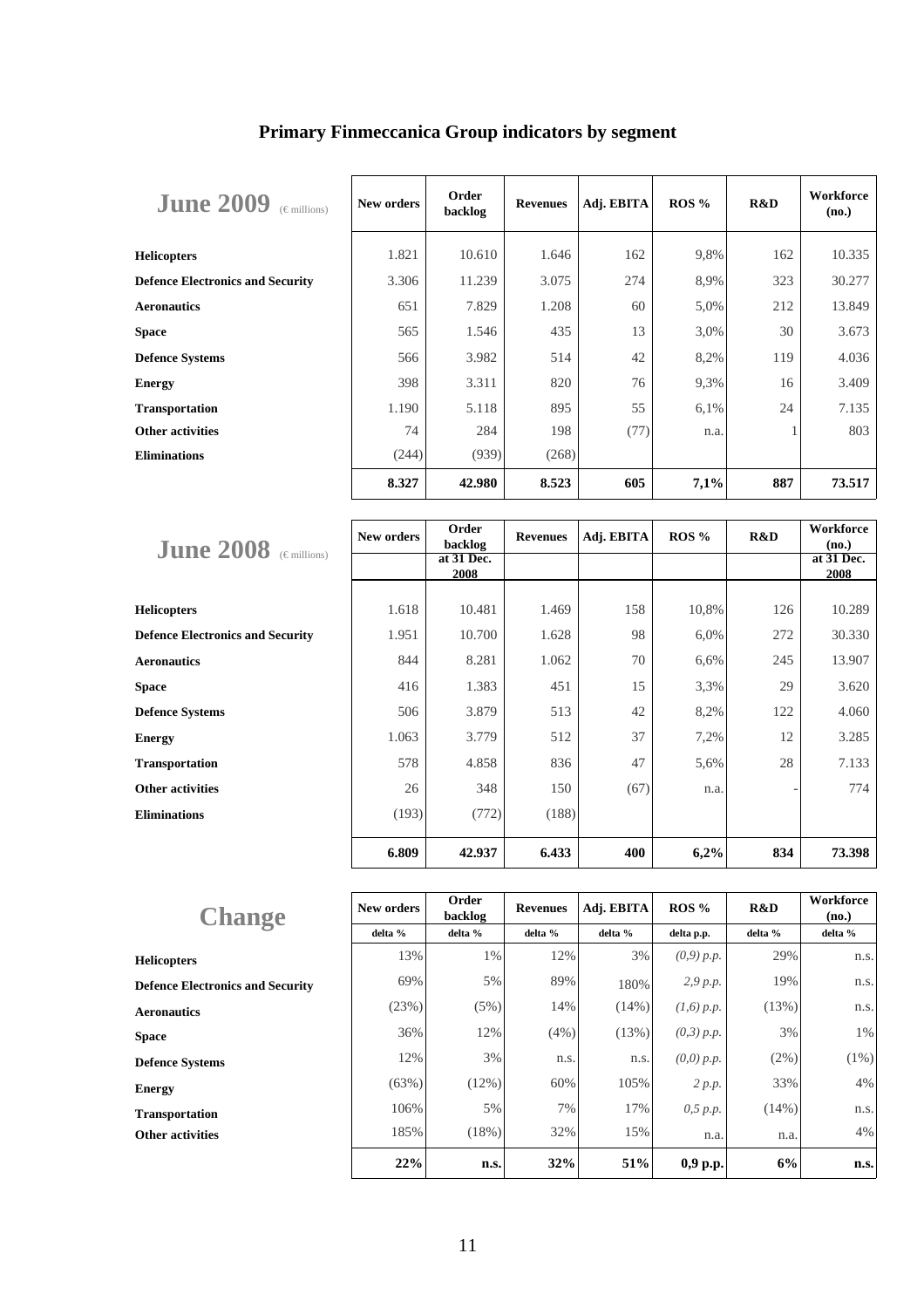The primary changes that marked the Group's performance compared with the first half of the previous year are described below. A deeper analysis can be found in the section covering the trends in each business segment*.*

From a commercial perspective, the Group reported an increase in new orders across nearly all divisions, except for *Aeronautics* and *Energy.* **New orders** amounted to €mil. 8,327 at 30 June 2009, compared with <del>€</del>mil. 6,809 at 30 June 2008, for an increase of €mil. 1,518 (22%).

With regard to the segments that contributed to the improvement in the results, the following should be noted:

- *Helicopters:* the order for sixteen ICH-47F Chinook helicopters and related logistics support to the Italian Army;
- *Defence Electronics and Security:* includes the contribution of DRS for  $\bigoplus$  finil. 1,959, offsetting the decrease in significant orders for the Italian and French FREMM naval programme and for information technology and security activities, compared with the same period of the previous year;
- *Space:* due to increased orders in both the satellite services and manufacturing segments;
- *Defence Systems:* due to good results achieved in missile systems, especially in the export market and in land, sea and air weapons systems;
- *Transportation:* due to increased orders across all segments.

With regard to the segments in which performance suffered:

- *Aeronautics:* primarily due to fewer orders in the civil segment;
- *Energy:* where the downturn in orders is due to delays in the receipt of a number of significant contracts.

\* \* \* \* \* \* \* \*

The **order backlog** at 30 June 2008 amounted to <del>€mil</del>. 42,980, a slight increase (€mil. 43) over 31 December 2008 (€mil. 42,937).

The net change is due to ordinary order acquisition and customer billing activities, as well as the effect deriving from the translation of financial statements expressed in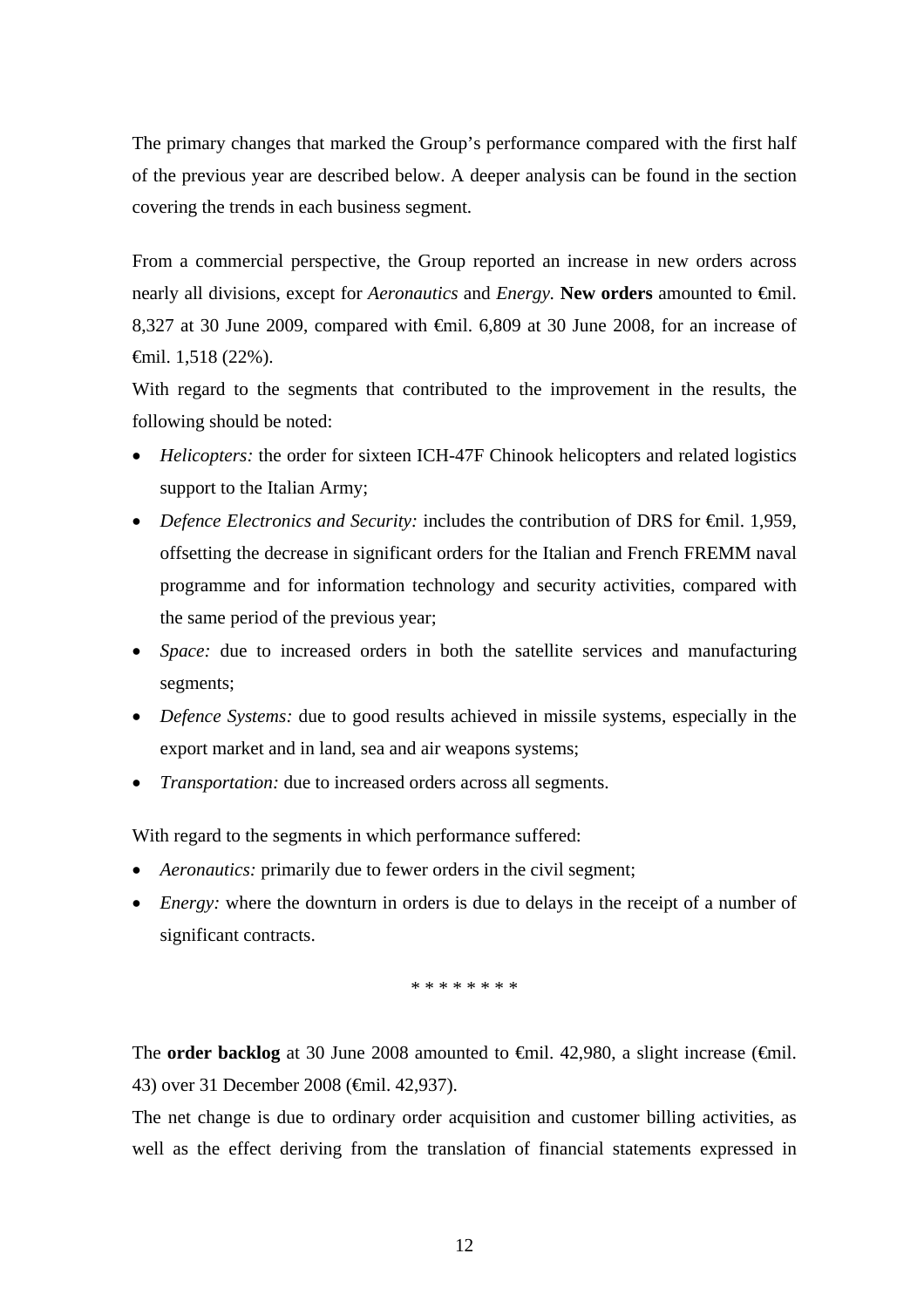foreign currencies at more unfavourable euro/dollar and more favourable euro/pound sterling exchange rates than at the end of the previous period.

The order backlog, based on workability, guarantees coverage of over 2.5 years of production.

\* \* \* \* \* \* \* \*

**Revenues** at 30 June 2009 came to <del>€</del>mil. 8,523, compared with €mil 6,433 for the same period of 2008, an increase of  $\epsilon$ mil. 2,090 (32%).

In terms of the change, it should be noted that there was an increase in production volumes in the following sectors:

- *Helicopters:* due to growth in helicopter component and product support activities;
- *Defence Electronics and Security:* includes the contribution of DRS for €mil. 1,466 and an increase in activity in avionics and electro-optical systems and command and control systems, compared with the same period of the previous year;
- *Aeronautics:* due to the higher contribution of the military segment, particularly activity for EFA and training aircraft;
- *Energy:* due to work on orders for plants and to flow agreements (spare parts, upgrading, solutions) in the service segment;
- *Transportation:* due primarily to increased activity in signalling and transport systems.

Finally, there was lower production in the *Space* segment, in both manufacturing and satellite services, while in *Defence Systems,* revenues were in line with those reported for the first half of 2008.

\* \* \* \* \* \* \* \*

**Adjusted EBITA** at 30 June 2009 came to €mil. 605, compared with €mil. 400 for the same period of 2008, an increase of <del>€mil</del>. 205.

Adjusted EBITA grew across all divisions with the exception of *Aeronautics,* due to the lower profitability of a number of export orders for the C27J aircraft, which were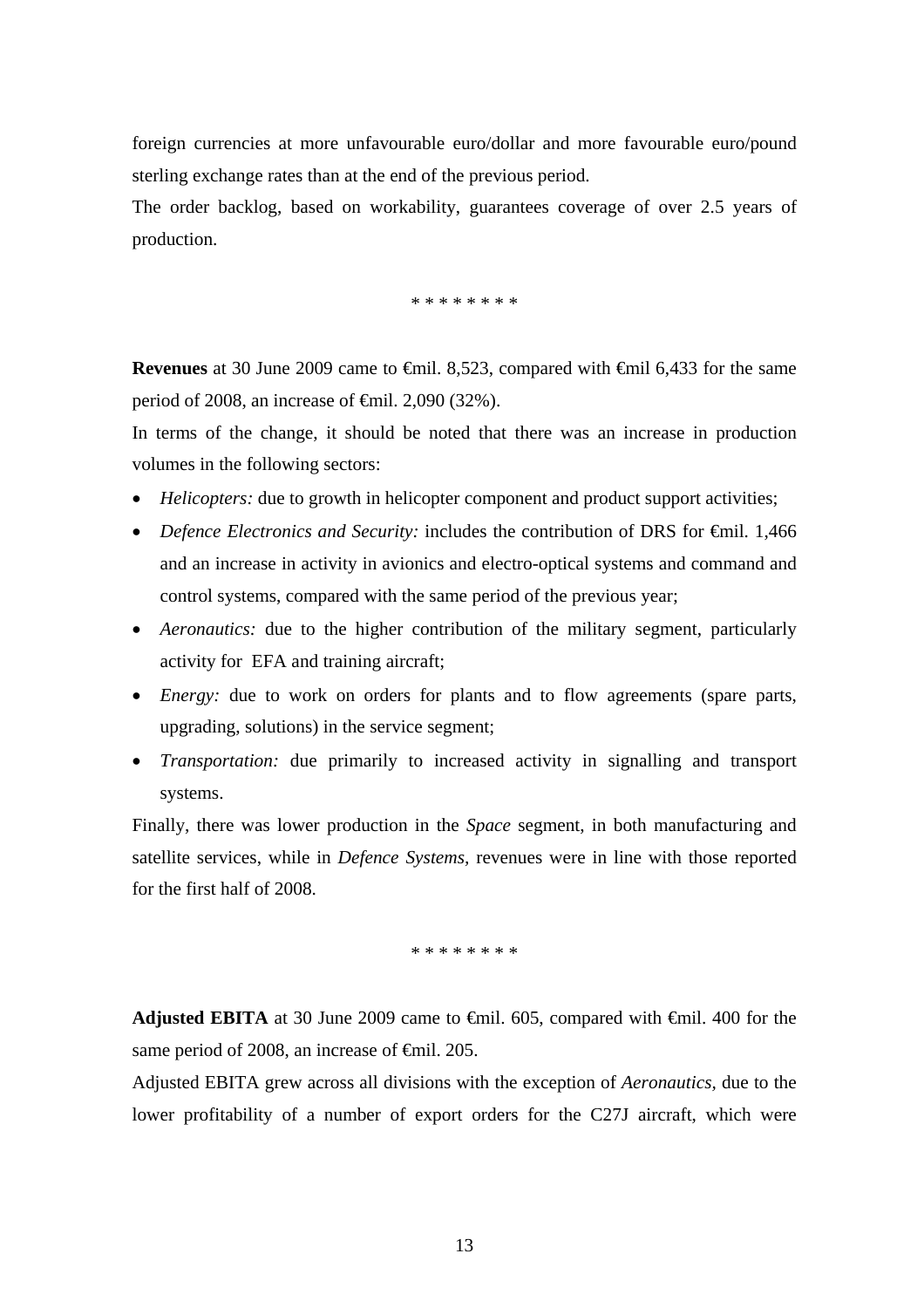affected by the increased costs of certain provisions, and of *Space,* due to lower production volumes and cost overruns for a number of manufacturing activities.

\* \* \* \* \* \* \* \*

**Research and development** costs at 30 June 2099 amounted to <del>€</del>mil. 887, up €mil. 53 compared with the first half of  $2008$  ( $\epsilon$ mil. 834).

Research and development costs in the *Aeronautics* segment amounted to €mil. 212 (about 24% of the Group total) in the first half of 2009, reflecting the commitment to programmes being developed in the civil and military segments.

In *Defence Electronics and Security,* R&D costs totalled €mil. 323 (roughly 36% of the Group total) and related in particular to:

- in the *avionics and electro-optical systems segment*: the continuation of development for the EFA programme and new electronic-scan radar systems for both surveillance and combat;
- in the *integrated communications networks and systems segment*: the continuation of development of Tetra technology products and software design radio;
- in the *radar and command and control systems segment*: the continuation of development of MFRA multi-functional 3D Kronos active radar surveillance systems, upgrading of the current SATCAS products, the programme to develop capabilities and technologies for architectural design and construction of major systems for the integrated management of operations by armed ground forces (Combined Warfare Proposal (CWP)).

Finally, in the *Helicopters* segment*,* R&D costs came to €mil. 162 (about 18% of the Group's total) and mainly concerned the development of technologies primarily for military use (AW149) and of multi-role versions of the BA 609 convertiplane for national security.

### \* \* \* \* \* \* \* \*

The **workforce** at 30 June 2009 came to 73,517, an increase of 119 from the 73,398 at 31 December 2008, due to positive turnover.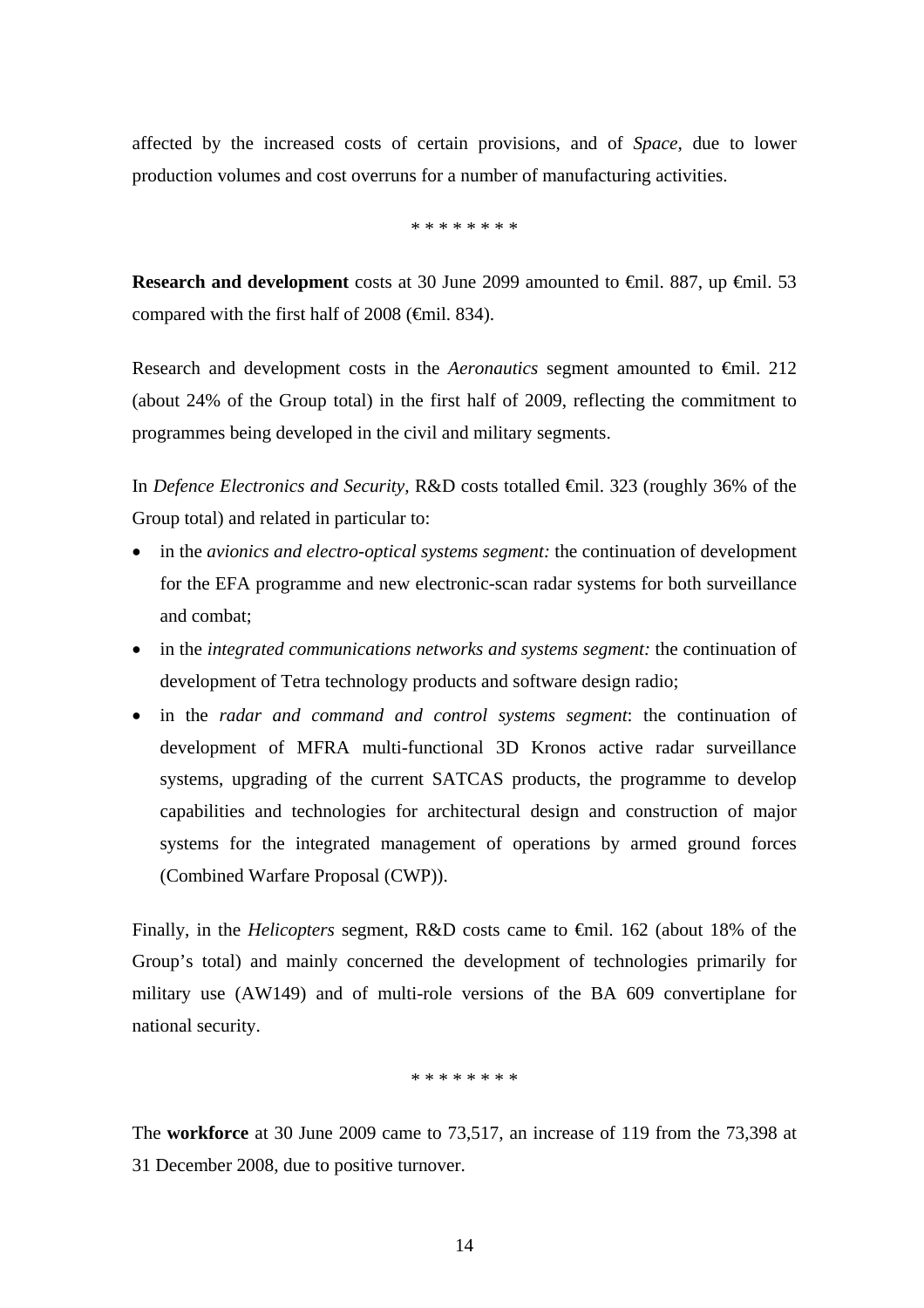The geographical distribution of the workforce at 30 June 2009 was substantially the same as that at 31 December 2008, breaking down into 59% of the workforce in Italy and 41% in foreign countries (largely the United States, the United Kingdom and France).

\* \* \* \* \* \* \* \*

| <b>Balance Sheet</b>                                                  | <b>Section</b> | 30 June<br>2009 | 31 Dec. 2008 |
|-----------------------------------------------------------------------|----------------|-----------------|--------------|
| $\epsilon$ <i>millions</i>                                            |                |                 |              |
| Non-current assets                                                    |                | 13,628          | 13,113       |
| Non-current liabilities                                               | $(*)$          | (2,644)         | (2,655)      |
|                                                                       |                | 10,984          | 10,458       |
| Inventories                                                           |                | 4,876           | 4,365        |
| Trade receivables                                                     | $(**)$ 19      | 8,729           | 8,329        |
| Trade payables                                                        | $(***) 26$     | (12, 239)       | (12, 134)    |
| <b>Working capital</b>                                                |                | 1,366           | 560          |
| Provisions for short-term risks and charges                           | 24             | (571)           | (632)        |
| Other net current assets (liabilities)                                | $(****)$       | (845)           | (873)        |
| Net working capital                                                   |                | (50)            | (945)        |
| Net invested capital                                                  |                | 10,934          | 9,513        |
| Capital and reserves attributable to equity holders of<br>the Company |                | 6,151           | 5,974        |
| Minority interests in equity                                          |                | 168             | 156          |
| <b>Shareholders' equity</b>                                           |                | 6,319           | 6,130        |
| Net financial debt (cash)                                             | 25             | 4,615           | 3,383        |
| Net (assets) liabilities held for sale                                | *****          |                 |              |

*Notes on the reconciliation between the reclassified balance sheet and the statutory balance sheet:* 

*(\*) Includes all non-current liabilities except "Non-current borrowings".* 

 *(\*\*) Includes "Contract work in progress - net."* 

*(\*\*\*) Includes "Advances from customers - net".* 

*(\*\*\*\*) Includes "Income tax receivables, "Other current assets" and "Derivative assets", excluding "Income tax payables", "Other current liabilities" and "Derivative liabilities".* 

*(\*\*\*\*\*) Includes the net amount of "Non-current assets held for sale" and "Liabilities directly connected with assets held for sale".* 

\* \* \* \* \* \* \* \*

At 30 June 2009 the consolidated **net capital invested** came to €mil. 10,934, compared with <del>€</del>mil. 9,513 at 31 December 2008, for a net increase of <del>€</del>mil. 1,421.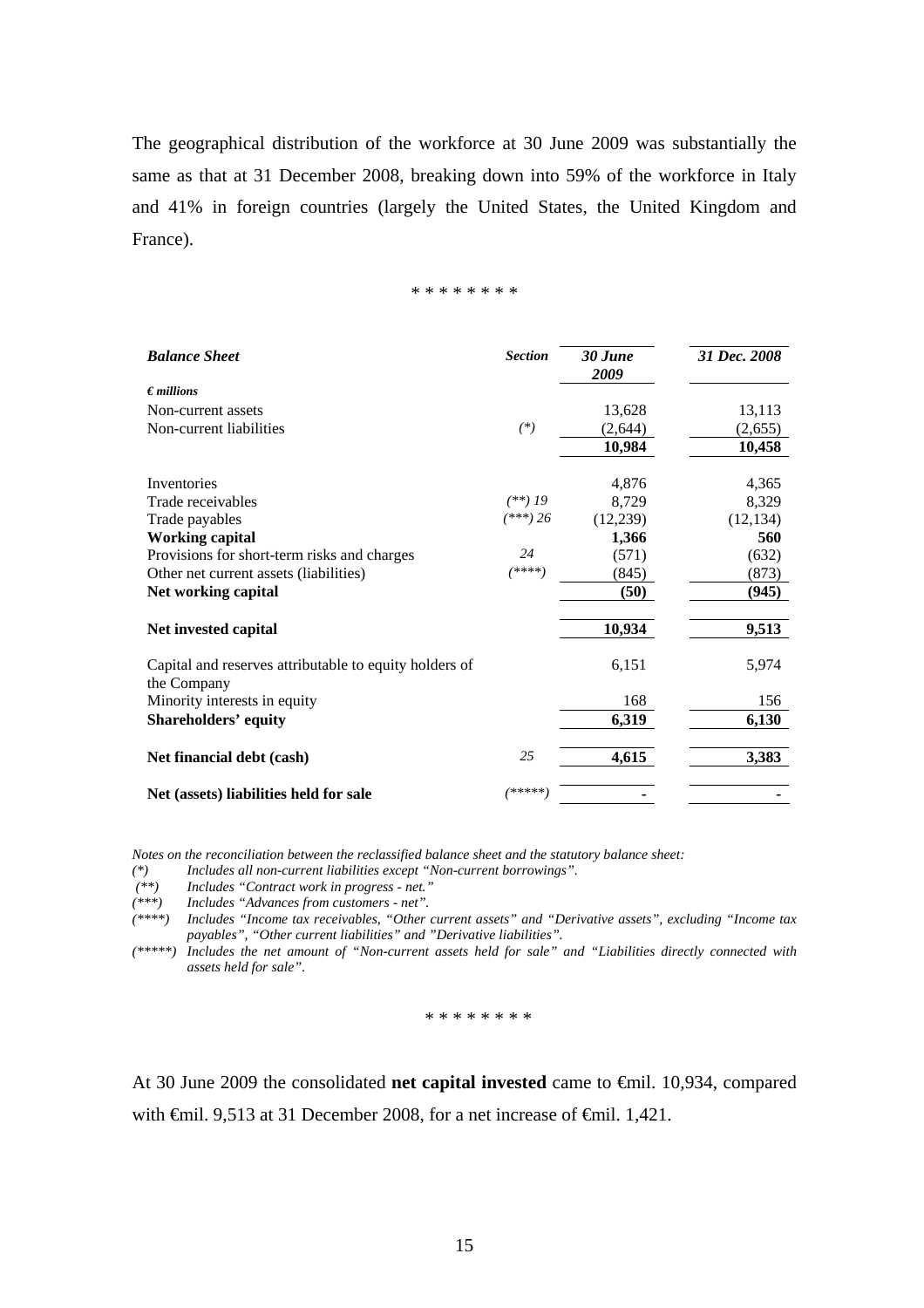More specifically, there was a <del>€m</del>il. 895 increase in **net working capital** (negative <del>€m</del>il. 55 at 30 June 2009, compared with negative €mil. 945 at 31 December 2008) due mainly to the use of cash during the period (Free Operating Cash Flow) as described below. As to **capital assets**, there was an increase of <del>€mil.</del> 526 (€mil. 10,984 at 30 June 2009, compared with €mil. 10,458 at 31 December 2008).

\* \* \* \* \* \* \* \*

The *Free Operating Cash Flow* (FOCF) is to be analysed in the context of the period, and seasonal factors have to be taken into account. The balance between trade collections and payments reveals that payments are particularly higher than collections. At 30 June 2009, FOCF was negative (use of cash) in the amount of about €mil. 695 compared with a negative €mil. 1,347 at 30 June 2008, an improvement of €mil. 652. This positive change is attributable to operating activities for €mil. 544, mainly due to changes in working capital, and to ordinary investing activities for  $\epsilon$ mil. 108, which is lower than for the same period of 2008 due to the reduced use of cash in several sectors.

In the first half of 2009, investment activities, needed for product development, were largely concentrated in the Aeronautics (49%), Defence Electronics and Security (20%) and Helicopters (13%) divisions.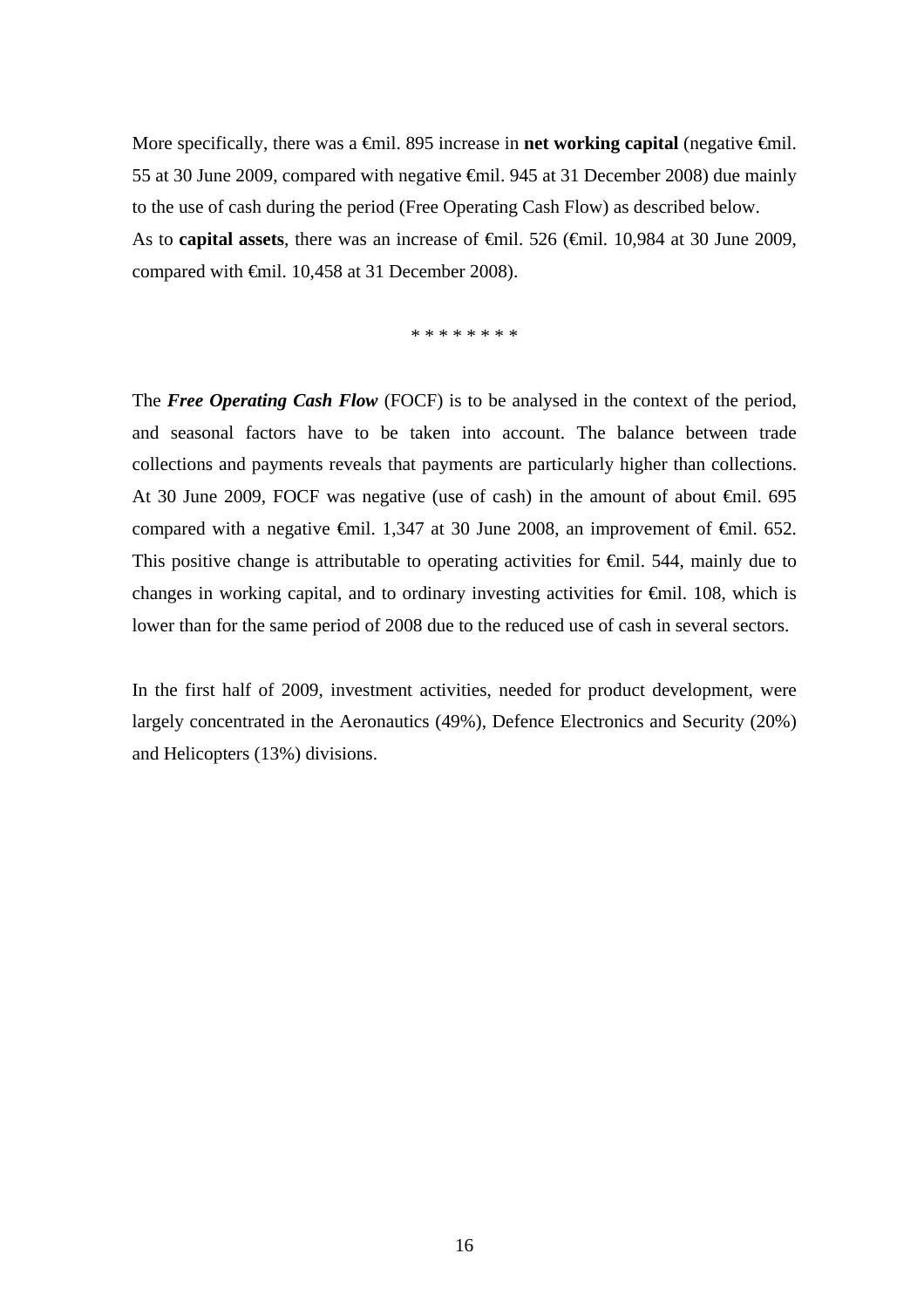|                                                                                                    | For the six months ended 30 June |          |          |
|----------------------------------------------------------------------------------------------------|----------------------------------|----------|----------|
|                                                                                                    | 2009                             | 2008     |          |
| Cash and cash equivalents at 1 January                                                             | 2,297                            | 1,607    |          |
| Gross cash flow from operating activities<br>Changes in other operating assets and liabilities and | 1,019                            | 635      |          |
| provisions for risks and charges (*)                                                               | (241)                            | (290)    |          |
| <b>Funds From Operations (FFO)</b>                                                                 |                                  | 778      | 345      |
| Changes in working capital                                                                         | (1,024)                          | (1, 135) |          |
| Cash flow used in operating activities                                                             | (246)                            | (790)    |          |
| Cash flow from ordinary investing activities                                                       | (449)                            | (557)    |          |
| <b>Free Operating Cash Flow (FOCF)</b>                                                             |                                  | (695)    | (1, 347) |
| Strategic operations                                                                               | (160)                            | 182      |          |
| Change in other investing activities $(**)$                                                        | (25)                             | (3)      |          |
| Cash flow used in investing activities                                                             | (634)                            | (378)    |          |
| Capital increases                                                                                  |                                  | 1        |          |
| Dividends paid                                                                                     | (254)                            | (187)    |          |
| Net change in borrowings                                                                           | (447)                            | 70       |          |
| Cash flow used in financing activities                                                             | (701)                            | (116)    |          |
| Exchange gains/losses                                                                              | 2                                | (9)      |          |
| Cash and cash equivalents at 30 June                                                               | 718                              | 314      |          |

 *(\*) Includes the amounts of "Change in other operating assets and liabilities and in provisions for risks and charges", "Finance costs paid", and "Income taxes paid".* 

*(\*\*) Includes "Other investing activities", dividends received from subsidiaries and loss coverage for subsidiaries.* 

\* \* \* \* \* \* \* \*

Group **net financial debt** (payables higher than financial receivables and cash and cash equivalents) at 30 June 2009 came to €mil. 4,615 (€mil. 3,383 at 31 December 2008), a net increase of €mil. 1,232.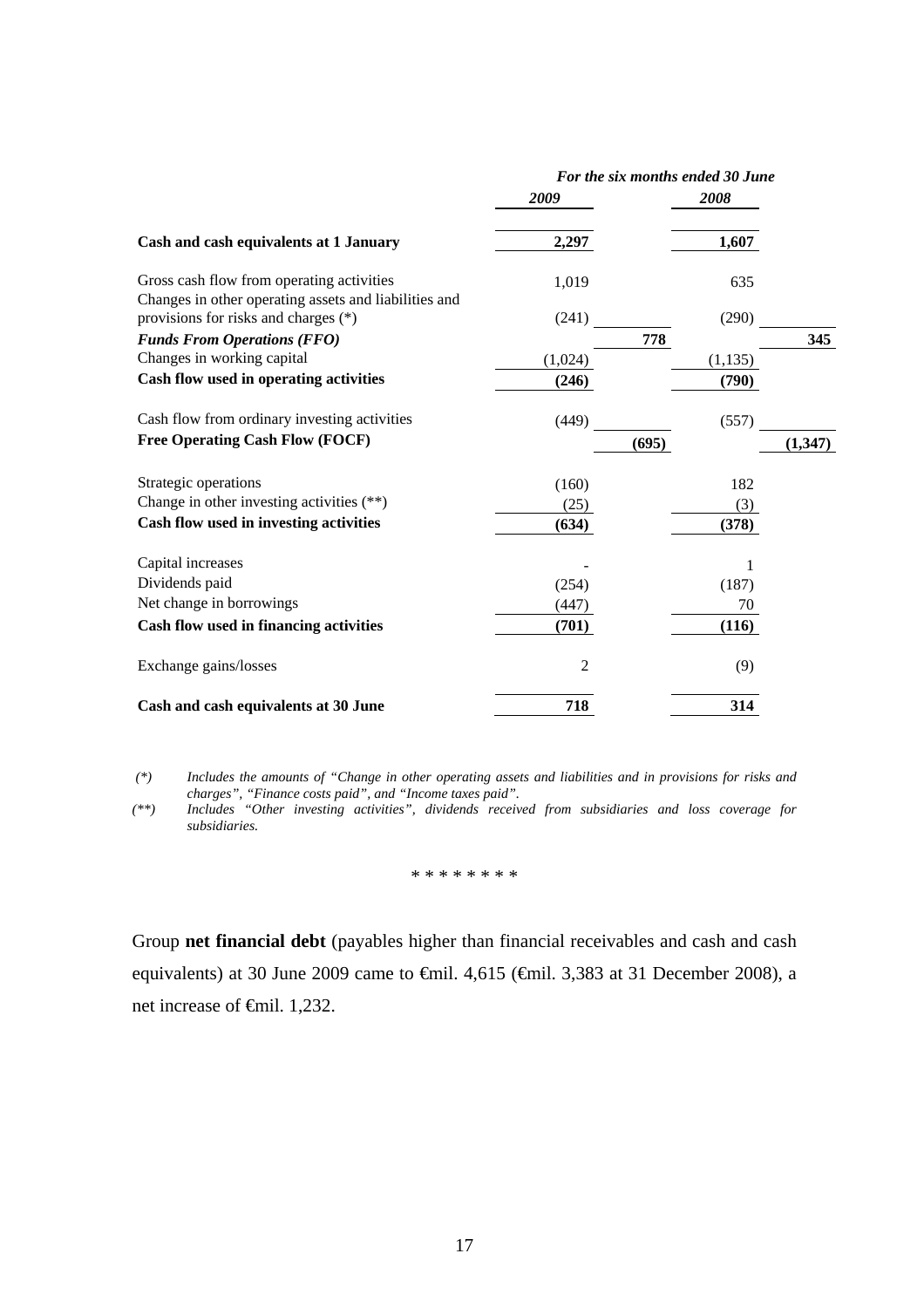# *Net financial debt at 30 June 2009*



| $\epsilon$ millions                         | 30 June 2009 | 31 Dec. 2008 |
|---------------------------------------------|--------------|--------------|
| Short-term borrowings                       | 1,222        | 1,144        |
| Medium/long-term borrowings                 | 3,640        | 3,995        |
| Cash and cash equivalents                   | (718)        | (2,297)      |
| <b>BANK DEBT AND BONDS</b>                  | 4,144        | 2,842        |
| Securities                                  | (1)          | (1)          |
| Financial receivables from related parties  | (38)         | (26)         |
| Other financial receivables                 | (720)        | (653)        |
| <b>FINANCIAL RECEIVABLES AND SECURITIES</b> | (759)        | (680)        |
| Borrowings to related parties               | 703          | 652          |
| Other short-term borrowings                 | 424          | 469          |
| Other medium/long-term borrowings           | 103          | 100          |
| <b>OTHER BORROWINGS</b>                     | 1,230        | 1,221        |
| NET FINANCIAL DEBT<br>(CASH)                | 4,615        | 3,383        |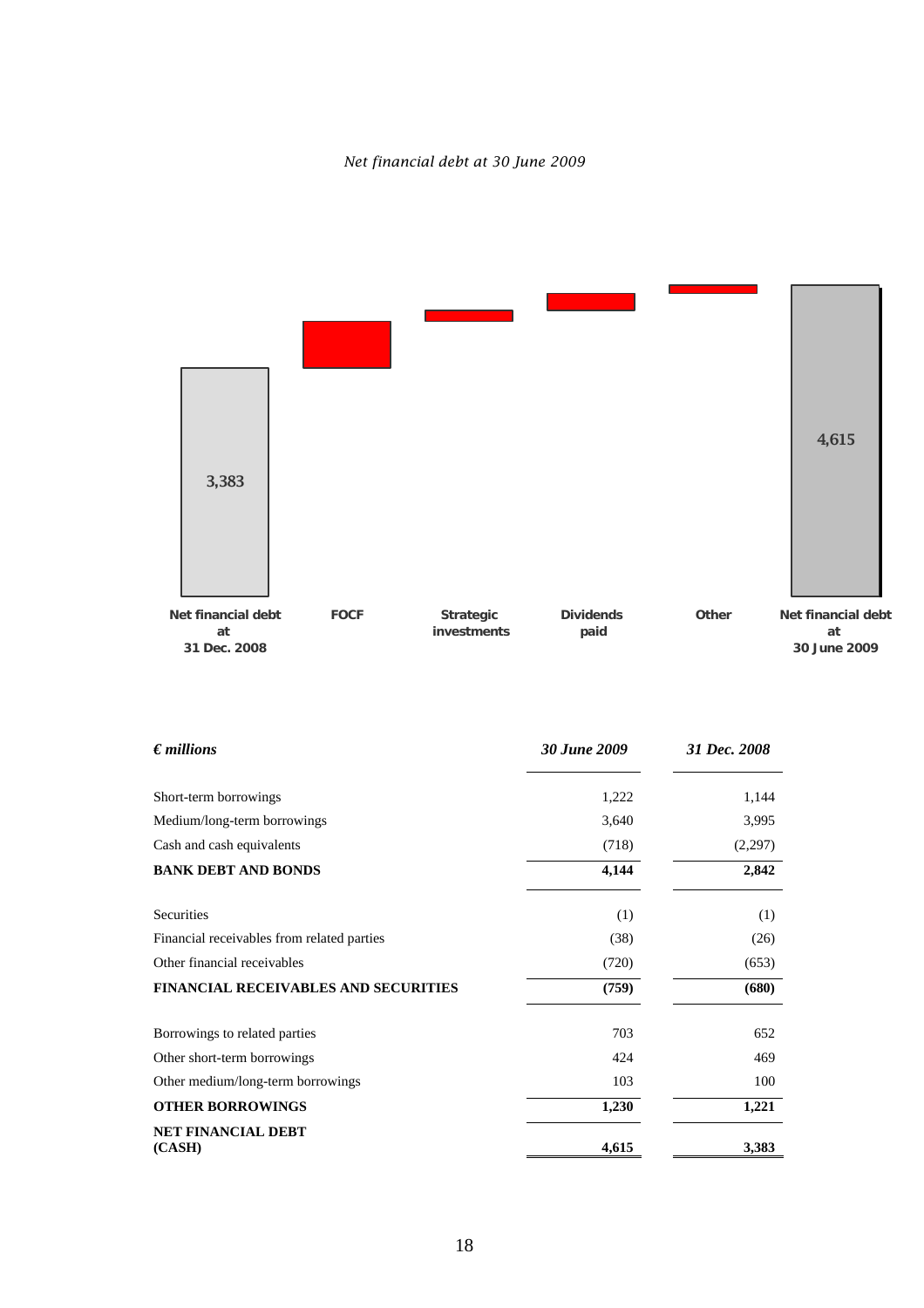Consistent with the approach adopted in the presentation of the accounts over the last few years, the net debt figure for June 2009 does not include the net fair value of derivatives at the date the accounts were closed (positive balance of <del>€</del>mil. 207).

As already noted in the paragraph on the FOCF, the performance reported during the period confirms the traditional trend of trade collections and payments, in which payments are higher than collections. Moreover, the FOCF for the period is substantially better than that at June 2008, thank to the results of steps taken to contain normal uses of cash for the period, particularly relating to a heavier use of assignments of non-recourse receivables for a nominal amount of around €mil. 521 in the first half of 2009 compared with €mil 75 for the same period of 2008. FOCF benefited from, among other things, the receipt of €mil. 64 as the balance on the receivable owed to Finmeccanica by ENEA, resulting from the settlement of a dispute between the two parties in December 2008 (Section 5).

The net financial debt for the period includes the following payments:

- the payment of €mil. 237 relating to the ordinary dividends paid out by the Group Parent to its shareholders for 2008;
- the payment of  $\epsilon$ mil. 16 relating to the minority interest portion of the ordinary dividends paid out by Ansaldo STS SpA to its shareholders for 2008;
- the payment of US\$mil. 183 (roughly  $\epsilon$ mil. 142) for the purchase of 25% plus one share of the Russian company SCAC (Joint Stock Company Sukhoi Civil Aircraft) by Alenia Aeronautica, a transaction described in more detail elsewhere in this document;

Moreover, in January 2009, the relevant Group companies made a second reimbursement payment of €mil. 80 (total initial debt of €mil. 389) to the Ministry for Economic Development (MED) as a result of the decisions made concerning the methods for complying with the scheduled repayment plans and the corresponding finance costs related to programmes funded by Law 808/1985. The first reimbursement payment of €mil. 297 was made in May 2008.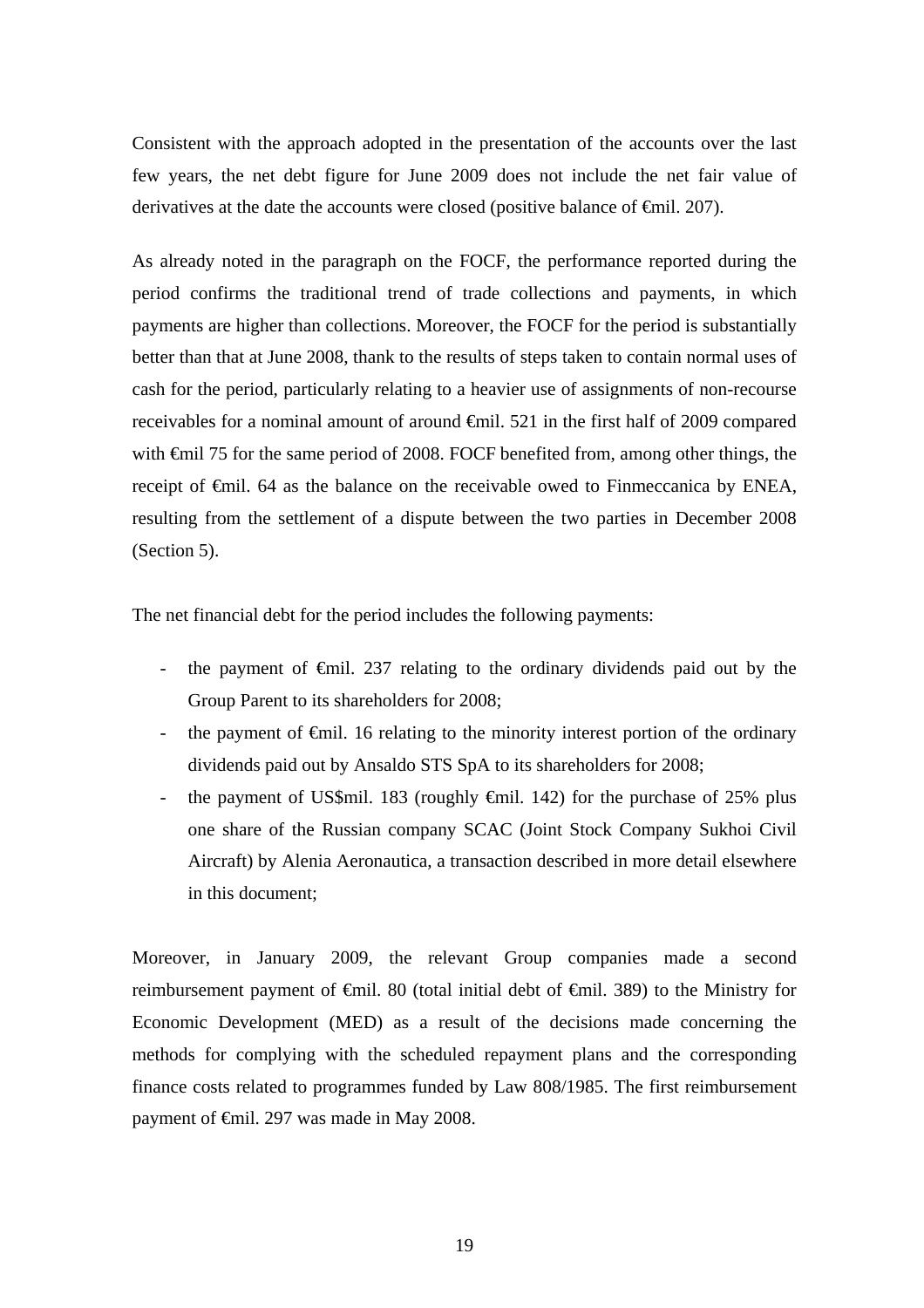As regards the composition of the debt items, with particular regard to bank borrowings and bonds, which went from €mil. 2,842 at 31 December 2008 to €mil. 4,144 at 30 June 2009, the main changes were as follows:

- short-term borrowings fell from €mil. 1,144 at 31 December 2008 to €mil. 222 at 30 June 2009, mainly due to:
	- the prepayment, for nearly the full amount, of the DRS bond issues (about  $\epsilon$ mil. 868). Although these bonds were set to mature in future years, at 31 December 2008 they were classified as current borrowings since they contained change of control clauses requiring the accelerated repayment of the principle (put option) in January 2009 (see the "Financial Transactions" section). The remaining portion of the bonds, amounting to about  $\oplus$  finil. 21, was included among medium/long-term borrowings;
	- the inclusion, in the short-term portion, of the amount for tranche B of the Senior Term Loan Facility entered into for the purchase of DRS, amounting to €mil. 850 at 30 June 2009, falling due in June 2010.

With regard to the foregoing, it should be noted that, as a result of the new bond issue completed in July 2009 on the US market (see the section "Financial Transactions"), the amount falling due in June 2010 was reduced to  $\epsilon$ mil. 300.

- medium/long-term borrowings rose from €mil. 3,995 at 31 December 2008 to €mil 3,640 at 30 June 2009, mainly due to the aforementioned reclassification, for the short-term portion, of the amount for tranche B of the Senior Term Loan Facility  $(\text{f})$ , as well as recognition of the following items:
	- €mil. 21 resulting from the recognition of the remaining portion of the DRS bond issue;
	- €mil. 250 resulting from the reopening, in February 2009, of the bond issue placed on the financial market by Finmeccanica Finance at the end of 2008;
	- €mil. 149 resulting from the final disbursement under the Senior Term Loan Facility relating to the purchase of DRS.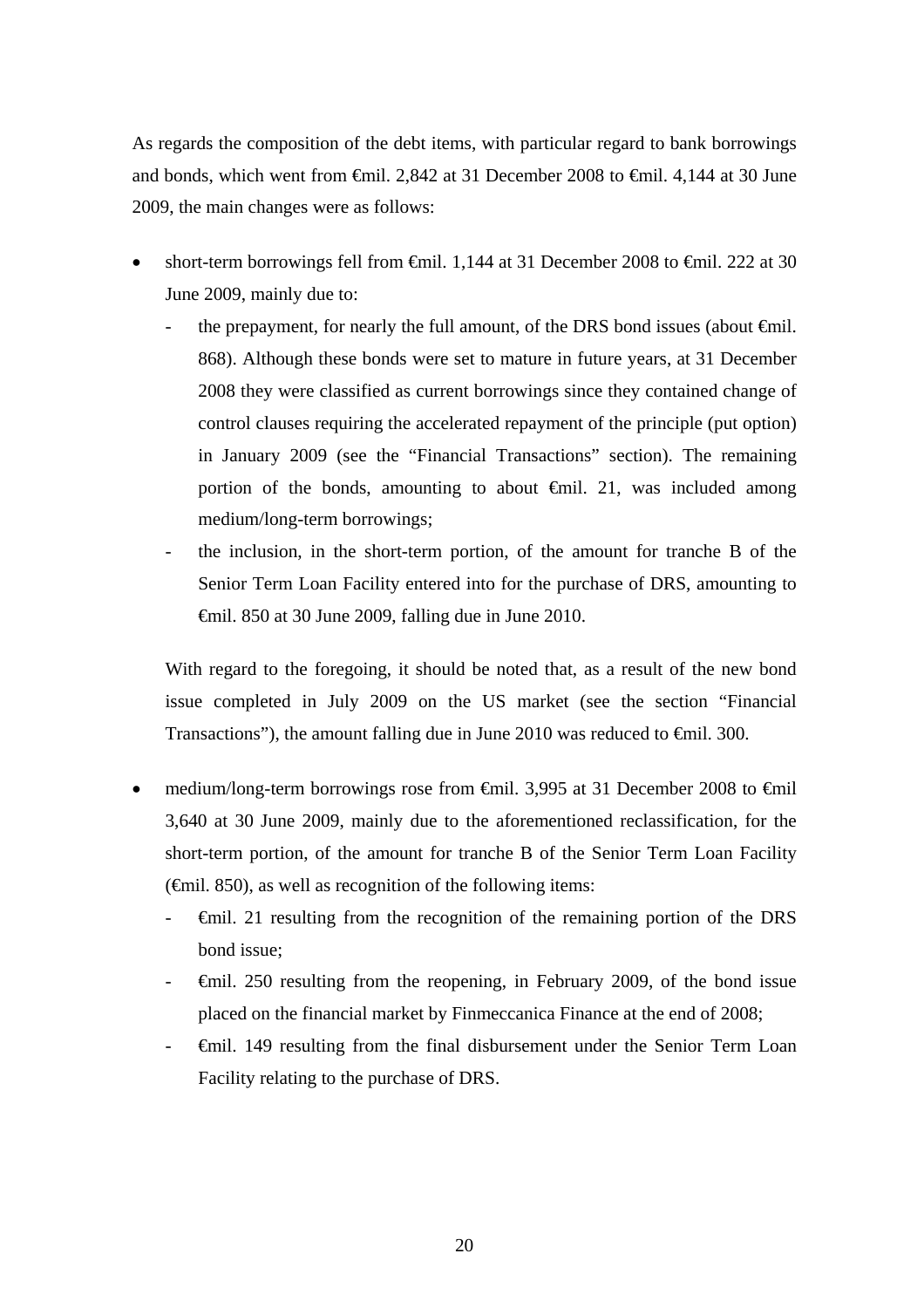The figure also includes the pound sterling-denominated bond issue (described in more detail in "Financial Transactions"), entirely used to partially repay the Senior Term Loan Facility, amounting to €mil. 471 at 30 June 2009.

Also of importance is the fact that cash and cash equivalents went from €mil. 2,297 at 31 December 2008 to €mil. 718 at 30 June 2009, mainly due to the use of cash through ordinary operations. Moreover, a significant portion of cash and cash equivalents was used for the reimbursement of the DRS bonds prepaid in January 2009, as well as for the payment of €mil. 80 to the MED described above.

The item "financial receivables and securities" equal to  $\theta$ mil. 759 ( $\theta$ mil. 680 at 31 December 2008) includes the amount of €mil. 631 (€mil. 628 at 31 December 2008) in respect of the portion of financial receivables that the MBDA and Alcatel Alenia Space joint ventures hold vis-à-vis the other partners in implementation of existing treasury agreements. In accordance with the consolidation method used, these receivables, like all the other joint venture items, are included in the Group's scope of consolidation on a proportionate basis.

The item "borrowings to related parties" amounting to  $\epsilon$ mil. 703 ( $\epsilon$ mil. 652 at 31 December 2008) includes the debt of <del>€m</del>il. 596 (€mil. 570 at 31 December 2008) of Group companies in the above joint ventures for the unconsolidated portion, and the debt of €mil. 96 (€mil. 62 at 31 December 2008) to the company Eurofighter, of which Alenia Aeronautica owns 21%. In regard to this, under a new treasury agreement signed in 2008, surplus cash and cash equivalents, when available, is now distributed among the partners.

As part of the centralisation of its financial operations, Finmeccanica has credit lines and guarantees to meet the Group needs. Specifically, it holds a medium-term revolving credit line of  $\epsilon$ mil. 1,200 agreed in 2004 with a pool of domestic and foreign banks (current maturity 2012). At 30 June 2009, this credit line was used in the amount of €mil. 90. Also on that date Finmeccanica had additional short-term credit lines for cash amounting to around  $\epsilon$ mil. 1,150, of which  $\epsilon$ mil. 825 is unconfirmed and  $\epsilon$ mil. 325 is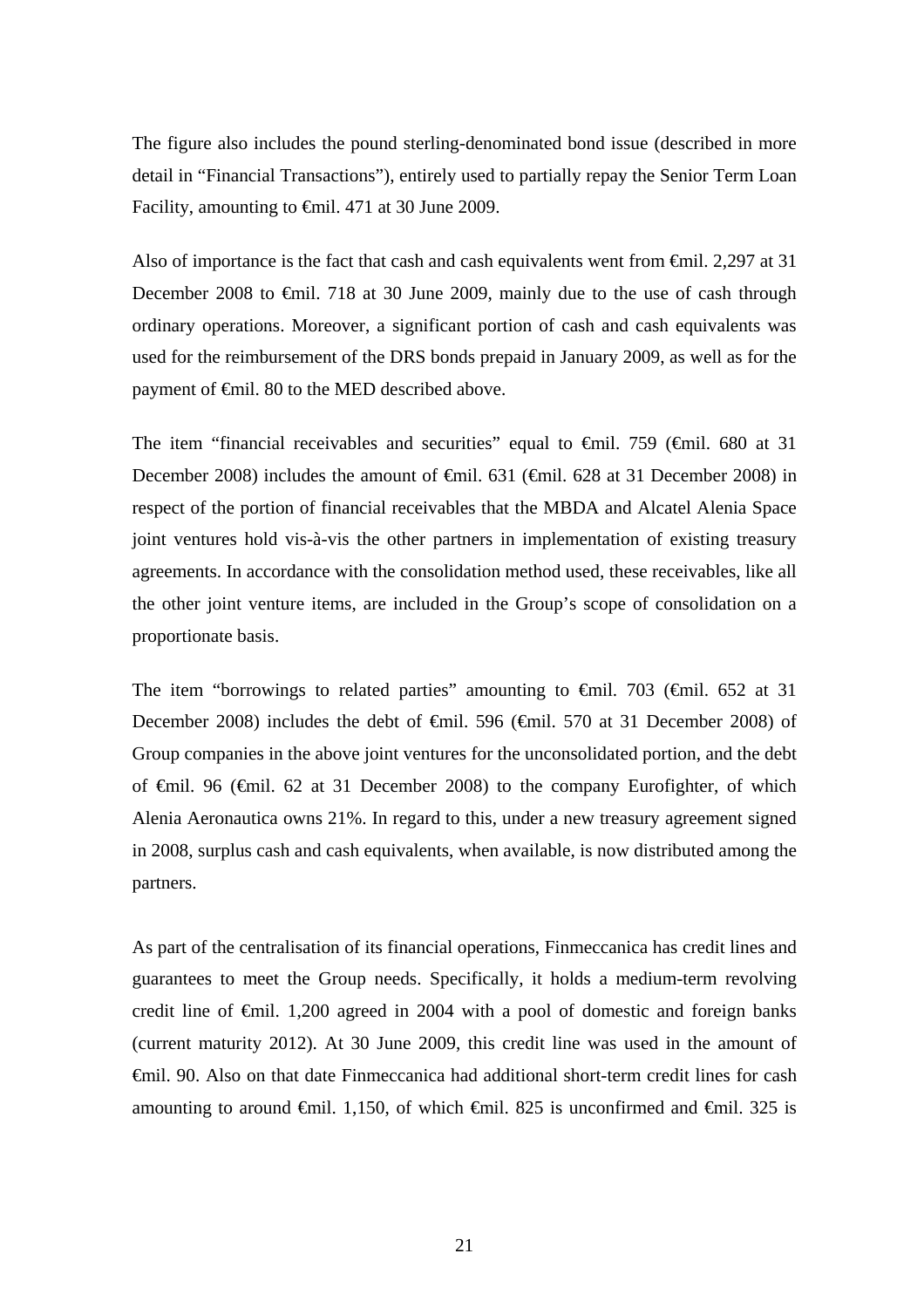confirmed, that were also unused. There are also unconfirmed guarantees of around €mil. 1,830.

Despite the existence of a still extremely volatile financial market as a result of the persisting crisis, during the period Finmeccanica pursued actions aimed at maintaining an average remaining life consistent with its operating needs. This makes the Group's financial structure more sound and compatible with medium and long-term financial returns for significant investments required to develop products. By maintaining a stable financial and equity structure, the Group is able to keep steady control over its companies' financial needs.

\* \* \* \* \* \* \* \*

### **Transactions with related parties**

Transactions with related parties concern activities in the ordinary course of business and are carried out at arm's length (where they are not governed by specific contractual conditions), as is the settlement of interest-bearing payables and receivables.

These mainly relate to the exchange of assets, the performance of services and the generation and use of net cash from and to associated companies, held under common control (joint ventures), consortia, and unconsolidated subsidiaries.

The section "Condensed consolidated interim financial statements at 30 June 2009" contains a summary of income statement and balance sheet balances attributable to transactions with related parties, as well as the percentage impact of these transactions on the respective total balances (Section 30).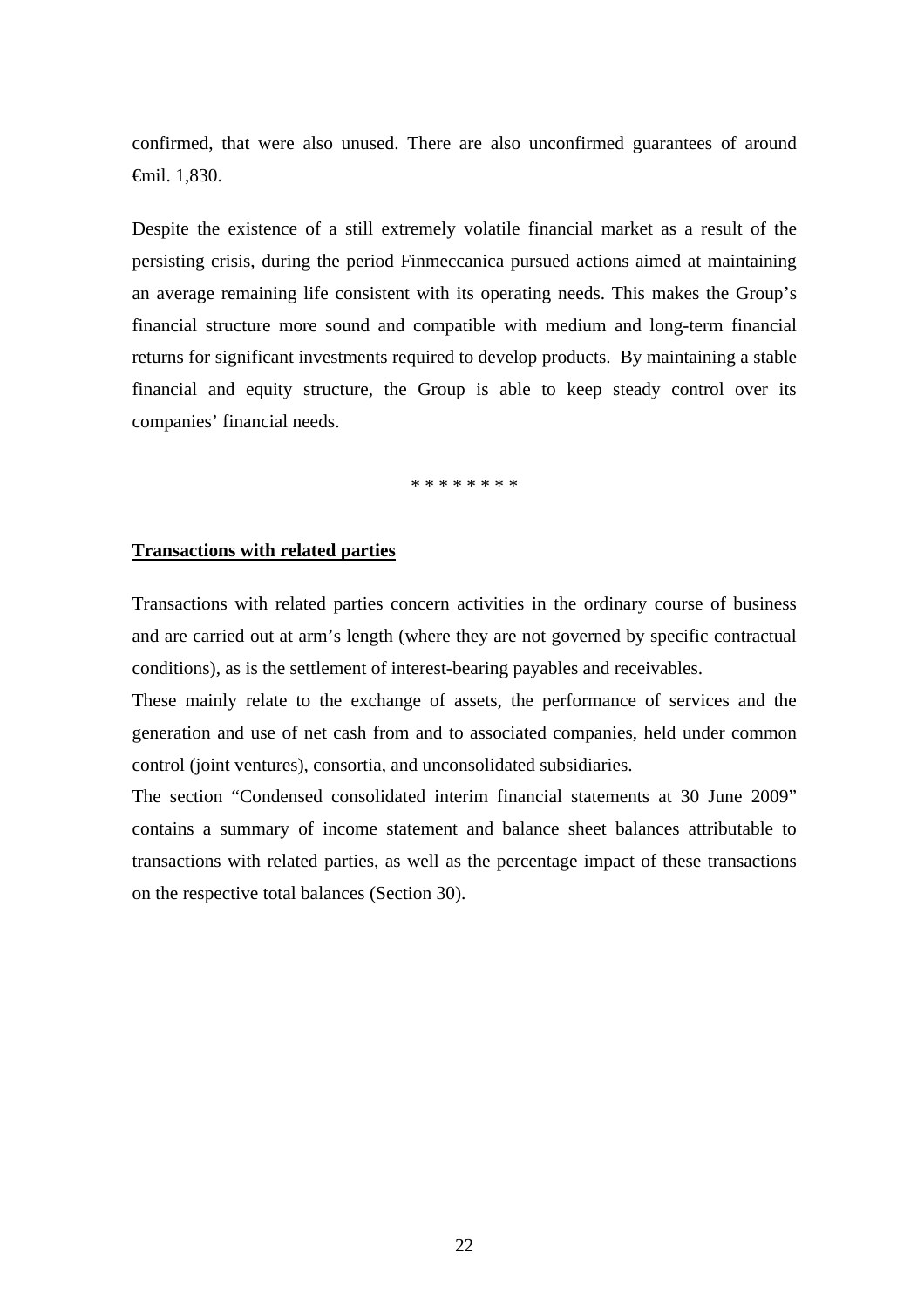# **"Non-GAAP" performance indicators**

Finmeccanica's management assesses the Group's performance and that of its business segments based on a number of indicators that are not envisaged by the IFRSs. Specifically, adjusted EBITA is used as the primary indicator of profitability, since it allows us to analyse the Group's marginality by eliminating the impact of the volatility associated with non-recurring items or items unrelated to ordinary operations.

As required by Communication CESR/05-178b, below is a description of the components of each of these indicators:

- *EBIT*: i.e. earnings before interest and taxes, with no adjustments. EBIT also does not include costs and income resulting from the management of unconsolidated equity investments and other securities, nor the results of any sales of consolidated shareholdings, which are classified on the financial statements either as "*finance income and costs*" or, for the results of equity investments accounted for with the equity method, under "*effect of the accounting for equity investments with the equity method*"*.*
- *Adjusted EBITA*: It is arrived at by eliminating from EBIT (as defined above) the following items:
	- any impairment in goodwill;
	- amortisation of the portion of the purchase price allocated to intangible assets in relation to business combinations, as required by IFRS 3;
	- reorganization costs that are a part of significant, defined plans;
	- other exceptional costs or income, i.e. connected to particularly significant events that are not related to the ordinary performance of the business.

Adjusted EBITA is then used, with reference to the last twelve months, to calculate return on sales (ROS) and return on investment (ROI), which is calculated as the ratio of adjusted EBITA as previously determined to the average value of capital invested during the two periods being compared, net of investments in STM and Avio.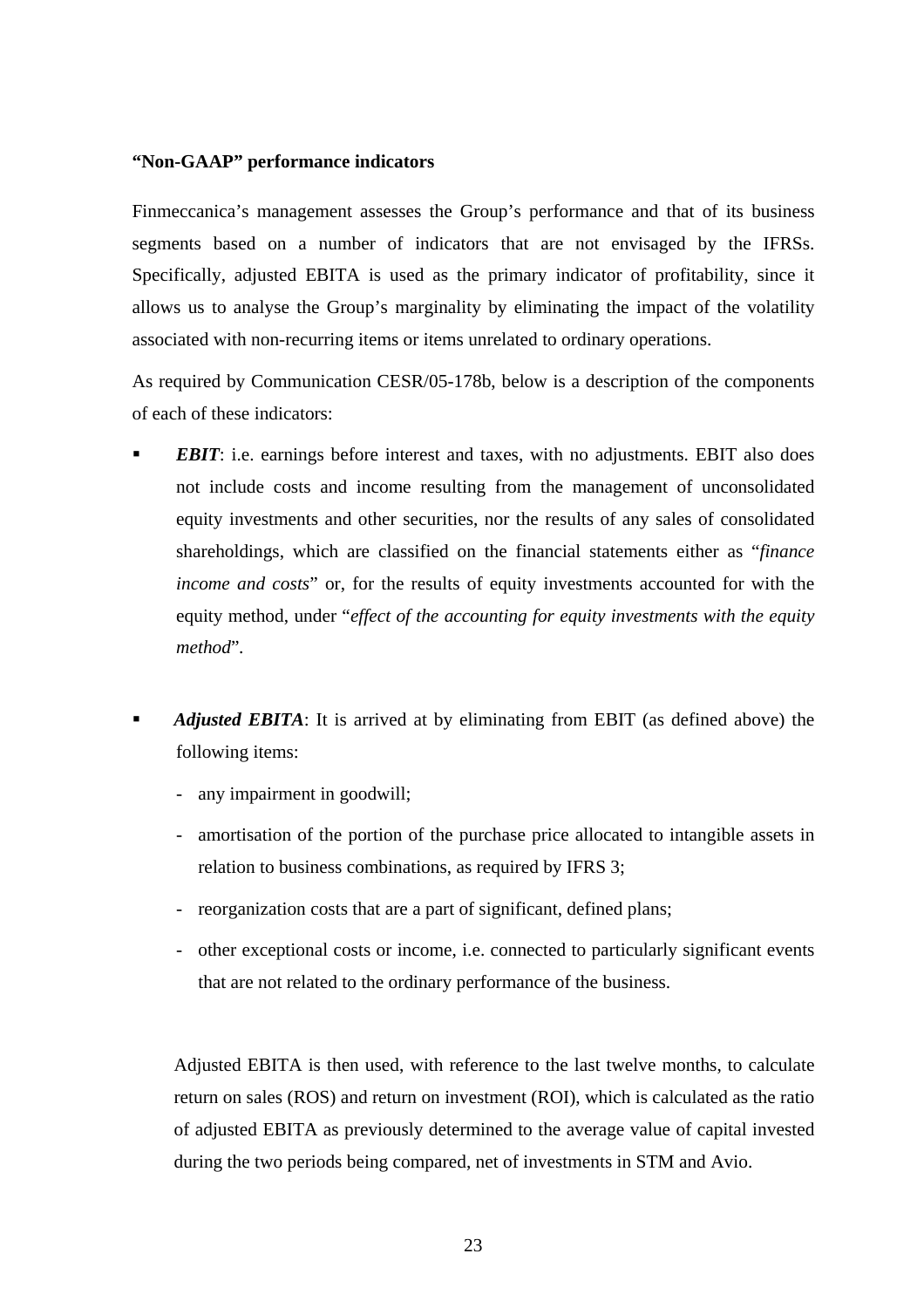A reconciliation of EBIT and adjusted EBITA for the periods concerned is shown below:

| $\epsilon$ <i>million</i>                                           | For the six months ended 30 June |      |                |
|---------------------------------------------------------------------|----------------------------------|------|----------------|
|                                                                     | 2009                             | 2008 | <b>Section</b> |
| <b>EBIT</b><br>Amortisation of intangible assets acquired through a | 559                              | 375  |                |
| business combination                                                | 39                               | 11   | 10             |
| Restructuring costs                                                 | 7                                | 14   | 9/11           |
| <b>Adjusted EBITA</b>                                               | 605                              | 400  |                |

**Adjusted net profit:** This is arrived at by eliminating from net profits the positive and negative components of income that are the effects of events that, due to their scale and departure from the Group's usual performance, are treated as extraordinary.

The reconciliation of net profit and adjusted net profit for the periods concerned is shown below:

|                                       | For the six months ended 30 June |                |                |  |
|---------------------------------------|----------------------------------|----------------|----------------|--|
| $\epsilon$ <i>million</i>             | 2009                             | 2008           | <b>Section</b> |  |
| Net profit                            | 242                              | 297            |                |  |
| Net gain on sale of STM shares        |                                  | (56)           | 5              |  |
| <b>Adjusted earnings before taxes</b> | 242                              | 241            |                |  |
| Tax effect of the adjustments         |                                  | $\mathfrak{D}$ | 5              |  |
| Adjusted net profit                   | 242                              | 243            |                |  |

This adjusted net profit, with reference to the last twelve months, is used to calculate return on equity (ROE), which is based on the average value of equity for the two periods being compared.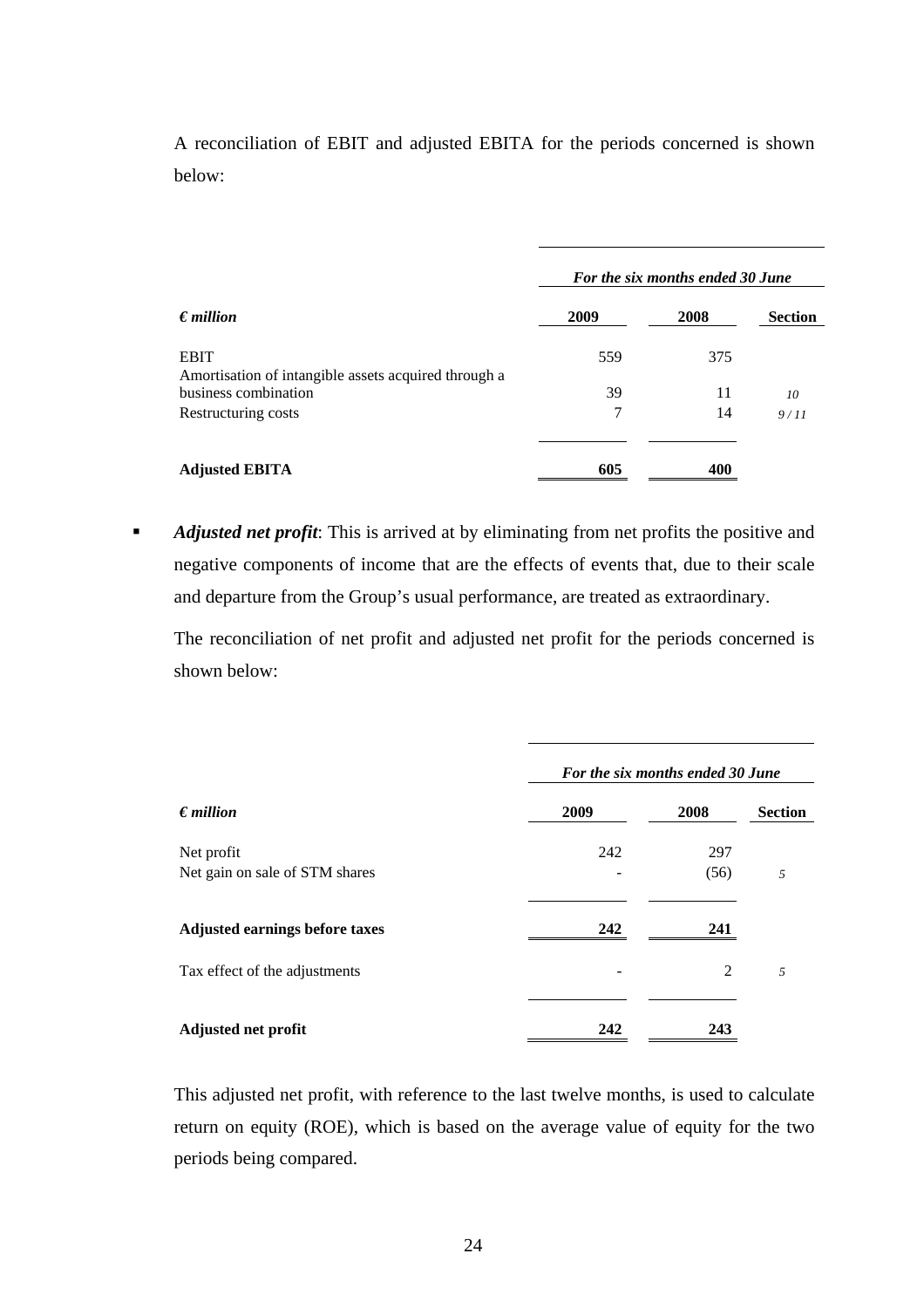- *Free Operating Cash Flow (FOCF)*: This is the sum of the cash flow generated by (used in) operating activities and the cash flow generated by (used in) investment and divestment of intangible assets, property, plant and equipment, and equity investments, net of cash flows from the purchase or sale of equity investments that, due to their nature or significance, are considered "strategic investments". The calculation of FOCF for the periods concerned is presented in the reclassified statement of cash flows shown in the previous section.
- *Funds From Operations (FFO)*: This is cash flow generated by (used in) operating activities net of changes in working capital (as described under Section 28) The calculation of FFO for the periods concerned is presented in the reclassified statement of cash flows shown in the previous section.
- *Economic Value Added (EVA)*: This is calculated as adjusted EBITA net of taxes and the cost (comparing like-for-like in terms of consolidated companies) of the average value of invested capital (excluding the investments in STM and Avio) for the two periods concerned and measured on a weighted-average cost of capital (WACC) basis.
- *Working capital*: this includes trade receivables and payables, contract work in progress and advances received.
- *Net working capital*: this is equal to working capital less current provisions for risks and charges and other current assets and liabilities.
- *Net capital invested*: this is the algebraic sum of non-current assets, non-current liabilities and net working capital.
- *Net financial debt*: the calculation model complies with that provided in Paragraph 127 of Recommendation CESR/05-054b implementing EC Regulation 809/2004. For details on its composition, refer to Section 25 of the notes.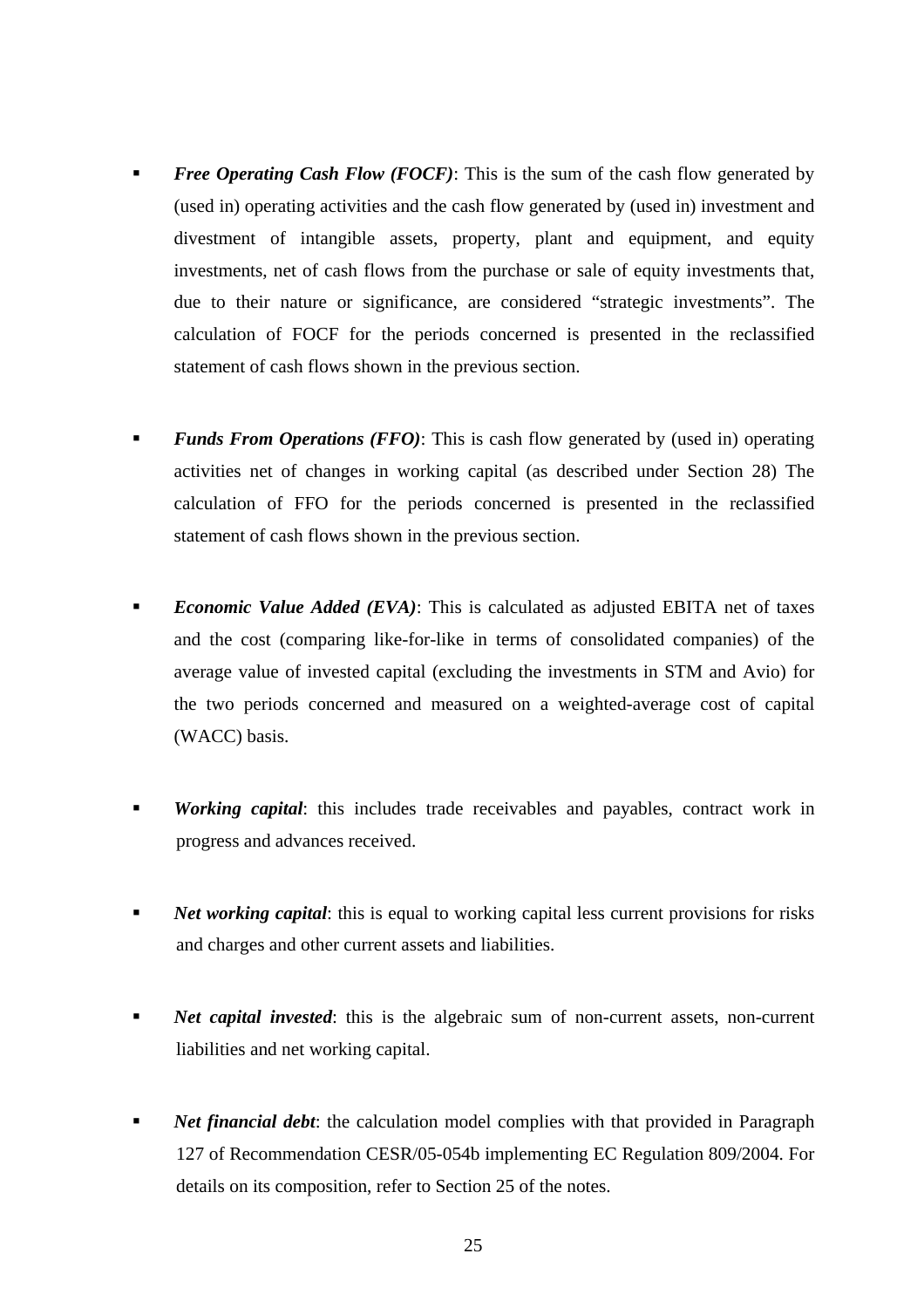- *Research and development spending:* the Group classifies under R&D all internal and external costs incurred relating to projects aimed at obtaining or employing new technologies, knowledge, materials, products and processes. These costs may be partly or entirely reimbursed by customers, funded by public institutions through grants or other incentives under law or, lastly, be borne by the Group. From an accounting standpoint, R&D costs can be categorised differently as indicated below:
	- if they are reimbursed by the customer pursuant to a contract, they are classified under "work in progress";
	- if they relate to research or if they are at a stage at which it is not possible to demonstrate that the activity will generate future economic benefits - these costs are taken to profit or loss in the period incurred;
	- finally, if these costs relate to a development activity for which the technical feasibility, the capability and the willingness to see the project through to the end, as well as the existence of a potential market for generating future economic benefits can be shown, they are capitalised under "Intangible assets". In the case in which a grant is given towards these expenses, the carrying value of the intangible assets is reduced by the amount received or to be received.
- **New orders:** this is the sum of contracts signed with customers during the period that satisfy the requirements for being recorded in the order book.
- **•** *Order backlog:* this figure is the difference between new orders and invoiced orders (income statement) during the reference period, excluding the change in contract work in progress. This difference is added to the backlog for the preceding period.
- *Workforce:* the number of employees reported on the last day of the period.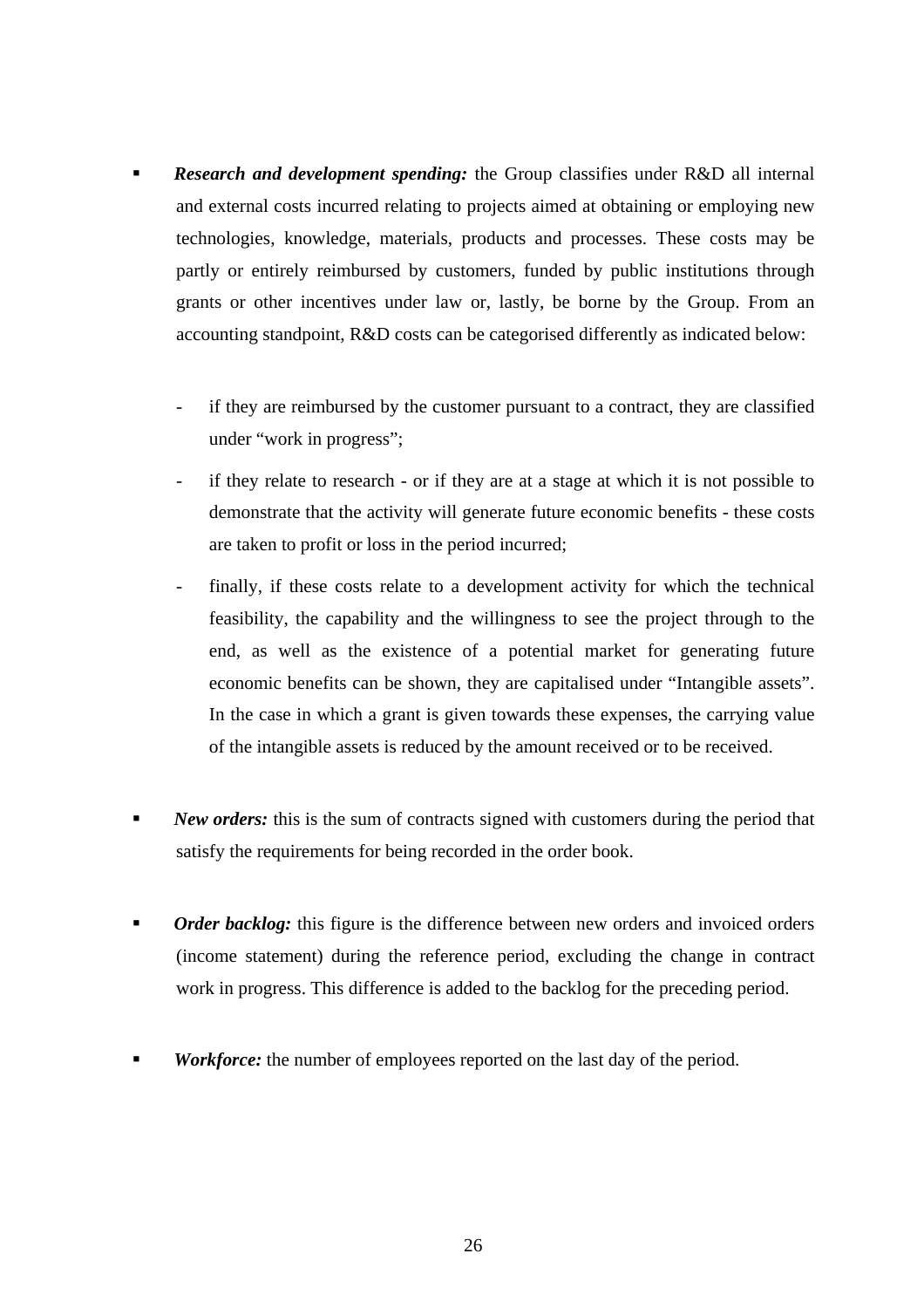### **Performance by division**

# *HELICOPTERS*

| $\epsilon$ millions    | 30 June 2009 | 30 June 2008 | 31 Dec. 2008 |
|------------------------|--------------|--------------|--------------|
| New orders             | 1,821        | 1,618        | 5,078        |
| Order backlog          | 10,610       | 8,874        | 10,481       |
| Revenues               | 1,646        | 1,469        | 3,035        |
| Adjusted EBITA         | 162          | 158          | 353          |
| <b>ROS</b>             | 9.8%         | 10.8%        | 11.6%        |
| Research & Development | 162          | 126          | 273          |
| Workforce (no.)        | 10,335       | 10,021       | 10,289       |

### **HIGHLIGHTS**

**New orders:** up 13%. The increase is mainly due to the order for sixteen ICH-47F Chinook helicopters and related logistics support from the Italian Army worth about €mil. 900. The civil helicopters segment shrank compared with 30 June 2008, while the government helicopter lines expanded.

**Revenues:** up 12%. This increase is largely due to helicopter components, where production volumes rose 14% compared with 30 June 2008. There was also significant performance in product support, up 9%, including the IOS contracts for the British Ministry of Defence, which increased by 11%.

**Adjusted EBITA:** up 3%. This increase, however, was negatively affected by the translation of financial statements in foreign currencies into euros and lower profitability resulting from the different mix of revenues.

Finmeccanica, through the AgustaWestland NV group, is a world leader in the civil and military helicopter industry.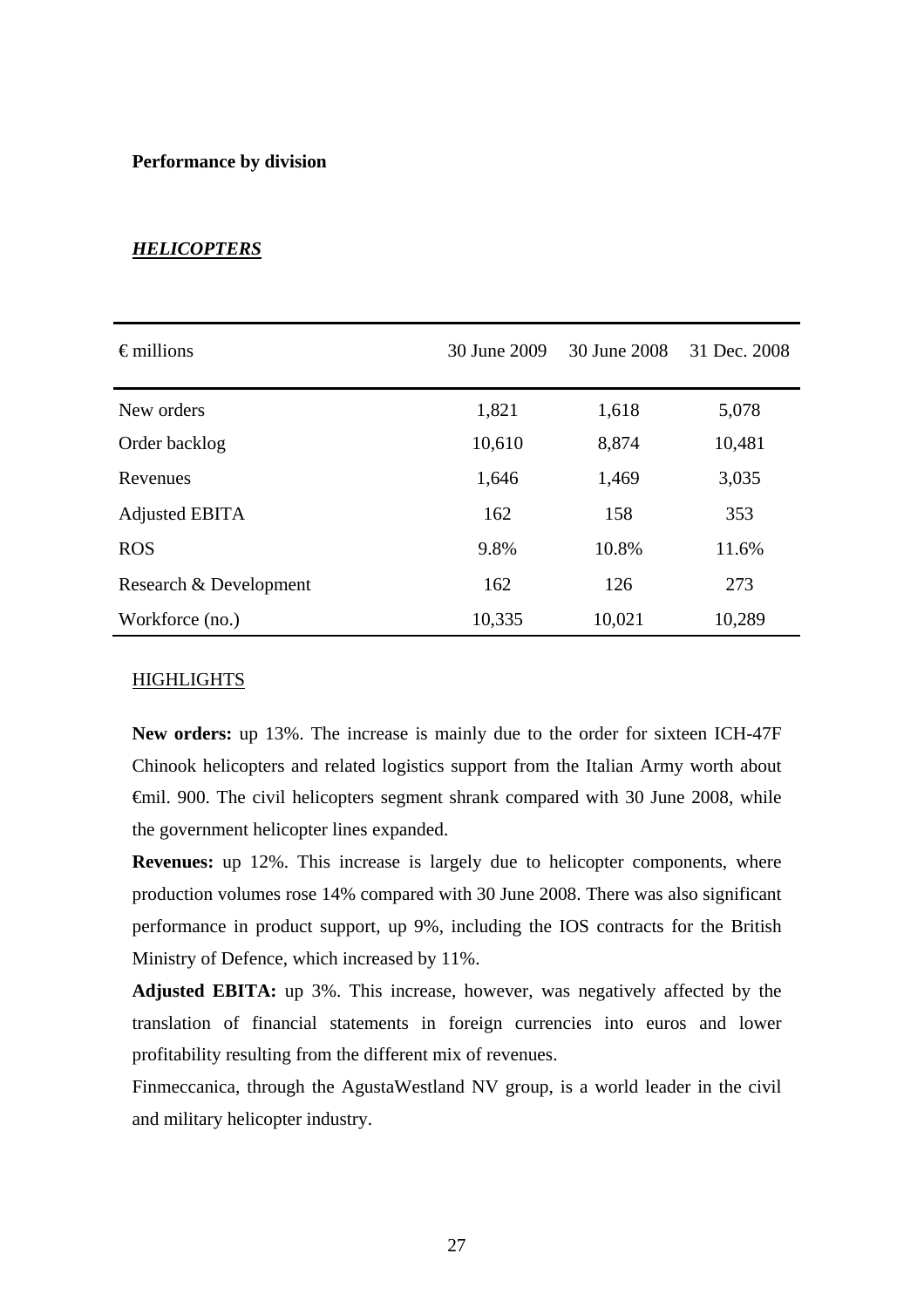Total volume of **new orders** at 30 June 2009 came to €mil. 1,821, an 13% increase over the first half of 2008 ( $\epsilon$ mil. 1,618), and breaks down in 54% for helicopters (new helicopters and upgrading) and 46% for support (spare parts and inspections) and engineering. The civil helicopter segment fell from the first half of 2008, both in absolute and percentage terms, as a result of the international recession, the effects of which are being felt even in the helicopter industry. By contrast, there were positive results posted in the government and military helicopter lines.

The most important new orders received in the *military segment* were:

- the order from the UK Ministry of Defence for twelve Lynx Mk 9 helicopters, a variant of the Super Lynx helicopter used by the UK armed forces, in order to ensure support to military operations prior to the entry into operation of the new Future Lynx helicopter. The contract is worth  $\epsilon$ mil. 62 (Q1);
- the order from the Air Force Armaments Department (ARMAEREO) to supply the Italian Army with sixteen ICH-47F Chinook helicopters and related logistical support, with an option for an additional four helicopters. The contract was entered into following the signing in July 2008 of the partnership agreement between AgustaWestland and Boeing Company for the joint production of the helicopter, with AgustaWestland acting as prime contractor and responsible for systems integration, final assembly and delivery to the Italian Army. The contract is worth about  $\epsilon$ mil. 900 (Q2);
- the order for two AW139 helicopters for the United Arab Emirates (UAE) armed forces (Q2).

In the *civil and government segment*, new orders for 37 helicopters were received at 30 June 2009, worth a total of about  $\oplus$ mil. 300. Of note in that regard are the following:

- the order from the Cypriot Justice Ministry for two AW139 helicopters for use in search and rescue and public order operations (Q1);
- the order from the Malaysian fire department for two AW139 helicopters for use in fire-fighting and search and rescue operations (Q1);
- the order for five AW109 Power helicopters for an important Turkish customer (Q2);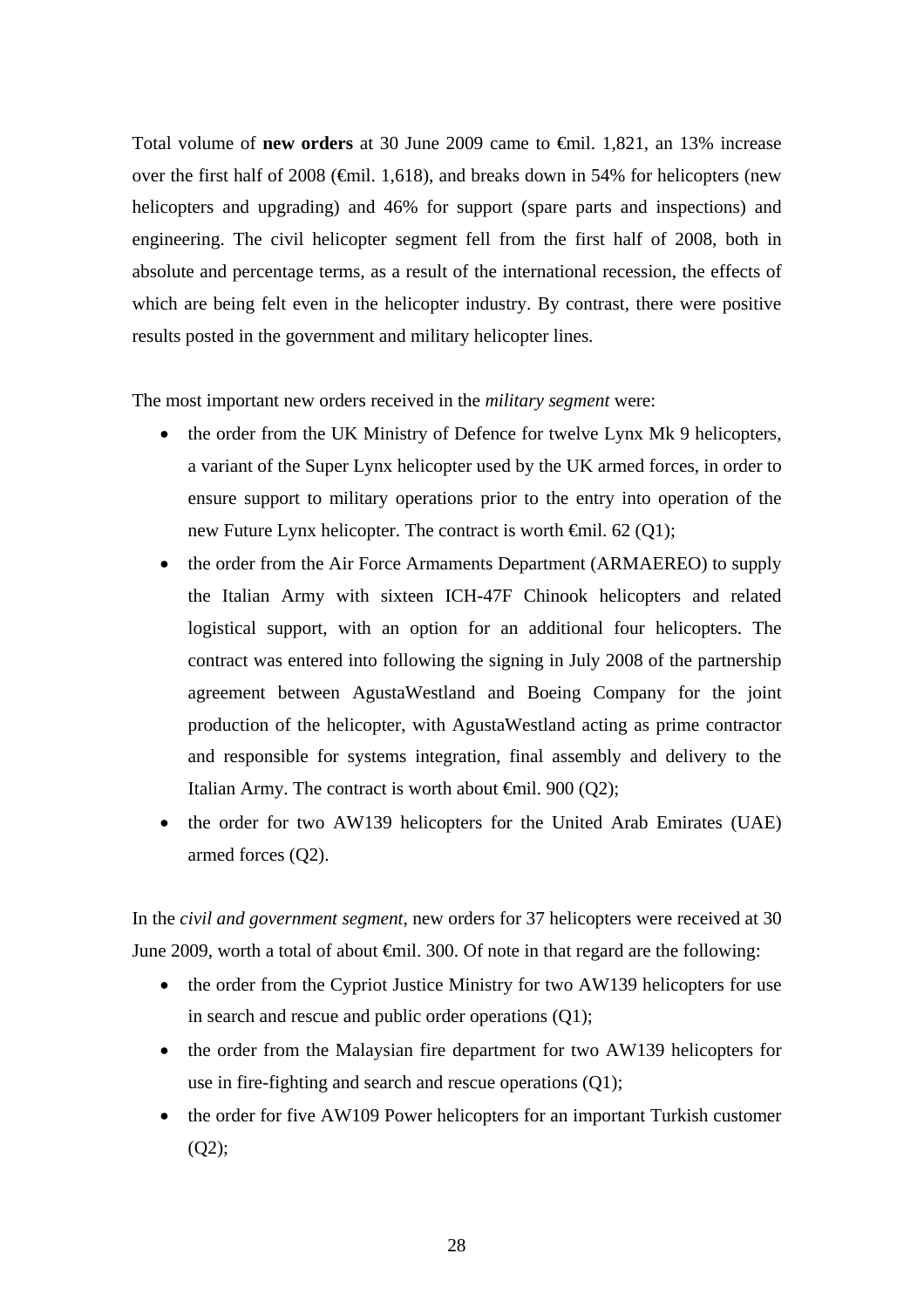• the order for two offshore-configuration AW139 helicopters for the Danish company Bel Air Helicopters (Q2).

The value of the **order backlog** at 30 June 2009 came to €mil. 10,610, substantially in line with the same figure at 31 December 2008 ( $\epsilon$ mil. 10,481) and is sufficient to guarantee coverage of production for an equivalent of 3 years.

The order backlog at 30 June 2009 breaks down into 75% for helicopters (including the T129 Atak and NH90 programmes, which account for 35%), 20% for support activities (where about 50% is represented by integrated support contracts (IOS) for the British Ministry of Defence), and the remaining 5% for engineering activities.

With regard to progress made on the order for the **helicopter for the President of the United States of America,** at 30 June 2009 the 9 helicopters provided for under the contract (Increment 1), 4 test vehicles (TV) and 5 pilot production vehicles (PP), had been delivered to the American partner Lockheed Martin System Integrator Ltd.

On 3 June 2009 AgustaWestland was formally notified, through Lockheed Martin System Integrator Ltd. acting as prime contractor, of the "termination for convenience" process for the programme, which effectively put an end to activity pertaining to this supply. Under the contract, AgustaWestland has the right to termination costs. This procedure is rather complex and, as of today, it is difficult to estimate the amount to be received and how long the process will take.

**Revenues** at 30 June 2009 came to €mil. 1,646, up 12% from the figure at 30 June 2008 ( $\epsilon$ mil. 1,469). This increase is largely due to helicopter components, where production volumes rose 14%.

In particular, there was a increase in AW139 and AW101 volumes due to programmes in Algeria, Japan and the MK3A in the UK are in full production, while volumes declined for the AW109 (Power and LUH).

The T-129 Atak programmes is proceeding on schedule*.*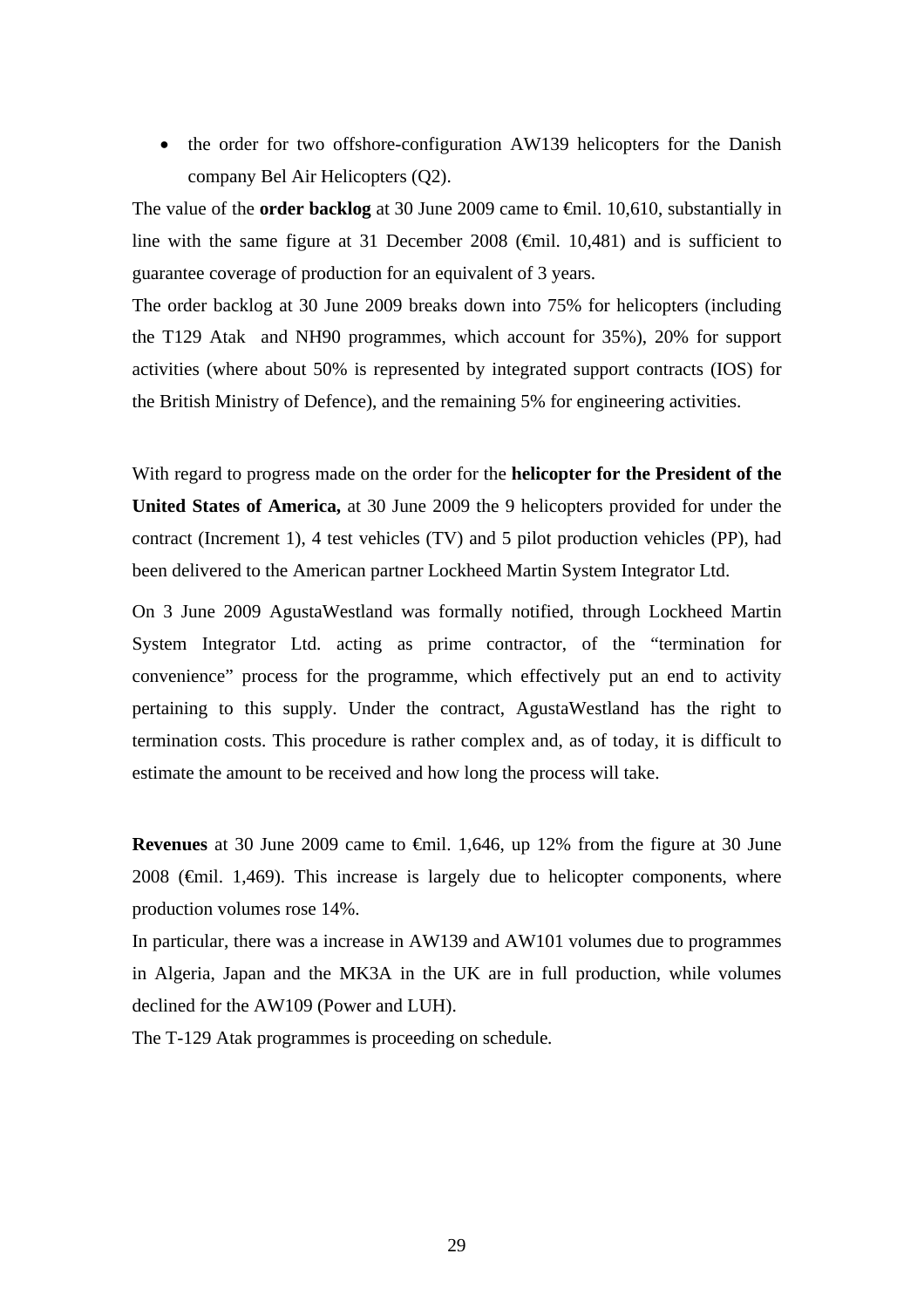There was also significant performance in product support, up 9% compared with 30 June 2008, including the IOS contracts for the British Ministry of Defence, which increased by 11%.

Adjusted EBITA at 30 June 2009came to  $\epsilon$ mil. 162, up about 3% from the  $\epsilon$ mil. 158 reported at 30 June 2008. This increase, however, was negatively affected by the translation of financial statements in foreign currencies into euros and lower profitability resulting from the different mix of revenues mentioned above. As a result, **ROS** fell to 9.8%, down from the 10.8% reported at 30 June 2008.

**Research and development** costs at 30 June 2009 came to €mil. 162 (€mil. 126 at 30 June 2008) and concerned:

The development of technologies primarily for military use for a new helicopter of the 6/7-tonne class named the A149 and development of multi-role versions of the BA 609 convertiplane for national security.

The start of the development and certification phase for the AW109SP version, as part of product improvement research, initially to satisfy the needs of Rega, the Swiss air rescue firm*.*

The **workforce** at 30 June 2009 came to 10,335, a 46 employee increase over 31 December 2008 (10,289), due largely to turnover.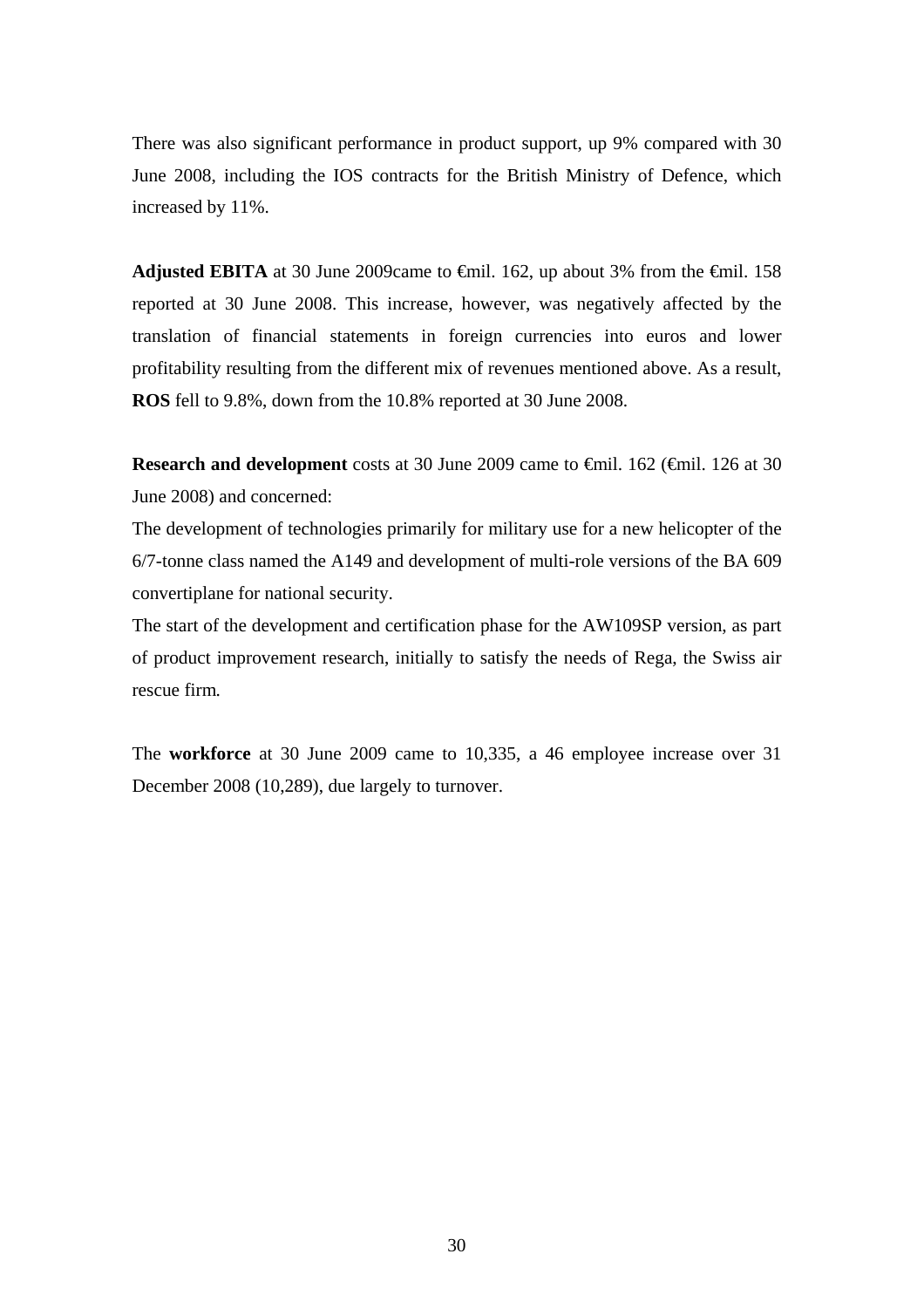# *DEFENCE ELECTRONICS AND SECURITY*

| $\epsilon$ millions    | 30 June 2009 | 30 June 2008 | 31 Dec. 2008 |
|------------------------|--------------|--------------|--------------|
| New orders             | 3,306        | 1,951        | 4,418        |
| Order backlog          | 11,239       | 8,874        | 10,700       |
| Revenues               | 3,075        | 1,628        | 4,362        |
| Adjusted EBITA         | 274          | 98           | 442          |
| <b>ROS</b>             | 8.9%         | 6.0%         | 10.1%        |
| Research & Development | 323          | 272          | 619          |
| Workforce (no.)        | 30,277       | 19,487       | 30,330       |

# HIGHLIGHTS

As a result of the acquisition of DRS Technologies in October 2008, in the first half of 2009, **new orders** and **revenues** exceeded €bil. 3, with profitability of around 9%, which is a significant level.

In line with strategic, industrial, market and financial policies, the acquisition of DRS has allowed the Group in general and the Defence Electronics and Security division in particular to gain a position on the US market, a market that is very difficult to enter in another manner due to the high barriers to entry that US procurement policy imposes on foreign companies and groups, especially in the defence sector. For DRS, integration with the Group offers a strategic opportunity to expand its position in non-US markets.

The division covers activities relating to the creation of major integrated systems for defence and security based on complex architectures and network-centric techniques and the manufacture of avionics and electro-optical equipment and systems, unmanned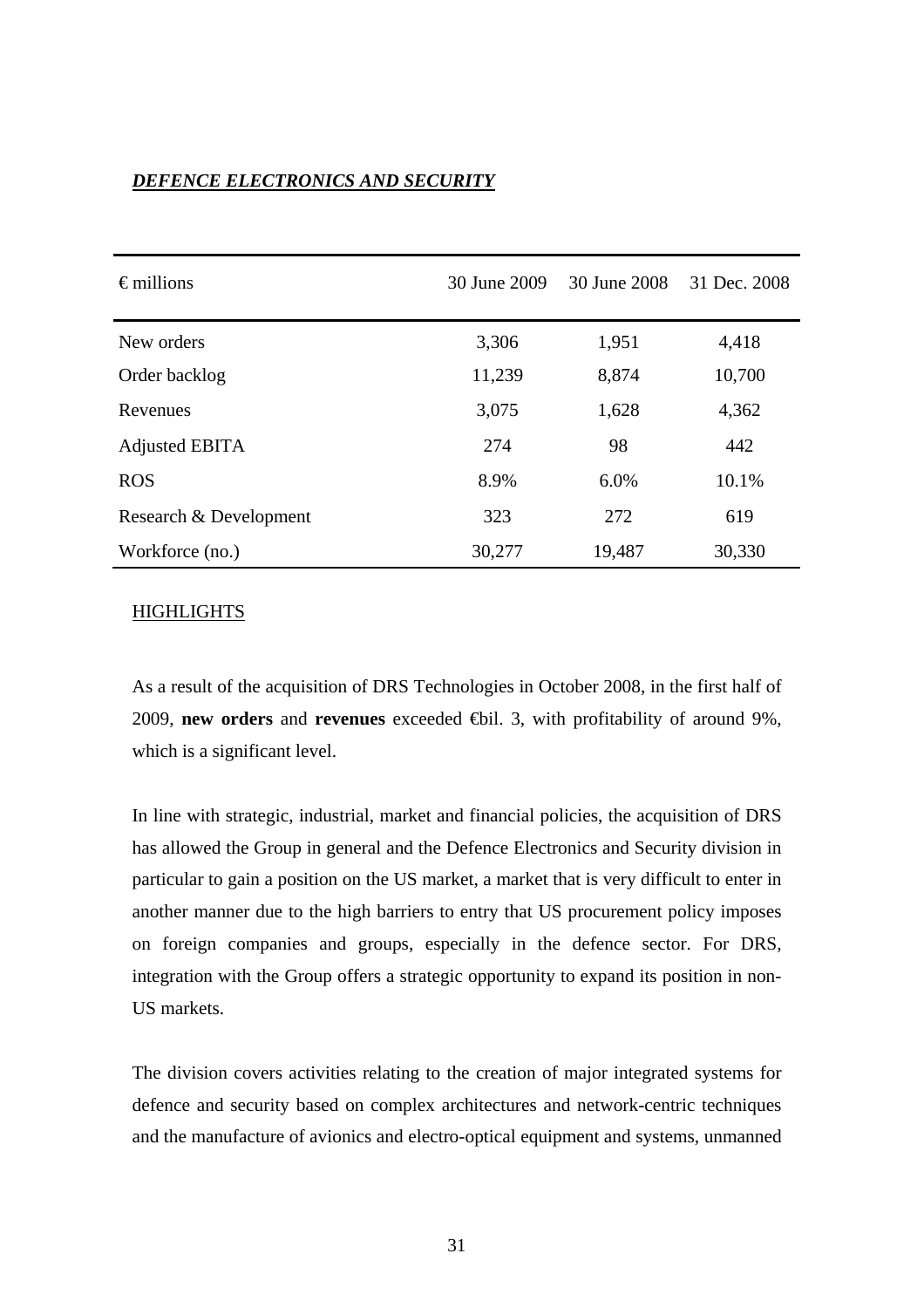aircraft, radar systems, land and naval command and control systems, air traffic control systems, communications systems and integrated networks for land, naval, satellite and avionic applications, and activities for private mobile radio communications systems, value-added services and IT and security activities.

Finmeccanica has a number of companies that are active in the Defence Electronics and Security industry, including: Selex Sensors and Airborne Systems Ltd, Galileo Avionica SpA, the Selex Sistemi Integrati Group, the Elsag Datamat Group, the Selex Communications Group, Selex Service Management SpA, Seicos SpA and the Vega Group (which has been under the control of the UK subsidiary of Selex Sistemi Integrati SpA since 2 January 2009).

On 22 October 2008, Finmeccanica also successfully completed the acquisition of DRS Technologies, the American company that is a leader in the supply of integrated products, services and support for military forces and governmental agencies in the defence electronics and security sector. DRS specialises in defence technologies, developing, producing and supplying assistance for a vast range of systems conceived to satisfy the requirements of mission critical and military support operations, in addition to homeland security systems.

However, to provide a representation of the division's performance, where appropriate, the differences between the two periods compared are presented, excluding the effect of the results of DRS as previously reported in another part of the document.

**New orders** at 30 June 2009 totalled €mil. 3,306 (€mil. 1,951 at 30 June 2008). The contribution of DRS during the period amounted to  $\epsilon$ mil. 1,959, for a total increase for the sector of 69%. In addition, the same period of last year benefited from significant orders for the Italian and French FREMM naval programme and for information technology and security activities.

The main new orders received in the various segments include the following:

• *avionics and electro-optical systems*: additional orders for the European EFA programme relating, in particular, to logistics and to the Defensive Aids Sub System (DASS) combat radar (Q1-Q2); orders for countermeasure systems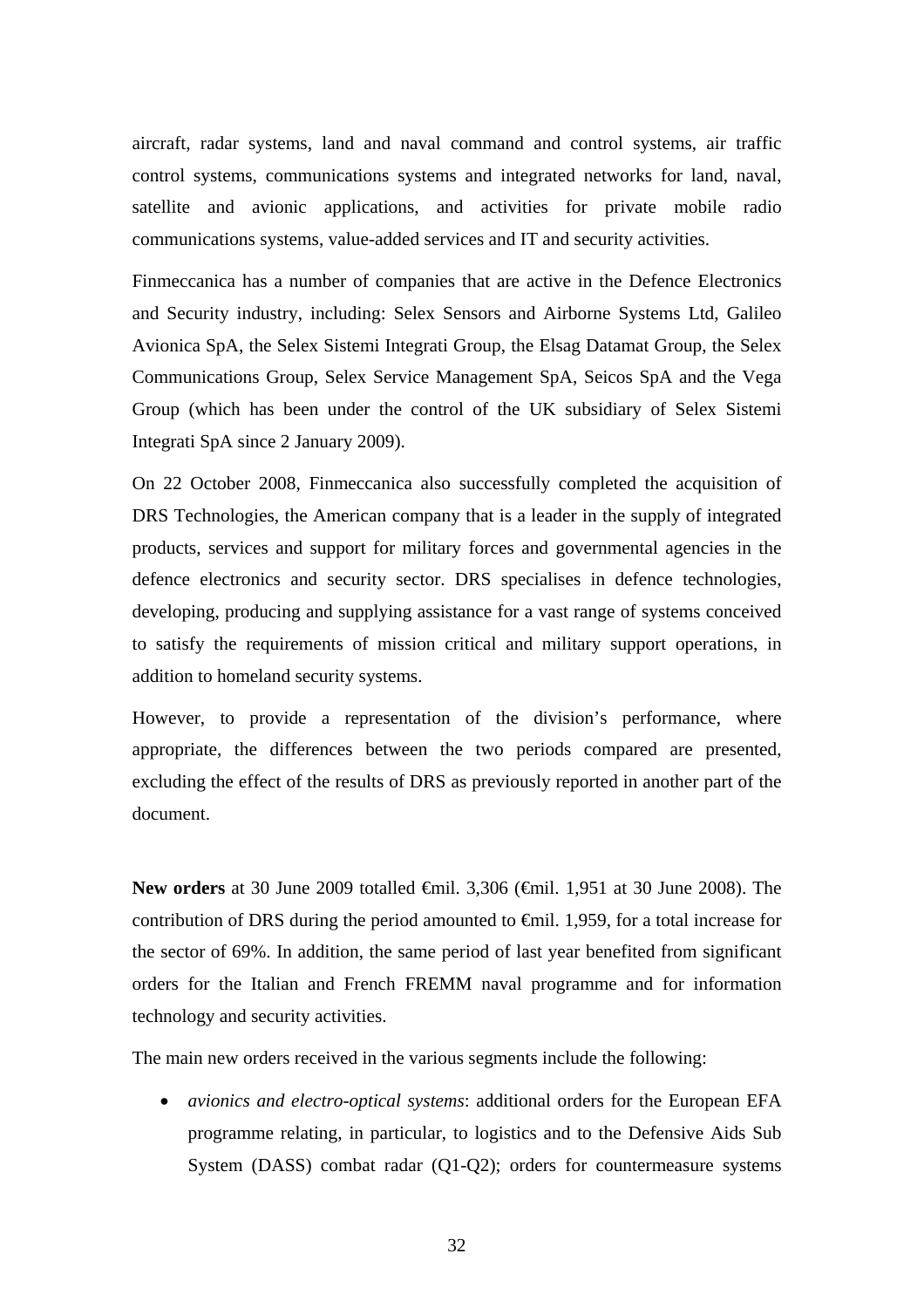(Q1-Q2); the order from the Italian Navy to supply Airborne Tactical Observation and Surveillance Systems (ATOS) for ATR 72 aircraft (Q2); space programme orders (Q1-Q2) and customer support activity (Q1-Q2);

- *radar and command and control systems*: the order from the Italian Department of Civil Protection to build the management system for the July 2009 G8 event (Q1) including two security operation centres, a radiolocalisation communications system and a supervision and control centre (Q1); the signing of a rider to the contract to supply Fixed Air Defence Radar (FADR) to NATO countries (Q1); orders from ENAV for further upgrading of various airports, particularly that of Palermo (Q2); the order to supply air traffic control systems for the Blaise Diagne international airport of Dakar (Q2); a contract to supply command and control systems to the navy of the United Arab Emirates for new swift patrol boats (Q2); orders for consultancy services for the UK Ministry of Defence (Q1-Q2);
- *integrated communication networks and systems*: additional orders for EFA communication systems (Q1-Q2);
- *information technology and security*: the order to supply the Egyptian railways with a ticket booking and management system for passenger traffic (O2); the order from Poste Italiane to supply PDAs for letter carriers (Q1); the order for supervisory control and data acquisition activities for the Rome Metro line C (Q1); the order from INPS for software support, re-engineering, applications maintenance and professional services (Q1-Q2);
- *DRS group*: orders from the US Army to supply Military Rugged Tablet computers (MRT) that comprise a platform integrated with keyboards, fixed workstations and peripherals to support the Movement Tracking System (MTS) (Q1-Q2); additional activities related to the Thermal Weapon Sight (TWS) system issued to soldiers (Q1); logistics, support and spare parts for the Mast Mounted Sight (MMS) system for Kiowa Warrior helicopters (Q1); the provision of Tactical Quiet Generators (TQG) (Q1); the production of more than three hundred M989A1 HEMAT heavy expanded mobility ammunition trailers (Q2); the order from Raytheon for production of Phalanx Thermal Imagers (PTI) under the Phalanx Close-in Weapon System programme for the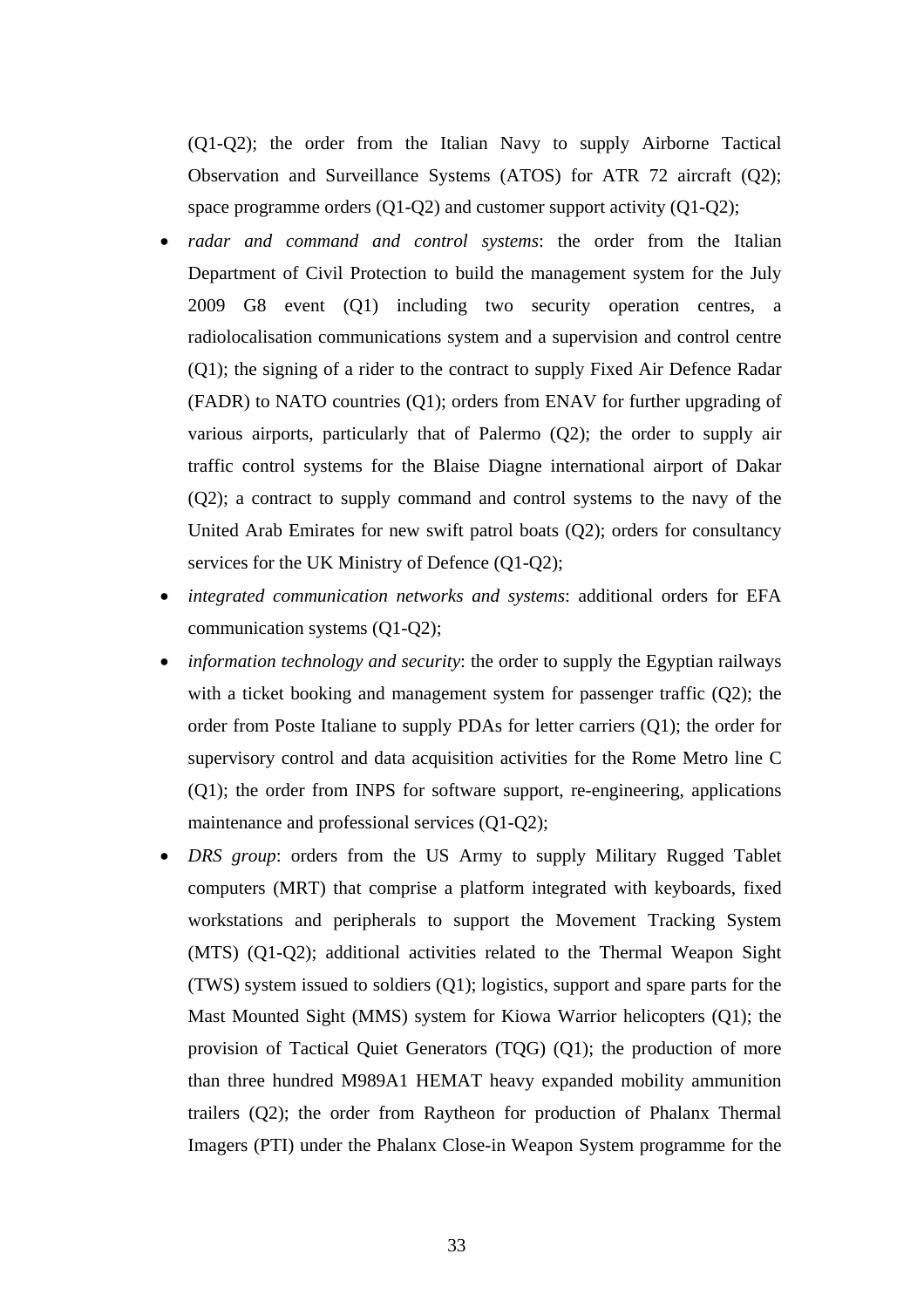US Navy (Q2); the order to supply P5 systems for training aircraft used by the US Navy in the United States and the US Air Force based in Europe (Q2).

The **order backlog** came to  $\oplus$  mil. 11,239, compared with  $\oplus$  mil. 10,700 at 31 December 2008 (+5%), one-third of which related to the avionics and electro-optical systems segment, and one-fourth to the activities of DRS.

**Revenues** at 30 June 2009 amounted to <del>€</del>mil. 3,075 (€mil. 1,628 at 30 June 2008). The contribution of DRS to revenues during the period amounted to  $\epsilon$ mil. 1,466, for a total increase for the sector of 89%, despite the negative change due to the translation of the financial statements denominated in a foreign currency. There was increased activity in the avionics and electro-optical systems and the command and control systems segment compared with 30 June 2008.

Revenues resulted mainly from the following segments:

- *avionics and electro-optical systems*: the continuation of activities relating to DASS production and the production of avionics equipment and radar for the EFA program; systems for countermeasures; devices for the helicopter and space programmes; activities relating to Tornado aircraft for the British Air Force and logistics;
- *radar and command and control systems*: the continuation of activities relating to air traffic control programmes both in Italy and, above all, abroad; contracts for Orizzonte, FREMM, Baynunah and upgrading; the Medium Extended Air Defense System (MEADS) international cooperation programme; the programme to supply Fixed Air Defence Radar (FADR), in particular for the domestic customer; the contract with the Civil Protection Department the emergency management systems; completion of provisions required for managing the G8 event;
- *integrated communication systems and networks*: the continuation of activities relating to the construction of the national Tetra network; the development and manufacture of equipment for EFA and the NH90; the provision of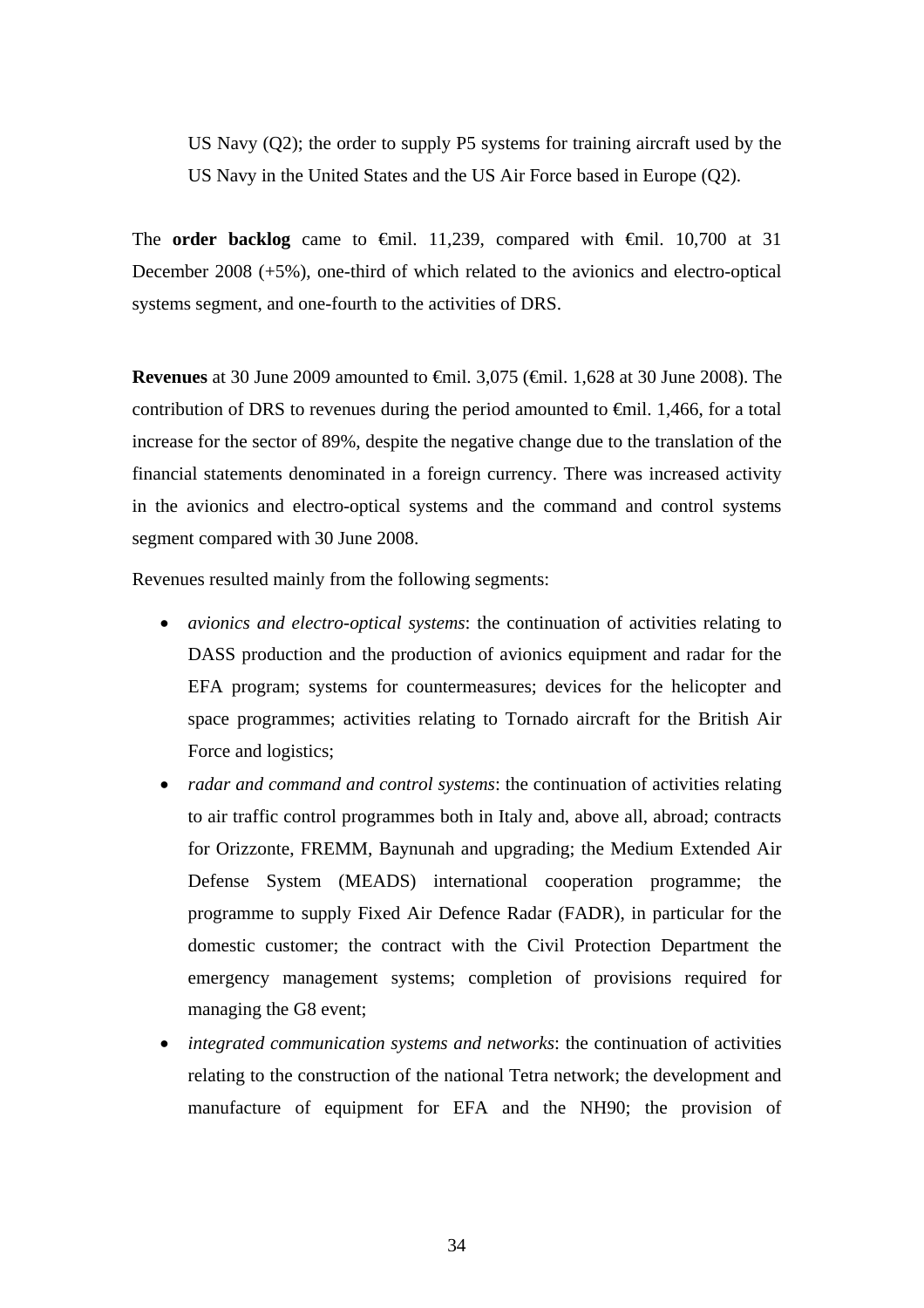communication systems for the military both in Italy and the UK; the continuation of activities relating to the FREMM programme;

- *information technology and security*: activities relating to postal automation services, the combat system for the FREMM, the management of the G8 event and ICT services;
- *the DRS group*: activities to supply Thermal Weapon Sight (TWS) under the new "bridge contract"; additional deliveries for programmes to upgrade the target acquisition subsystems for Bradley fighting vehicles; activity pertaining to the repair and provision of spare parts for the Mast Mounted Sight (MMS) system helicopters; provision of services and products for the Rapid Response contract; significant deliveries of rugged computers and displays for vehicles.

Adjusted EBITA reached  $\epsilon$ mil. 247 at 30 June 2009, compared with  $\epsilon$ mil. 98 at 30 June 2008. The contribution of DRS to adjusted EBITA came to €mil. 176, for a total increase for the sector of 180%, despite the negative change due to the translation of financial statements denominated in a foreign currency. The improvement compared with 30 June 2008 is due to the aforementioned increase in production volumes as well as higher profitability in the command and control systems segment, which also offset the deterioration seen in the information technology and security segment. As a result, calculated in this way, **ROS** came to 8.9%, higher than the 6% reported at 30 June 2008).

**Research and development** costs at 30 June 2009 totalled €mil. 323, up about €mil. 51 compared with 30 June 2008, and related in particular to: the continuation of development for the EFA programme and new electronic-scan radar systems for both surveillance and combat for the *avionics and electro-optical systems segment*; the development of Tetra technology products, new avionics products and software design radio for the *integrated communications systems and networks segment*; the continuation of development of MFRA multi-functional 3D Kronos active radar surveillance systems, upgrading of the current SATCAS products and of the programme to develop capabilities and technologies for architectural design and construction of major systems for the integrated management of operations by armed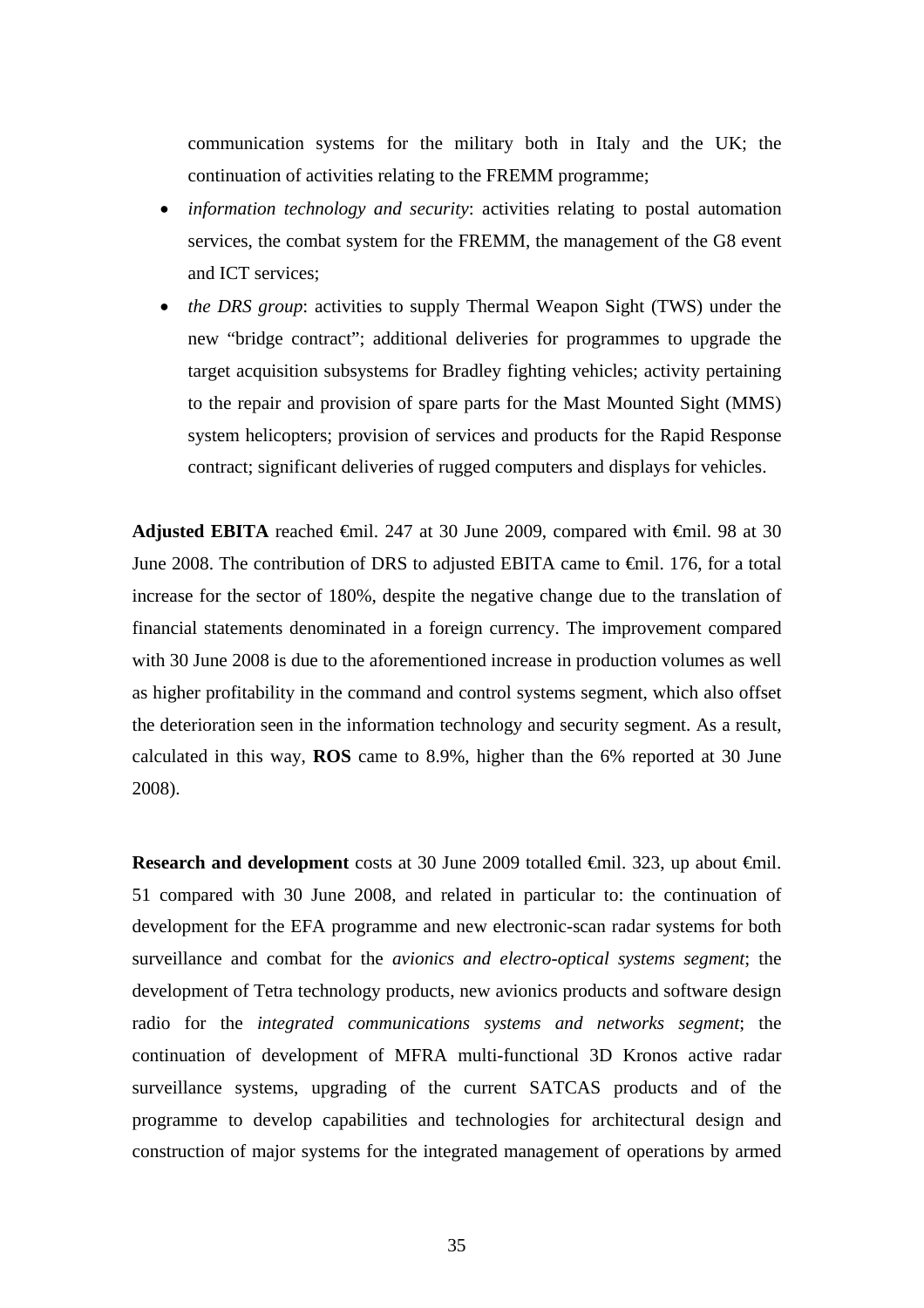ground forces (Combined Warfare Proposal (CWP)) for the *radar and command and control systems segment*.

The **workface** at 30 June 2009 came to 30,277 as compared with 30,330 at 31 December 2008, a decrease of 53, mainly due to turnover.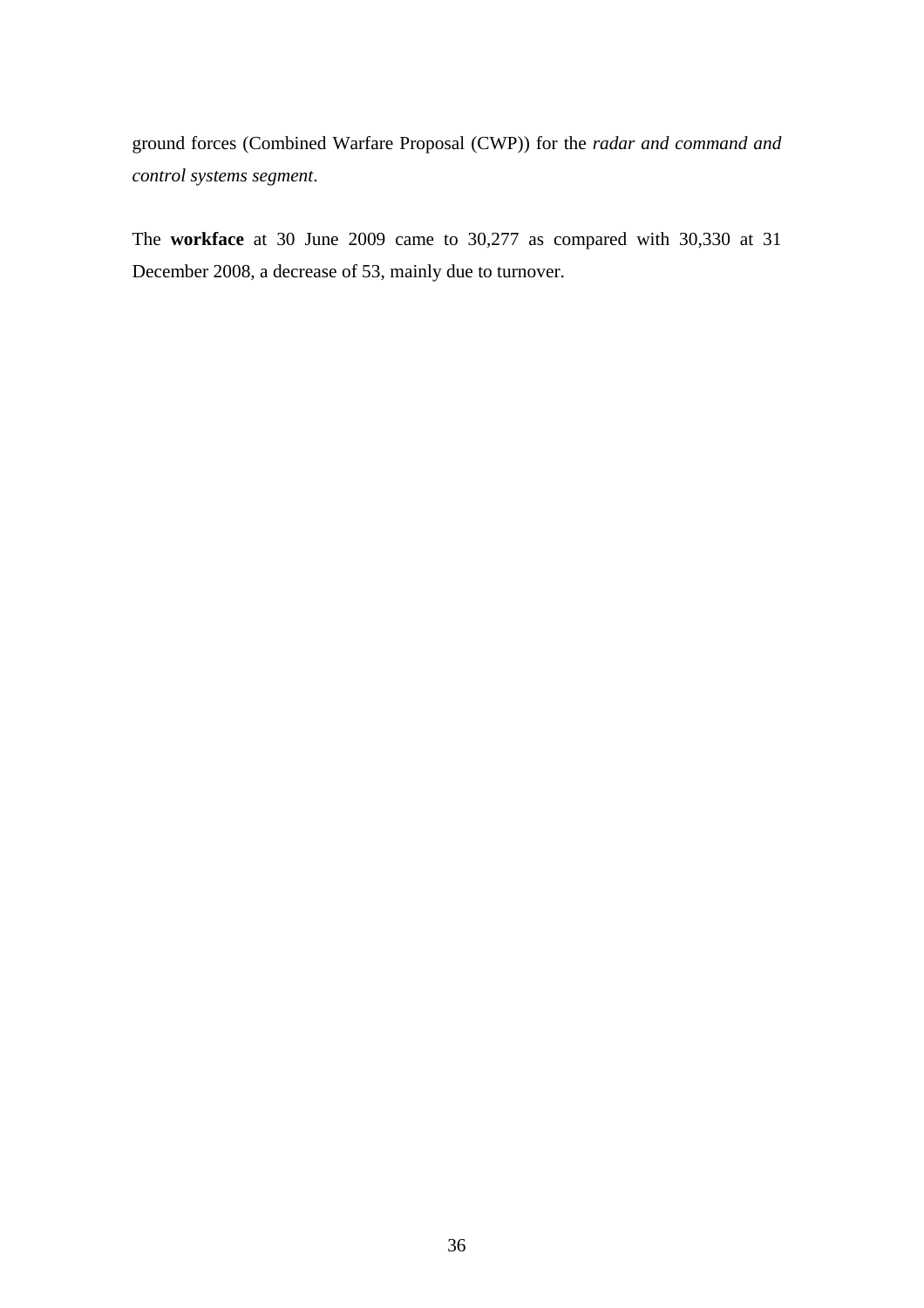#### *AERONAUTICS*

| $\epsilon$ millions    | 30 June 2009 |        | 31 Dec. 2008 |
|------------------------|--------------|--------|--------------|
| New orders             | 651          | 844    | 2,720        |
| Order backlog          | 7,829        | 7,841  | 8,281        |
| Revenues               | 1,208        | 1,062  | 2,530        |
| Adjusted EBITA         | 60           | 70     | 250          |
| <b>ROS</b>             | 5.0%         | 6.6%   | 9.9%         |
| Research & Development | 212          | 245    | 508          |
| Workforce (no.)        | 13,849       | 13,778 | 13,907       |

*Note that the figures relating to the GIE-ATR joint venture are consolidated on a proportionate basis at 50%* 

#### **HIGHLIGHTS**

**New orders:** good commercial performance despite the decline compared with the first half of 2008, due to the crisis in the air transport market in the civil segment. During the period, important results were achieved in the military segment (M346 trainers and the third lot of the EFA) which will lead to significant new orders in the coming months.

**Revenues:** up 13.7%. Mainly due to the greater contribution of the military segment, particularly concerning the EFA and training aircraft.

The Aeronautics division includes Alenia Aeronautica SpA (production of military aircraft for combat, transport and special missions, as well as civil applications such as aerostructures and regional turboprop aircraft) and its subsidiaries, including: Alenia Aermacchi SpA (production of military training aircraft and engine nacelles for civil aeronautics); Alenia Aeronavali SpA (cargo aircraft conversions and maintenance);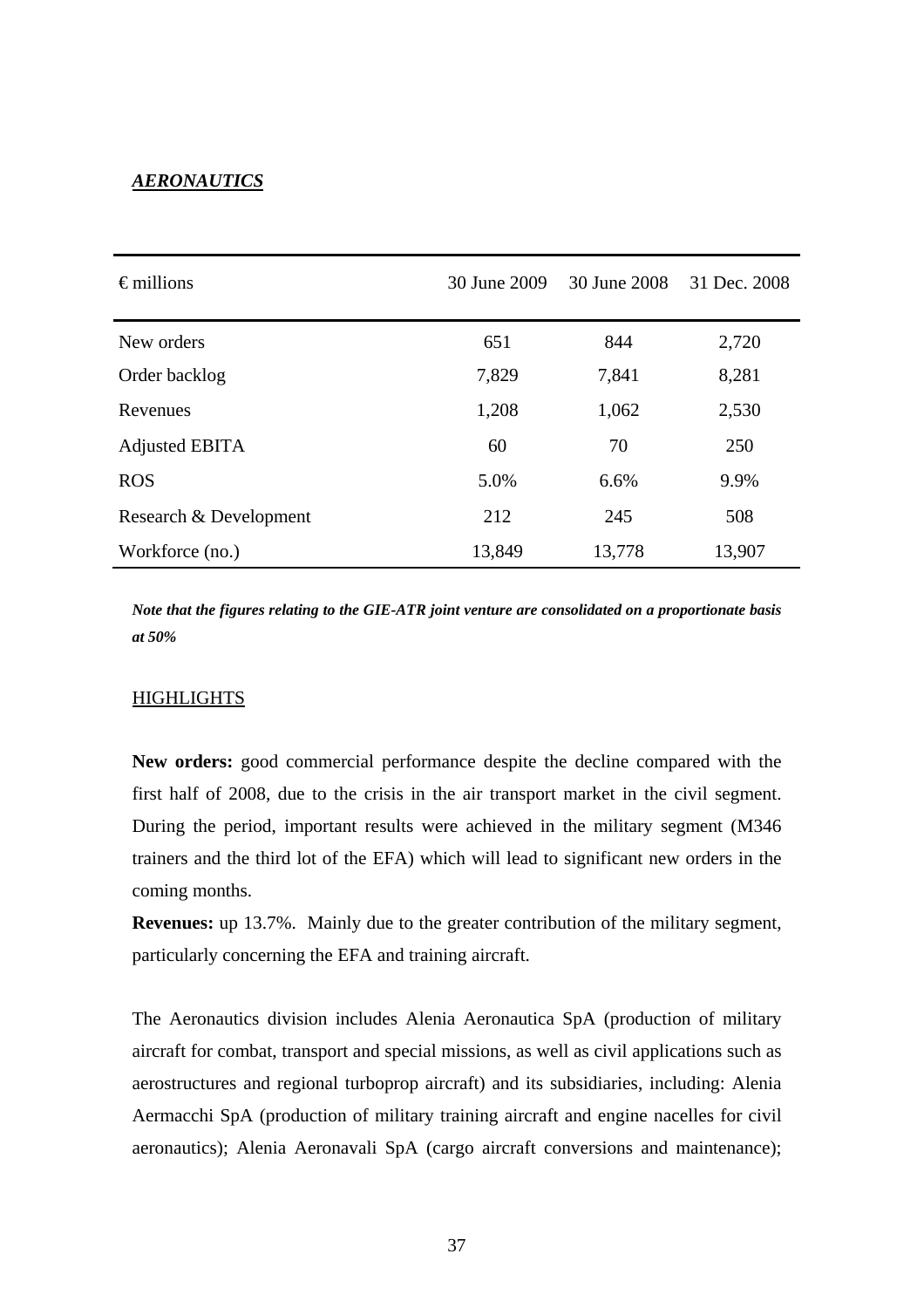and the GIE-ATR consortium, in which a 50% equity stake is held (final assembly and marketing of ATR aircraft), Alenia North America Inc which operates in the American market through a joint venture and Superjet International SpA in which a 51% equity stake is held (sale and assistance for Superjet aircraft).

New orders at 30 June 2009 came to <del>€</del>mil. 651, down 23% from the €mil. 844 reported for the first half of 2008. The decline is mainly due to fewer orders in the *civil segment* as a result in the drop in demand in the air transport market. It was also affected by delays in a number of orders in the *military segment*.

Major orders for the first half of 2009 include:

- *the military segment*: the order for seven more C27J aircraft for the US (Q1) and orders for logistics support for EFA and Tornado craft;
- *the civil segment*: orders from GIE ATR for 22 aircraft, of which twenty ATR72 and two ATR42 (Q2); orders for aerostructures for the A380, A321 and B777, and customer service activities for ATR craft.

Among commercial activity in the first half of 2009, important agreements were reached in the *military segment* which will lead to significant new orders, currently being negotiated, in the coming months, including:

- for the EFA programme, the agreement between the partner nations Germany, Italy, Spain and Great Britain to start work on the third instalment to be divided into two lots. Negotiations for the first lot should be concluded in the second half of 2009;
- for the M346 programme, on 25 February 2009 the government of the United Arab Emirates announced that it has begun negotiations for the purchase of 48 advanced training aircraft from Alenia Aermacchi SpA. Negotiations are also well under way with the Italian Air Force for the provision of the first lot of 6 aircraft.

The **order backlog** at 30 June 2009 came to <del>€</del>mil. 7,829, compared with €mil. 8,281 reported at 31 December 2008. It is expected to continue expanding over the medium/long term. The breakdown at the end of the year revealed a significant portion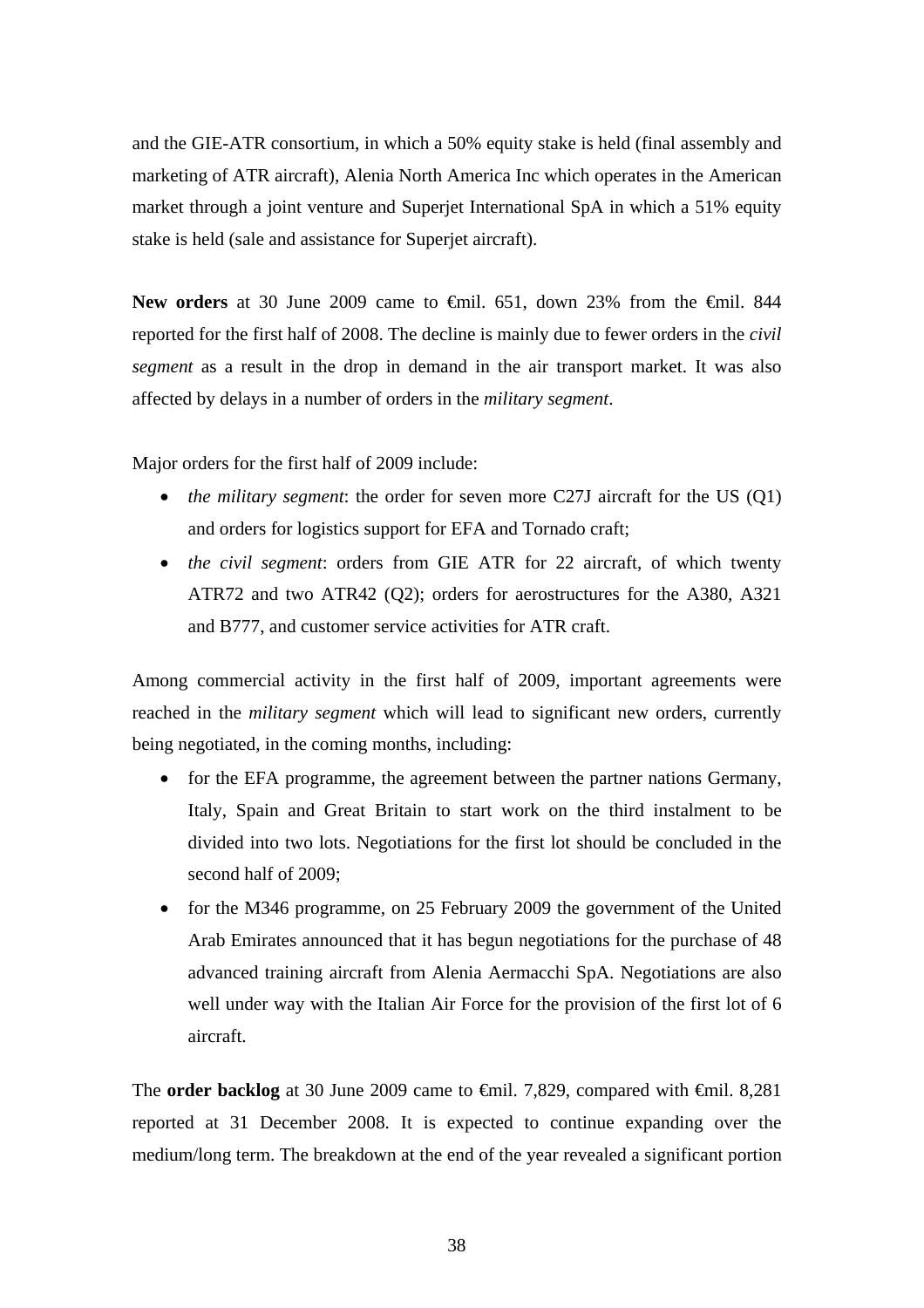for the following programmes: EFA (about 45%), B787 (about 16%), C27J (about 7%) and special versions of the ATR (about 6%).

Revenues for the first half of 2009 came to €mil. 1,208, an increase of €mil. 146  $(+13.7%)$  over the  $\epsilon$ mil. 1,062 reported at 30 June 2008. Growth was due largely to greater activity in the *military segment*, specifically to increased production for the EFA programme and for trainers. In the *civil segment*, production on aerostructures remained stable and there was a slight increase in revenues for ATR.

In the first half of 2009, production in the *military segment* mainly regarded:

- *aircraft*: continuation of development and production for the second lot of the EFA programme and logistics, during the period 7 aircraft were delivered to the Italian Air Force (3 in Q1 and 4 in Q2); production of the C27J aircraft for the Italian Air Force and a number of export markets; the continuation of upgrades to the Tornado aircraft and the modification and upgrading of the avionics of the AMX aircraft;
- *trainers*: the production of the MB339 aircraft with regard to contracts for upgrading 14 aircraft for the Italian Air Force and for supplying 8 craft to the Royal Malaysian Air Force, of which the first 4 were delivered (2 in Q1 and 2 in Q2); start up of activity for the production of the new M346 aircraft.

Production in the *civil segment* mainly related to provisions for the following customers:

- Boeing: production of sections of fuselages and horizontal tail wings for the new B787 aircraft, for which 5 fuselage sections (3 in Q1 and 2 in Q2) and 4 stabilizers (1 in Q1 and 3 in Q2) were delivered, and production of control surfaces for the B767 and B777 aircraft;
- Airbus: production of components for the central section of the fuselage of the A380, of a fuselage section for the A321, and of the tail cone and mechanical wing components for the A340;
- GIE ATR: in partnership with EADS-ATR, the production of the ATR 42 and ATR 72 turboprops;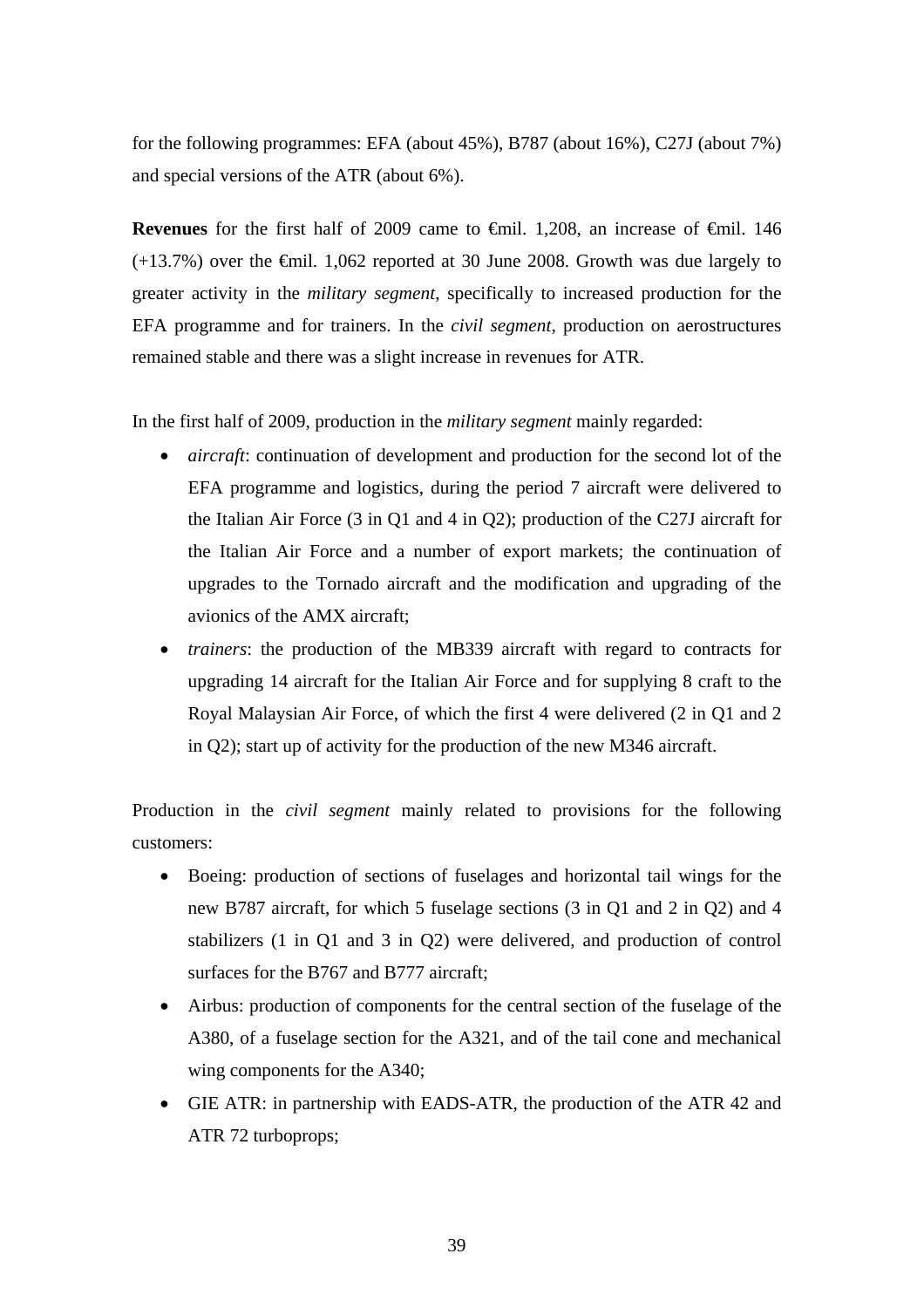• Dassaul Aviation: production of the fuselage section for the extended-range version of the Falcon 2000 and the engine nacelles for the Falcon 900EX.

For other customers work continued on the assembly and sale of ATR craft, with the delivery of 21 aircraft, and the production of engine nacelles and cargo transformations of the MD10 and MD11 aircraft.

**Adjusted EBITA** came to  $\theta$ mil. 60 at 30 June 2009,  $\theta$ mil. 10 lower than the  $\theta$ mil. 70 reported for the first half of 2008, due to the decline in average profitability (**ROS** of 5.0% compared with 6.6% at 30 June 2008). This reduction is due to the lower profitability of several export orders for the C27J aircraft as a result of the increased cost of a number of foreign provisions.

**Research and development** costs for the first half of 2009 totalled €mil. 212 (€mil. 245 at 30 June 2008). This result reflects the commitment to programmes being developed: B787, C27J, M346, special versions of the ATR and A380*.* Research and development into technologies for innovative aerostructures using composite materials and system integration also continued.

Furthermore, a portion of these costs is related to the development of important military programmes (EFA, Tornado and Neuron) that have been commissioned by customers.

The **workforce** at 30 June 2009 numbered 13,849, a decrease of 58 from the 13,907 employees at 31 December 2008. This decrease mainly reflects the smaller workforce of Alenia Aeronautica SpA under its reorganisation plan and reduced volumes of activity.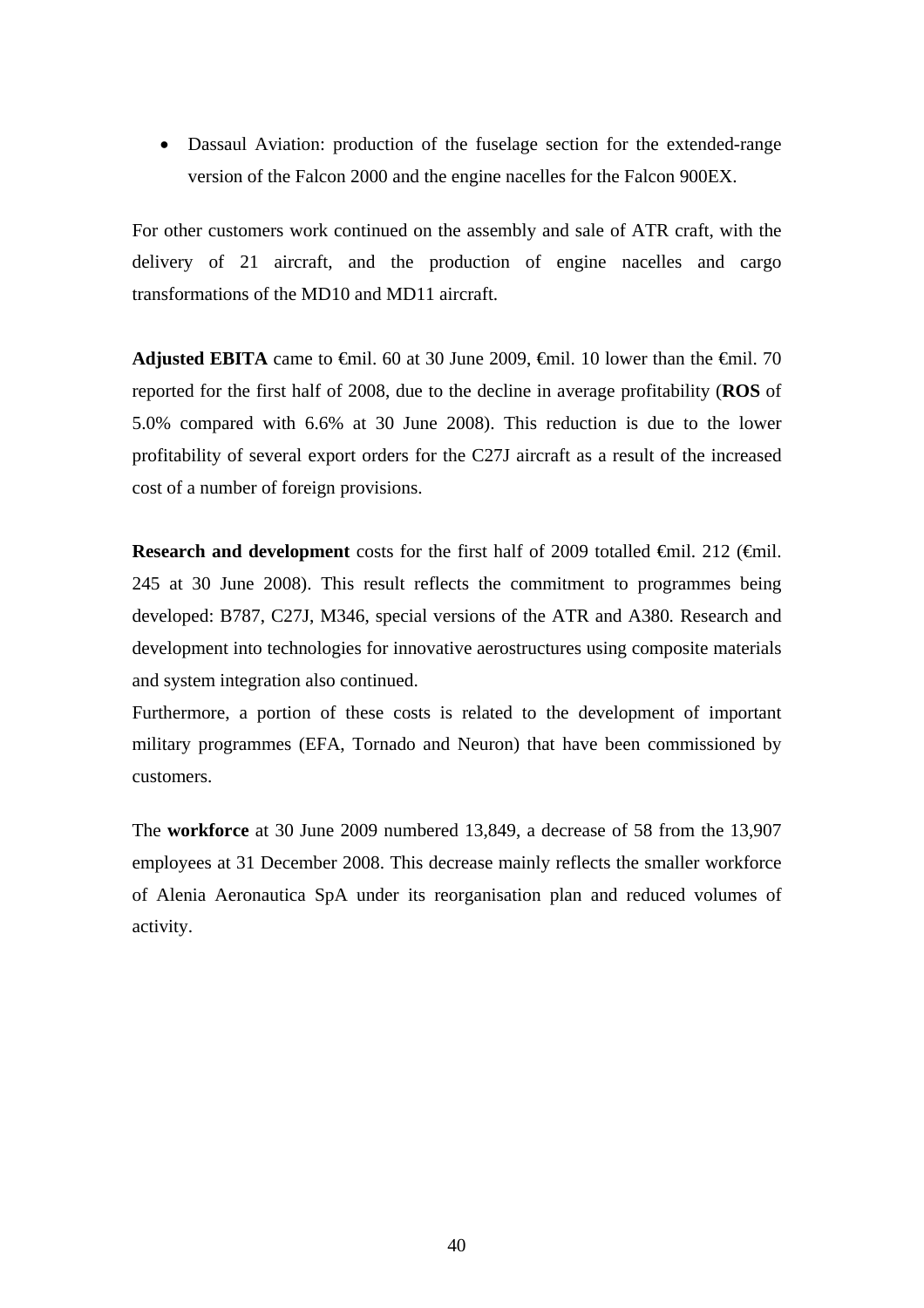#### *SPACE*

| $\epsilon$ millions    | 30 June 2009 | 30 June 2008 | 31 Dec. 2008 |
|------------------------|--------------|--------------|--------------|
| New orders             | 565          | 416          | 921          |
| Order backlog          | 1,546        | 1,407        | 1,383        |
| Revenues               | 435          | 451          | 994          |
| Adjusted EBITA         | 13           | 15           | 65           |
| <b>ROS</b>             | 3.0%         | 3.3%         | 6.5%         |
| Research & Development | 30           | 29           | 64           |
| Workforce (no.)        | 3,673        | 3,531        | 3,620        |

*Note that all figures refer to the two joint ventures (Thales Alenia Space SAS and Telespazio Holding Srl) are consolidated on a proportionate basis at 33% and 67%, respectively.* 

#### HIGHLIGHTS

**New orders**: up 36% compared with the same period of 2008 due to an increase in orders in both the satellite services and manufacturing segments.

**Adjusted EBITA:** down 13% due to lower production in both segments and cost overruns in a number of manufacturing activities.

Finmeccanica SpA operates in the space industry through the **Space Alliance** between Finmeccanica and Thales through two joint ventures in the space industry dedicated, respectively, to satellite services (Telespazio Holding Srl, which is based in Italy and has its main industrial facilities in Italy, France, Germany and Spain and in which Finmeccanica SpA holds 67% and Thales 33%) and to manufacturing (Thales Alenia Space SAS, which is based in France and has its main industrial facilities in France, Italy, Belgium and Spain, in which Finmeccanica SpA holds 33% and Thales 67%). More specifically, Telespazio Holding Srl focuses on satellite services in the following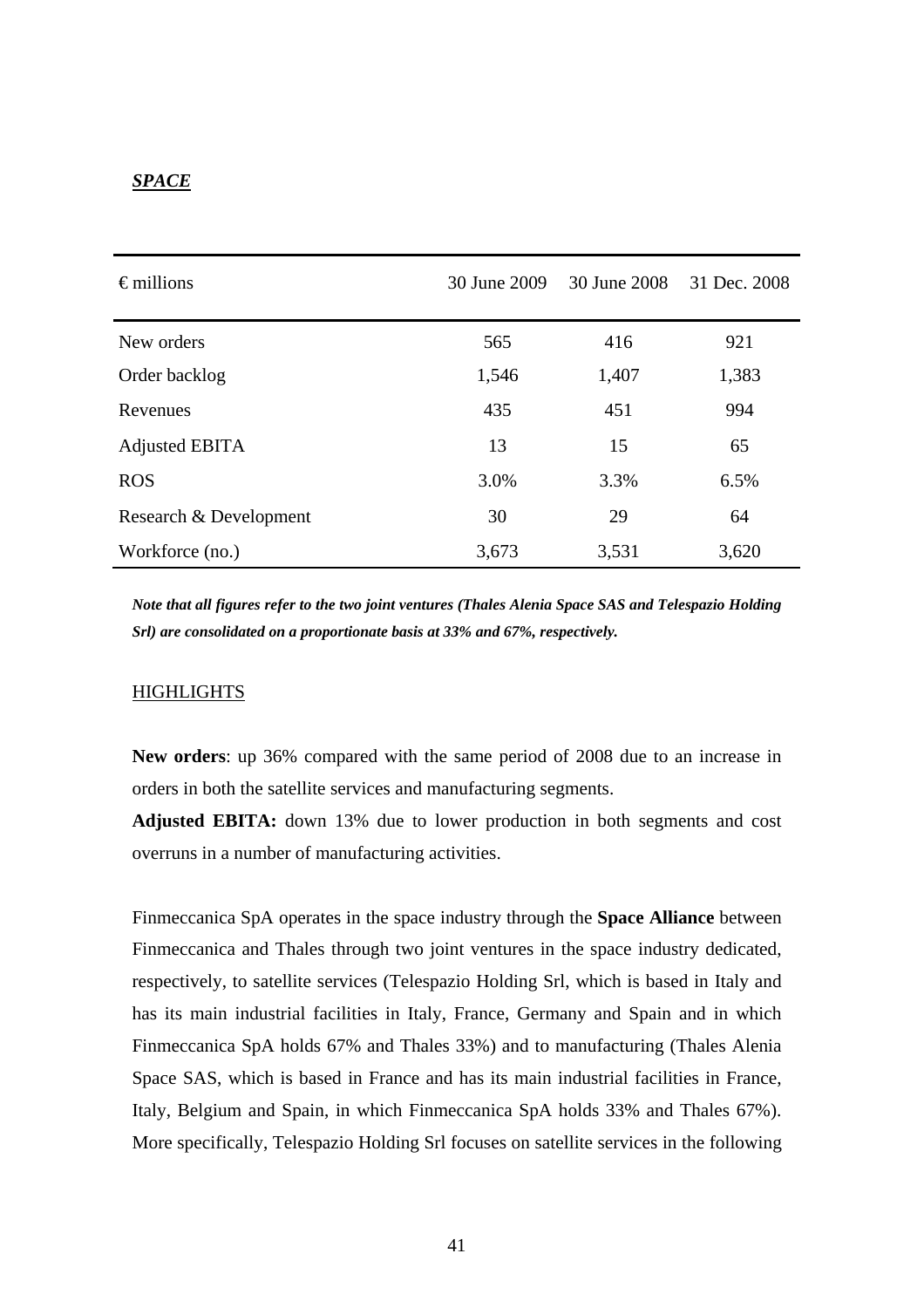segments: networks and connectivity (fixed and mobile telecommunications services, network services, TV, defence and security services, valued-added services), satellite operations (in-orbit satellite control, earth centre management, telemetry services, command and control and Launch and Early Operation Phase (LEOP) services), earth observation (data, thematic maps, operational services) and navigation and infomobility (Galileo services). Thales Alenia Space SAS focuses on manufacturing (design, development and production) in the following segments: telecommunications satellites (commercial, governmental and military), scientific programmes, earth observation systems (optical and radar), satellite navigation, orbital infrastructures and transport systems, equipment and devices.

From a commercial perspective, during the first half of 2009, the Group acquired **new**  orders amounting to  $\epsilon$ mil. 565, up  $\epsilon$ mil. 149 from the same period of 2008 ( $\epsilon$ mil. 416) due to an increase in orders in both the satellite services and manufacturing segments.

The most significant new orders for the period related to the following segments:

- in the *commercial telecommunications segment*: the contracts for the provision of the W3C satellite (Q1) and launch services for the W3B satellite (Q1) for Eutelsat; the additional lots for the second-generation Globalstar constellation (Q2) and the Yahsat programme (Q1); contracts to supply the payload for the Arabsat 5C (Q1), Yamal (Q1) and Telkom 3 (Q2) satellites; new orders for satellite TV capacity and services (Q1-Q2) and telecommunications satellite services (Q1-Q2);
- in the *military and government telecommunications segment*: the first lot of the order relating to Phase B of the CSO (post-Helios) programme (Q1); the additional lot for the Syracuse 3 programme; new orders for military telecommunications satellite services (Q2);
- in the *earth observation segment*: the Sentinel 3 order (Q2) and the first lot of the Sentinel 1 order (Q1) relating to the GMES-Kopernikus programme (Q1); the order from 4C Satellite for Cosmo data in the Middle East and North Africa (Q2); new orders for monitoring and territorial management services based on the GeoDataBase platform (Q2);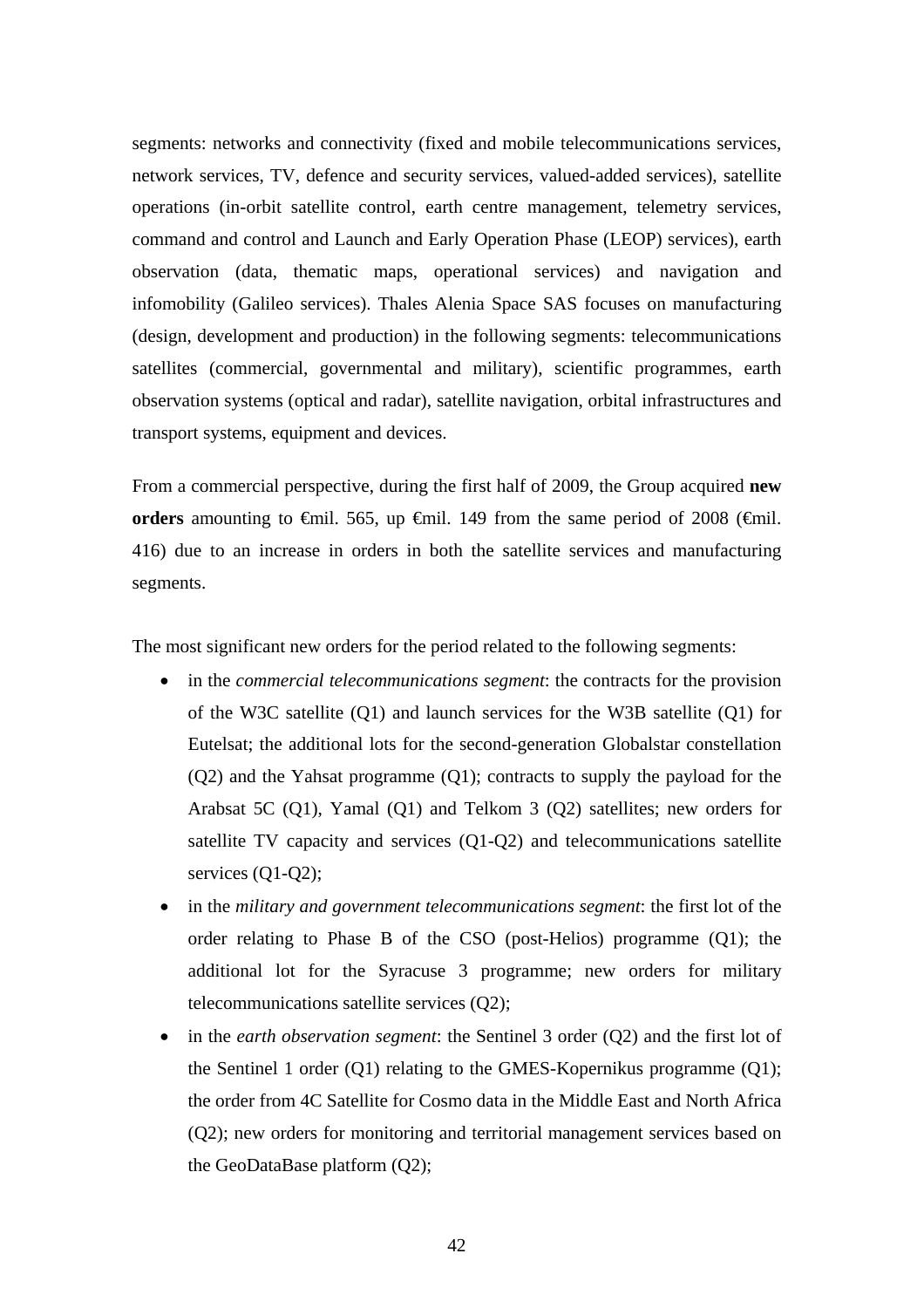- in the *satellite navigation segment*: further orders relating to the In Orbit Validation (IOV) phase of the Galileo Programme (Q1) and the Egnos programme (Q2);
- in the *orbital infrastructure segment:* the order from Orbital Science Corporation to provide NASA (CYGNUS COTS programme) of pressurised modules for transport connected with the International Space Station;
- in the *science programmes segment*: additional lots for the Herschel-Planck (Q1), Bepi-Colombo (Q2) and Exomars (Q2) programmes;
- in the *equipment and devices segment*: new orders for onboard equipment (Q1- Q2).

Finally, in July 2009 (and therefore not included among new orders at 30 June 2009), the Group received the contract, worth above €mil. 250, from Turkey for an earth observation satellite system called GokTurk, comprised of a satellite equipped with high-resolution optical sensors, an integration and test centre for satellites to be built in Turkey and the entire ground segment of the system.

The **order backlog** at 30 June 2009 came to <del>€</del>mil. 1,546, an increase of €mil. 163 over the same figure at 31 December 2008 ( $\epsilon$ mil. 1,383), due to both the manufacturing and satellite services segments. The order backlog, based on workability, guarantees coverage of 80% of production expected for the remaining six months of the year (76% by the manufacturing segment and 24% by satellite services). The backlog at 30 June 2009 is composed of manufacturing activities (53% satellites and payloads, 12% infrastructures and equipment) for 65% and satellite services for the remaining 35%.

**Revenues** in the first half of 2009 came to €mil. 435, a decrease of €mil. 16 from the corresponding period of the previous year ( $\oplus$ mil. 451) due to a lower level of production in both the manufacturing and satellite services segments.

Production mainly related to the continuation of activities in the following segments:

• in the *commercial telecommunications segment* for the Yahsat, Globalstar, Rascom 1R, W3B and W2A (launched on 4 April from the Baikonur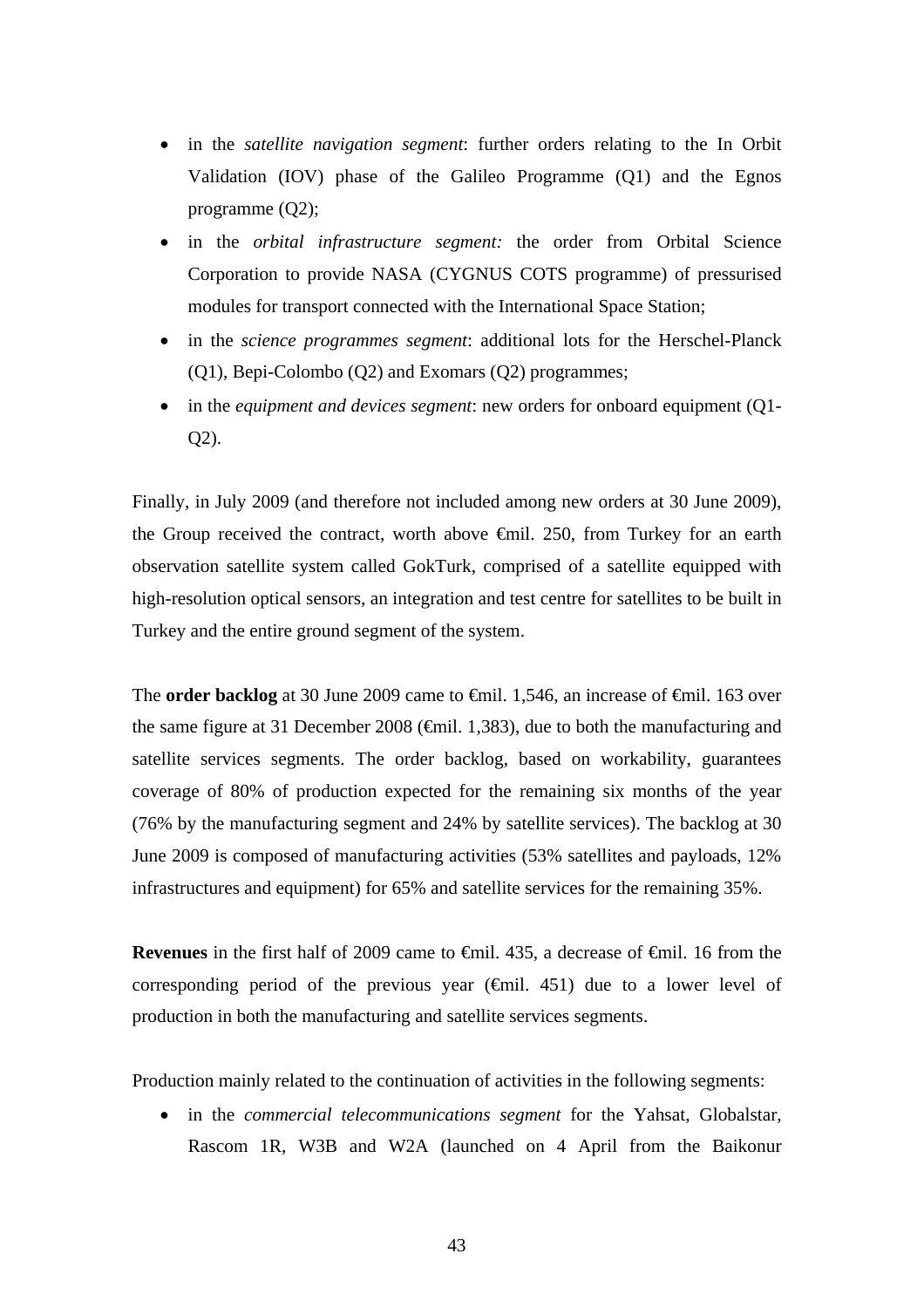Cosmodrome in Kazakhstan with an ILS rocket) satellites for Eutelsat, Palapa-D, Alphasat, Nilesat; development of the payloads for the Arabsat 5A/5B satellites; the provision of telecommunications satellite services and the resale of satellite capacity;

- in the *military telecommunications segment* for the Sicral 1B (which was launched on 20 April using a Sea Launch Zenit-3SL rocket), Syracuse 3, CSO (post-Helios) and Satcom BW programmes;
- in the *earth observation segment* for the COSMO-SkyMed programme, the satellites for the Sentinel 1 and 3 missions (GMES programme) and the GOCE satellite (which was launched on 17 March from the Plesetsk base in Russia with a Rockot rocket);
- in the *science programmes segment* for the Herschel-Plank (deep-space observation satellites launched on 14 May 2009 from the Kourou base in French Guiana, with an Ariane 5 launcher), Bepi-Colombo, Exomars and Alma programmes (one of the largest radio telescopes on Earth for astronomy, which should be installed in the Atacama desert in Chile by the end of 2009);
- in the *satellite navigation segment* for the Galileo (IOV phase) and Egnos programmes;
- in the *orbital infrastructure segment* for the start up of programmes connected with the International Space Station (CYGNUS COTS and FLPP);
- in the *equipment and devices segment* for the development of onboard equipment.

**Adjusted EBITA** at 30 June 2009 came to  $\theta$ mil. 13, a decrease of  $\theta$ mil. 2 compared with the figure posted at 30 June 2008 ( $\oplus$ mil. 15), specifically due to the aforementioned lower production volumes and to cost overruns in a number of manufacturing activities. As a result, **ROS** came to 3.0%, compared with the 3.3% reported at 30 June 2008.

**Research and development** costs for the first six months of 2009 came to  $\epsilon$ mil. 30, an increase of  $\epsilon$ mil. 1 over the figure posted for the same period of 2008 ( $\epsilon$ mil. 29).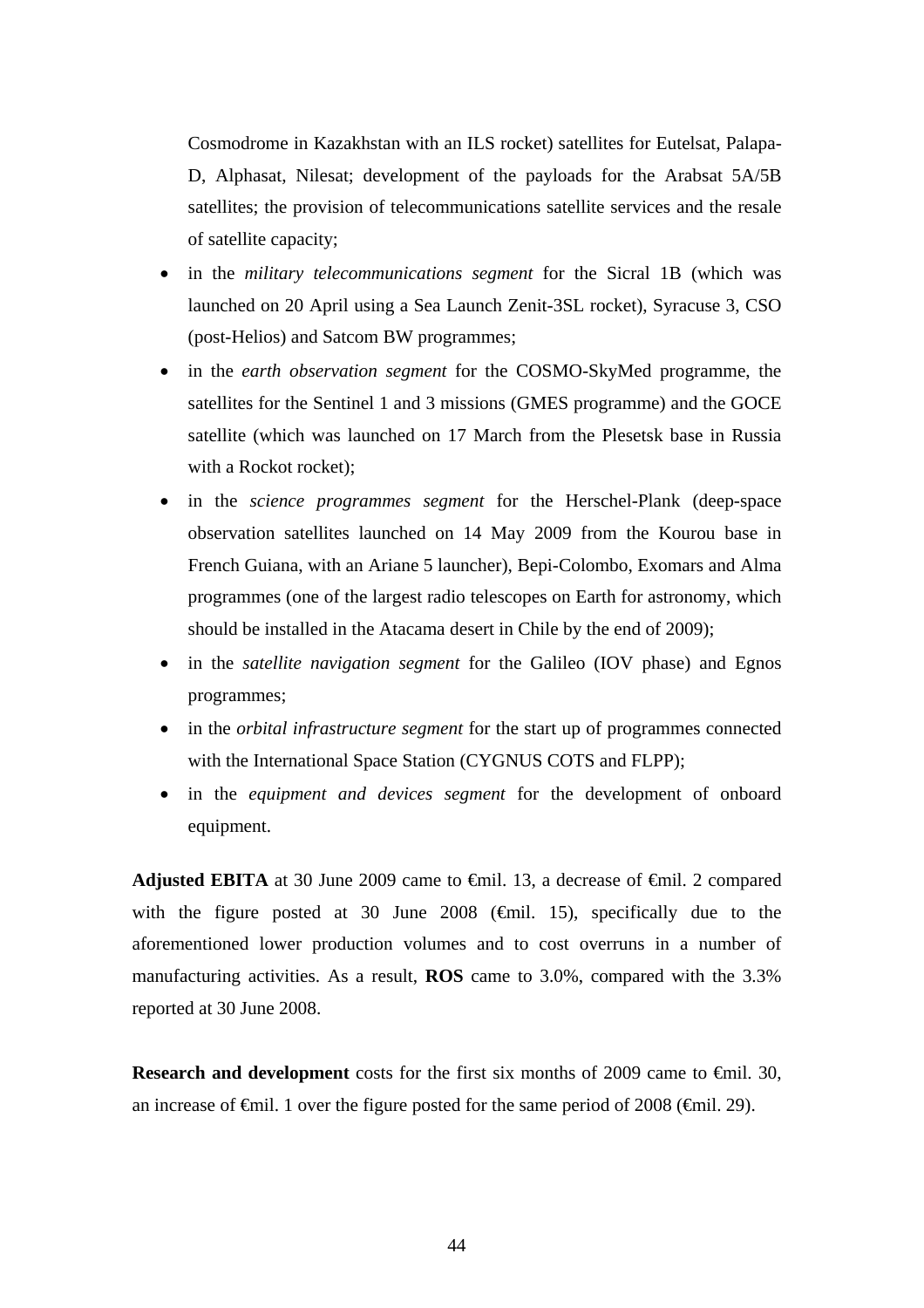Activities in this area included the development of systems and solutions for security and emergency management (GMES), for navigation/infomobility services (Galileo, GNSS); homeland security communications systems, solutions and applications; GIS platforms (Geodatabase) and processing systems for earth observation data (COSMO-SkyMed); Ka, C and Ku-band telecommunications payloads and payloads for earth observation; preparatory studies for planetary exploration (ExoMars), technologies for space infrastructures, life-support systems and vehicles for interplanetary exploration.

The **workforce** at 30 June 2009 came to 3,673, for an increase of 53 employees over the 3,620 at 31 December 2008, due to higher expected production in the satellite services segment.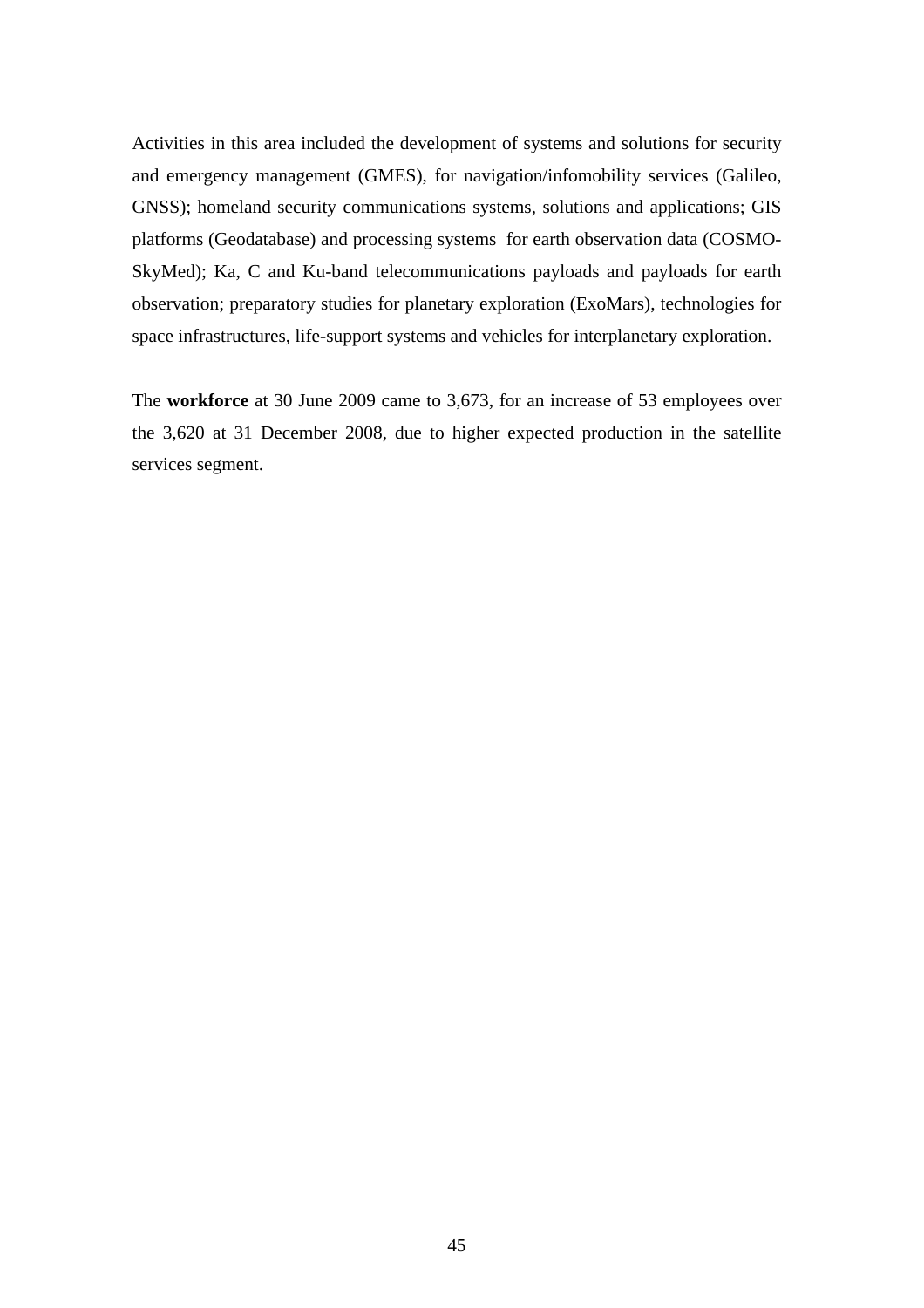#### *DEFENCE SYSTEMS*

| $\epsilon$ millions    | 30 June 2009 | 30 June 2008 | 31 Dec. 2008 |
|------------------------|--------------|--------------|--------------|
| New orders             | 566          | 506          | 1,087        |
| Order backlog          | 3,982        | 3,997        | 3,879        |
| Revenues               | 514          | 513          | 1,116        |
| Adjusted EBITA         | 42           | 42           | 127          |
| <b>ROS</b>             | 8.2%         | 8.2%         | 11.4%        |
| Research & Development | 119          | 122          | 258          |
| Workforce (no.)        | 4,036        | 4,049        | 4,060        |

*Note that the figures relating to the MBDA joint venture are consolidated on a proportionate basis at 25%.*

#### HIGHLIGHTS

The division's results for the period were in line with those posted for the same period of last year, confirming that business is substantially stable.

Defence Systems includes the activities of MBDA, the joint venture with BAE Systems and EADS in which Finmeccanica holds a 25% stake, in missile systems, the Oto Melara group in land, sea and air weapons systems, and WASS SpA in underwater weapons (torpedoes and countermeasures) and sonar systems.

New orders at 30 June 2009 came to <del>€</del>mil 566, up 12% from the same period of 2008 (€mil. 506), due to the good results achieved in missile systems, particularly in the export market, and in land, sea and air weapons systems. There was a decline in underwater systems compared with the first half of 2008, which benefited from important orders for the FREMM programme.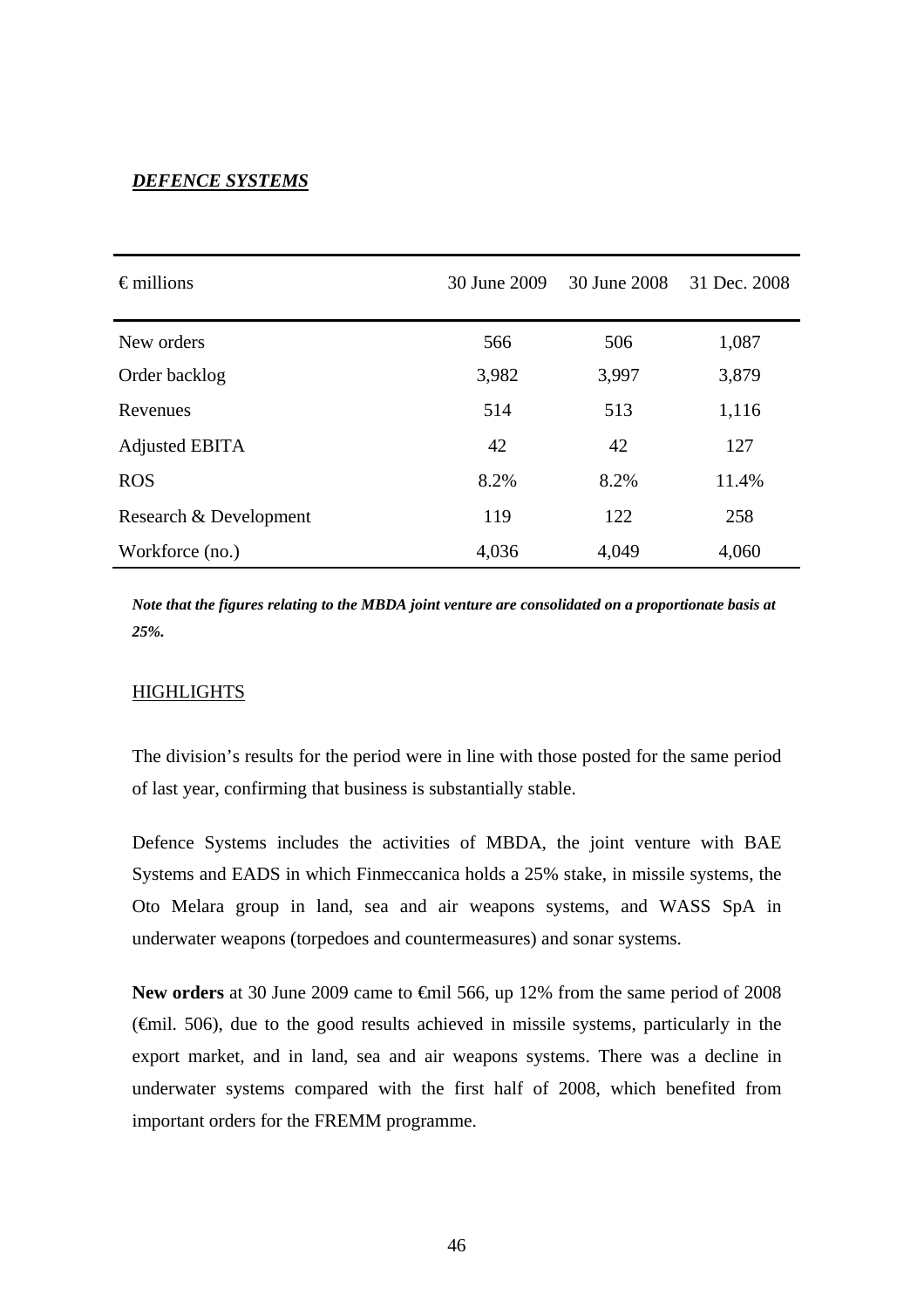The most important new orders in the three segments include:

- in the *missile systems segment*: the order for Marte anti-ship missiles for United Arab Emirate Navy patrol boats, an important order in part because it represents the first order for these systems for naval platforms (Q2); the first order for the ground-based configuration of the Vertical Launch Mica shortrange air defence system from a Middle Eastern nation (Q2); the order from the UK Ministry of Defence for upgrading of the Brimstone air-to-surface missile systems (Q1) and various orders for customer support (Q1-Q2);
- in the *land, sea and air weapons systems segment*: the order for roughly 500 small diameter bombs and about 70 missile launchers to be installed on aircraft and the related logistics support for the Italian Air Force (Q2); the order from Turkey for four 40/70 mm machine gunners (Q1); the order for two 76/62 SR cannons and four 30 mm machine gunners from the Greek Navy (Q1); orders for three 76/62SR cannons from the Norwegian, Moroccan and Thai Navies (Q2); the order for three more 120 mm Hitfact turrets (Q2) and various logistics orders (Q1-Q2);
- in *underwater systems*: order for ship-based sonar and countermeasures and two A244 Mod. 3 torpedoes (Q2).

The **order backlog** at 30 June 2009 came to €mil 3,982 (€mil. 3,879 at 31 December 2008), corresponding to 3.2 years of activity, of which two-thirds related to missile systems.

**Revenues** at 30 June 2009 came to €mil 514, in line with the figure reported at 30 June 2008 (€mil. 513).

Revenues were the result of the following activities in the various segments:

• *missile systems*: as to domestic programmes, activities for the production of Mica air-to-air missiles and Seawolf naval air defence missiles; for export programmes, activities for the production of Aster and Mistral surface-to-air missiles; activities relating to the development of the air defence system in connection with the tri-national Medium Extended Air Defense System (MEADS)program in which the US, Germany and Italy participate and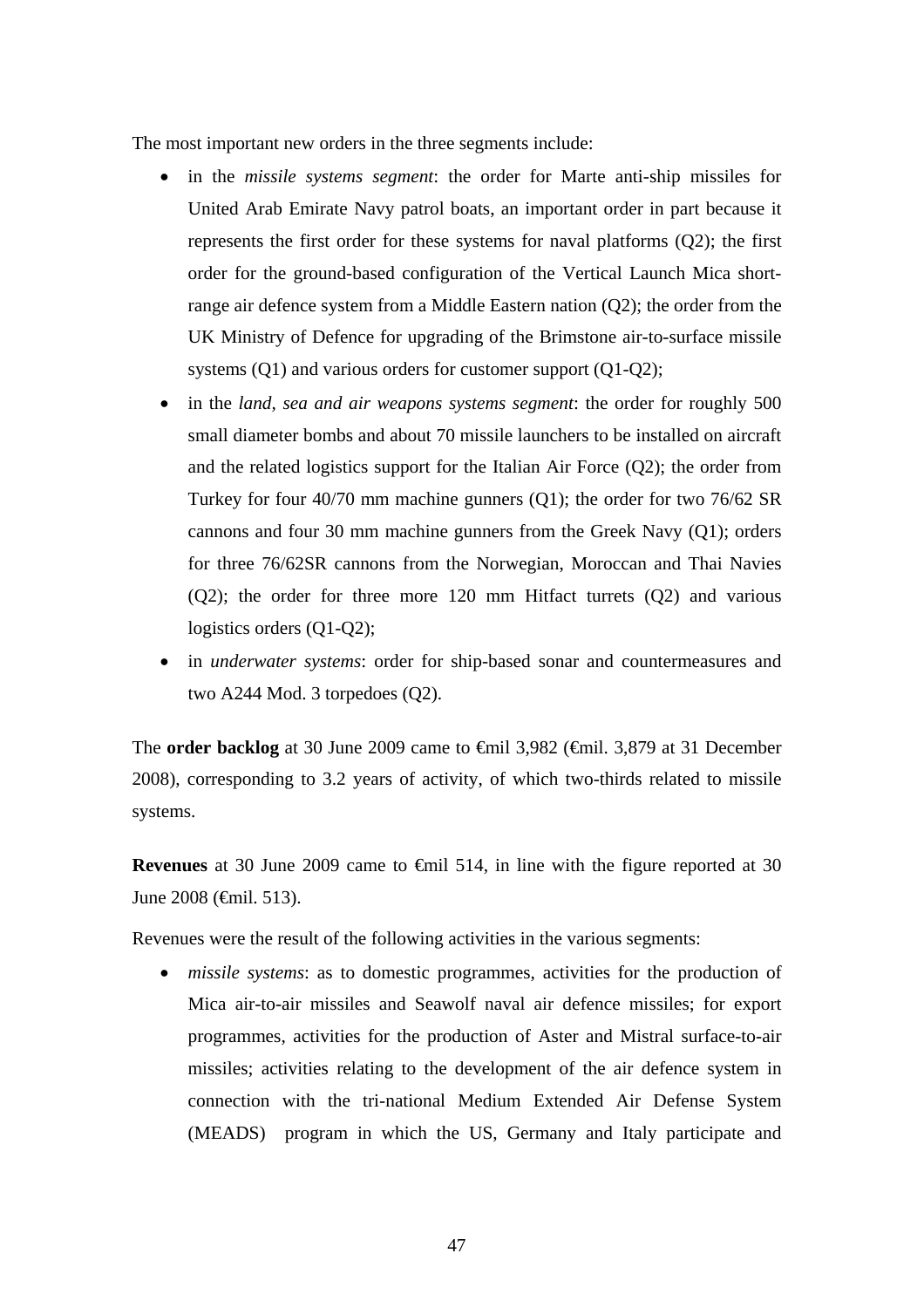activities under contracts with the UK Ministry of Defence for the preassessment phases for new Defence Industrial Strategy programmes;

- *land, sea and air weapons systems*: the production of PZH 2000 howitzers; MAVs for the Italian Army; Hitfist turrets kits for Poland; 76/62 SR cannons for various foreign customers; the development of guided munitions; the production of SAMPT missile launchers for MBDA Italia and logistics;
- *underwater systems*: activities relating to the Black Shark heavy torpedo; the MU90 light torpedo and to countermeasures and activities relating to the FREMM programme.

**Adjusted EBITA** at 30 June 2009 totalled  $\oplus$  finil 42, in line with the figure reported for the same period of 2008 ( $\bigoplus$  fil. 42). As a result, **ROS** amounted to 8.2% at 30 June 2009, in line with the first half of 2008.

**Research and development** costs at 30 June 2009 came to €mil 119, in line with the same period of 2008 ( $\epsilon$ mil. 122). Some of the key activities included those for the MEADS air defence program mentioned above and the continuation of development of the Meteor air-to-air missile in the missile systems segment; activities for guided munitions programmes and programmes for the development of the 127/64 LW cannon in the land, sea and air weapons segment; and activities relating to the Black Shark heavy torpedo and the upgrading of the A244 light torpedo in the underwater systems segment.

The **workforce** at 30 June 2009 came to 4,036, a decrease of 24 from 31 December 2008 (4,060), mainly due to turnover.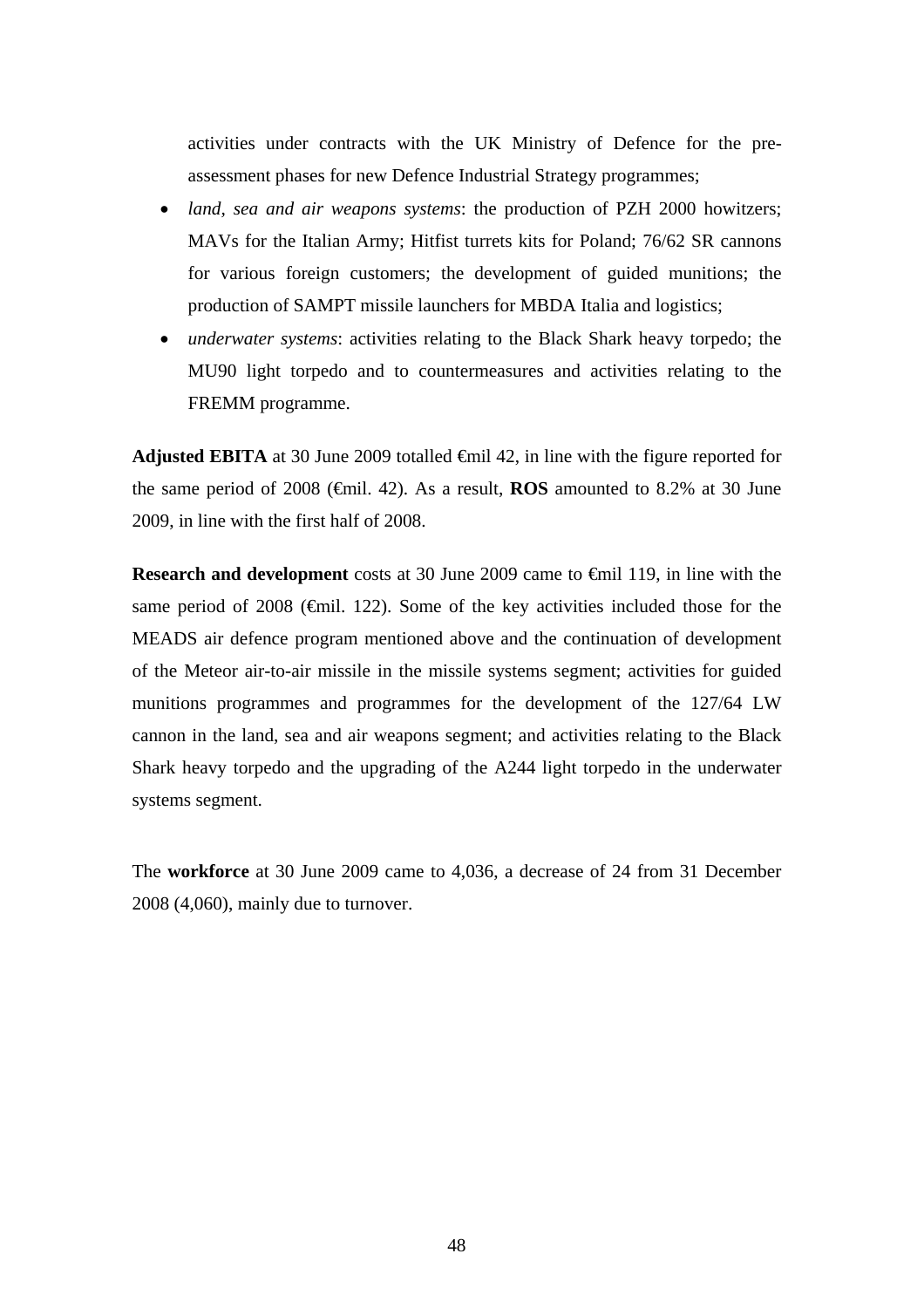#### *ENERGY*

| $\epsilon$ millions    | 30 June 2009 | 30 June 2008 | 31 Dec. 2008 |  |
|------------------------|--------------|--------------|--------------|--|
| New orders             | 398          | 1,063        | 2,054        |  |
| Order backlog          | 3,311        | 3,733        | 3,779        |  |
| Revenues               | 820          | 512          | 1,333        |  |
| Adjusted EBITA         | 76           | 37           | 122          |  |
| <b>ROS</b>             | 9.3%         | 7.2%         | 9.2%         |  |
| Research & Development | 16           | 12           | 32           |  |
| Workforce (no.)        | 3,409        | 3,184        | 3,285        |  |

#### HIGHLIGHTS

**Revenues:** up 60% compared with the first half of 2008, due to growth in production volumes in the new unit segment, and to flow agreements (spare parts, upgrading, solutions) in the service segment.

**Adjusted EBITA:**up 105% compared with the first half of 2008, in part attributable to increased production volumes and in part to a different mix of activities pursued.

Ansaldo Energia and its subsidiaries specialise in providing "plants and components" for generating electricity (conventional thermal, combined-cycle and simple-cycle, cogeneration, geothermal and nuclear power plants) and post-sale services. The scope of the companies directly controlled by Ansaldo Energia includes Ansaldo Nucleare SpA, Ansaldo Ricerche SpA (merged with Ansaldo Energia starting from 22 June 2009), Ansaldo Fuel Cells SpA, Asia Power Projects Private Ltd, Ansaldo ESG AG and the Ansaldo Thomassen BV group.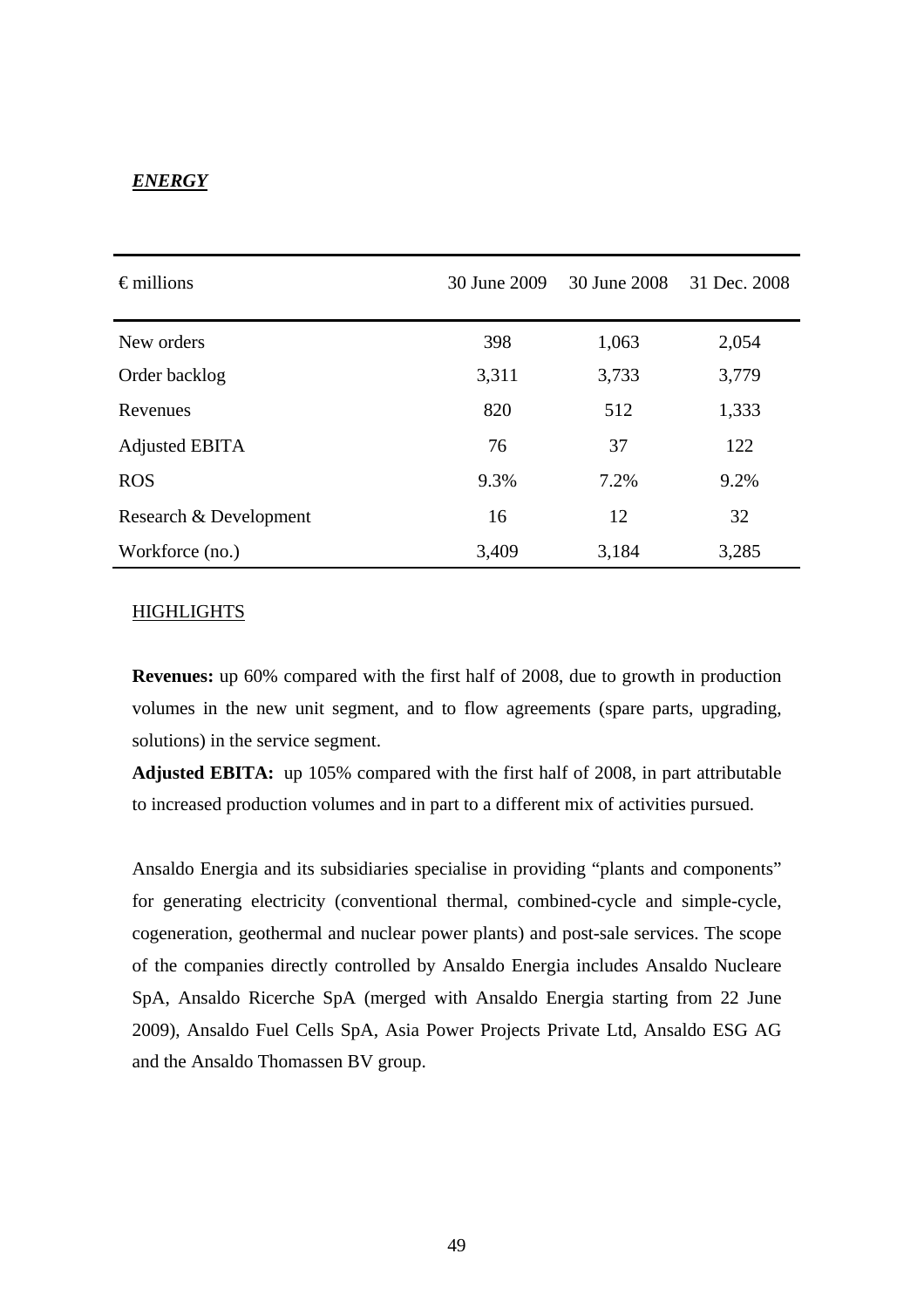In the first half of 2009, **new orders** totalled €mil. 398, down from the €mil. 1,063 during the same period of the previous year due to several delays in receiving important contracts.

The most significant new orders received were:

- in the *plants and components segment:* a turbogroup with a V94.3A4 turbine and the related balance-of-plant (BOP) equipment for the Torino Nord site (Q1); a turbogroup with a V94.2 turbine for the Priolo Gargallo site (Syracuse) (Q1); a reservation fee from Energy Plus to build a 400-MW turnkey combined-cycle plants for the Salerno site (Q1);
- in the *service segment*: new long term service agreements (LTSA) for the Torino Nord site (Q1); new solution contracts (changing parts of the turbine) from ENEL for the Brindisi site (Q2) and from Edipower for the Turbigo site (Milan)(Q2); numerous spare parts contracts (Q1-Q2);
- in the *nuclear segment*: as regards the power station side, new engineering contracts from China as part of the partnership with Westinghouse on the Sanmen project (Q1) and new engineering orders from ENEL for the completion of the Mohovce power station in the Slovak Republic (Q1-Q2); on the service-related side, the Superphoenix reactor support contract for the Creyes Malville power station (Q1-Q2) and the service contract for the Embalse (Argentina) power station (Q1); in the waste and decommissioning area, new orders from Sogin for the Phadec power station (Caorso) (Q2), and for the new waste tank facility in Saluggia (Vercelli) (Q2).

Finally, in July 2009 a new order to supply an 800-MW combined-cycle plant and the related LTSA was received from Sorgenia for its Aprilia (Latina) site. This order is not included among those received at 30 June 2009.

The **order backlog** at 30 June 2009 came to <del>€mil.</del> 3,311, compared with <del>€mil.</del> 3,779 at 31 December 2008. The composition of the backlog at 30 June 2009 is attributable for 47% to plant and manufacturing-related activities, 52% to service activities (largely constituted of scheduled maintenance contracts), and the remaining 1% to nuclear work processes.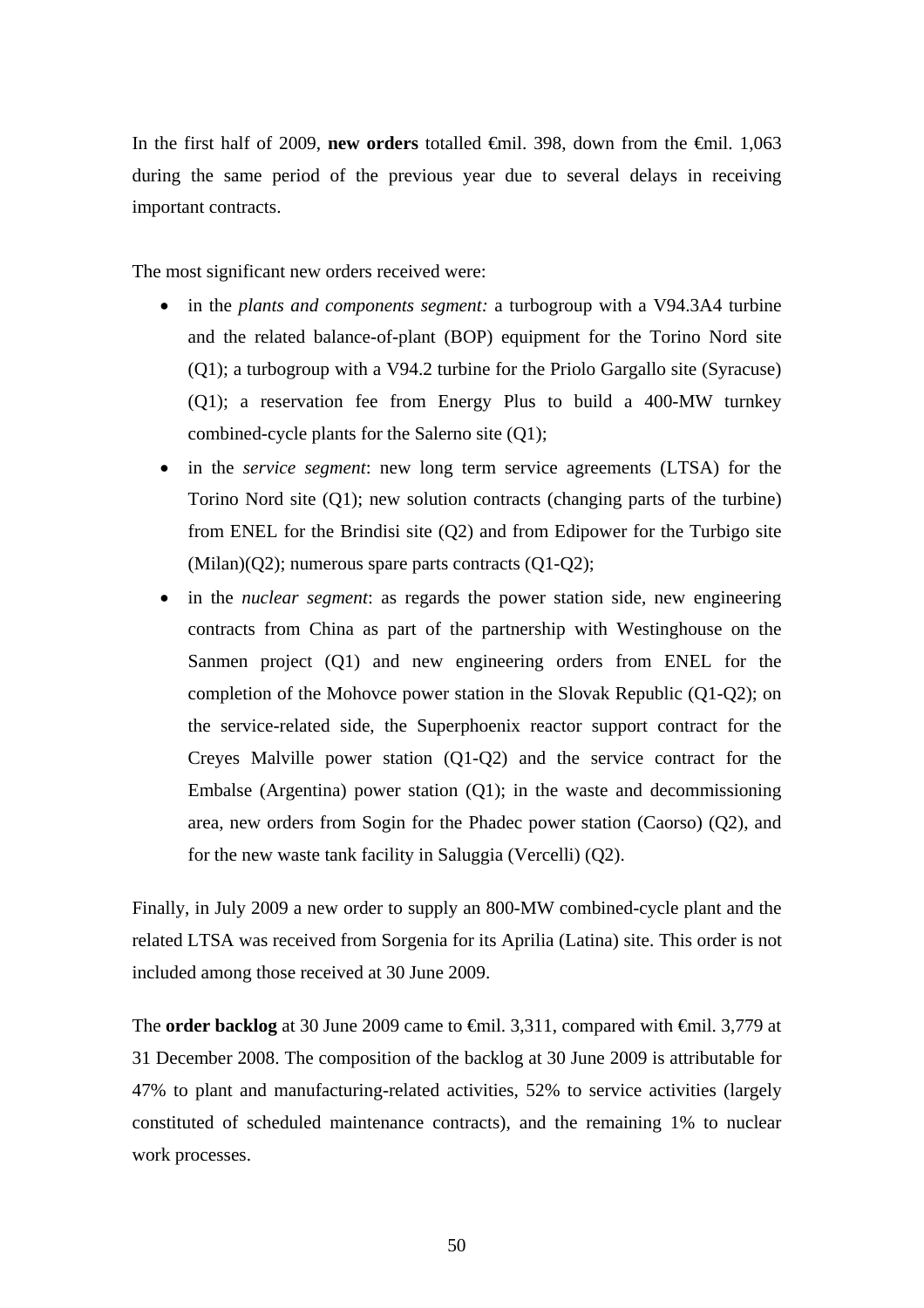At 30 June 2009, **revenues** came to €mil. 820, a 60% increase over the same period of the previous year ( $\epsilon$ mil. 512). The growth in production volumes was due to work on orders for plants (specifically Turano, San Severo, Bayet), and to the service segment, mainly in relation to flow agreements (spare parts, upgrading, solutions).

**Adjusted EBIT** came to €mil. 76 for the half of 2009, compared with €mil 37 for the same period of 2008. The increase of <del>€mil</del> 39 is in part attributable to the aforementioned increase in production volumes and in part to a different mix of activities pursued.

As a result, **ROS** came to 9.3% at 30 June 2009, an improvement of 2.1 percentage points over the first half of 2008 (7.2%).

**Research and development** costs at 30 June 2009 came to €mil. 16, up €mil. 4 over the first half of 2008. Research and development mainly included large-size gas and steam turbine development projects and continued development of the new air-cooled generator model.

The **workface** at 30 June 2009 came to 3,409, an increase of 124 over the 3,285 reported at 31 December 2008.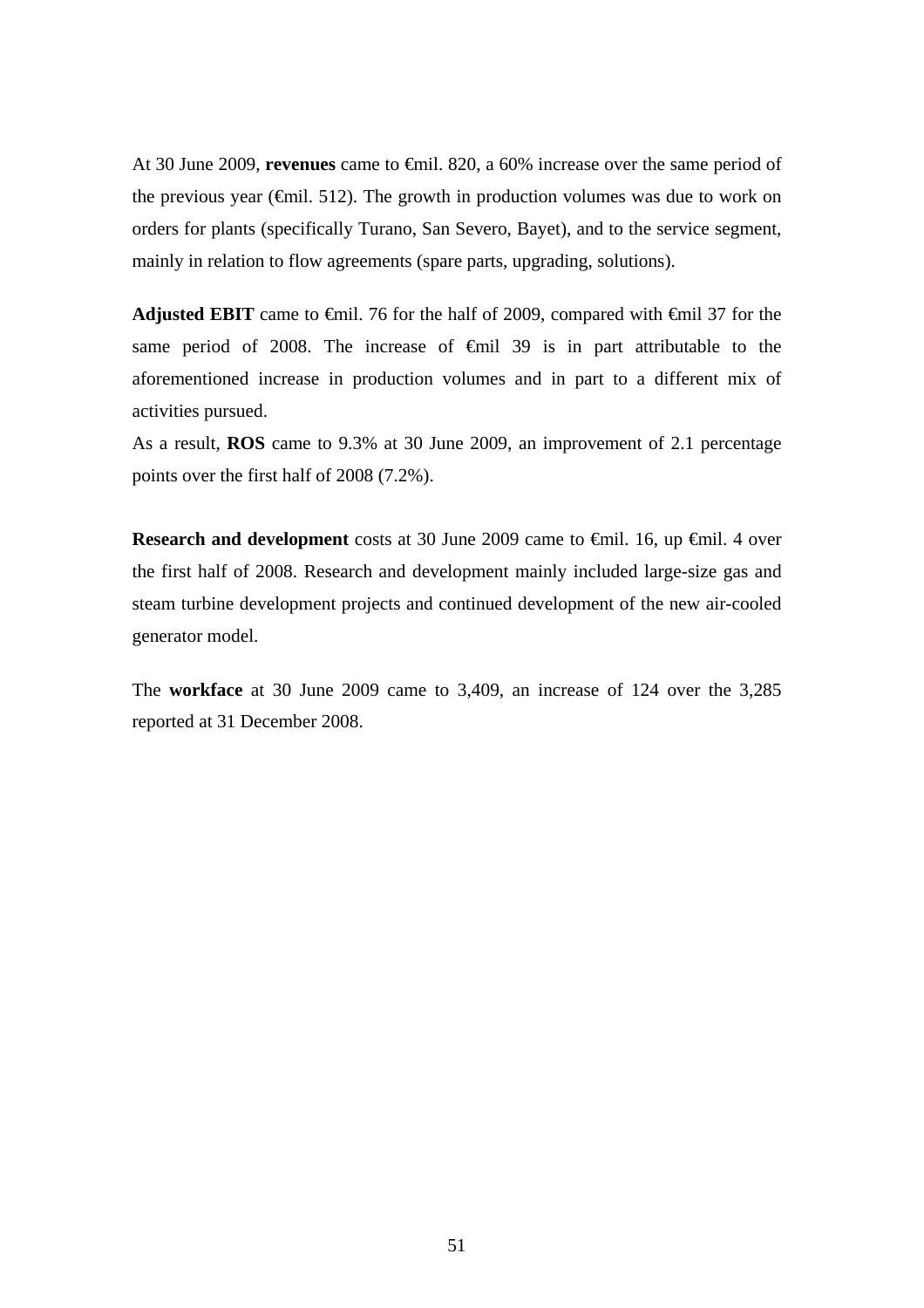#### *TRANSPORTATION*

| $\epsilon$ millions    | 30 June 2009 | 30 June 2008 | 31 Dec. 2008 |  |
|------------------------|--------------|--------------|--------------|--|
| New orders             | 1,190        | 578          | 1,595        |  |
| Order backlog          | 5,118        | 4,836        | 4,858        |  |
| Revenues               | 895          | 836          | 1,798        |  |
| Adjusted EBITA         | 55           | 47           | 117          |  |
| <b>ROS</b>             | 6.1%         | 5.6%         | 6.5%         |  |
| Research & Development | 24           | 28           | 55           |  |
| Workforce (no.)        | 7,135        | 7,087        | 7,133        |  |

#### HIGHLIGHTS

**New orders:** up 106%. Growth due to increased new orders in all segments. The most important new orders for the period include joint orders by the signalling and transport systems segment and the vehicles segment relating to the driverless metros for Taipei and Riyadh.

**Revenues:** up 7%, due primarily to increased activity in the signalling and transport systems segment.

Adjusted EBITA: up <del>€</del>mil. 8 over the first half of 2008, mainly attributable higher production volumes and profitability in the signalling and transport systems segment.

The Transportation division comprises the Ansaldo STS group (signalling and transport systems), AnsaldoBreda SpA and its subsidiaries (vehicles) and BredaMenarinibus SpA (buses); the latter has been included in the Transportation division starting from 1 January 2009 (data at 30 June 2008 and at 31 December 2008 have been classified accordingly).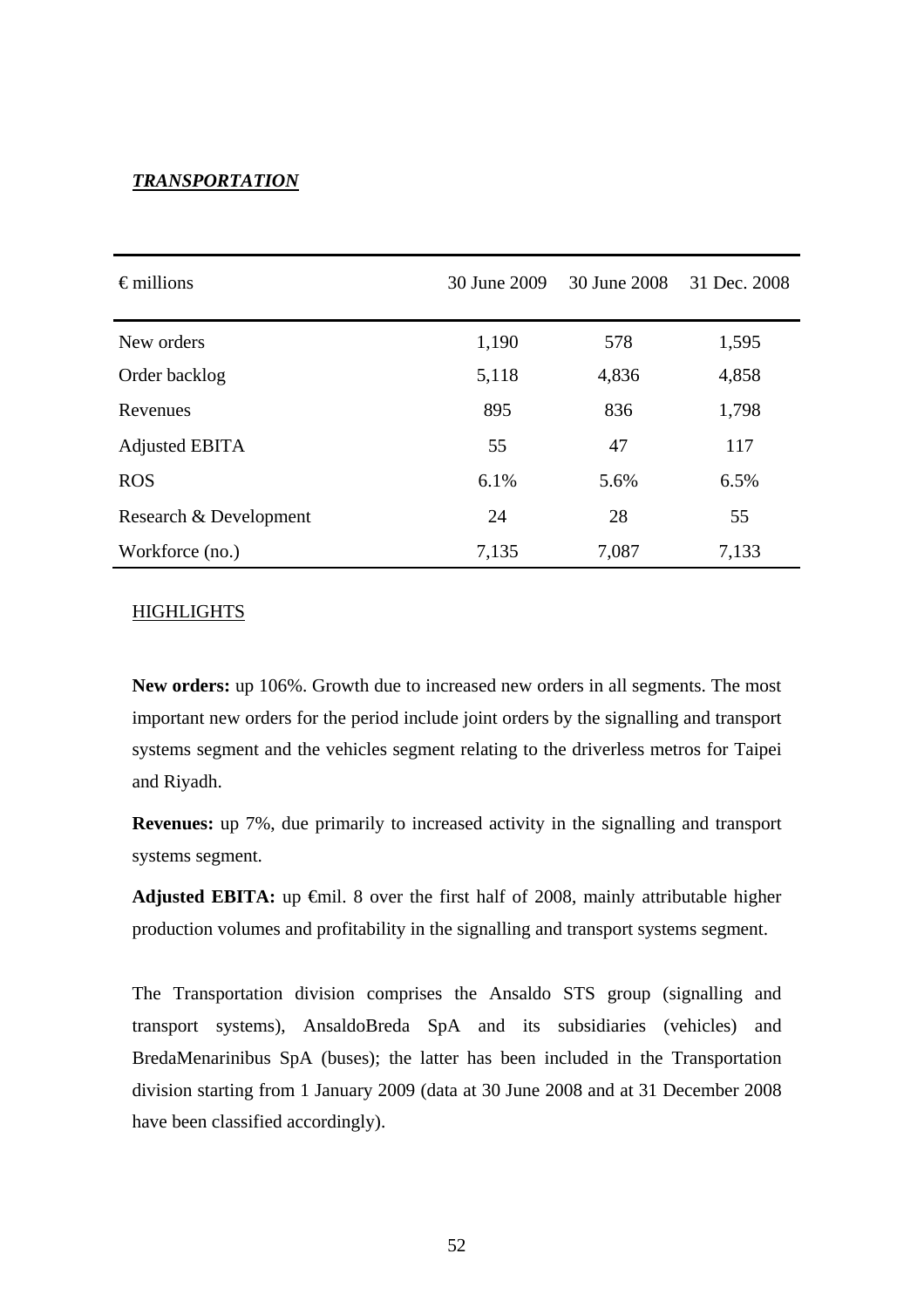New orders at 30 June 2009 came to <del>€</del>mil. 1,190, up <del>€</del>mil. 612 compared with the first half of 2008 (€mil. 578), due to increased new orders across in all segments. The following were the most important new orders for the period:

- in *signalling:* maintenance contract for the Madrid-Lleida high-speed line in Spain (Q1); the order from Rete Ferroviaria Italiana for the ACC computerbased interlocking system for the Palermo station in Italy (Q1); the order from Siemens for the Level 2 on-board European Rail Traffic Management System (ERTMS) in Germany (Q1); the contract for the Lexington Avenue and Fifth Avenue stations of the New York metro (Q1); the contract from Long Island Railroad (LIRR) to upgrade the interlocking systems for the Harold and Point stations (Q2); new orders relating to the Mumbai monorail in India (Q2); various components orders;
- in *transport systems*: the first phase of the project for the driverless circular line of the Taipei metro (Q1); the order for Naples Line 1 (Q1); the order for the driverless metro system for the Riyadh University for Women in Saudi Arabia (Q2);
- in *vehicles*: trains for the circular line of the Taipei metro (Q1); Sirio trams for the city of Kayseri in Turkey (Q1); trains for the metro for the Riyadh University for Women (Saudi Arabia) (Q2) and service orders;
- in *buses*: 45 trolley buses and related two-year maintenance activity for the city of Rome (Q1); 54 buses for the city of Madrid (Q2) and 45 buses for the town of Kocaeli in Turkey (Q2).

Finally, in July 2009 (and therefore not included among orders at 30 June 2009), Ansaldo STS received a new order from Libya for signalling, telecommunications and power supply systems for the coastal line from Ras Adjir-Sirt to the inland line of Al-Hisha-Sabha worth €mil. 541.

At 30 June 2009 the **order backlog** €mil. 5,118, up €mil. 260 compared to 31 December 2008 (€mil. 4,858). The order backlog at 30 June 2009 breaks down as follows: 66% for systems and signalling, 33% for vehicles and 1% buses.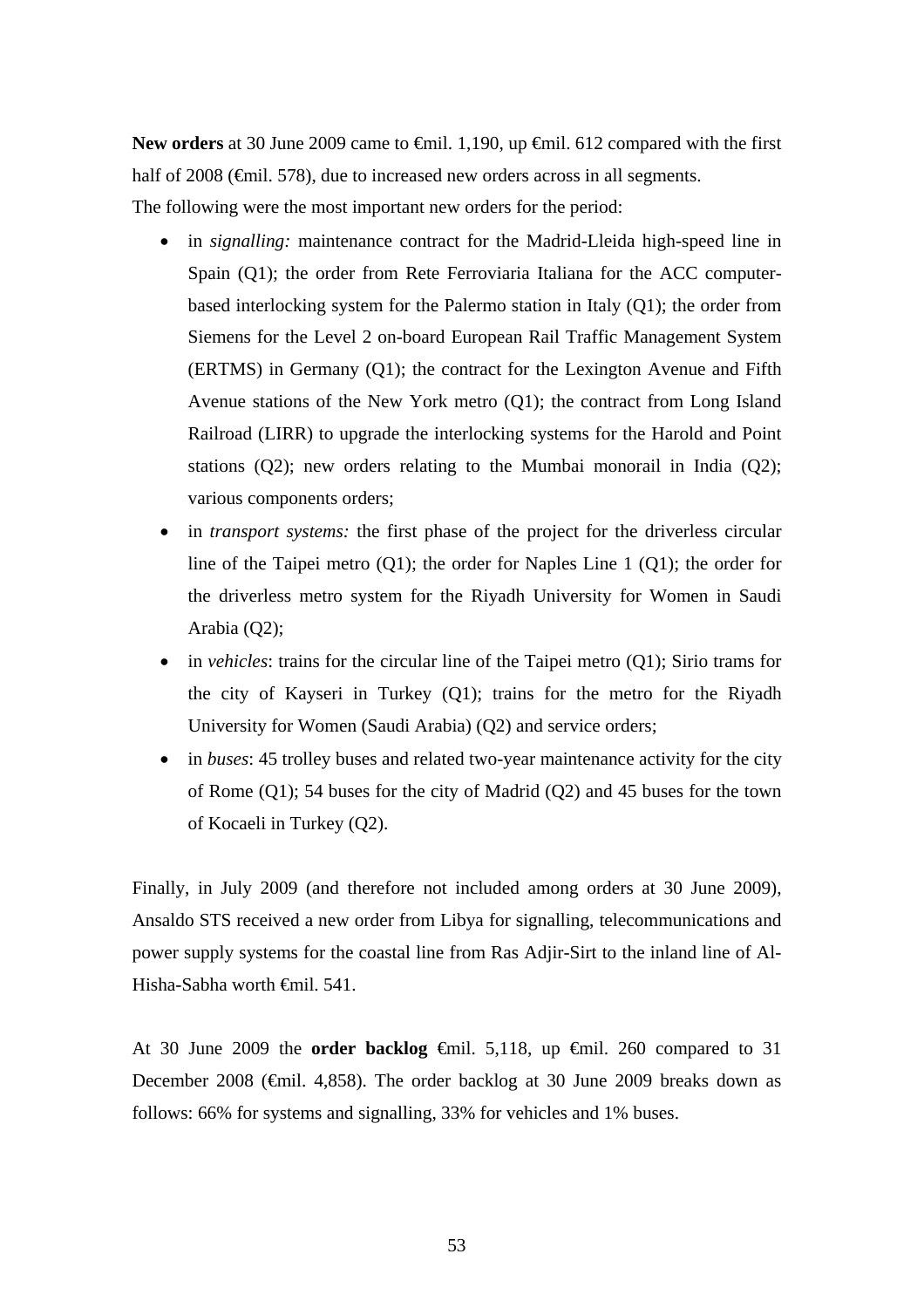**Revenues** at 30 June 2009 were equal to €mil. 895, up €mil. 59 compared to the first half of 2008 (€mil. 836), due primarily to signalling and transport systems, as a result of increased activity in transport systems.

Major orders include:

- in the *signalling segment*: high-speed train orders for the Milan-Bologna line and for automated train control systems (SCMT) orders, both wayside and onboard, for Italy; orders for the Australian Rail Track Corporation (ARTC) in Australia; the Cambrian Line in the UK; the Shitai line and the high-speed Zhengzhou-Xi'an line in China; the Seoul-Busan high-speed line in Korea; the Union Pacific Railroad project; various orders for components;
- in the *transport systems segment*: the metro systems of Naples Line 6, Genoa, Copenhagen, Rome Line C, Milan Line 5 and Brescia; the Alifana regional line; high-speed rail orders in Italy;
- in the *vehicles segment*: trains for regional service for Ferrovie Nord of Milan; trains for the Dutch and Belgian railways; trains for the Milan and Brescia metros; the Circumvesuviana; trams for the city of Los Angeles; trains for the Danish railways; various Sirio orders and service orders;
- in the *bus segment:* revenues were generated by a number of orders for vehicles (79%) and for the post-sales services.

**Adjusted EBITA** stood at €mil. 55 at 30 June 2009, up €mil. 8 over the same period of the previous year ( $\epsilon$ mil. 47), mainly attributable to the signalling and transport systems segment as a result of higher production volumes and profitability. **ROS** for the sector rose as a result, reaching 6.1% compared with 5.6% at 30 June 2008.

**Research and development** costs at 30 June 2009 were equal to €mil. 24, down €mil. 4 from the figure reported at 30 June 2008 (€mil. 28). R&D activities focused primarily on signalling and transport systems segment projects, with the main emphasis on signalling projects.

The **workforce** stood at 7,135 at 30 June 2009, substantially in line with 31 December 2008 (7,133 employees).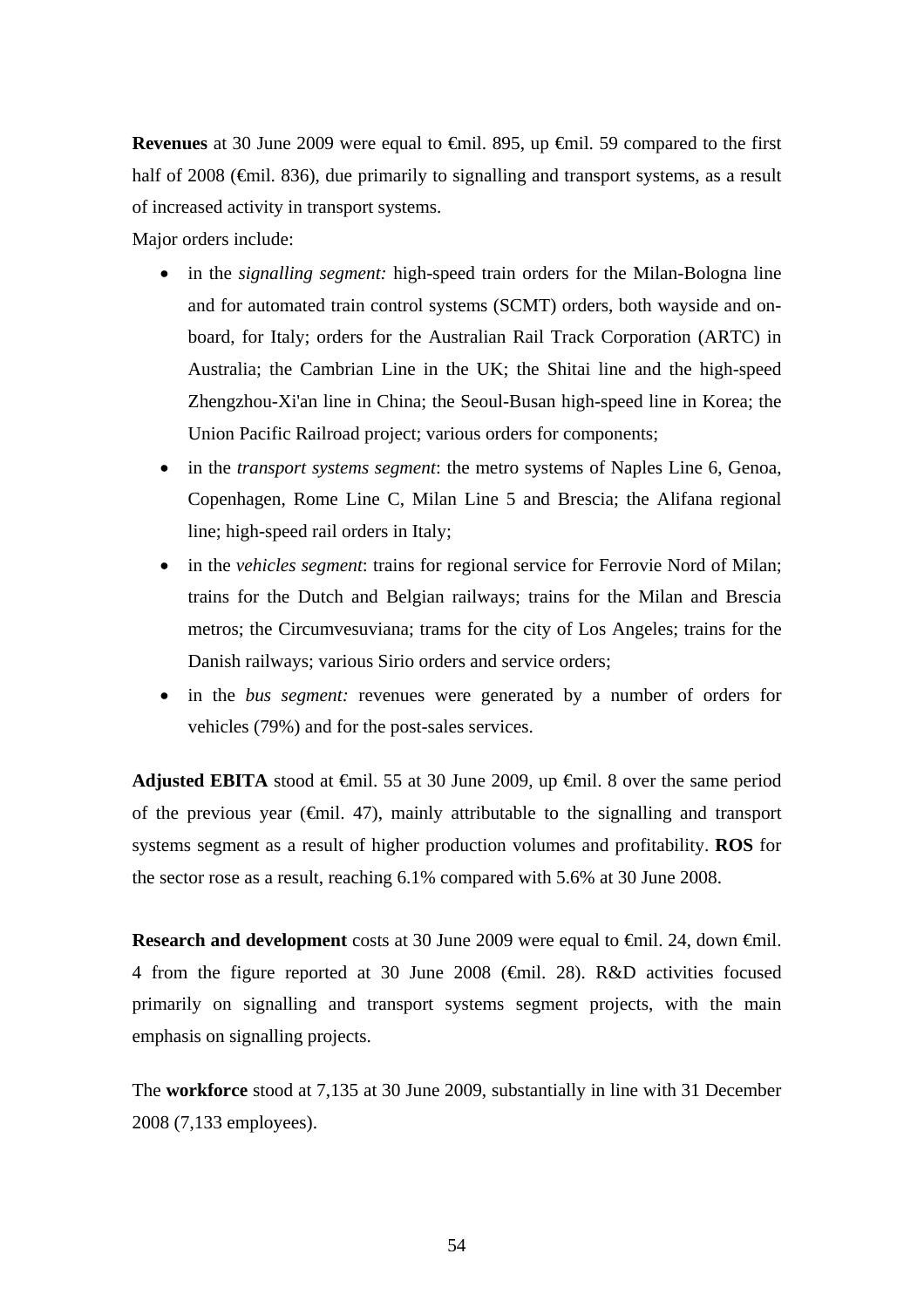#### *OTHER ACTIVITIES*

| $\epsilon$ millions    | 30 June 2009 | 30 June 2008 |       |
|------------------------|--------------|--------------|-------|
| New orders             | 74           | 26           | 75    |
| Order backlog          | 284          | 469          | 348   |
| Revenues               | 198          | 150          | 386   |
| Adjusted EBITA         | (77)         | (67)         | (171) |
| <b>ROS</b>             | n.s.         | n.s.         | n.s.  |
| Research & Development | $\mathbf{1}$ | $\theta$     |       |
| Workforce (no.)        | 803          | 772          | 774   |

The division includes: the Elsacom NV group, which manages satellite telephony services; Finmeccanica Group Services SpA, the Group service management company; Finmeccanica Finance SA and Aeromeccanica SA, which provide financial support to the Group; Finmeccanica Group Real Estate SpA, which manages, rationalises and improves the Group's real estate holdings; and So.Ge.Pa. - Società Generale di Partecipazioni SpA, which manages the pre-winding-up/winding-up and rationalisation processes of companies falling outside the activity sectors through transfer/repositioning transactions. Beginning from 1 January 2009, BredaMenarinibus SpA (buses) is included in the Transportation division (data at 30 June 2008 and at 31 December 2008 have been classified accordingly).

The division also includes **Fata SpA**, which operates in the area of plants for processing aluminium and steel flat-rolled products and engineering design in the electricity generation area for engineering, procurement and construction (EPC) activities.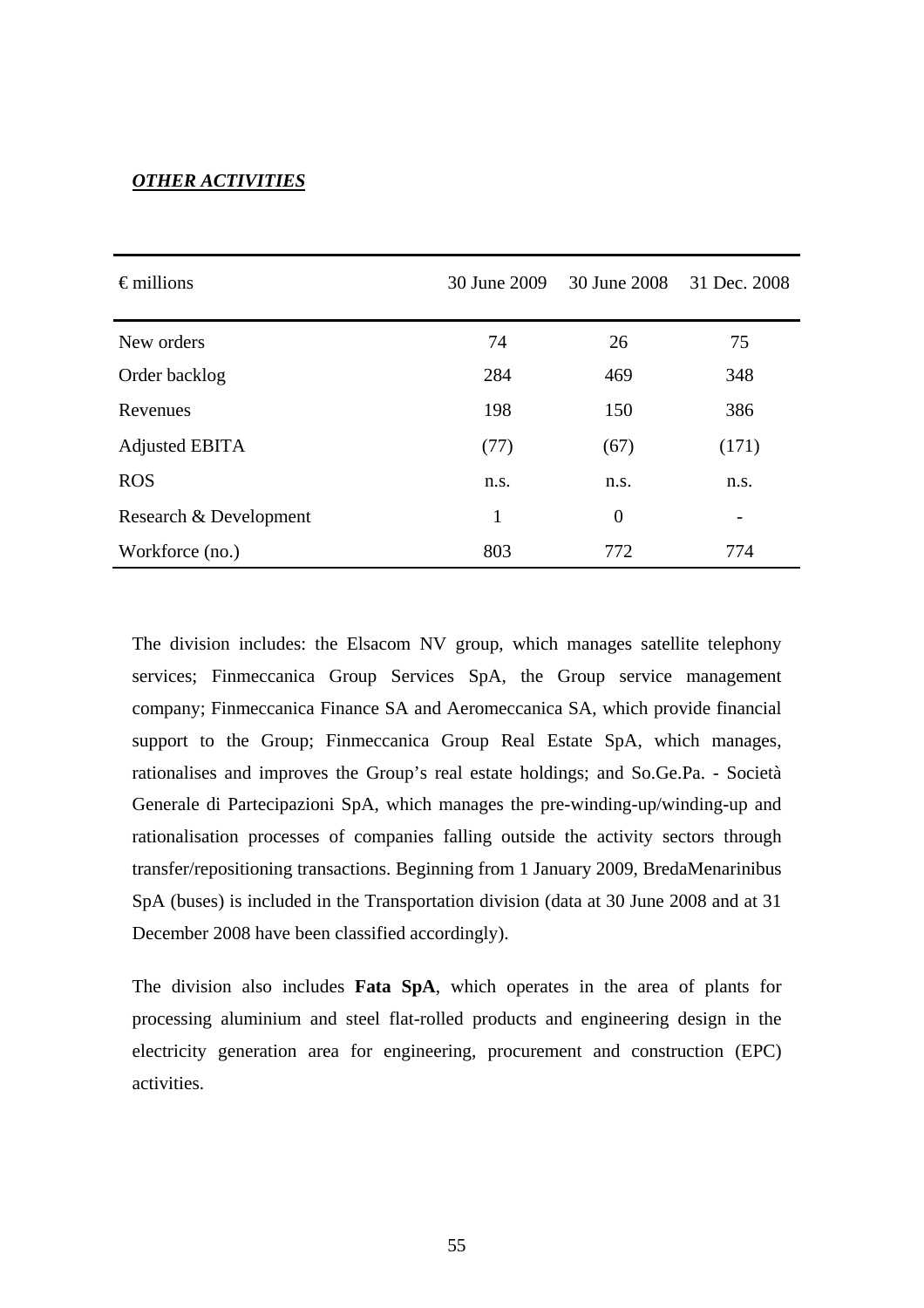With regard to Fata SpA, from a commercial standpoint, the company received **new orders** totalling €mil. 74 at 30 June 2009, up €mil. 48 from the same period of 2008  $(\text{f})$ . This improvement is entirely traceable to the acquisition of the Torino Nord order, relating to the construction of a combined-cycle plant in partnership with Ansaldo Energia (Power segment).

**Revenues** at 30 June 2009 came to €mil. 133, up €mil. 12 over the previous year (€mil. 121), mainly due to increased activity on the Smelter line.

Production broke down as follows: 79% attributable to the Smelter line, 10% to the Hunter line, 1% to the Power line and 10% to Logistics.

Specifically, progress was made on the Hormozal, Hormozal Phase 2 and Qatalum orders (Smelter line), on the Chinese, Korean and Romanian orders (Hunter line) and on the Moncalieri order (Power line). Logistics activities carried out by Fata Logistic SpA, primarily for Finmeccanica Group companies, contributed to these results. Fata SpA's **workforce** at 30 June 2009 totalled 301 employees, compared with 285 employees at 31 December 2008.

This division's figures also include those of **Finmeccanica SpA**, which for some years has been undergoing an extensive transformation process, altering its focus from a financial company to that of an industrial company. This process received a boost during the preceding fiscal year with a commitment from management to press on with a series of actions concerning industrial, technological and commercial integration. The Group will then be able to benefit from an additional impetus in improving its own productivity through processes to increase efficiency and rationalisation.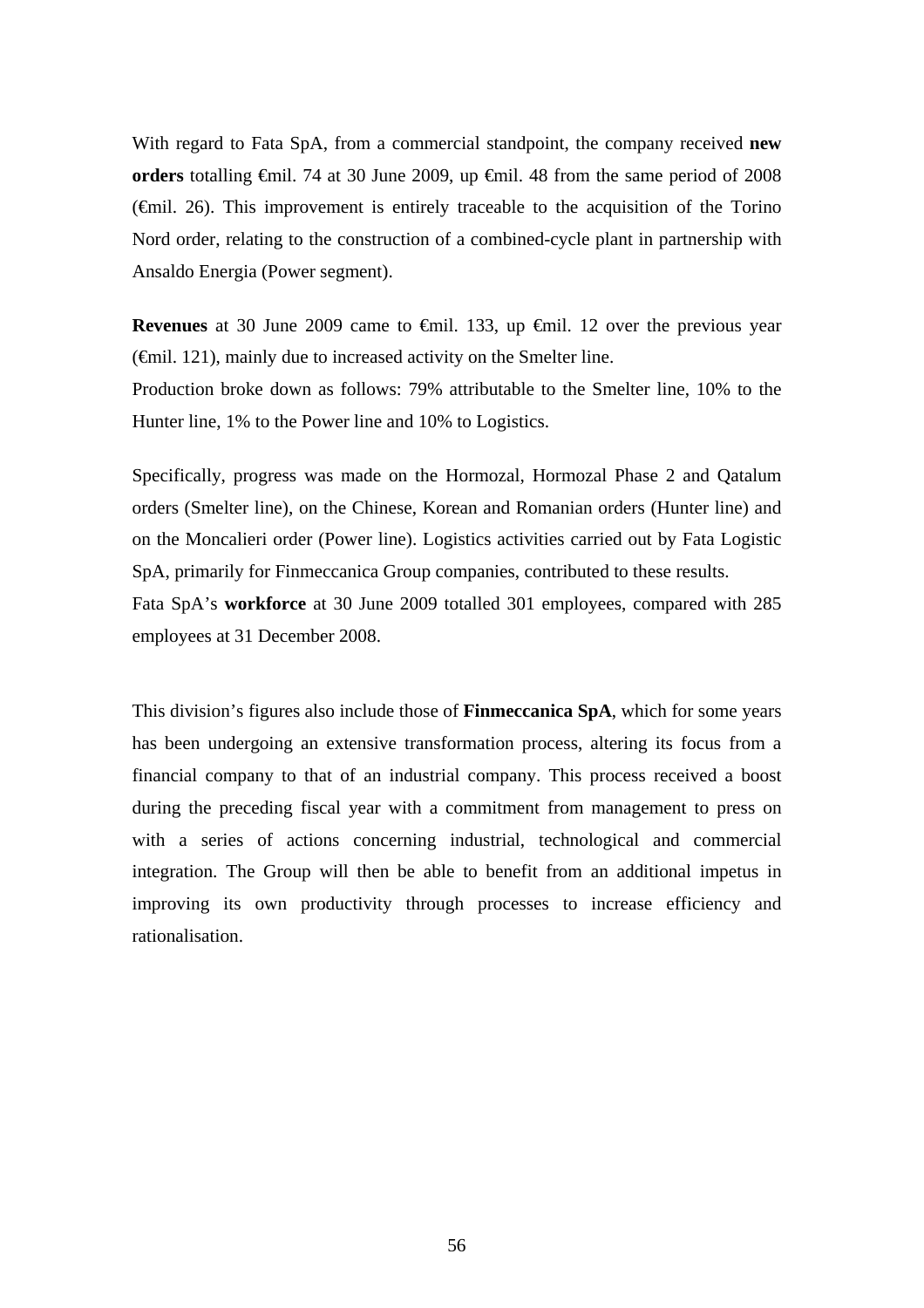## **Significant events and events subsequent to closure of the accounts for the sixmonth period**

#### **Industrial transactions**

In the *Helicopters* division, on 12 February 2009, AgustaWestland and **Tata Sons** - an Indian business group active in the ICT, engineering, materials, services and energy sectors - signed a Memorandum of Understanding to form an Indian joint venture for the final assembly of the AW119 helicopter. The new joint venture will be responsible for AW119 final assembly, customisation and delivery worldwide, while AgustaWestland will remain responsible for worldwide marketing and sales.

In the *Defence Electronics and Security* division, following the successful acquisition of the British Vega Group Plc, on 2 January 2009, Finmeccanica - as part of the process of strengthening Selex Sistemi Integrati role as a system integrator transferred the entire share capital of Vega Group Plc (renamed Vega Consulting Services Ltd) to Selex Systems Integration Ltd (a UK subsidiary of Selex Sistemi Integrati). The systems business belonging to Vega Consulting Services Ltd was also transferred to Selex Systems Integration Ltd. Only the highly-specialised consulting services targeted at the UK Ministry of Defence in the Defence and Government divisions and customer care services remain with Vega Consulting Services Ltd.

On 7 April, 2009, Selex Sistemi Integrati and the Russian companies **Scartel LLC** and **Russian Electronics OJSCo**, which belong to the **Russian Technologies** public group, reached an agreement to form a consortium in the security sector to design and produce systems for the management of the security of large events and the protection of critical infrastructures (such as industrial and oil plants, ports, airports, train stations, etc.).

On 29 April 2009, Finmeccanica, **Elettronica** (a subsidiary of Finmecanica active in electronic warfare systems) and **Havelsan** (a Turkish company involved in C4ISR systems and simulation products) signed a Memorandum of Understanding to jointly pursue industrial, technological and commercial opportunities in command and control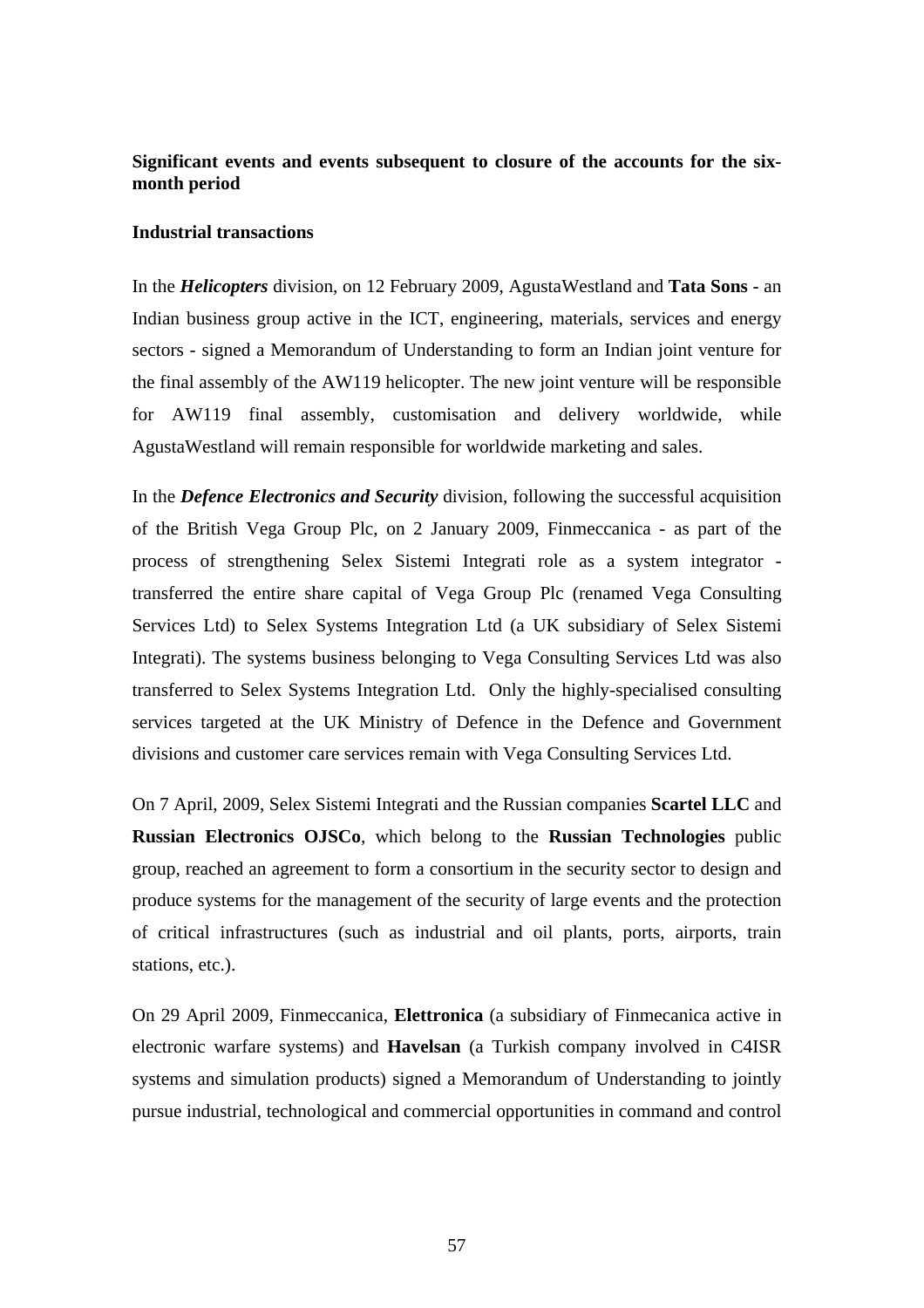systems, naval systems, air defence, electronic warfare and homeland security in the Turkish, Italian and third-country markets.

On 20 May 2009, DRS Signal Solutions, a subsidiary of **DRS Technologies Inc**., signed the final agreements to acquire **Soneticom Inc**, a US company active in the military telecommunications sector. The company is being sold for \$USmil. 10, plus an earn out that will be based on the results achieved during the first three years following the closing. The closing is subject to the approval of the Committee for Foreign Investments in United States (CFIUS), which is a normal condition to the sale (even indirect) of a US company operating in a sector deemed crucial to homeland security to a foreign company.

On 2 July 2009, Finmeccanica transferred its 49% stake in **Orizzonte - Sistemi Navali**, an Italian joint venture with Fincantieri operating in the naval systems sector, to its subsidiary Selex Sistemi Integrati. New shareholders agreements governing the relationship between the two partners in Orizzonte - Sistemi Navali also took effect along with the transfer.

In the *Aeronautics* division, on 7 April 2009, based on preliminary agreements signed in 2007, Alenia Aeronautica acquired a 25% stake plus one share of **Joint Stock Company Sukhoi Civil Aircraft** (SCAC), a company that designs, develops and produces the Sukhoi Superjet 100, the programme for a new-generation regional jet with 75-100 seats in which Alenia Aeronautica acts as Program Strategic Partner. In 2007 Alenia Aeronautica and Sukhoi Holding formed the SuperJet International joint venture (51% Alenia Aeronautica, 49% Sukhoi Holding), based in Venice, which is responsible for marketing, sales and delivery for the European, North and South American, African, Japanese and Oceania markets, as well as worldwide after-sales support.

On 17 June 2009, Alenia Aeronautica and **MAS Aerospace Engineering** (MAE), a subsidiary of Malaysia Airlines, signed an agreement to create a joint venture to provide maintenance, repair and overhaul services for ATR commercial aircraft and turboprop aircraft in general. MAE will hold the majority interest in the joint venture, which will be based in Malaysia. The joint venture could start operations as early as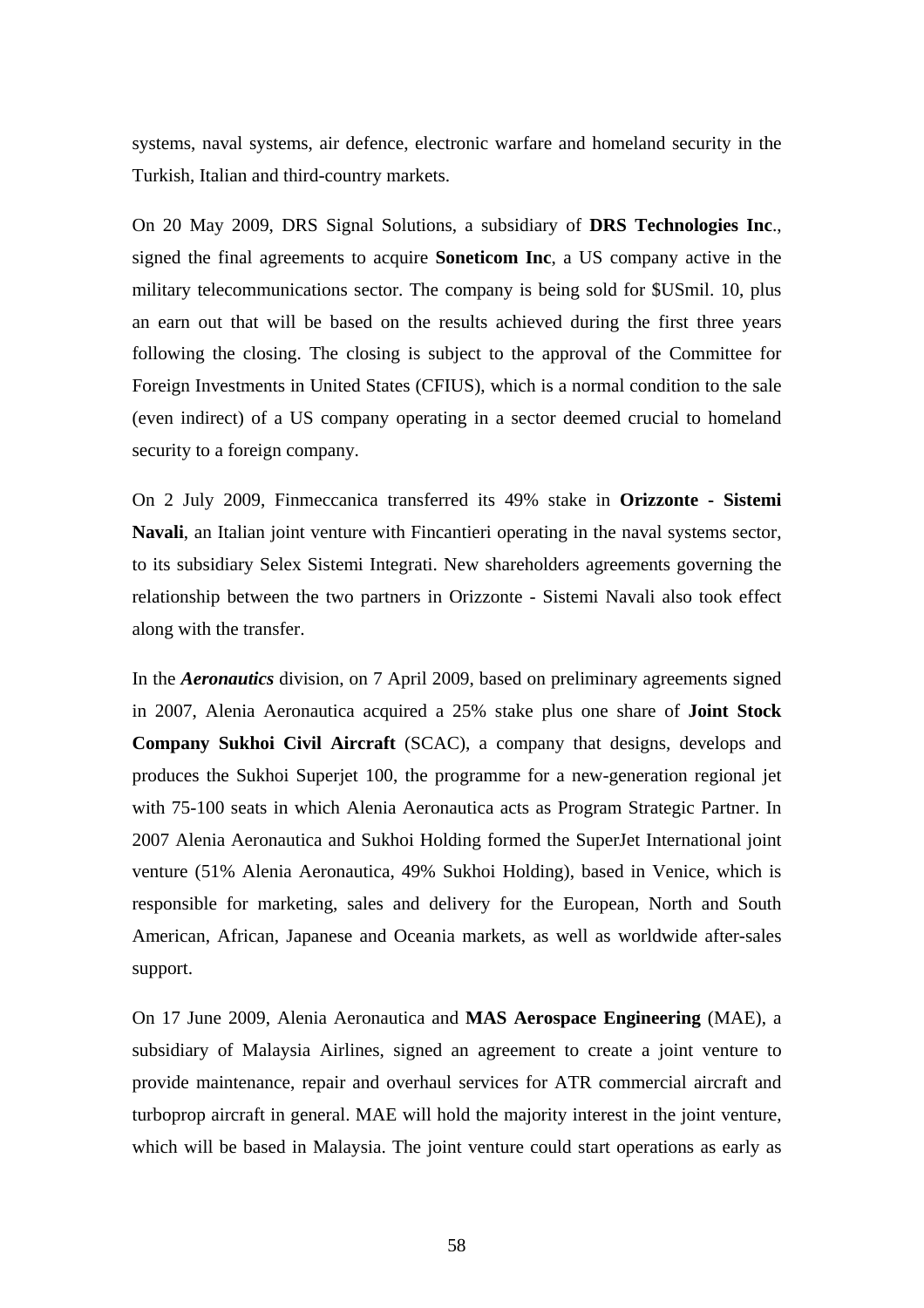2010, in a market that will include other Southeast Asian countries in addition to Malaysia, as well as India, with plans to expand into other areas in the near future.

In the *Transportation* division, the merger of Ansaldo Trasporti - Sistemi Ferroviari SpA (ATSF) and Ansaldo Segnalamento Ferroviario SpA (ASF) with Ansaldo STS (ASTS) became effective starting 1 January 2009. The process to rationalise and simplify the Ansaldo STS group also involves the merger of the Dutch sub-holding company Ansaldo Signal NV (in liquidation) with ASTS in 2009. As a result, some of the foreign operating companies, such as Ansaldo STS France and the US company Union Switch & Signal (renamed Ansaldo STS USA starting from 1 January 2009), will pass under the direct control of ASTS.

On 6 July 2009, AnsaldoBreda and Chinese company **Chongqing Chuanyi Automation Corporation** signed a Memorandum of Understanding with the customer Chongqing Rail Transit General Co. for programmes to develop the fleet of vehicles for the Chongqing metro system (China).

On 28 July 2009, **Finmeccanica**, the Libyan Investment Authority ("LIA") - the Libyan sovereign wealth fund - and Libya Africa Investment Portfolio ("LAP") - an Investment Fund owned by LIA - have signed a Memorandum of Understanding (MoU) for the development of a strategic cooperation in Libya and other countries in the Middle East and Africa regions. Under this MoU investment opportunities will be pursued in the aerospace, electronics, transportation and energy sectors for civil applications.

The MoU envisages the creation within a year of a Joint Venture Company, 50% held by each of Finmeccanica and LAP. The Joint Venture Company will be the main vehicle of the joint business initiatives and will be able to invest in the specific commercial and industrial initiatives by setting up dedicated companies in the relevant countries. Finmeccanica can involve the Joint Venture Company as preferred business partner in initiatives in which Finmeccanica will take a direct leading role.

Finmeccanica and LIA will also consider potential minority investments by LIA in existing Finmeccanica initiatives in the business domains covered by the MoU.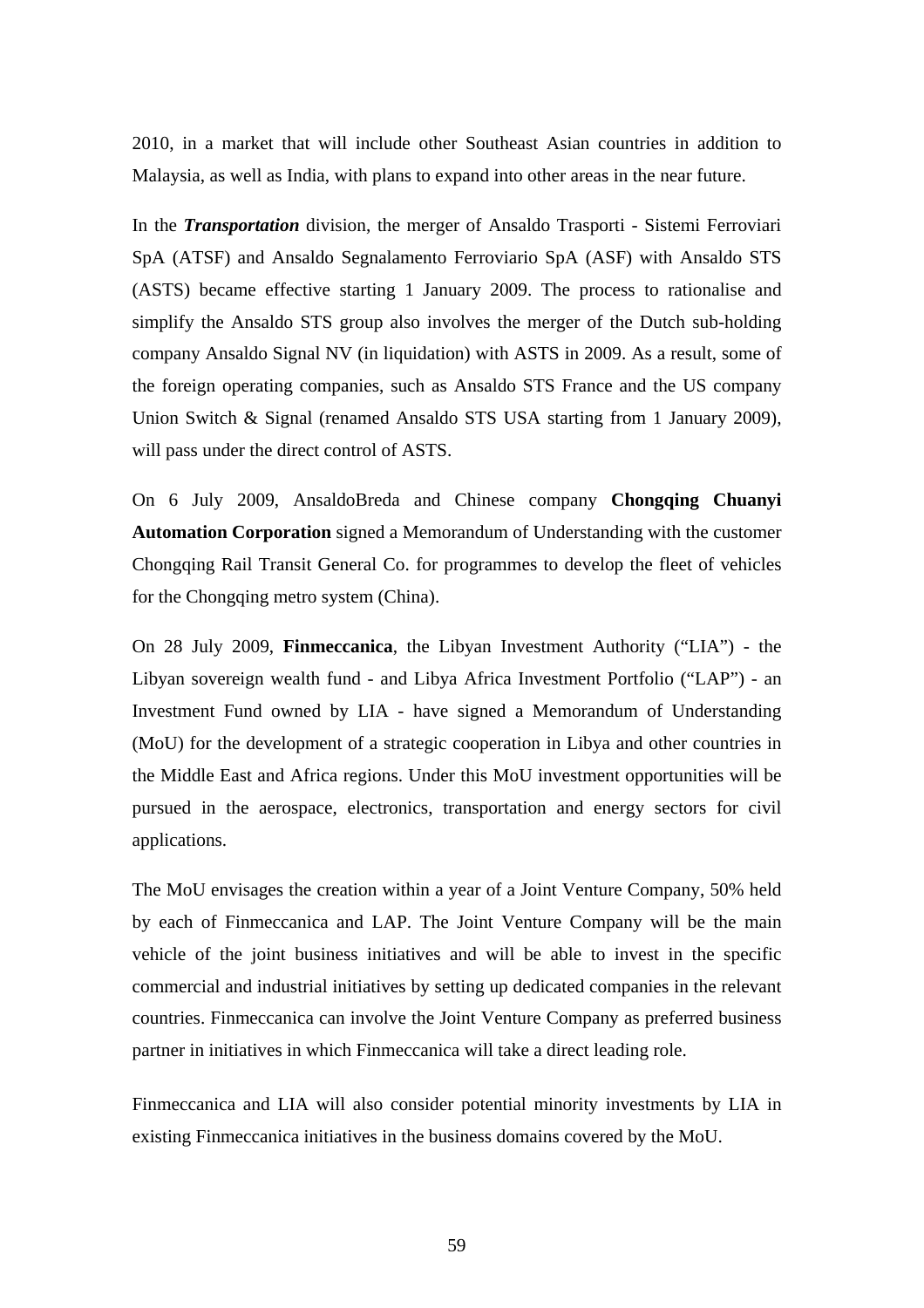#### **Financial transactions**

The Group engaged in a considerable amount of activity in the financial market in the first half of 2009, with a variety of new transactions undertaken to extend the average life of its debt, as well as further strengthen its capital structure. Descriptions of specific transactions follow.

As more fully explained in the report on operations to the 2008 financial statements, in January an early redemption was made on the major portion of the bonds of DRS Technologies (DRS), which initially possessed the following characteristics:

- Senior Subordinated Notes with a nominal value of US\$mil. 550, maturity 2013;
- Senior Notes with a nominal value of US\$mil. 350, maturity 2016;
- Senior Subordinated Notes with a nominal value of US\$mil. 250, maturity 2018.

All three bond issues contained change of control clauses that gave the bondholders a put option in the event of a change of control of the issuer. The acquisition of DRS by Finmeccanica triggered the change of control clause, resulting in the early redemption of most of the outstanding bonds, as stated above. The remaining amounts at 30 June 2009 are as follows:

- Senior Subordinated Notes: maturity 2013, US\$mil. 550 reduced to roughly US\$mil. 13;
- Senior Notes: maturity 2016, US\$mil. 350 reduced to roughly US\$mil. 12;
- Senior Subordinated Notes: maturity 2018, US\$mil. 250 reduced to roughly US\$mil. 5.

DRS paid the amounts owed using an intercompany loan granted by Finmeccanica.

In January, Finmeccanica made its final use of roughly €mil. 149 under the Senior Term Loan Facility totalling €bil. 3.2, entered into in June 2008 to finance the purchase of DRS (this transaction is described in greater detail in the 2008 report on operations). As a result, the loan at 30 June 2009 is entirely used and has been partially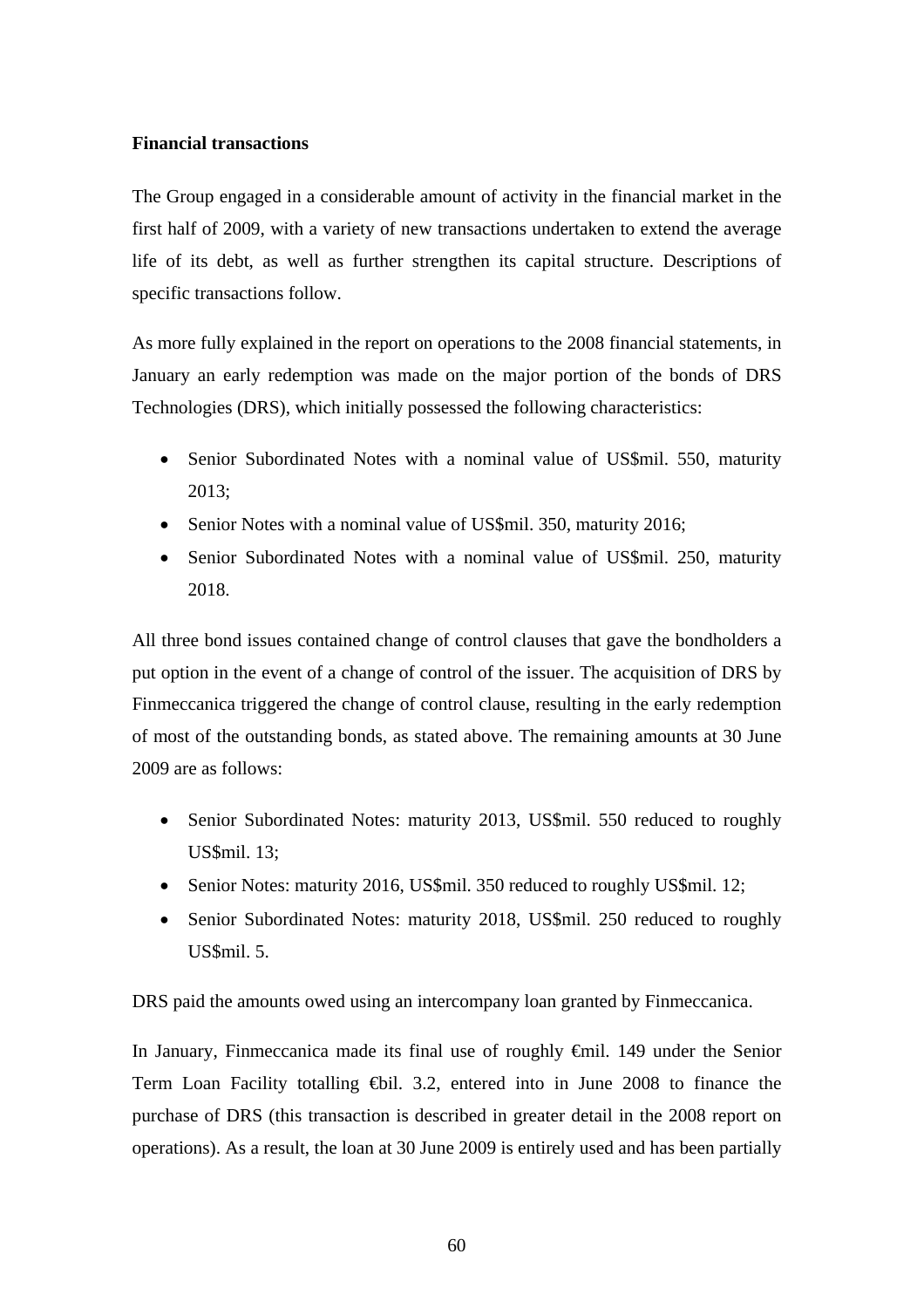repaid out of the proceeds from the capital increase (another transaction described in the 2008 financial statements) for  $\bigoplus$ il. 1.2, and the proceeds of the pound sterlingdenominated issue in April, described below. At 30 June 2009, the loan remained outstanding for a total of approximately €mil. 1,542 (nominal value).

In February 2009, Finmeccanica Finance, after completing the €mil. 750 bond issue undertaken in December 2008 as part of the Euro Medium Term Note (EMTN) programme, re-opened the fixed-rate bond issue, issuing additional bonds totalling €mil. 250, bringing the total value of the transaction to €bil. 1.

The latest tranche of the bonds with maturity 3 December 2013 (5-year), with a yield to maturity of 7.121%, has a re-offer price of 103.930% (and an annual coupon of 8.125%). The bonds were placed with institutional investors on the international Eurobond market and the issue falls within the ordinary financing activities of the Group. Banca IMI, BNP Paribas, Merrill Lynch International, UBS Investment Bank and UniCredit Group served at joint bookrunners, while Banca Finnat Euramerica Abaxbank acted as co-manager.

The bond issue, listed on the Luxembourg exchange, is secured by Finmeccanica.

As reported earlier, in April 2009, Finmeccanica Finance, again as part of EMTN programme, issued a fixed-rate bond with maturity at 16 December 2019 (10-year) for a nominal amount of GBPmil. 400. The bonds, with a coupon of 8.00% paid every 6 months, were placed with a gross re-offer price of 99.022%. The bonds were successfully placed with institutional investors Barclays Capital, Deutsche Bank and Royal Bank of Scotland.

The bond issue, listed on the Luxembourg exchange, is secured by Finmeccanica.

In early July, following the close of the first half of the year, the subsidiary Meccanica Holdings USA issued a bond secured, as usual, by Finmeccanica on the US institutional investor market, in accordance with Rule 144A and Regulation Stet del US Securities Act. The bond, for a total of \$mil. 800, is divided into two tranches of US\$mil. 500 (with a 10-year maturity and a coupon of 6.25%) and US\$mil. 300 (with a 30-year maturity and a coupon of 7.375%).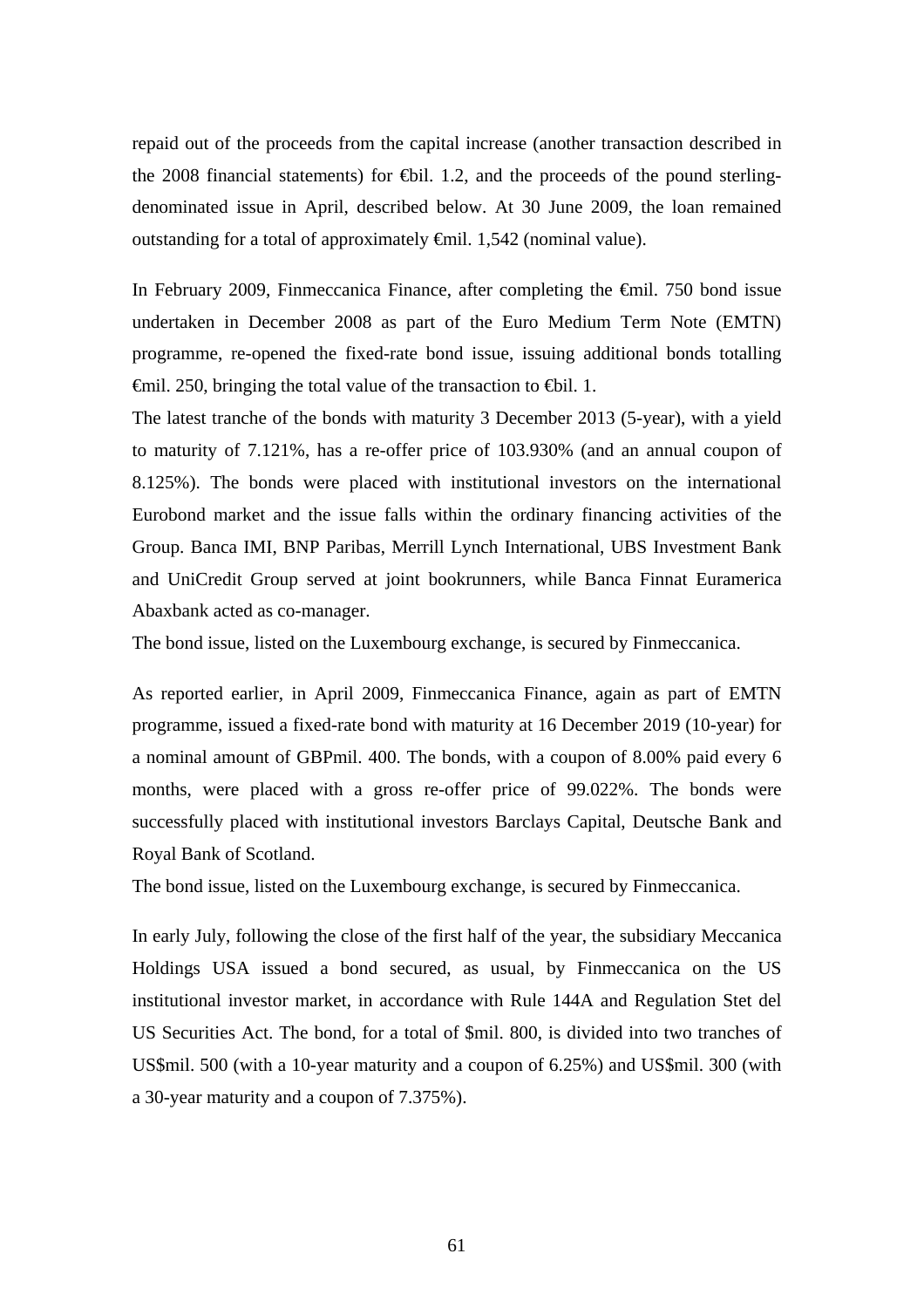The gross re-offer price is 99.224% for the 10-year bond and 98.728% for the 30-year bond. The coupon is paid every 6 months. The bonds are listed on the Luxembourg exchange.

The bonds were placed by Bank of America, Merrill Lynch, Citi, JP Morgan and Morgan Stanley, and by Barclays Capital, Royal Bank of Scotland and Société Générale.

The proceeds from the issue were also used to repay the remaining portion of the bridge loan used to acquire DRS, confirming the Group's prudent policy aimed at strengthening its capital structure and balancing assets and liabilities denominated in US dollars. The bond was more than three times oversubscribed. The success of the subscription and the excellent receipt of the 30-year tranche, the longest available maturity on the market, confirm the appreciation of Finmeccanica's industrial and financial strategy by institutional investors.

Below is a list of bonds outstanding at 30 June 2009, which shows, respectively, the euro-denominated bonds issues by Finmeccanica and by the subsidiary Finmeccanica Finance, the pound sterling-denominated bond issue by Finmeccanica Finance, as well as the remaining amounts of the dollar-denominated bond issues by DRS after the aforementioned early redemption:

| <b>Issuer</b>       |                  | Year of | <b>Maturity</b> | <b>Nominal</b>      | Annual | Type of offer | IAS recog. amts                |
|---------------------|------------------|---------|-----------------|---------------------|--------|---------------|--------------------------------|
|                     |                  | issue   |                 | Amount              | coupon |               | $\boldsymbol{\Theta}$ mil. (7) |
|                     |                  |         |                 | ( <del>G</del> nil) |        |               |                                |
|                     |                  |         |                 |                     |        |               |                                |
| Finmeccanica        |                  |         |                 |                     |        | European      |                                |
| Finance SA          | $\left(1\right)$ | 2003    | 2010            | 501                 | 0.375% | institutional | 481                            |
|                     |                  |         |                 |                     |        |               |                                |
| <b>Finmeccanica</b> |                  |         |                 |                     |        | European      |                                |
| Finance SA          | (2)              | 2003    | 2018            | 500                 | 5.75%  | institutional | 512                            |
|                     |                  |         |                 |                     |        | European      |                                |
| Finmeccanica SpA    | (3)              | 2005    | 2025            | 500                 | 4.875% | institutional | 502                            |
| Finmeccanica        |                  |         |                 |                     |        | European      |                                |
| Finance SA          | (4)              | 2008    | 2013            | 1,000               | 8.125% | institutional | 1,050                          |

| Issuer       |    | Year of<br>issue | Maturity | <b>Nominal</b><br>Amount<br>(GBPmil) | Annual<br>coupon | Type of offer | IAS recog. amts<br>$\boldsymbol{\Theta}$ mil. (7) |
|--------------|----|------------------|----------|--------------------------------------|------------------|---------------|---------------------------------------------------|
| Finmeccanica |    |                  |          |                                      |                  | European      |                                                   |
| Finance SA   | 5. | 2009             | 2019     | 400                                  | 8.000%           | institutional | 471                                               |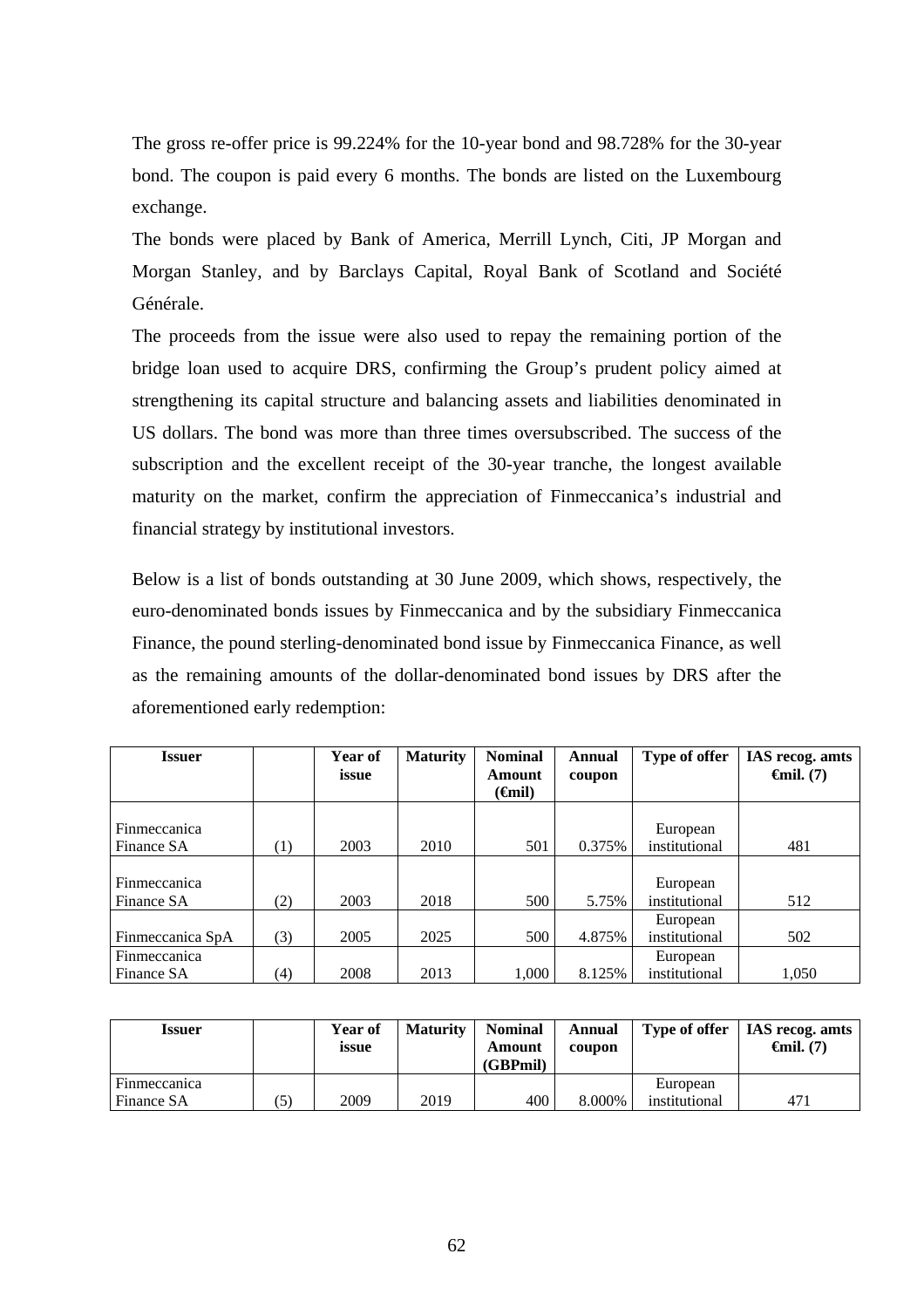| <b>Issuer</b> |     | Year of<br>issue | <b>Maturity</b> | <b>Nominal</b><br><b>Amount</b><br>(US\$mil) | Annual<br>coupon | Type of offer | IAS recog. amts<br>$\boldsymbol{\Theta}$ mil. (7) |
|---------------|-----|------------------|-----------------|----------------------------------------------|------------------|---------------|---------------------------------------------------|
|               |     |                  |                 |                                              |                  | American      |                                                   |
| DRS           | (6) | 2003             | 2013            | 13                                           | 6.875%           | institutional | Q                                                 |
|               |     |                  |                 |                                              |                  | American      |                                                   |
| <b>DRS</b>    | (6) | 2006             | 2016            | 12                                           | 6.625%           | institutional |                                                   |
|               |     |                  |                 |                                              |                  | American      |                                                   |
| DRS           | (6) | 2006             | 2018            |                                              | 7.625%           | institutional | $\overline{4}$                                    |

- (1) Exchangeable bonds with a maximum number of 20,000,000 shares in STMicroelectronics N.V.  $(STM)$  at a conversion price of  $\epsilon$ 25.07 per share. Starting from the third anniversary of the issue, Finmeccanica Finance can ask for the loan to be converted if the average price recorded during the 30 working days prior to the date of notice to bondholders exceeds 125% of the conversion price. At the maturity date Finmeccanica Finance can repay in cash or, upon 15-working days prior notice, through a combination of STM shares valued at the average prices recorded in the prior 5 working days. Transaction authorised pursuant to Article 129 of Legislative Decree 385/93. Bonds are listed on the Luxembourg Stock Exchange.
- (2) Bonds issued as part of the EMTN programmes for a maximum of €bil. 2.5 (now increased to €bil. 3.8). The entire issue was converted from a fixed-rate issue to a floating-rate one for the first two years of the loan. The transaction was authorised pursuant to Article 129 of Legislative Decree 385/93. Bonds listed on the Luxembourg Stock Exchange.

Rate derivative transactions were made on these bonds and led to benefits throughout 2005 from low floating rates with an effective cost of some 3.25%. During 2006, the effective cost of the loan returned to a fixed rate equal to an average value of some 5.8%

- (3) Bonds issued as part of the EMTN programmes for a maximum of €bil. 2.5 (now increased to €bil. 3.8). The transaction was authorised pursuant to Article 129 of Legislative Decree 385/93. Bonds listed on the Luxembourg Stock Exchange. Some rate transactions were made to optimise the total cost of the debt.
- (4) Bonds issued as part of the EMTN programmes for a maximum of €bil. 2.5 (now increased to €bil. 3.8). The transaction was authorised pursuant to Article 129 of Legislative Decree 385/93. Bonds listed on the Luxembourg Stock Exchange. The proceeds of the issue were translated into US dollars at a floating rate and were used to refinance the DRS bonds redeemed early in January 2009. The exchange rate risk arising from the transaction was fully hedged.
- (5) Bonds issued as part of the EMTN programmes for a maximum of  $\bigoplus$  il. 2.5 (now increased to €bil. 3.8). The transaction was authorised pursuant to Article 129 of Legislative Decree 385/93. Bonds listed on the Luxembourg Stock Exchange. The proceeds of the issue where completely translated into euros and were used to partially repay the Senior Loan Facility subscribed in order to purchase DRS. Some rate transactions were made to optimise the total cost of the debt. The exchange rate risk arising from the transaction was fully hedged. Finmeccanica does not rule out the possibility of re-converting the bond into pound sterling to partially hedge strategic investments in Great Britain.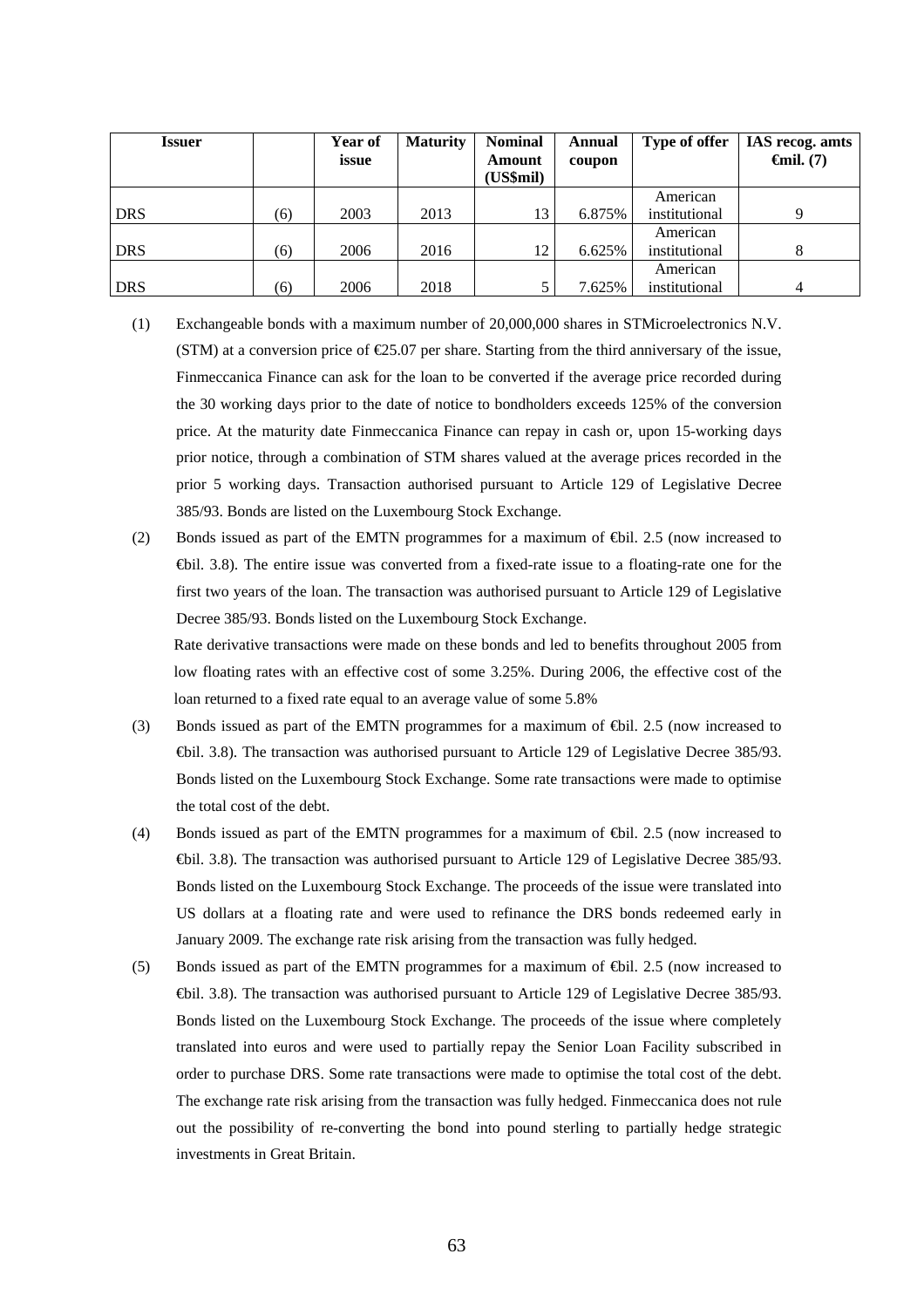- (6) DRS requested and received permission to delist all the bond issues on regulated US markets in December 2008. Therefore, the outstanding DRS bonds are no long covered by the US Securities Act of 1933 and are no longer registered with the Securities and Exchange Commission (SEC).
- (7) The difference between the face value of bonds and book value is due to interest rates being classified as to increase debt and to discounts being recognised to decrease debt. Furthermore, as regards the issue of exchangeable bonds in (1) above, IAS 39 provides for the separation of the financial debt component and the call option sold. The debt component is measured by applying the market interest rate at the issue date in place of the nominal interest rate, while the option component, excluded from the financial position, is subject to periodic measurement at fair value. At 30 June 2009, this valuation method led to posting a debt €mil. 20 less than the face value of the bond. This differential will gradually come down as the maturity date draws near.

All the bond issues of Finmeccanica Finance, as well as those of DRS and of Meccanica Holdings, are irrevocably and unconditionally secured by Finmeccanica, and were given a medium-term financial credit rating by the three international rating agencies: Moody's Investors Service, Standard and Poor's and Fitch. More specifically, at the reporting date these credit ratings were A3 (Moody's), BBB+ (Fitch that on 22 July upgrated the credit rating from BBB) and BBB (Standard and Poor's).

All the bonds above are governed by rules with standard legal clauses for this type of corporate transaction. In the case of the issues, these clauses do not require any undertaking with regard to compliance with specific financial parameters (financial covenants) but they do require negative pledge and cross-default clauses*.*

Based on negative pledge clauses, Group issuers, Finmeccanica SpA and their material subsidiaries (companies whose issuer or guarantor owns more than 50% of share capital or represent at least 10% of total revenues) are expressly prohibited from pledging collateral security to secure financial transactions to the partial benefit of one or more creditors, without prejudice to the generalities of the foregoing. Exceptions to this prohibition are securitisation and, starting from July 2006, the establishment of assets for the use indicated in Article 2447-bis *et seq*. of the Italian Civil Code.

The cross-default clauses give the bondholders the right to request early redemption of the same (i.e. default) in the event that, for any loan or, more generally, any financial obligation of the Group, there should be a failure to make payment beyond preset limits or other default event.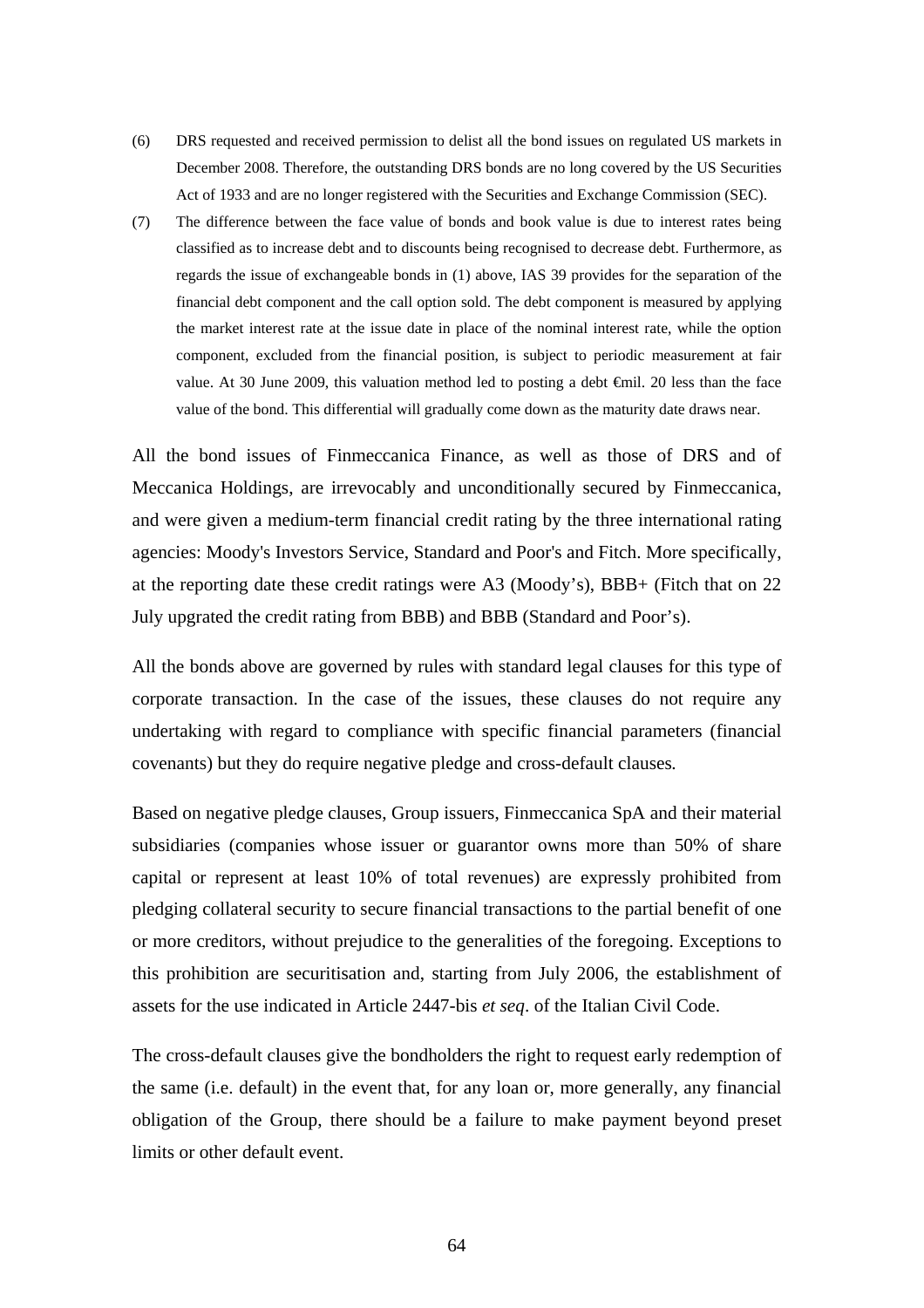Furthermore, in the first half of 2009, the EMTN programme was extended for a further 12 months. The amount was increased up to  $\text{th}$ . 3.8.

On July 24, Finmeccanica SpA and the European Investment Bank (EIB) signed an agreement for a €mil. 500 loan. The funds are intended for Alenia Aeronautica SpA (a wholly-owned Finmeccanica subsidiary) to be used to manufacture and develop technologically innovative aeronautics components. Specifically, the loan will be used to expand manufacturing facilities located in Campania (Pomigliano d'Arco) and Puglia (Foggia and Grottaglie) and to conduct research and development. The 12-year loan will be paid back starting from the third year. Finmeccanica has until 31 January 2011 to request disbursement of the loan. The interest rate applied may be either fixed or variable, at the discretion of Finmeccanica.

#### **Other transactions**

In the first half of 2009, as part of the share buy back programme authorised by the Shareholders' Meeting of 16 January 2008, Finmeccanica purchased 948,000 shares (equal to about 0.164% of the share capital) in several instalments on the financial market at an average unit price of  $\Theta$ .78, excluding commissions, for a total amount of roughly €mil. 9. These shares are intended to be used to service the stock incentive plans.

The daily volume of shares purchased did not exceed 20% of the average daily volume of Finmeccanica shares traded on the market.

Between the start of the programme and the close of the first half of the year, Finmeccanica purchased a total of 2,173,000 ordinary shares (equal to 0.3759% of the share capital) for a total amount of around <del>€</del>mil. 31.

Following these purchases in the first half of 2009, and taking into account the shares already being used to service the incentive plans, at 30 June 2009 Finmeccanica holds 1,395,209 treasury shares, equal to about 0.241% of the share capital.

In early July, after the close of the half-year period, Finmeccanica purchased another 400,000 shares at an average unit price of  $\text{\textsterling}0.0257$ , excluding commissions, for a total amount of roughly €mil. 4. As a result, Finmeccanica holds 1,795,209 treasury shares (equal to about 0.3105% of the share capital).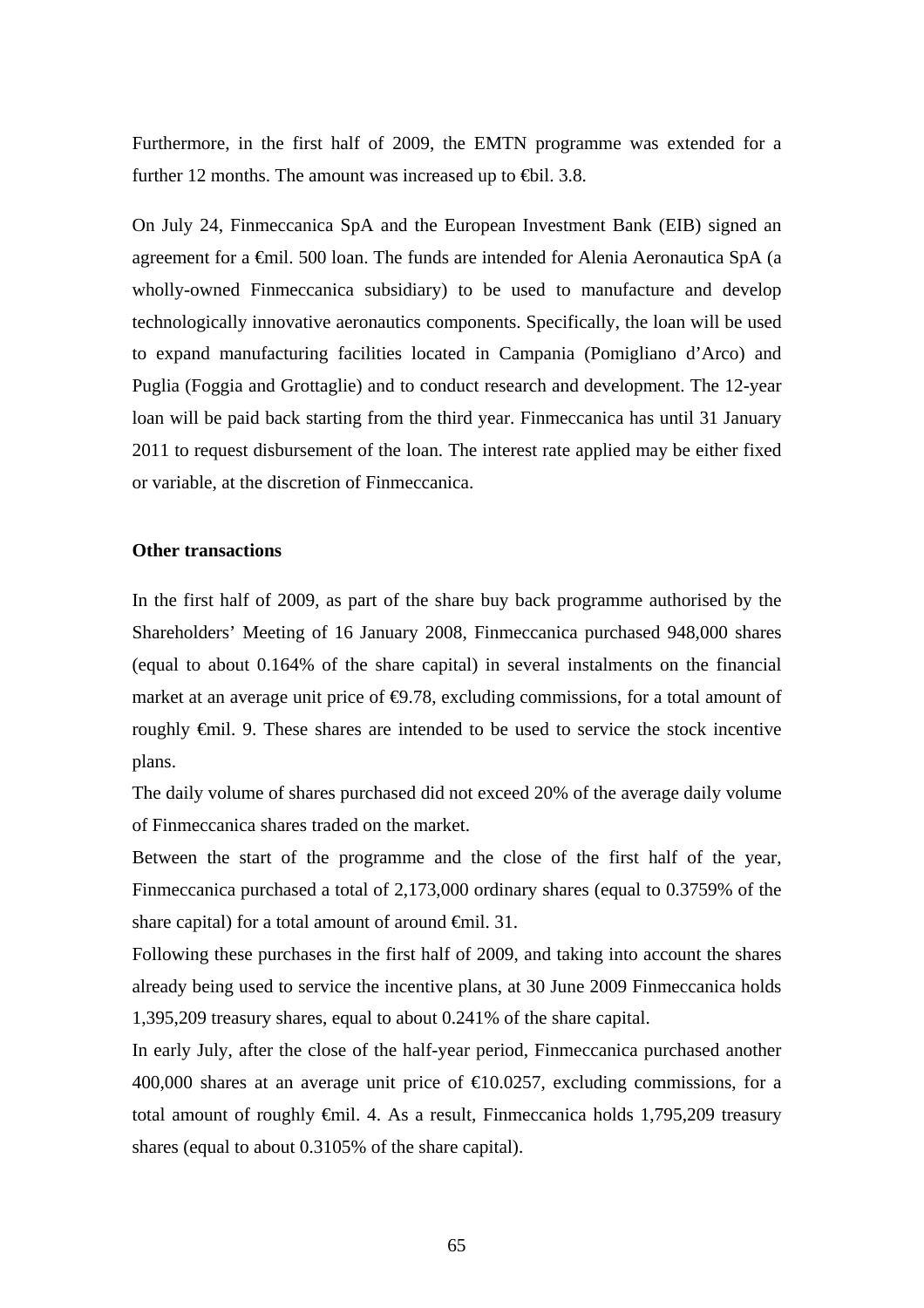## **Outlook**

Performance in the first six months of 2009 improved with respect to that in the same period of the previous year, in line with the forecasts made at that time.

At the end of last year, the industrial system was plunged into a recessionary phase which, after a time lag, began to affect highly capital-intensive sectors starting in 2009. With regard to Finmeccanica's activities it should be noted that:

- in the aeronautics and helicopters sectors there has been a slowdown in demand for passenger transport and an even sharper drop in cargo transport due to lower industrial production;
- in the energy sector there has been a decline in total electricity consumption coupled with a lower growth in demand for new capacity and, as a result, fewer orders for new components;
- in the defence and security sector, where there has been a gradual stabilisation in expenditure, only a reduction in growth rates in investments has occurred;
- in infrastructures important investment programmes have been confirmed.

Finmeccanica took steps to protect its order backlog and to adopt aggressive commercial policies that would not compromise its capital structure stability, financial flexibility and projected profitability levels. Therefore, its efficiency and cost containment policies are crucial to the Group's management profile.

At present, therefore, there would appear to be no circumstances that would alter the forecasts made during the preparation of the 2008 annual report. As a result, fully considering the contribution of DRS, Group revenues for 2009 are expected to be in the range of  $\bigoplus$ il. 17.1 to  $\bigoplus$ il. 17.7, with a ratio of adjusted EBITA to revenues of around 9.1%.

We expect FOCF to generate cash surpluses in line with those achieved in 2008, given the significant investments in the development of products necessary to sustain growth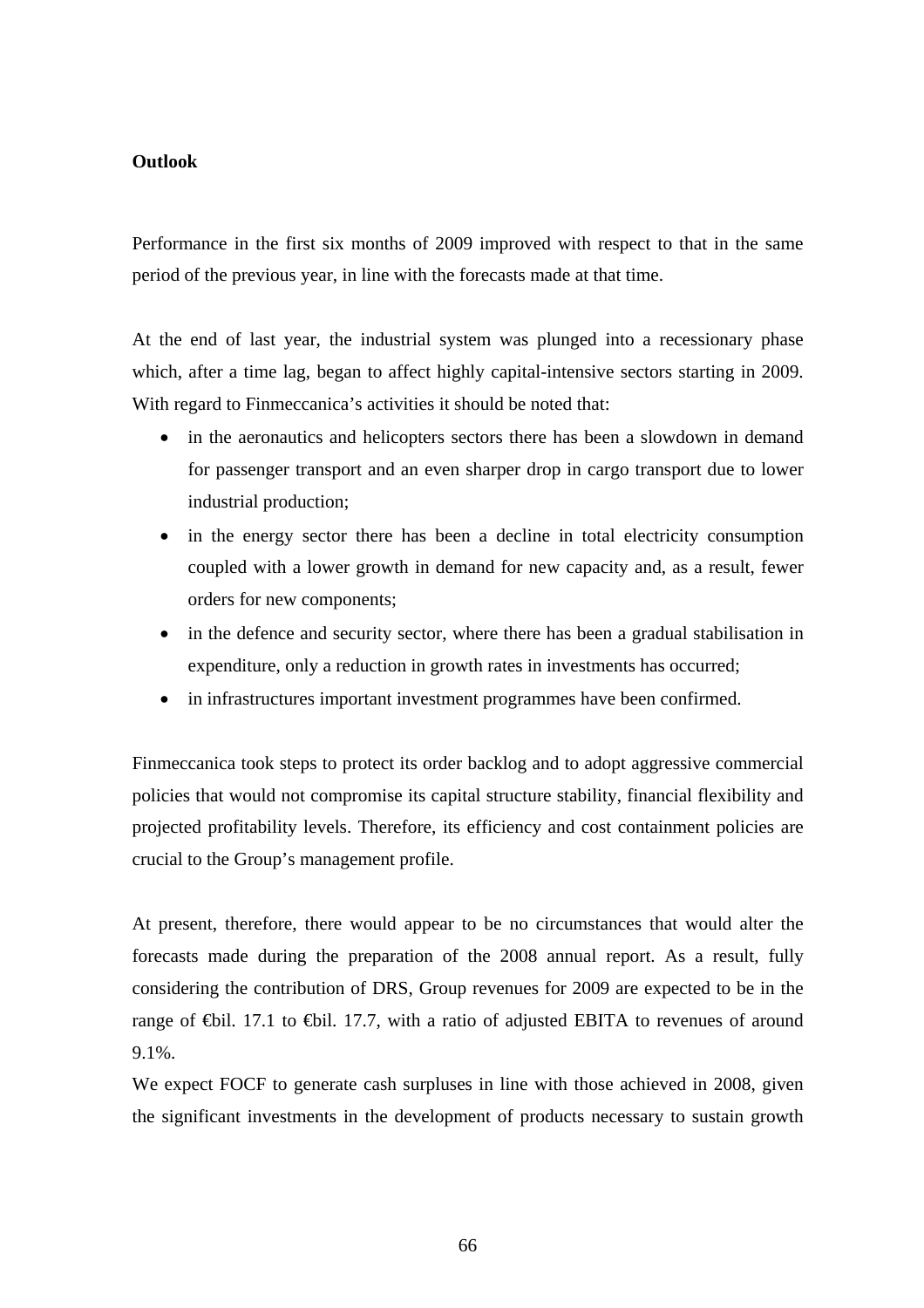that, as in the previous year, will focus especially on the Aeronautics, Helicopters and Defence Electronics and Security divisions.

It is in any event clear that a sudden, significant deterioration in the reference scenario could lead to expectations being revisited, although the Group's capital remains structurally sound and it retains financial flexibility.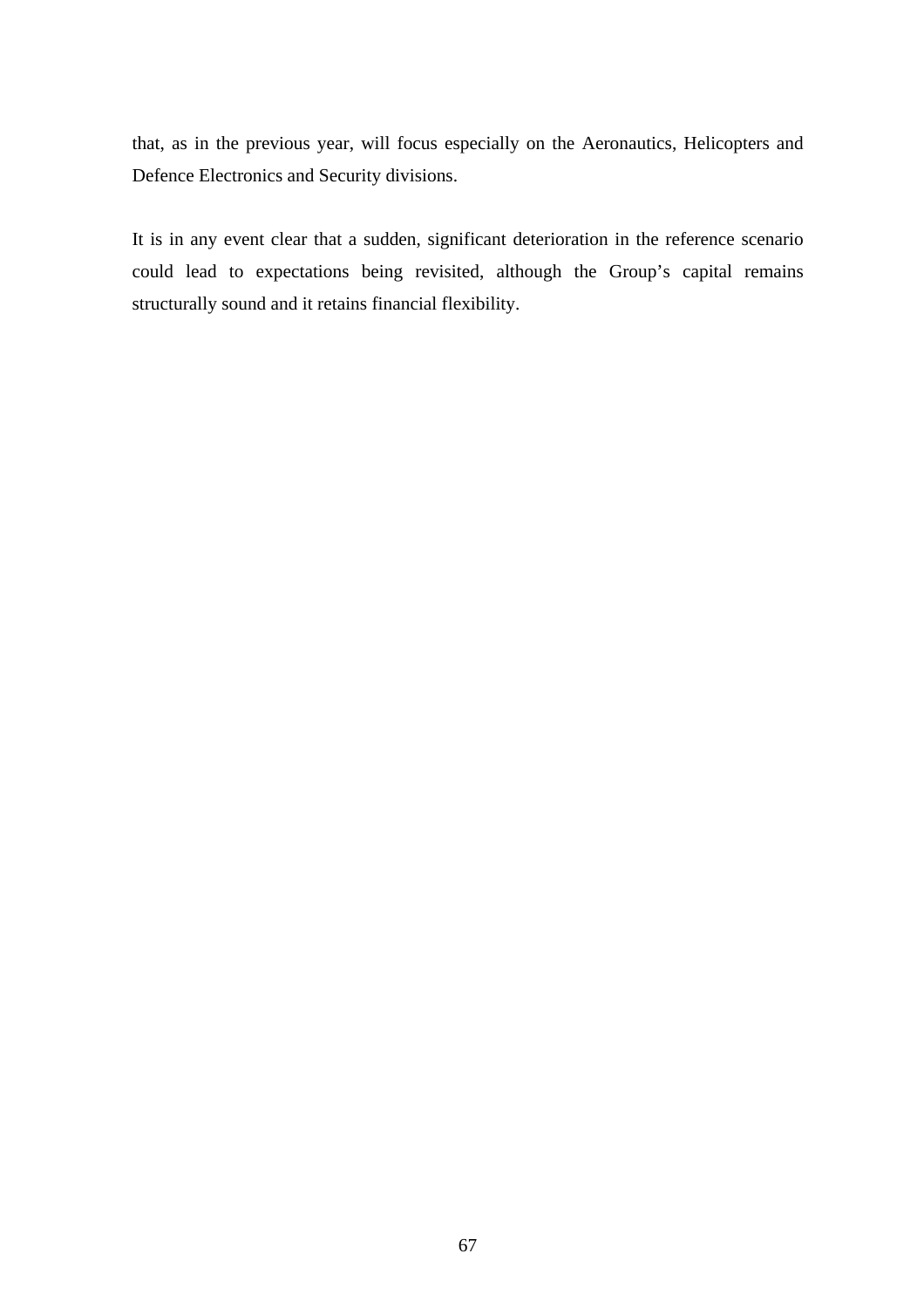**Condensed consolidated financial statements at 30 June 2009**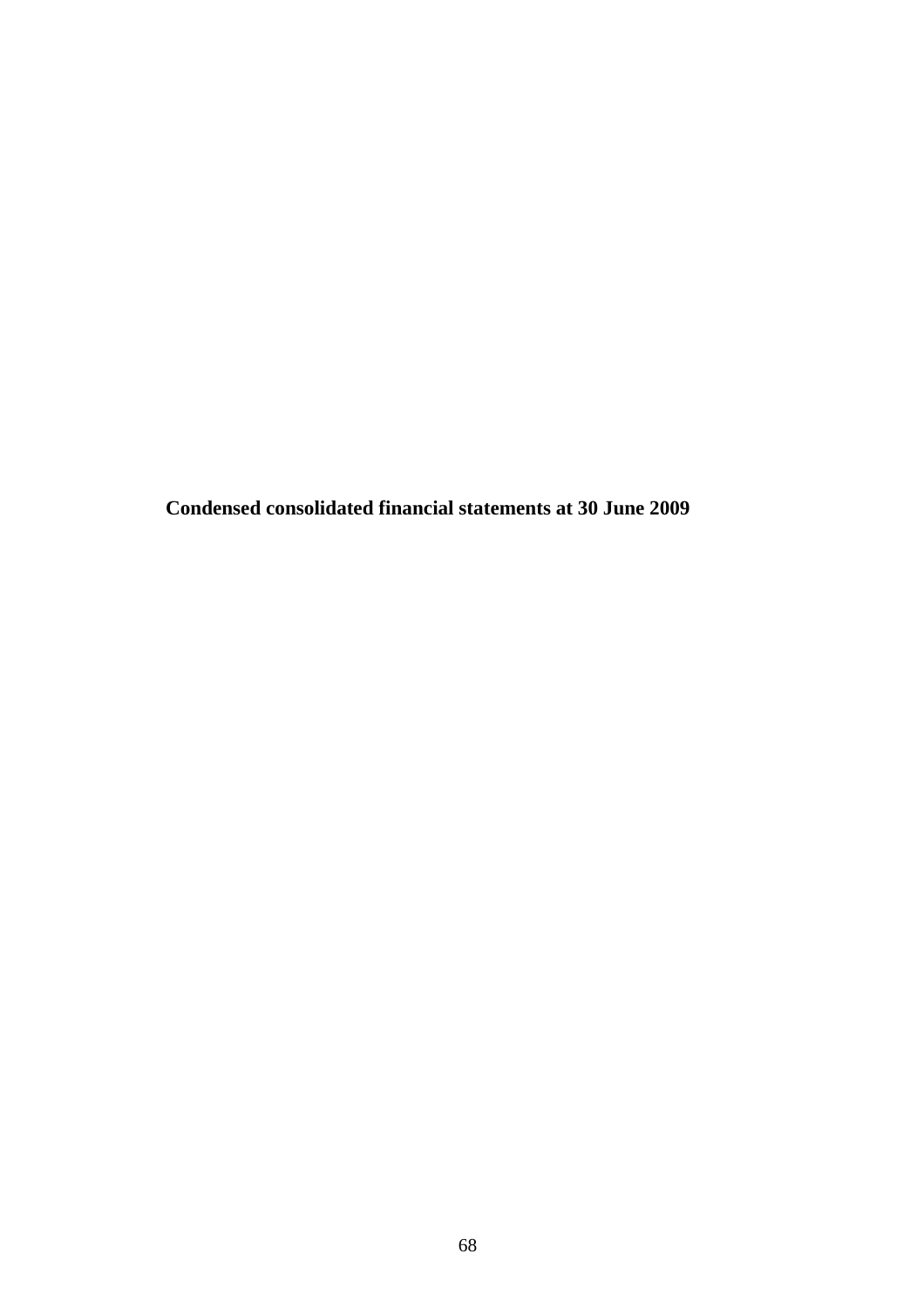## **Income Statement**

|                                                                  |         |         | For the six months<br>ended 30 June | For the six months<br>ended 30 June |                                     |
|------------------------------------------------------------------|---------|---------|-------------------------------------|-------------------------------------|-------------------------------------|
| (Emillion)                                                       | Section | 2009    | of which<br>with related<br>parties | 2008                                | of which<br>with related<br>parties |
| Revenue                                                          |         | 8,523   | 640                                 | 6,433                               | 630                                 |
| Purchases and personnel costs                                    | 9       | (7,621) | (58)                                | (5,820)                             | (31)                                |
| Amortisation, depreciation and impairment                        | 10      | (320)   |                                     | (220)                               |                                     |
| Other operating income (expenses)                                | 11      | (23)    |                                     | (18)                                | $\boldsymbol{l}$                    |
|                                                                  |         | 559     |                                     | 375                                 |                                     |
| Finance income (costs)                                           | 12      | (168)   |                                     |                                     | (12)                                |
| Share of profit (loss)                                           |         |         |                                     |                                     |                                     |
| of equity accounted investments                                  |         | 12      |                                     | 10                                  |                                     |
| Profit before taxes and the effect of<br>discontinued operations |         | 403     |                                     | 385                                 |                                     |
| Income taxes                                                     | 13      | (161)   |                                     | (88)                                |                                     |
| Profit (Loss) from discontinued operations                       |         |         |                                     |                                     |                                     |
| Net profit                                                       |         | 242     |                                     | 297                                 |                                     |
| . equity holders of the Group                                    |         | 218     |                                     | 278                                 |                                     |
| . minority interests                                             |         | 24      |                                     | 19                                  |                                     |
| <b>Earnings per Share</b>                                        | 29      |         |                                     |                                     |                                     |
| <b>Basic</b>                                                     |         | 0.378   |                                     | 0.623                               |                                     |
| <b>Diluted</b>                                                   |         | 0.377   |                                     | 0.622                               |                                     |
| Earnings per share net of discontinued<br>operations             | 29      |         |                                     |                                     |                                     |
| <b>Basic</b>                                                     |         | 0.378   |                                     | 0.623                               |                                     |
| <b>Diluted</b>                                                   |         | 0.377   |                                     | 0.622                               |                                     |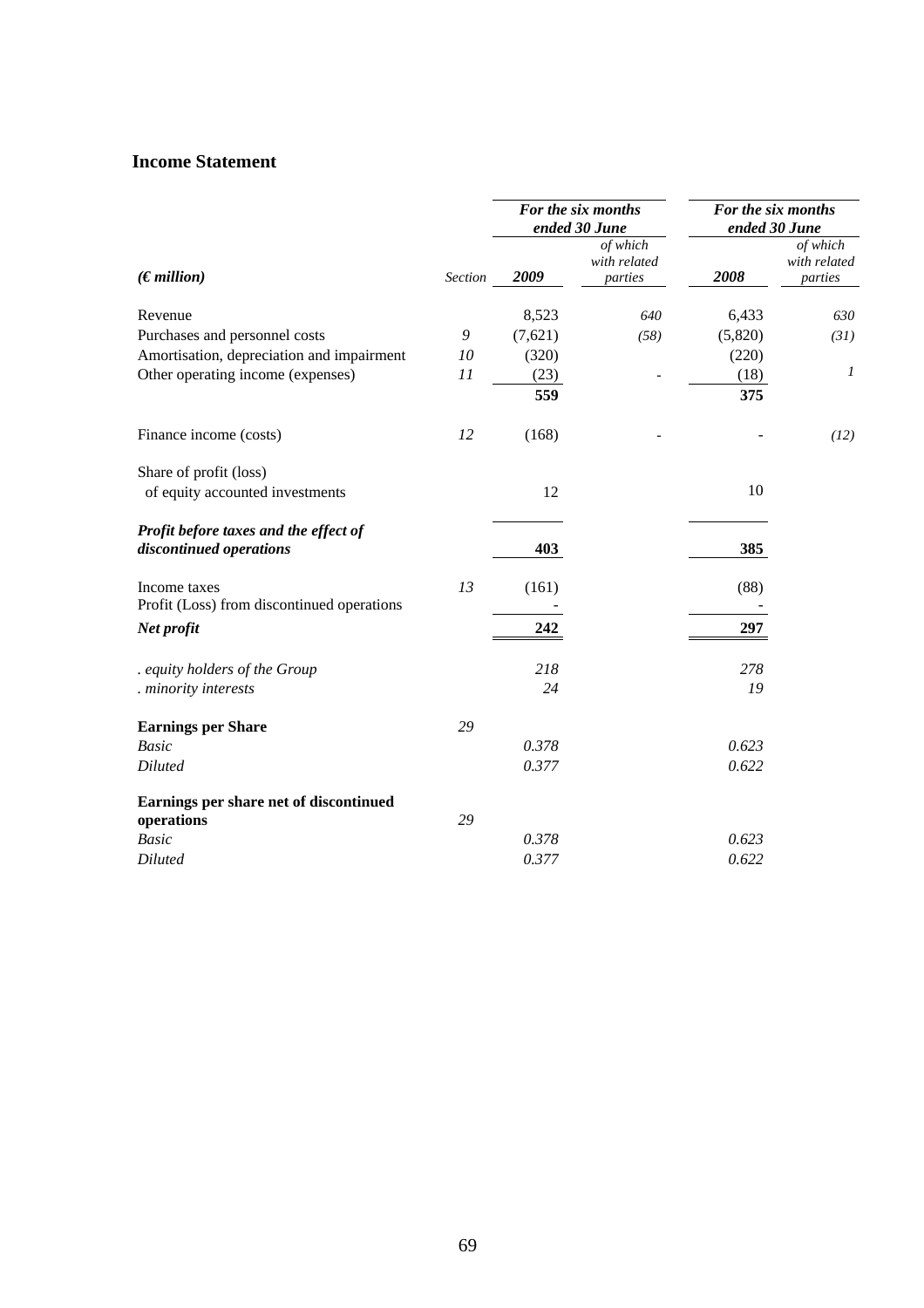# **Balance Sheet**

|                                                                       |         | 30 June         | of which<br>with<br>related | 31 Dec.         | of which<br>with<br>related |
|-----------------------------------------------------------------------|---------|-----------------|-----------------------------|-----------------|-----------------------------|
| $(\epsilon$ <i>million</i> )                                          | Section | 2009            | parties                     | 2008            | parties                     |
| Non-current assets                                                    |         |                 |                             |                 |                             |
| Intangible assets                                                     | 14      | 8,516           |                             | 8,237           |                             |
| Property, plant and equipment                                         | 15      | 3,185           |                             | 3,099           |                             |
| Financial assets at fair value                                        | 17      | 180             |                             | 154             |                             |
| Deferred taxes                                                        |         | 662             |                             | 648             |                             |
| Other assets                                                          | 18      | 1,085<br>13,628 | 12                          | 975<br>13,113   | 13                          |
| Current assets                                                        |         |                 |                             |                 |                             |
| Inventories                                                           |         | 4,876           |                             | 4,365           |                             |
| Trade receivables, including net work in                              |         |                 |                             |                 |                             |
| progress                                                              | 19      | 8,729           | 445                         | 8,329           | 518                         |
| Financial receivables                                                 |         | 758             | 38                          | 679             | 26                          |
| Derivatives                                                           | 20      | 302             |                             | 243             |                             |
| Other assets                                                          | 21      | 988             | 60                          | 896             | 14                          |
| Cash and cash equivalents                                             |         | 718             |                             | 2,297           |                             |
| Non-current assets held for sale                                      |         | 16,371          |                             | 16,809          |                             |
|                                                                       |         |                 |                             |                 |                             |
| <b>Total</b> assets                                                   |         | 29,999          |                             | 29,922          |                             |
| Shareholders' equity                                                  |         |                 |                             |                 |                             |
| Share capital                                                         | 22      | 2,508           |                             | 2,519           |                             |
| Other reserves                                                        |         | 3,643           |                             | 3,455           |                             |
| Capital and reserves attributable to equity<br>holders of the Company |         | 6,151           |                             | 5,974           |                             |
| Minority interests in equity                                          |         | 168             |                             | 156             |                             |
| Total shareholders' equity                                            |         | 6,319           |                             | 6,130           |                             |
| Non-current liabilities                                               |         |                 |                             |                 |                             |
| Borrowings                                                            | 25      | 3,743           |                             | 4,095           |                             |
| Employee liabilities                                                  | 23      | 1,032           |                             | 1,027           |                             |
| Provisions for risks and charges                                      | 24      | 386             |                             | 344             |                             |
| Deferred taxes                                                        |         | 527             |                             | 553             |                             |
| Other liabilities                                                     | 27      | 699             |                             | 731             |                             |
|                                                                       |         | 6,387           |                             | 6,750           |                             |
| Current liabilities                                                   |         |                 |                             |                 |                             |
| Trade payables, including advances from                               | 26      | 12,239          | 78                          | 12,134          | 84                          |
| customers, net<br>Borrowings                                          | 25      | 2,349           | 703                         | 2,265           | 652                         |
| Income tax payables                                                   |         | 338             |                             | 201             |                             |
|                                                                       |         |                 |                             |                 |                             |
| Provisions for risks and charges                                      | 24      | 571             |                             | 632             |                             |
| Derivatives                                                           | 20      | 95              |                             | 236             |                             |
| Other liabilities                                                     | 27      | 1,701<br>17,293 | 30                          | 1,574<br>17,042 | 34                          |
| Liabilities directly correlated with assets<br>held for sale          |         |                 |                             |                 |                             |
| <b>Total liabilities</b>                                              |         | 23,680          |                             | 23,792          |                             |
|                                                                       |         | 29,999          |                             |                 |                             |
| Total liabilities and shareholders' equity                            |         |                 |                             | 29,922          |                             |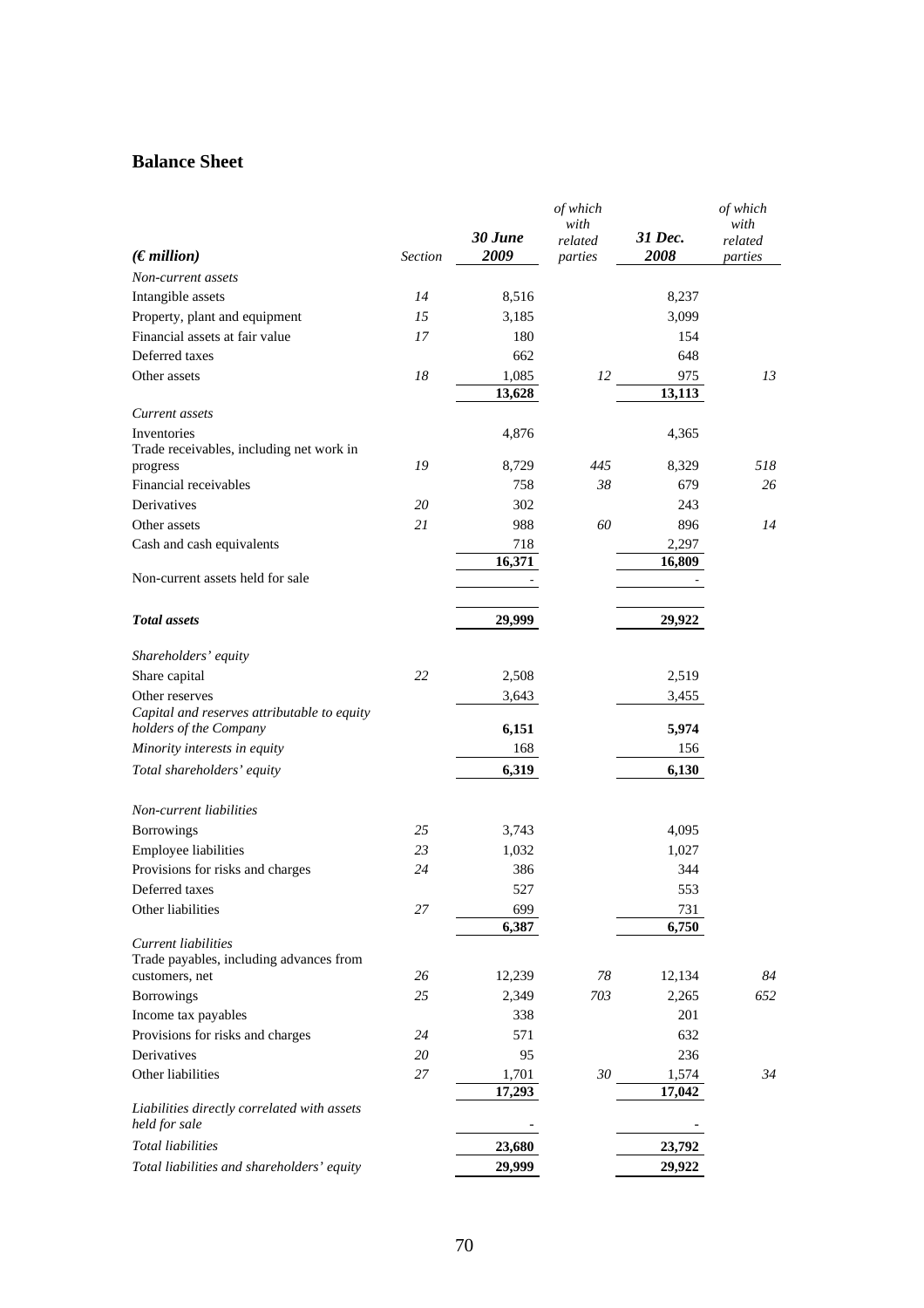# **Cash Flow Statement**

| (Emillion)                                               | For the six months ended 30 June |         |                                        |          |                                        |
|----------------------------------------------------------|----------------------------------|---------|----------------------------------------|----------|----------------------------------------|
|                                                          | <b>Section</b>                   | 2009    | of which<br>with<br>related<br>parties | 2008     | of which<br>with<br>related<br>parties |
|                                                          |                                  |         |                                        |          |                                        |
| Cash flow from operating activities:                     |                                  |         |                                        |          |                                        |
| Gross cash flow from operating activities                | 28                               | 1,019   |                                        | 635      |                                        |
| Changes in working capital                               | 28                               | (1,024) | 70                                     | (1, 135) | (50)                                   |
| Changes in other operating assets and liabilities        |                                  |         |                                        |          |                                        |
| and provisions for risks and charges                     |                                  | (109)   | (39)                                   | (183)    | (19)                                   |
| Finance costs paid                                       |                                  | (97)    |                                        | (40)     | (12)                                   |
| Income taxes paid                                        |                                  | (35)    |                                        | (67)     |                                        |
| Net cash used in operating activities                    |                                  | (246)   |                                        | (790)    |                                        |
| Cash flow from investing activities:                     |                                  |         |                                        |          |                                        |
| Acquisitions of subsidiaries, net of cash acquired       |                                  | (11)    |                                        | (78)     |                                        |
| Sale of STM shares                                       |                                  |         |                                        | 260      |                                        |
| Purchase of property, plant and equipment and intangible |                                  |         |                                        |          |                                        |
| assets                                                   |                                  | (475)   |                                        | (541)    |                                        |
| Proceeds from sale of property, plant and equipment and  |                                  |         |                                        |          |                                        |
| intangible assets                                        |                                  | 6       |                                        | 6        |                                        |
| Subscription of SCAC and other equity investments        |                                  | (149)   |                                        |          |                                        |
| Other investing activities                               |                                  | (5)     |                                        | (25)     | (10)                                   |
| Net cash used in investing activities                    |                                  | (634)   |                                        | (378)    |                                        |
| Cash flow from financing activities:                     |                                  |         |                                        |          |                                        |
| Share capital increase                                   | 22                               |         |                                        | 1        |                                        |
| Dividends paid to Company's shareholders                 |                                  | (237)   |                                        | (174)    |                                        |
| Dividends paid to minority interests                     |                                  | (17)    |                                        | (13)     |                                        |
| Repayment of DRS's convertible bonds                     |                                  | (868)   |                                        |          |                                        |
| Issue of bonds                                           |                                  | 696     |                                        |          |                                        |
| Net change in other borrowings                           |                                  | (275)   | (20)                                   | 70       | (34)                                   |
| Net cash used in financing activities                    |                                  | (701)   |                                        | (116)    |                                        |
| Net increase (decrease) in cash and cash equivalents     |                                  | (1,581) |                                        | (1,284)  |                                        |
| Exchange gains/losses                                    |                                  | 2       |                                        | (9)      |                                        |
| Cash and cash equivalents at 1 January                   |                                  | 2,297   |                                        | 1,607    |                                        |
| Cash and cash equivalents at 30 June                     |                                  | 718     |                                        | 314      |                                        |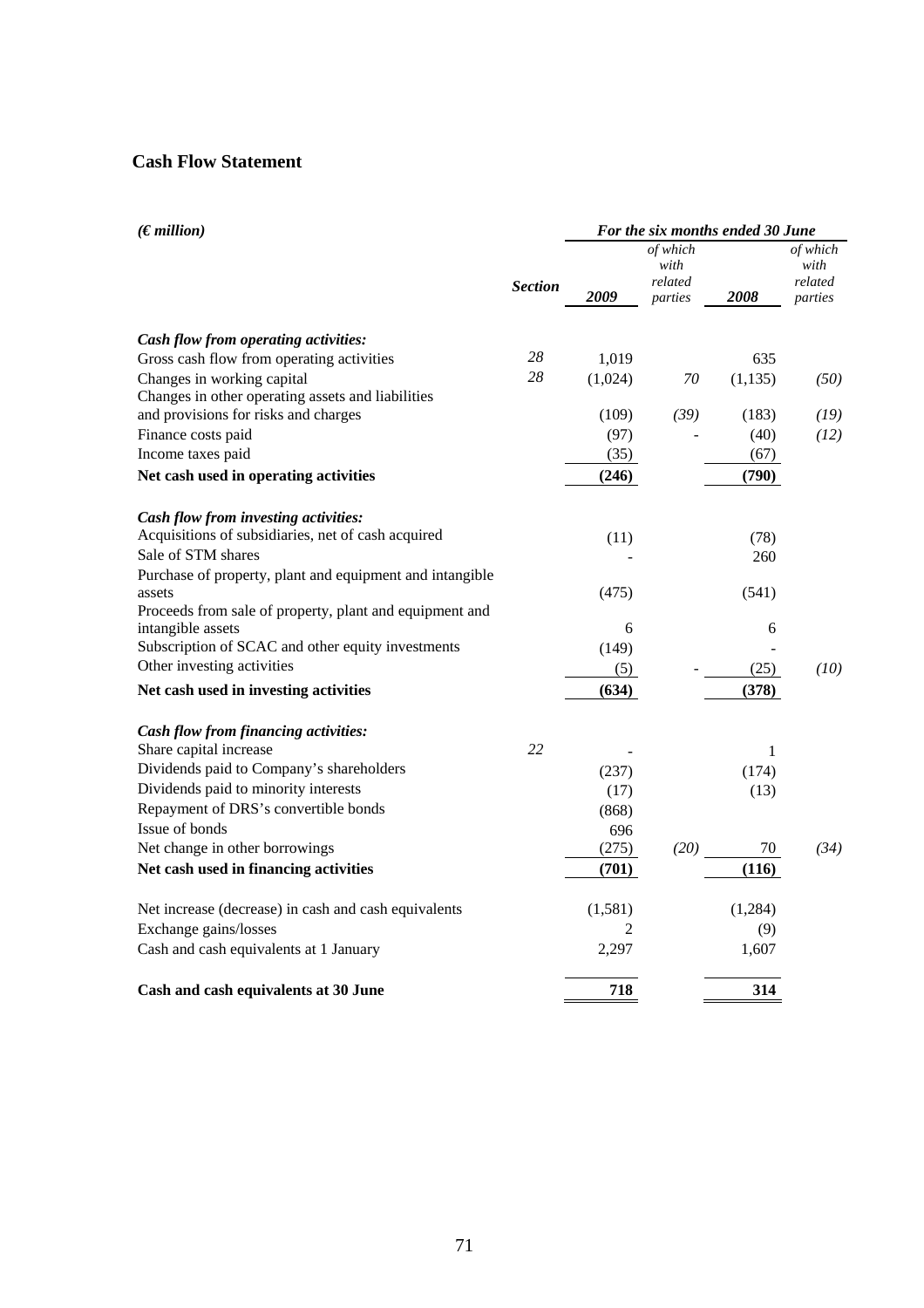|                                                                                                                 | <b>Share</b><br>capital | <b>Retained</b><br>earnings and<br>consolidation<br>reserve | <b>Reserve</b><br>for assets<br>available<br>for sale | Cash-<br>flow<br>hedge<br>reserve | <b>Reserve</b><br>for<br>stock-<br>option<br>and<br>stock-<br>grant<br>plans | <b>Reserve for</b><br>actuarial<br>profits (losses)<br>posted to<br>shareholders'<br>equity | <b>Translation Total other Minority</b><br>reserve | Group<br>reserves     | interests              |
|-----------------------------------------------------------------------------------------------------------------|-------------------------|-------------------------------------------------------------|-------------------------------------------------------|-----------------------------------|------------------------------------------------------------------------------|---------------------------------------------------------------------------------------------|----------------------------------------------------|-----------------------|------------------------|
| 1 January<br>2008                                                                                               | 1,864                   | 3,224                                                       | 121                                                   | 71                                | 32                                                                           | 167                                                                                         | (150)                                              | 5,329                 | 103                    |
| Dividends<br>paid<br>Capital<br>increases<br>Repurchase of                                                      |                         | (174)<br>$\mathbf{1}$                                       |                                                       |                                   |                                                                              |                                                                                             |                                                    | (174)<br>$\mathbf{1}$ | (13)                   |
| treasury<br>shares, less<br>shares sold<br>Total income<br>and costs<br>Stock<br>options/grant<br>plans:        | (4)                     | 278                                                         | (162)                                                 | (16)                              |                                                                              | (76)                                                                                        | (161)                                              | (4)<br>(137)          | 15                     |
| - services<br>rendered                                                                                          |                         |                                                             |                                                       |                                   | 10                                                                           |                                                                                             |                                                    | 10                    | $\mathbf{1}$           |
| Other changes                                                                                                   |                         | 3                                                           | 8                                                     |                                   |                                                                              |                                                                                             | (8)                                                | 3                     |                        |
| 30 June 2008                                                                                                    | 1,860                   | 3,332                                                       | (33)                                                  | 55                                | 42                                                                           | 91                                                                                          | (319)                                              | 5,028                 | 106                    |
|                                                                                                                 |                         |                                                             |                                                       |                                   |                                                                              |                                                                                             |                                                    |                       |                        |
| 1 January<br>2009                                                                                               | 2,519                   | 4,183                                                       | $\overline{\phantom{a}}$                              | 23                                | 19                                                                           | 41                                                                                          | (811)                                              | 5,974                 | 156                    |
| Dividends<br>paid<br>Capital<br>increases                                                                       |                         | (237)                                                       |                                                       |                                   |                                                                              |                                                                                             |                                                    | (237)                 | (17)<br>$\overline{4}$ |
| Repurchase of<br>treasury<br>shares, less<br>shares sold<br>Total income<br>and costs<br>Stock<br>options/grant | (9)                     | 218                                                         | 26                                                    | 56                                |                                                                              | (39)                                                                                        | 148                                                | (9)<br>409            | 25                     |
| plans:<br>- services                                                                                            |                         |                                                             |                                                       |                                   | 15                                                                           |                                                                                             |                                                    | 15                    | $\mathbf{1}$           |
| rendered<br>Other changes                                                                                       | (2)                     | (4)                                                         |                                                       |                                   |                                                                              |                                                                                             | 5                                                  | (1)                   | (1)                    |

# **Statement of changes in shareholders' equity**

*30 June 2009* 2,508 4160 26 79 34 2 (658) 6,151 168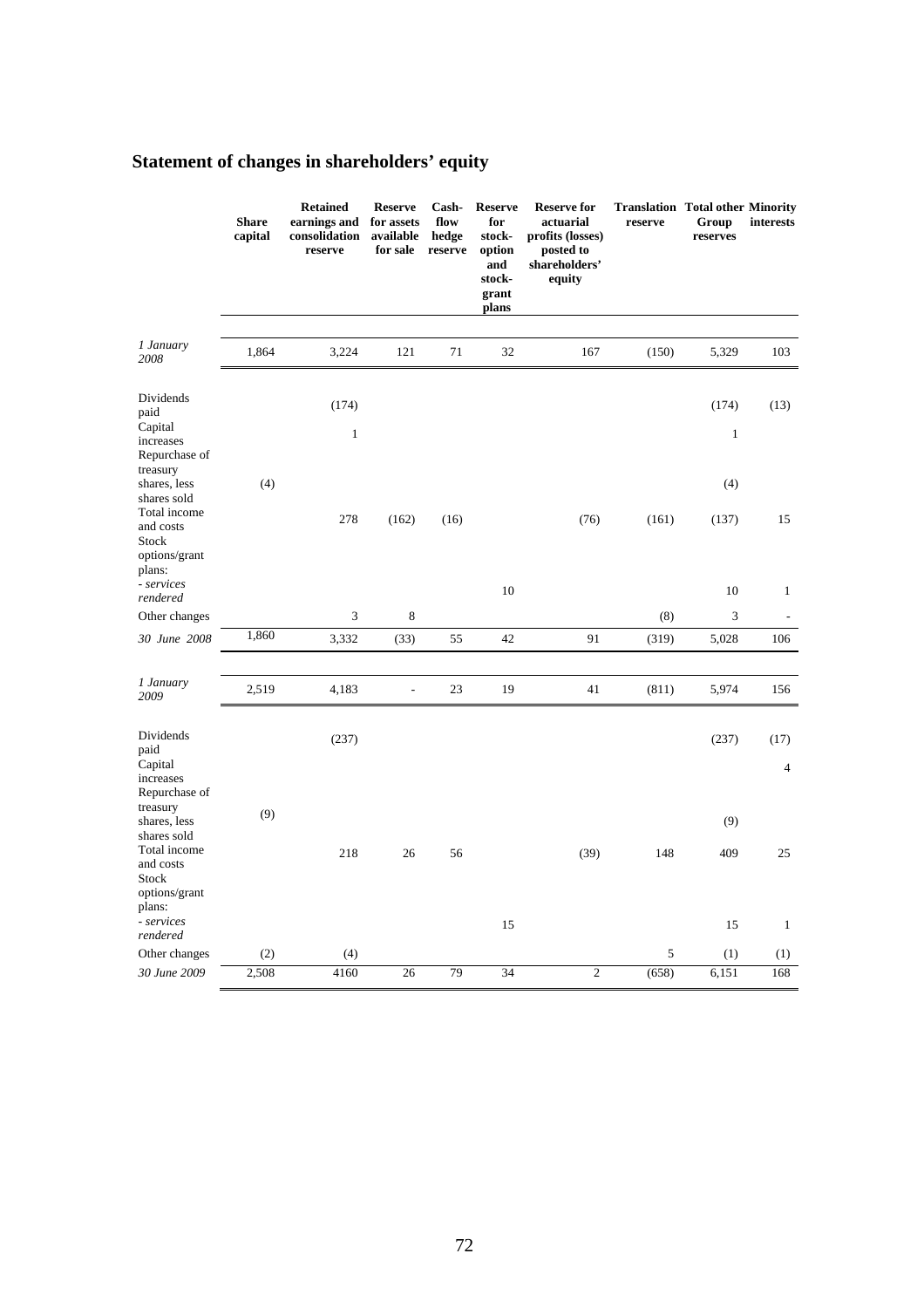# **Statement of Recognised Income and Expenses**

|                                                           | For the six months ended 30 June |                |       |       |  |
|-----------------------------------------------------------|----------------------------------|----------------|-------|-------|--|
| $\epsilon$ millions                                       | 2009                             |                | 2008  |       |  |
| Profit (loss) for the period                              |                                  | 242            |       | 297   |  |
| Reserves of income (expense) recognised in equity         |                                  |                |       |       |  |
| - Financial assets available for sale:                    |                                  | 26             |       | (162) |  |
| . sale of shares                                          |                                  |                | (56)  |       |  |
| . fair value adjustment                                   | 26                               |                | (106) |       |  |
| - Actuarial gains (losses) on defined-benefit plans:      |                                  | (59)           |       | (105) |  |
| . plan measurement                                        | (68)                             |                | (105) |       |  |
| . exchange gains/losses                                   | 9                                |                |       |       |  |
| - Changes in cash-flow hedges:                            |                                  | 72             |       | (24)  |  |
| . fair value adjustment                                   | 86                               |                | (24)  |       |  |
| . transferred to the income statement                     | (13)                             |                |       |       |  |
| . exchange gains/losses                                   | (1)                              |                |       |       |  |
| - Translation differences                                 |                                  | 151            |       | (162) |  |
| Tax on expense (income) recognised in equity              |                                  | $\overline{2}$ |       | 34    |  |
| . fair value adjustment/measurement                       | 5                                |                | 34    |       |  |
| . exchange gains/losses                                   | (3)                              |                |       |       |  |
| Income (expense) recognised in equity                     |                                  | 192            |       | (419) |  |
| Total income and expense for the period                   |                                  | 434            |       | (122) |  |
| Attributable to:                                          |                                  |                |       |       |  |
| equity holders of the Company<br>$\overline{\phantom{a}}$ |                                  | 409            |       | (137) |  |
| - minority interests                                      |                                  | 25             |       | 15    |  |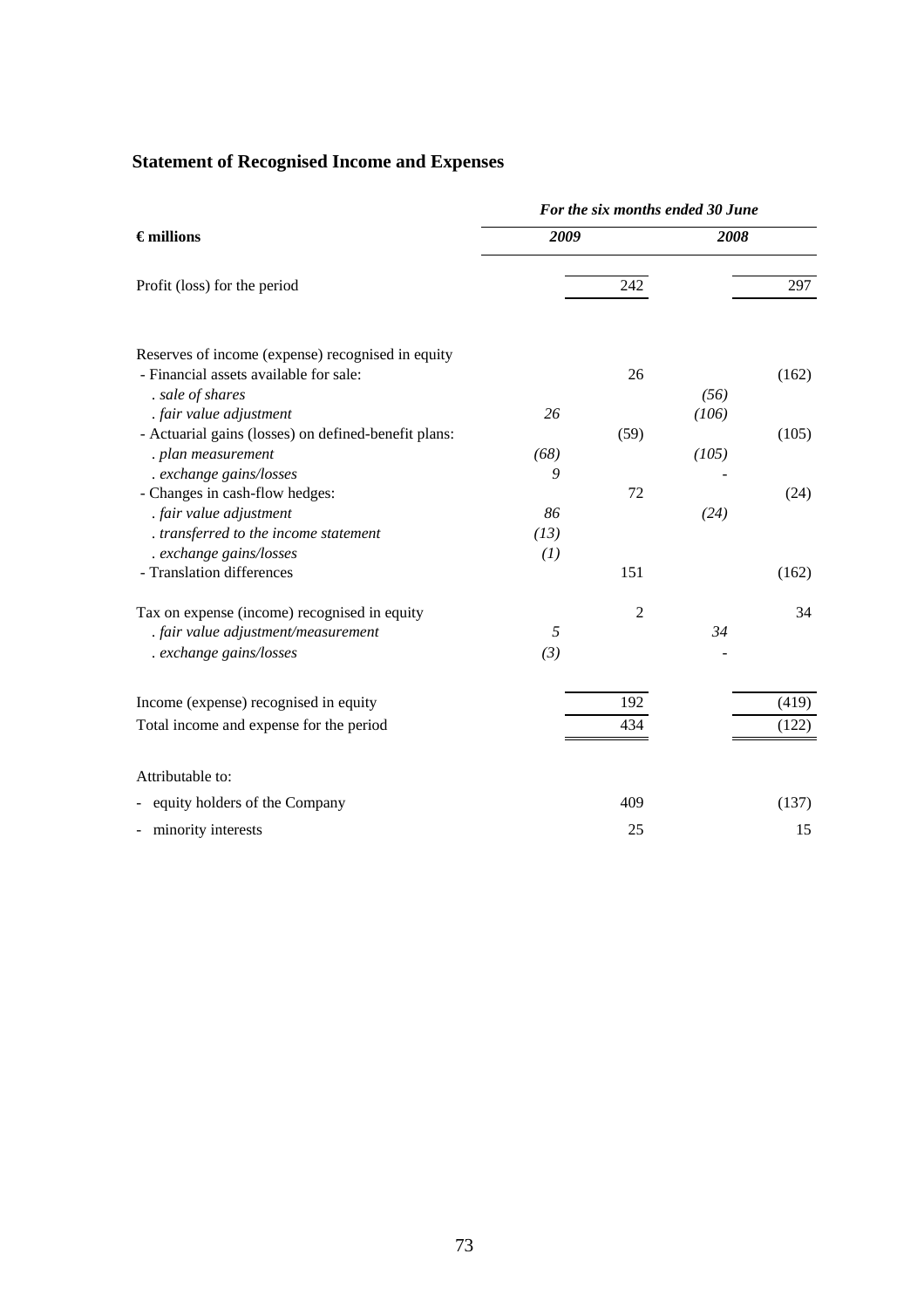### **1. GENERAL INFORMATION**

Finmeccanica is a company limited by shares based in Rome (Italy), at Piazza Monte Grappa 4, and is listed on the Milan stock market (S&P/MIB).

The Finmeccanica Group is a major Italian high technology organisation. Finmeccanica SpA, the holding company responsible for guiding and controlling industrial and strategic operations, coordinates its subsidiaries (the Finmeccanica Group or, simply, the Group), which are especially concentrated in the fields of helicopters, defence electronics and security, aeronautics, space, defence systems, energy and transportation.

### **2. FORM, CONTENT AND APPLICABLE ACCOUNTING STANDARDS**

The half-year financial report of the Finmeccanica Group at 30 June 2009, which comprises the condensed consolidated interim financial statements and the interim report on operations, was prepared in accordance with Article 154-ter, paragraph 5 of Legislative Decree 58/98 (Consolidated Law on Financial Intermediation), as subsequently changed and amended. This half-year report was prepared in accordance with IAS 34 "Interim financial reporting", issued by the International Accounting Standard Board (IASB).

In accordance with IAS 34, these notes are presented in a condensed form and do not include all the information required to be disclosed in the annual financial statements, because they relate only to those items whose amount, breakdown or changes are key to the understanding of the financial condition of the Group. Therefore, this half-year report must be read in conjunction with the 2008 consolidated financial statements.

Likewise, the balance sheet and the income statement are presented in a condensed form as compared with the annual financial statements. The reconciliation between the quarterly and the year-end balance sheet and income statement is provided in the relevant notes for the items contained in the condensed financial statements.

The accounting principles and basis of accounting that have been used in the preparation of this half-year financial report are the same that were used in the preparation of the consolidated financial statements at 31 December 2008 and the half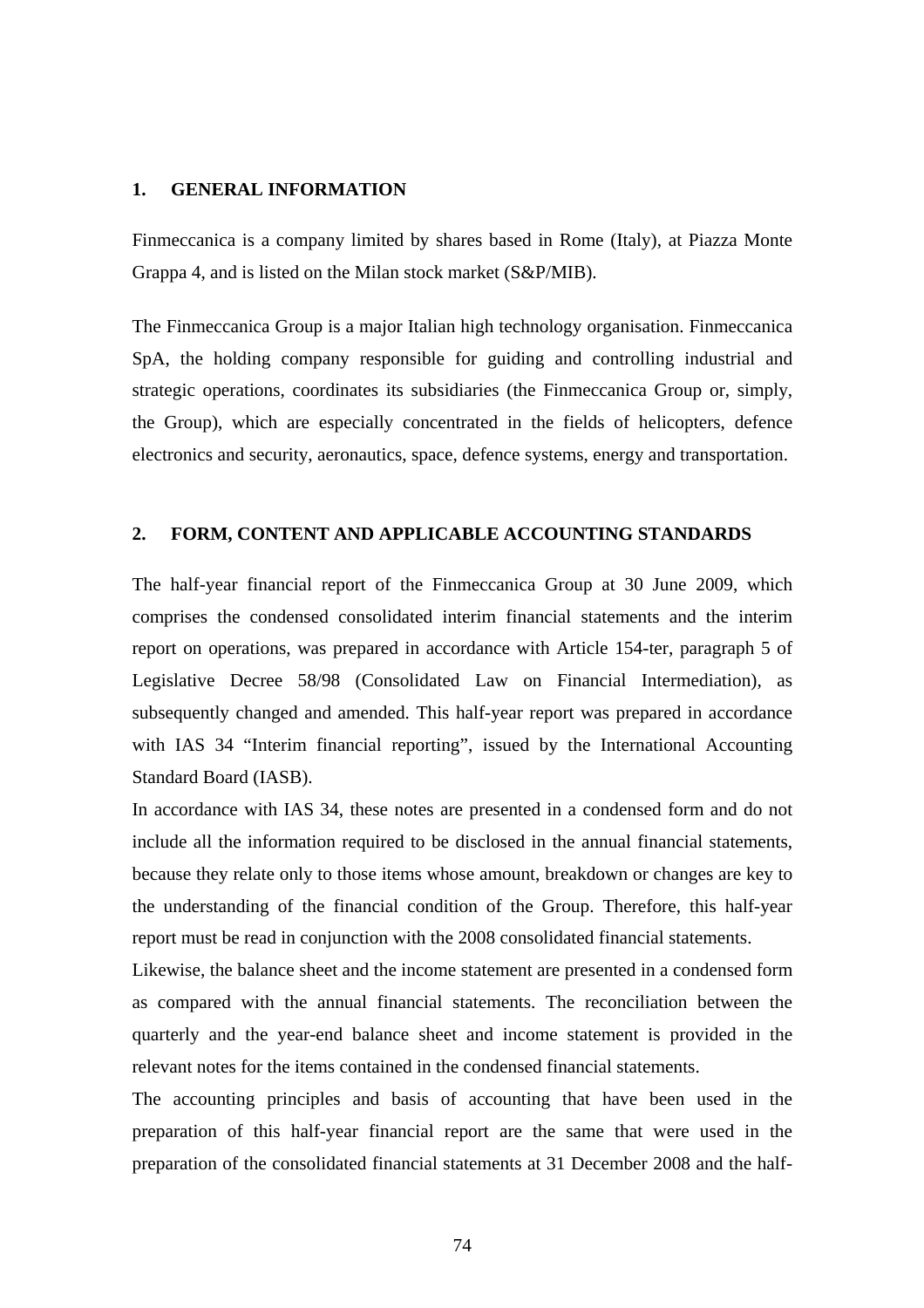year financial report at 30 June 2008, except for the application of the revised version of IAS 1 "Presentation of financial statements" and IAS 23 "Borrowing costs" and of IFRS 8 "Operating segments" as indicated below (Section 4) starting from this half-year report.

All figures are shown in millions of euros unless otherwise indicated.

The condensed consolidated half-year financial statements, which were prepared in accordance with IAS 34 "Interim Financial Reporting" issued by IASB, were subject to a limited review by PricewaterhouseCoopers SpA.

# **3. TREATMENT OF INCOME TAXES APPLIED IN THE PREPARATION OF INTERIM REPORTS AND SEASONALITY OF OPERATIONS**

### **Treatment of income taxes**

In the interim financial statements, income taxes are estimated by applying the expected effective annual tax rate to the interim pre-tax result.

### **Cash flows relating to operations**

The businesses in which the Group is primarily active are characterised by a high concentration of cash flows from customers in the closing months of the year. This pattern affects both the interim cash flow statements and the volatility of the debt situation of the Group over each interim period, which shows a marked improvement in the final months of the calendar year.

### **4. EFFECT OF CHANGES IN ACCOUNTING POLICIES ADOPTED**

The changes made to IAS 1 and the introduction of IFRS 8 have only had an impact on how information is disclosed. Specifically, the revised version of IAS 1 requires that the statement of changes in shareholders' equity only shows changes resulting from transactions with shareholders. The Group decided to present information of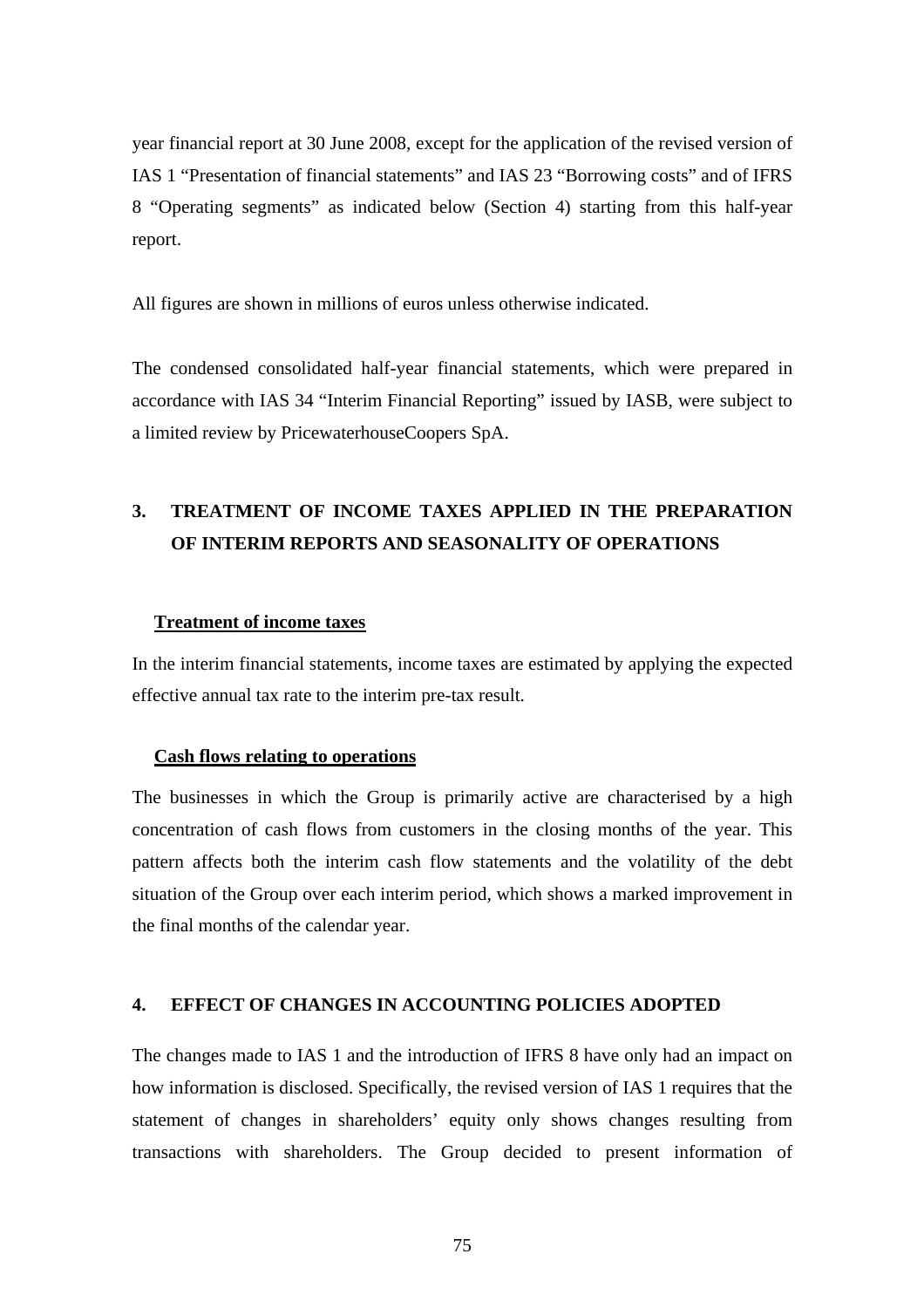transactions with non-shareholders in two separate statements, called the "Income Statement" and the "Statement of Recognised Income and Expense".

In addition to indicating how information on operating segments is to be presented, IFRS 8 requires that the operating segments used be consistent with those adopted by management in making operating decisions.

The changes made to IAS 23, in particular, eliminate the option of recognising borrowing costs stemming from the acquisition, construction or production of certain assets that require a significant period of time before being ready to use or sell (qualifying assets) in the income statement. The Group has elected to apply the new policies prospectively, starting from 1 January 2009, without recognising any significant effects during the period.

Other changes in the accounting policies and interpretations, applicable starting from 1 January 2009, have not had any impact on this half-year financial report.

# **5. SIGNIFICANT NON-RECURRING EVENTS AND TRANSACTIONS**

In June 2009, the Group received the remaining €mil. 64 relating to the receivable (originally set at  $\epsilon$ mil. 371) arising from the settlement of the dispute with ENEA. On 12 December 2008, a settlement agreement- accompanied by the payment of an initial instalment of €mil. 307 - was signed by Finmeccanica SpA and Ente per le Nuove tecnologie e l'Ambiente (**ENEA**) in relation to the settlement of the dispute initiated in 1995 between the parties concerning the costs borne by Finmeccanica as a result of the settlement under Law 321/1988 of the contract for the construction of the nuclear power plant named PEC, signed in previous years between ENEA and Finmeccanica.

Further to the information provided in the 2008 financial statements concerning financing under **Law 808/1985**, it should be reported that amounts due as of 31 December 2008 were repaid in January 2009, in line with the allocation made in the Group's financial statements. These payments are in addition to the instalment repaid in May 2008 (relating to amounts due for 2007, including finance costs).

In addition, the European Commission, through the decision issued in March 2008 concerning the individual aid granted by Italy for research and development projects,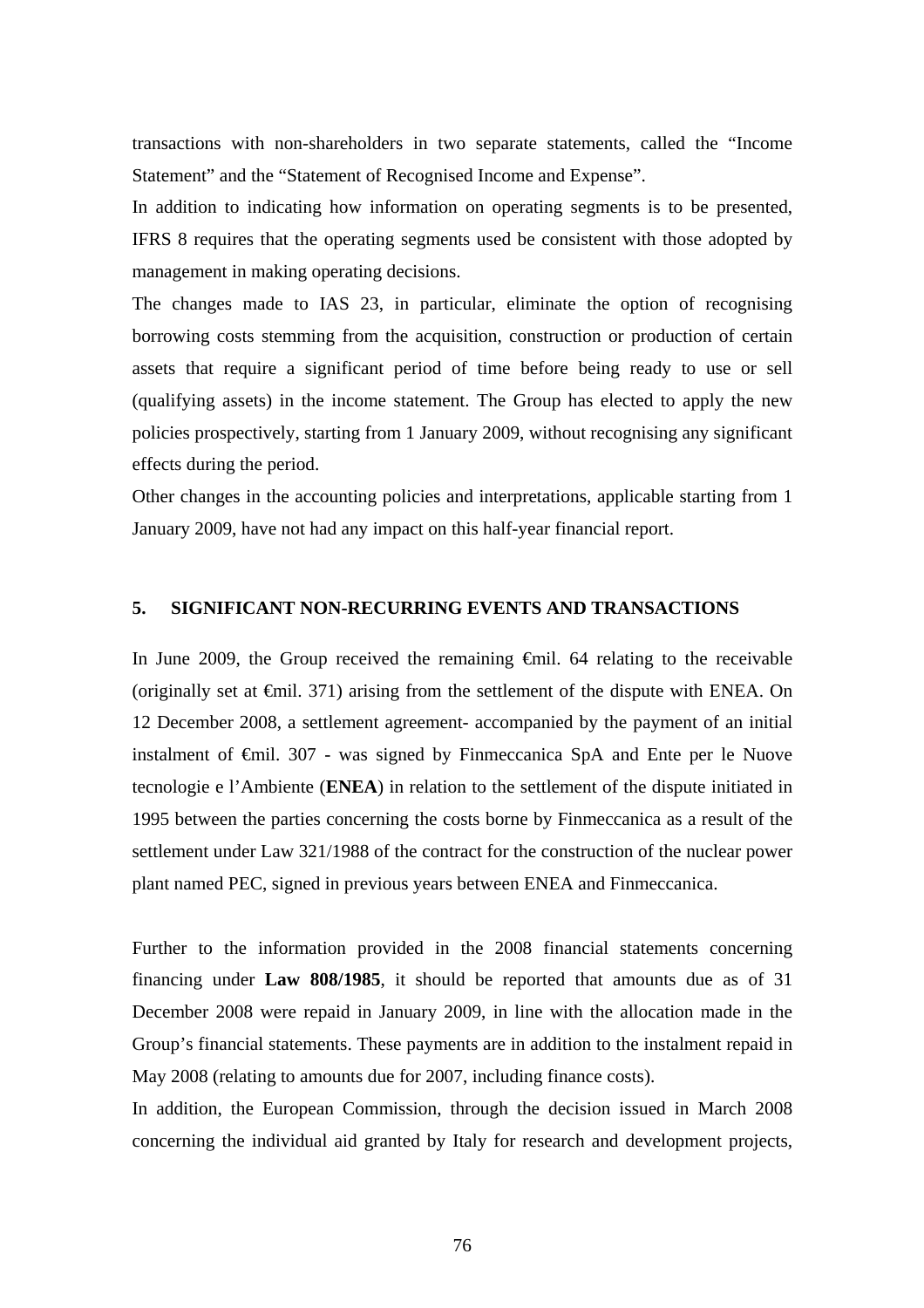retained the right to submit to Italy additional requests for information on two helicopter projects (for which the Group feels it has proven full compatibility with Community regulations, as these are national security programmes) before a final decision on the matter is taken. The Commission and the Italian Government are currently exchanging information*.*

\*\*\*\*\*\*\*\*\*\*\*\*

With regard to 30 June 2008, it should be noted that:

On 26 February 2008, Finmeccanica, Cassa Depositi e Prestiti and FT1CI (a company owned by Areva), as shareholders of STMicroelectronics Holding NV (STH), the Dutch company which owns 27.54% of the share capital of **STM**, signed an agreement amending the existing shareholders' agreement concerning the joint Italian-French governance of STH. Under the agreement, the Italian and French parties agreed to rebalance their respective stakes in STM, indirectly held through STH. Specifically, Finmeccanica, as shareholder of STH, agreed to sell to FT1CI the equivalent of 26,034,141 shares of STM at the price of  $\epsilon$ 10 per share, plus an earn-out equal to 40% of any positive price differential of STM stock between the base price of  $\epsilon 0$  and the average market price calculated over a three-month period starting nine months from the date of signing of the agreement, up to  $\bigoplus$  per share, with these effects:

|                       | $\epsilon$ <i>millions</i> |
|-----------------------|----------------------------|
| Sale proceeds         | 260                        |
| Capital gain realised | 56                         |
| Tax effect            |                            |

The interest indirectly held in STM after the partial sale was equal to 3.7% of the share capital.

Concerning financing under **Law 808/1985**, on 11 March 2008, the European Commission issued a decision on the individual aids granted by Italy for R&D projects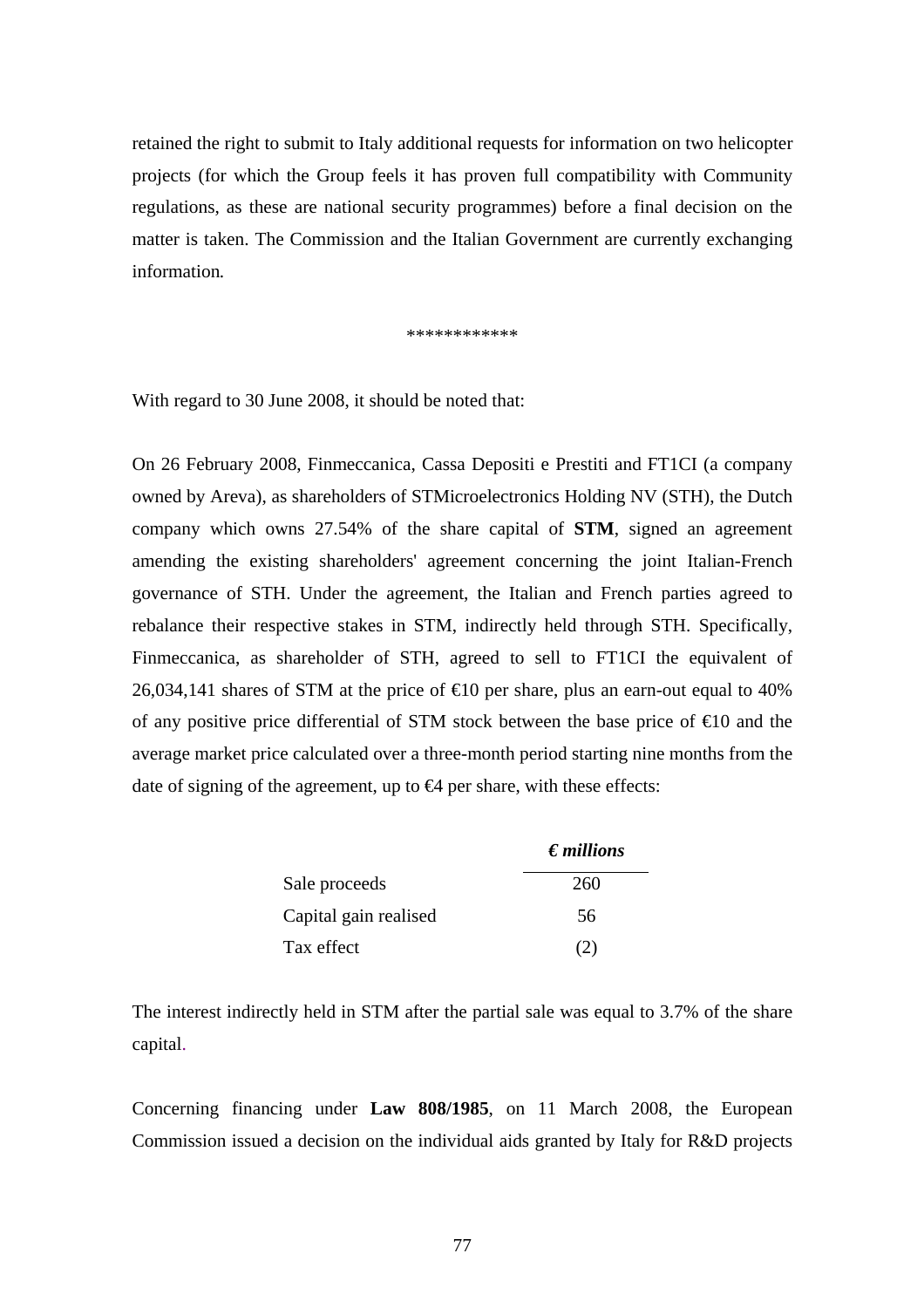in the aeronautics sector under Law 808/95, Article 3 a. Pending the decision, the Group had recognised (in the 2007 financial statements) impairment of assets for €mil. 125 and finance costs of <del>€</del>mil. 105.

The decision declared that these aids are compatible with the common market, under Article 87 of the Treaty, provided that the Italian authorities obtain the repayment, plus relevant finance costs, within two months of notification of the Community decision.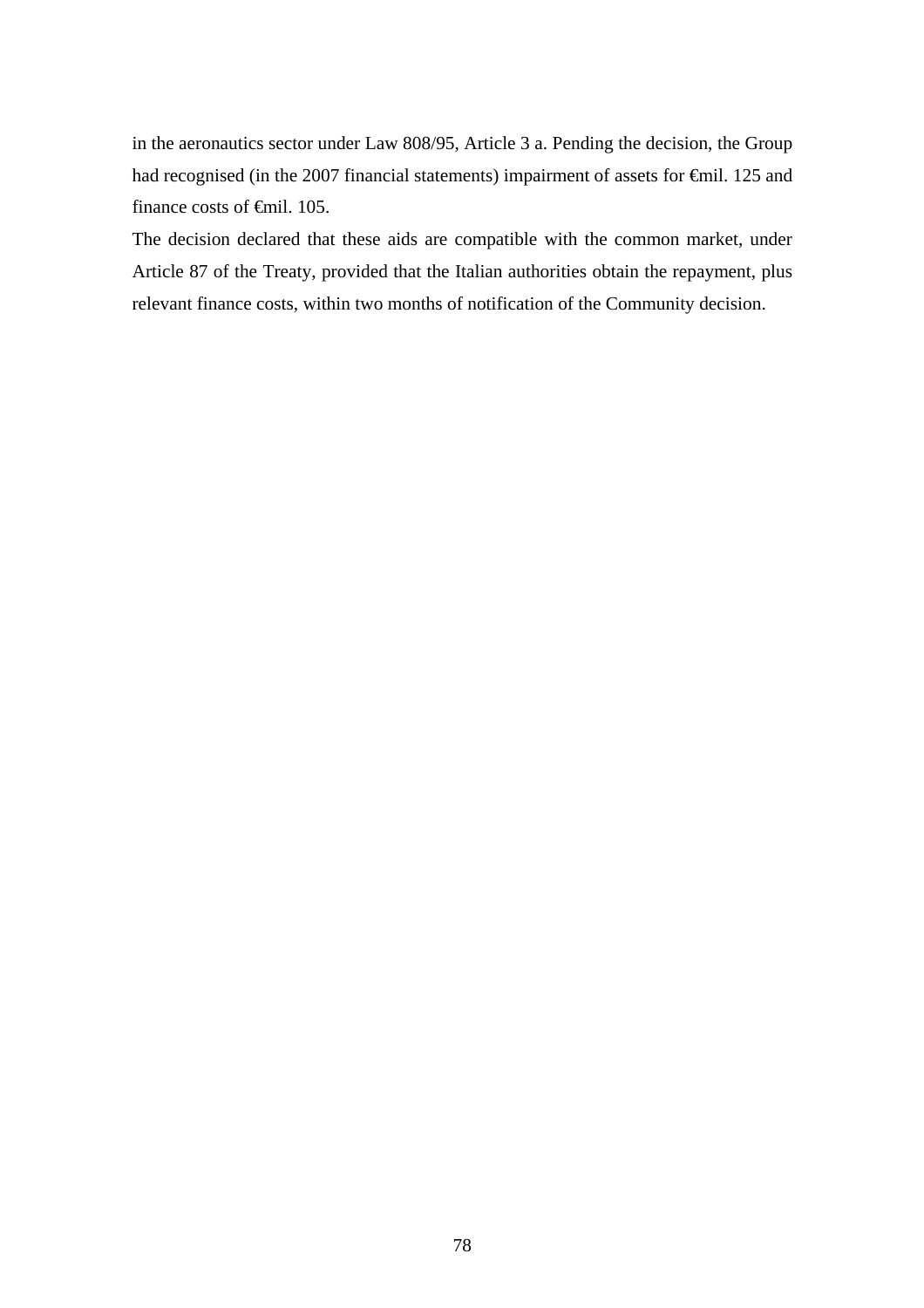# **6. SCOPE OF CONSOLIDATION**

**List of companies consolidated on a line-by-line basis**

| Name                                                                                               | <b>Registered office</b>                               | % Group ownership |                 | % Group            |  |
|----------------------------------------------------------------------------------------------------|--------------------------------------------------------|-------------------|-----------------|--------------------|--|
|                                                                                                    |                                                        | <b>Direct</b>     | <i>Indirect</i> | shareholding       |  |
| 3083683 NOVA SCOTIA LIMITED                                                                        | Halifax, New Scotland (Canada)                         |                   | 100             | 100                |  |
| ABS TECHNOLOGY SPA                                                                                 | Florence                                               |                   | 60              | 60                 |  |
| AEROMECCANICA SA                                                                                   | Luxembourg                                             | 99.967            |                 | 100                |  |
| AGUSTA AEROSPACE CORP. USA                                                                         | Wilmington Delaware (USA)                              |                   | 100             | 100                |  |
| AGUSTA AEROSPACE SERVICES A.AS SA                                                                  | Grace Hollogne (Belgium)                               |                   | 100             | 100                |  |
| <b>AGUSTA HOLDING BV</b>                                                                           | Amsterdam (the Netherlands)                            |                   | 100             | 100                |  |
| <b>AGUSTA SPA</b>                                                                                  | Cascina Costa (Varese)                                 |                   | 100             | 100                |  |
| <b>AGUSTA US INC</b><br>AGUSTAWESTLAND AUSTRALIA PTY LTD                                           | Wilmington, Delaware (USA)<br>Melbourne (Australia)    |                   | 100             | 100<br>100         |  |
| AGUSTAWESTLAND DO BRASIL LTDA                                                                      | Sao Paulo (Brazil)                                     |                   | 100<br>100      | 100                |  |
| AGUSTAWESTLAND HOLDINGS LTD                                                                        | Yeovil, Somerset (U.K.)                                |                   | 100             | 100                |  |
| AGUSTAWESTLAND INC                                                                                 | Nex Castle, Wilmington, Delaware (USA)                 |                   | 100             | 100                |  |
| AGUSTAWESTLAND INTERNATIONAL LTD                                                                   | Yeovil, Somerset (U.K.)                                |                   | 100             | 100                |  |
| AGUSTAWESTLAND MALAYSIA SDN BHD                                                                    | Kuala Lumpur (Malaysia)                                |                   | 100             | 100                |  |
| AGUSTAWESTLAND NORTH AMERICA INC                                                                   | Wilmington, Delaware (USA)                             |                   | 100             | 100                |  |
| <b>AGUSTAWESTLAND NV</b>                                                                           | Amsterdam (the Netherlands)                            | 100               |                 | 100                |  |
| AGUSTAWESTLAND PORTUGAL SA                                                                         | Lisbona (Portugal)                                     |                   | 100             | 100                |  |
| AGUSTAWESTLAND PROPERTIES LTD                                                                      | Yeovil, Somerset (U.K.)                                |                   | 100             | 100                |  |
| AGUSTAWESTLAND BELL LLC                                                                            | Wilmington, Delaware (USA)                             |                   | 51              | 51                 |  |
| ALENIA AERMACCHI SPA                                                                               | Venegono Superiore (Varese)                            |                   | 99.998          | 99.998             |  |
| ALENIA AERONAUTICA SPA                                                                             | Pomigliano (Naples)                                    | 100               |                 | 100                |  |
| ALENIA AERONAVALI SPA                                                                              | Tessera (Venice)                                       |                   | 100             | 100                |  |
| ALENIA COMPOSITE SPA                                                                               | Grottaglie (Taranto)                                   |                   | 97              | 97                 |  |
| ALENIA IMPROVEMENT SPA<br>ALENIA NORTH AMERICA INC                                                 | Pomigliano D'Arco (Naples)                             |                   | 98              | 98                 |  |
| <b>ALENIA SIA SPA</b>                                                                              | Nex Castle, Wilmington, Delaware (USA)<br>Turin        |                   | 88.409<br>100   | 88.409<br>100      |  |
| <b>AMTEC SPA</b>                                                                                   | Piancastagnaio (Siena)                                 |                   | 100             | 100                |  |
| ANSALDO ENERGIA SPA                                                                                | Genoa                                                  | 100               |                 | 100                |  |
| ANSALDO ESG AG ex ENERGY SERVICE GROUP AG                                                          | Wurenlingen (Switzerland)                              |                   | 100             | 100                |  |
| ANSALDO FUEL CELLS SPA                                                                             | Genoa                                                  |                   | 94.37           | 94.37              |  |
| ANSALDO NUCLEARE SPA                                                                               | Genoa                                                  |                   | 100             | 100                |  |
| ANSALDO SIGNAL NV (IN LIQ.)                                                                        | Amsterdam (the Netherlands)                            |                   | 100             | 40.0655            |  |
| ANSALDO STS AUSTRALIA PTY LTD                                                                      | Birsbane (Australia)                                   |                   | 100             | 40.0655            |  |
| ANSALDO STS BEIJING LTD                                                                            | Beijing (China)                                        |                   | 80              | 32.0524            |  |
| ANSALDO STS CANADA INC.                                                                            | Burlington, Ontario (Canada)                           |                   | 100             | 40.0655            |  |
| ANSALDO STS DEUTSCHLAND GMBH                                                                       | Berlin (Germany)                                       |                   | 100             | 40.0655            |  |
| ANSALDO STS ESPANA SAU                                                                             | Madrid (Spain)                                         |                   | 100             | 40.0655            |  |
| ANSALDO STS FINLAND OY                                                                             | Helsinki (Finland)                                     |                   | 100             | 40.0655            |  |
| ANSALDO STS FRANCE SA                                                                              | Les Ulis (France)                                      |                   | 100             | 40.0655            |  |
| ANSALDO STS HONG KONG LTD                                                                          | Kowloon Bay (China)                                    |                   | 100             | 40.0655            |  |
| ANSALDO STS IRELAND LTD                                                                            | CO KERRY (Irleland)                                    |                   | 100             | 40.0655            |  |
| ANSALDO STS MALAYSIA SDN BHD                                                                       | Kuala Lumpur (Malaysia)                                |                   | 100             | 40.0655            |  |
| ANSALDO STS SWEDEN AB<br>ANSALDO STS TRASP. SYST. INDIA PRIV. LTD ex UNION SWIT. & SIGN. PRIV. LTD | Solna (Sweden)<br>Bangalore (India)                    |                   | 100<br>100      | 40.0655<br>40.0655 |  |
| ANSALDO STS UK LTD                                                                                 | Barbican (U.K.)                                        |                   | 100             | 40.0655            |  |
| ANSALDO STS SPA                                                                                    | Genoa                                                  | 40.0655           |                 | 40.0655            |  |
| ANSALDO STS USA INC                                                                                | Wilmington, Delaware (USA)                             |                   | 100             | 40.0655            |  |
| ANSALDO STS USA INTERNATIONAL CO                                                                   | Wilmington, Delaware (USA)                             |                   | 100             | 40.0655            |  |
| ANSALDO STS USA INTERNATIONAL PROJECT CO                                                           | Wilmington, Delaware (USA)                             |                   | 100             | 40.0655            |  |
| ANSALDO THOMASSEN BV ex THOMASSEN TURBINE SYSTEMS BV                                               | Rheden (the Netherlands)                               |                   | 100             | 100                |  |
| ANSALDO THOMASSEN GULF LLC ex THOMASSEN SERVICE GULF LLC                                           | Abu Dhabi, United Arab Emirates                        |                   | 48.667          | 100                |  |
| ANSALDOBREDA ESPANA SLU                                                                            | Madrid (Spain)                                         |                   | 100             | 100                |  |
| ANSALDOBREDA SPA                                                                                   | Naples                                                 | 100               |                 | 100                |  |
| <b>ANSALDOBREDA INC</b>                                                                            | Pittsburg, California (USA)                            |                   | 100             | 100                |  |
| ASIA POWER PROJECTS PRIVATE LTD                                                                    | Bangalore (India)                                      |                   | 100             | 100                |  |
| AUTOMATISMES CONTROLES ET ETUDES ELECTRONIQUES ACELEC SA                                           | Les Ulis (France)                                      |                   | 99.999          | 40.0651            |  |
| <b>BREDAMENARINIBUS SPA</b><br>DAVIES INDUSTRIAL COMMUNICATIONS LTD                                | Bologna                                                | 100               |                 | 100                |  |
| DRS C3 & AVIATION COMPANY                                                                          | Chelmsford, Essex (U.K.)<br>Wilmington, Delaware (USA) |                   | 100<br>100      | 100<br>100         |  |
| DRS C3 SYSTEMS INC                                                                                 | Plantation, Florida (USA)                              |                   | 100             | 100                |  |
| DRS CODEM SYSTEMS INC                                                                              | Wilmington, Delaware (USA)                             |                   | 100             | 100                |  |
| DRS DATA & IMAGING SYSTEMS INC                                                                     | Wilmington, Delaware (USA)                             |                   | 100             | 100                |  |
| DRS HOMELAND SECURITY SOLUTIONS INC                                                                | Wilmington, Delaware (USA)                             |                   | 100             | 100                |  |
| DRS INTELLIGENCE & AVIONIC SOLUTIONS INC                                                           | Cleveland, Ohio (USA)                                  |                   | 100             | 100                |  |
| DRS INTERNATIONAL INC                                                                              | Wilmington, Delaware (USA)                             |                   | 100             | 100                |  |
| DRS MOBILE ENVIRONMENTAL SYSTEMS CO                                                                | Cleveland, Ohio (USA)                                  |                   | 100             | 100                |  |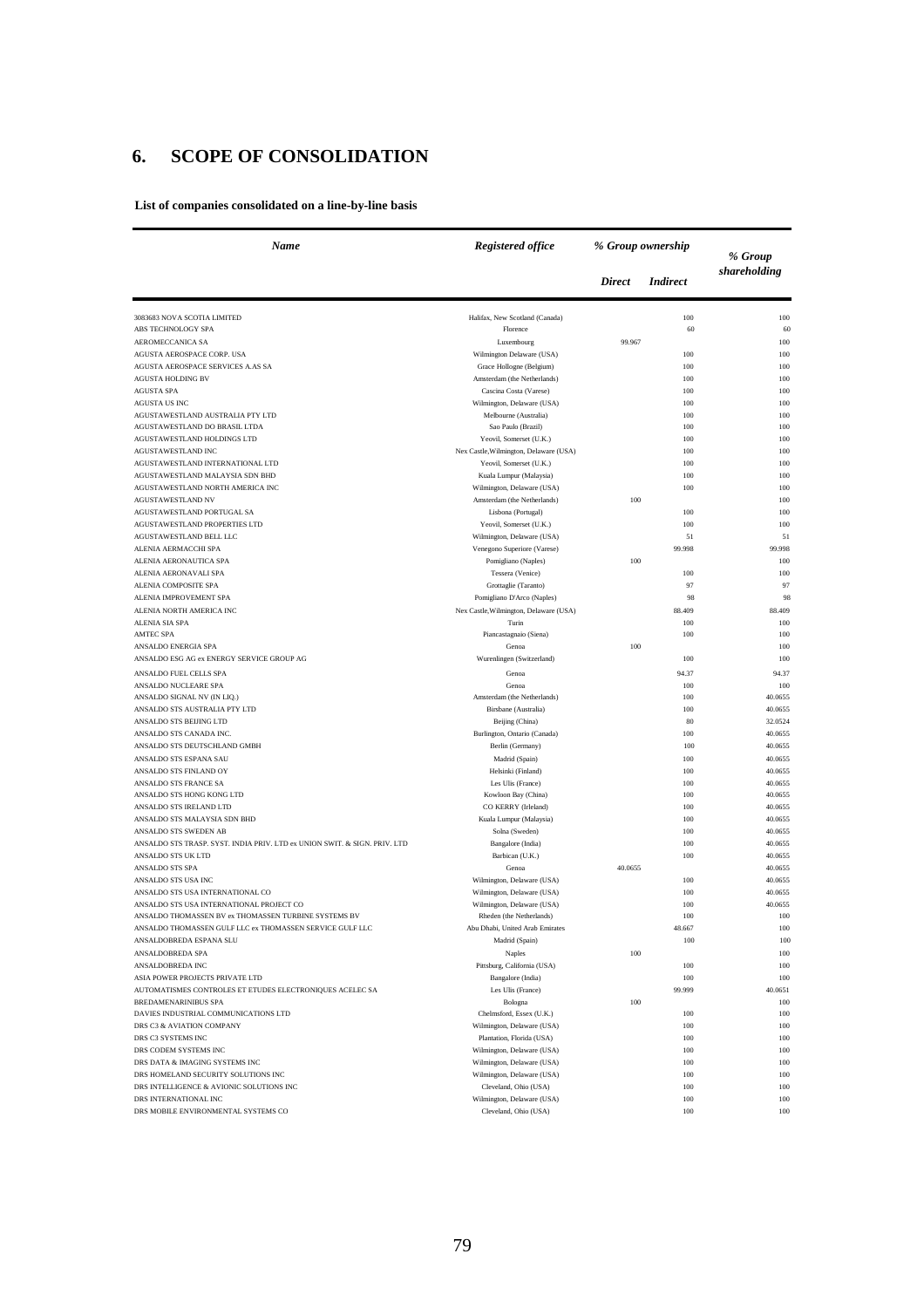### **List of companies consolidated on a line-by-line basis (cont'd)**

| Company name                                                     | <b>Registered office</b>                                 | % Group ownership |                 | % Group      |
|------------------------------------------------------------------|----------------------------------------------------------|-------------------|-----------------|--------------|
|                                                                  |                                                          | <b>Direct</b>     | <i>Indirect</i> | shareholding |
| DRS POWER & CONTROL TECHNOLOGIES INC                             | Wilmington, Delaware (USA)                               |                   | 100             | 100          |
| DRS POWER TECHNOLOGY INC                                         | Wilmington, Delaware (USA)                               |                   | 100             | 100          |
| DRS RSTA INC. ex DRS SENSORS & TARGETING SYSTEMS INC             | Wilmington, Delaware (USA)                               |                   | 100             | 100          |
| DRS SENSORS & TARGETING SYSTEMS INC                              | Wilmington, Delaware (USA)                               |                   | 100<br>100      | 100<br>100   |
| DRS SIGNAL SOLUTIONS INC<br>DRS SONAR SYSTEMS LLC                | Wilmington, Delaware (USA)<br>Wilmington, Delaware (USA) |                   | 51              | 51           |
| DRS SURVEILLANCE SUPPORT SYSTEMS INC                             | Wilmington, Delaware (USA)                               |                   | 100             | 100          |
| DRS SUSTAINMENT SYSTEMS INC                                      | Wilmington, Delaware (USA)                               |                   | 100             | 100          |
| DRS SYSTEMS MANAGEMENT LLC                                       | Wilmington, Delaware (USA)                               |                   | 100             | 100          |
| DRS SYSTEMS INC                                                  | Wilmington, Delaware (USA)                               |                   | 100             | 100          |
| DRS TACTICAL SYSTEMS GLOBAL SERVICES INC                         | Plantation, Florida (USA)                                |                   | 100             | 100          |
| DRS TACTICAL SYSTEMS INC                                         | Plantation, Florida (USA)                                |                   | 100             | 100          |
| DRS TECHNICAL SERVICES GMBH & CO KG                              | Baden, Wurttemberg (Germany)                             |                   | 100             | 100          |
| DRS TECHNICAL SERVICES INC                                       | Baltimora, Maryland (USA)                                |                   | 100             | 100          |
| DRS TECHNOLOGIES CANADA INC                                      | Wilmington, Delaware (USA)                               |                   | 100             | 100          |
| DRS TECHNOLOGIES CANADA LTD                                      | Kanata, Ontario (Canada)                                 |                   | 100             | 100          |
| DRS TECHNOLOGIES UK LIMITED                                      | Farnham, Surrey (UK)                                     |                   | 100             | 100          |
| DRS TECHNOLOGIES VERWALTUNGS GMBH                                | Baden, Wurttemberg (Germany)                             |                   | 100             | 100          |
| DRS TECHNOLOGIES INC                                             | Wilmington, Delaware (USA)                               |                   | 100             | 100          |
| DRS TEST & ENERGY MANAGEMENT LLC                                 | Wilmington, Delaware (USA)                               |                   | 100             | 100          |
| DRS UNMANNED TECHNOLOGIES INC                                    | Wilmington, Delaware (USA)                               |                   | 100             | 100          |
| ED CONTACT SRL                                                   | Rome                                                     |                   | 100             | 100          |
| ELECTRON ITALIA SRL                                              | Rome                                                     |                   | $80\,$          | 80           |
| <b>ELSACOM NV</b><br><b>ELSACOM SPA</b>                          | Amsterdam (the Netherlands)<br>Rome                      | 100               | 100             | 100<br>100   |
| <b>ELSAG DATAMAT SPA</b>                                         | Genoa                                                    | 100               |                 | 100          |
| ELSAG NORTH AMERICA LLC ex REMINGTON ELSAG LAW ENFORCEMENT SYST. | Madison, North Carolina (USA)                            |                   | 100             | 100          |
|                                                                  |                                                          |                   |                 |              |
| ENGINEERED COIL COMPANY<br>ENGINEERED ELECTRIC COMPANY           | Clayton, Missouri (USA)                                  |                   | 100             | 100          |
| ENGINEERED SUPPORT SYSTEMS INC                                   | Clayton, Missouri (USA)<br>Clayton, Missouri (USA)       |                   | 100<br>100      | 100<br>100   |
| <b>E-SECURITY SRL</b>                                            | Montesilvano (Pescara)                                   |                   | 79.688          | 79.688       |
|                                                                  |                                                          |                   |                 |              |
| <b>ESSI RESOURCES LLC</b><br>FATA ENGINEERING SPA                | Louisville, Kentucky (USA)                               |                   | 100<br>100      | 100<br>100   |
|                                                                  | Pianezza (Turin)                                         |                   |                 |              |
| FATA GROUP SPA (IN LIQ.)                                         | Pianezza (Turin)                                         |                   | 100             | 100          |
| FATA HUNTER INC                                                  | Riverside, California (USA)                              |                   | 100             | 100          |
| FATA LOGISTIC SYSTEMS SPA                                        | Pianezza (Turin)                                         |                   | 100             | 100          |
| <b>FATA SPA</b>                                                  | Pianezza (Turin)                                         | 100               |                 | 100          |
| FINMECCANICA FINANCE SA                                          | Luxembourg (Luxembourg)                                  | 73.6395           | 26.3575         | 99.997       |
| FINMECCANICA GROUP REAL ESTATE SPA                               | Rome                                                     | 100               |                 | 100          |
| FINMECCANICA GROUP SERVICES SPA<br><b>GALILEO AVIONICA SPA</b>   | Rome                                                     | 100               |                 | 100<br>100   |
| GLOBAL MILITARY AIRCRAFT SYSTEMS LLC                             | Campi Bisenzio (Florence)<br>Wilmington, Delaware (USA)  |                   | 100<br>51       | 45.0886      |
| ITALDATA INGEGNERIA DELL'IDEA SPA                                | Rome                                                     |                   | 51              | 51           |
| <b>LARIMART SPA</b>                                              | Roma                                                     |                   | 60              | 60           |
| LAUREL TECHNOLOGIES PARTNERSHIP                                  | Wilmington, Delaware (USA)                               |                   | 80              | 80           |
| MECCANICA HOLDINGS USA INC                                       | Wilmington, Delaware (USA)                               | 100               |                 | 100          |
| <b>MECFINT (JERSEY) SA</b>                                       | Luxembourg (Luxembourg)                                  |                   | 99.999          | 99.996       |
| <b>MSSC COMPANY</b>                                              | Philadelphia, Pennsylvania (USA)                         |                   | 51              | 51           |
| NET SERVICE SRL                                                  | Bologna                                                  |                   | 70              | 70           |
| NIGHT VISION SYSTEMS LLC                                         | Wilmington, Delaware (USA)                               |                   | 100             | 100          |
| OTE MOBILE TECHNOLOGIES LIMITED                                  | Chelmsford, Essex (U.K.)                                 |                   | 100             | 100          |
| OTO MELARA IBERICA SA                                            | Loriguilla, Valencia (Spain)                             |                   | 100             | 100          |
| OTO MELARA NORTH AMERICA INC                                     | Dover, Delaware (USA)                                    |                   | 100             | 100          |
| OTO MELARA SPA                                                   | La Spezia                                                | 100               |                 | 100          |
| PCA ELECTRONIC TEST LTD                                          | Grantham, Lincolnshire (UK)                              |                   | 100             | 100          |
| PIVOTAL POWER INC                                                | Halifax, New Scotland (Canada)                           |                   | 100             | 100          |
| <b>QUADRICS LTD</b>                                              | Bristol (U.K.)                                           |                   | 100             | 100          |
| SEICOS SPA                                                       | Rome                                                     | 100               |                 | 100          |
| SELENIA MARINE CO LTD (IN LIQ.)                                  | Chelmsford, Essex (U.K.)                                 |                   | 100             | 100          |
| SELENIA MOBILE SPA                                               | Chieti Scalo (Chieti)                                    |                   | 100             | 100          |
| SELEX COMMUNICATIONS DO BRASIL LTDA                              | Rio de Janeiro (Brazil)                                  |                   | 100             | 100          |
| SELEX COMMUNICATIONS GMBH                                        | Backnang (Germany)                                       |                   | 100             | 100          |
| SELEX COMMUNICATIONS HOLDINGS LTD                                | Chelmsford (U.K.)                                        |                   | 100             | 100          |
| SELEX COMMUNICATIONS INC                                         | San Francisco, California (USA)                          |                   | 100             | 100          |
| SELEX COMMUNICATIONS INTERNATIONAL LTD                           | Chelmsford, Essex (U.K.)                                 |                   | 100             | 100          |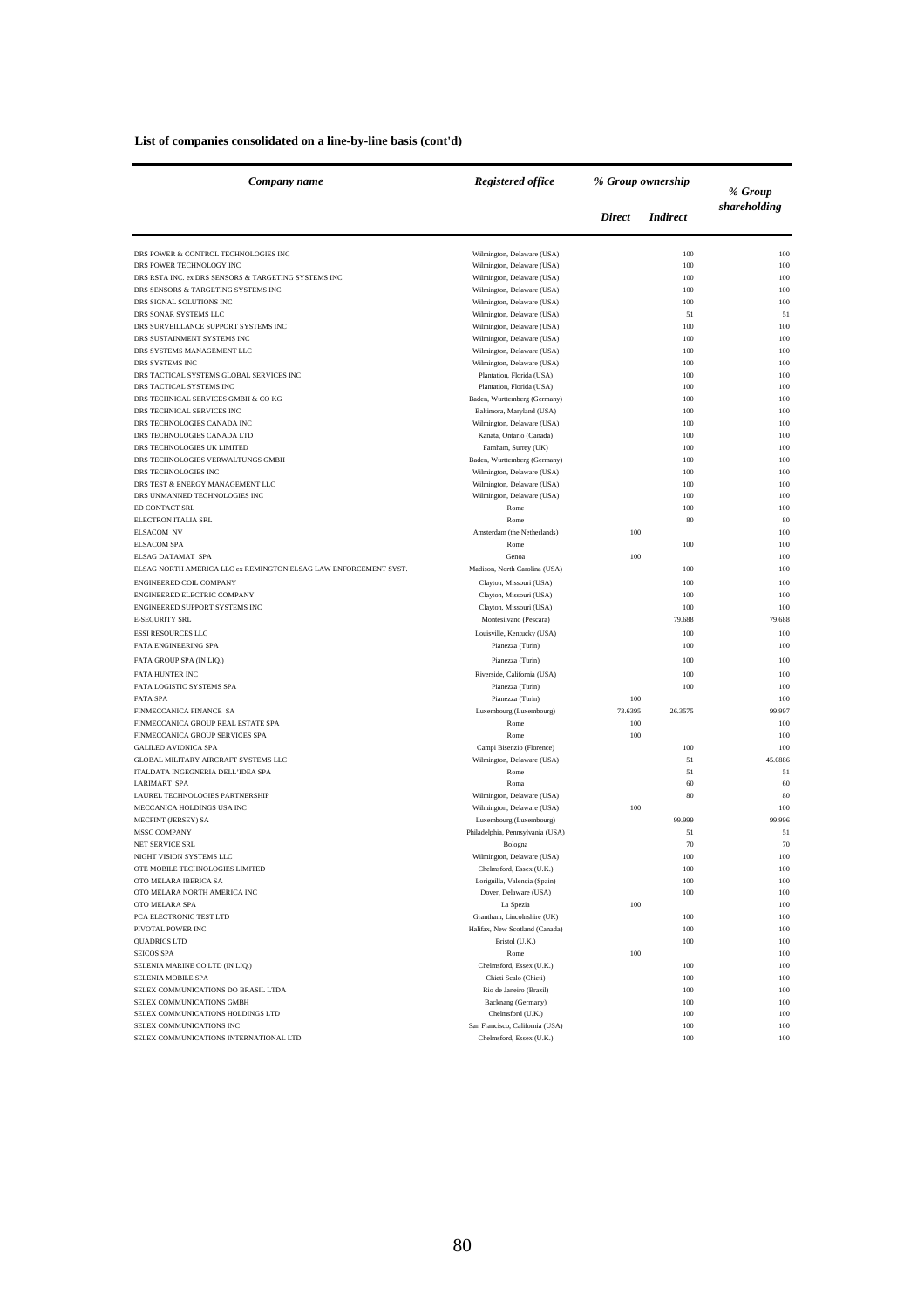### **List of companies consolidated on a line-by-line basis (cont'd)**

| Company name                                                    | Registered office             | % Group ownership |                 | % Group      |
|-----------------------------------------------------------------|-------------------------------|-------------------|-----------------|--------------|
|                                                                 |                               | <b>Direct</b>     | <b>Indirect</b> | shareholding |
| SELEX COMMUNICATIONS LTD                                        | Chelmsford, Essex (U.K.)      |                   | 100             | 100          |
| SELEX COMMUNICATIONS ROMANIA SRL                                | Bucarest (Romania)            |                   | 99.976          | 99.976       |
| SELEX COMMUNICATIONS SPA                                        | Genoa                         | 100               |                 | 100          |
| SELEX COMMUNICATIONS SECURE SYSTEMS LTD                         | Chelmsford, Essex (U.K.)      |                   | 100             | 100          |
| SELEX KOMUNIKASYON AS                                           | Golbasi (Turkey)              |                   | 99.999          | 99,999       |
| SELEX SENSORS AND AIRBORNE SYSTEMS SPA (IN LIQ.)                | Campi Bisenzio (Florence)     | 100               |                 | 100          |
| SELEX SENSORS AND AIRBORNE SYSTEMS LTD                          | Essex (U.K.)                  |                   | 100             | 100          |
| SELEX SENSORS AND AIRBORNE SYSTEMS (US) INC                     | Wilmington, Delaware (USA)    |                   | 100             | 100          |
| SELEX SERVICE MANAGEMENT SPA                                    | Rome                          | 100               |                 | 100          |
| SELEX SISTEMI INTEGRATI GMBH                                    | Neuss (Germany)               |                   | 100             | 100          |
| SELEX SISTEMI INTEGRATI INC                                     | Delaware (USA)                |                   | 100             | 100          |
| SELEX SYSTEMS INTEGRATION LTD ex SELEX SISTEMI INTEGRATI LTD    | Portsmouth, Hampshire (U.K.)  |                   | 100             | 100          |
| SELEX SISTEMI INTEGRATI SPA                                     | Rome                          | 100               |                 | 100          |
| S.C. ELETTRA COMMUNICATIONS SA                                  | Ploiesti (Romania)            |                   | 50.5            | 50.4997      |
| <b>SIRIO PANEL SPA</b>                                          | Montevarchi (Arezzo)          |                   | 93              | 93           |
| SISTEMI E TELEMATICA SPA                                        | Genoa                         |                   | 92.793          | 92.793       |
| SO.GE.PA. SOC. GEN. DI PARTECIPAZIONI SPA                       | Genoa                         | 100               |                 | 100          |
| SPACE SOFTWARE ITALIA SPA                                       | Taranto                       |                   | 100             | 100          |
| <b>T-S HOLDING CORPORATION</b>                                  | Dallas, Texas (USA)           |                   | 100             | 100          |
| TECH-SYM CORPORATION                                            | Reno, Nevada (USA)            |                   | 100             | 100          |
| UNION SWITCH & SIGNAL INC ex TRANSCONTROL CORPORATION           | Wilmington, Delaware (USA)    |                   | 100             | 40.0655      |
| UNIVERSAL POWER SYSTEMS INC                                     | Wilmington, Delaware (USA)    |                   | 100             | 100          |
| VEDECON GMBH ex ANITE TRAVEL SYSTEMS GMBH                       | Cologne (Germany)             |                   | 100             | 100          |
| VEGA CONSULTING & TECHNOLOGY SL                                 | Madrid (Spain)                |                   | 100             | 100          |
| VEGA CONSULTING SERVICES LTD ex VEGA GROUP PLC                  | Hertfordshire (UK)            |                   | 100             | 100          |
| VEGA DEUTSCHLAND GMBH & CO KG ex ANITE DEUTSCHLAND GMBH & CO KG | Cologne (Germany)             |                   | 100             | 100          |
| VEGA DEUTSCHLAND HOLDING GMBH ex ANITE DEUTSCHLAND MANAG. GMBH  | Cologne (Germany)             |                   | 100             | 100          |
| VEGA DEUTSCHLAND MANAGEMENT GMBH ex ANITE DEUTSCHL. HOLD. GMBH  | Cologne (Germany)             |                   | 100             | 100          |
| VEGA SERVICES LTD ex CREW GROUP LTD                             | Hertfordshire (UK)            |                   | 100             | 100          |
| VEGA SPACE LTD ex VEGA SPACE SYSTEMS ENGINEERING LTD            | Hertfordshire (UK)            |                   | 100             | 100          |
| <b>VEGA TECHNOLOGIES SAS</b>                                    | Ramonville Saint Agne (Fance) |                   | 100             | 100          |
| WESTLAND HELICOPTERS INC                                        | Wilmington, Delaware (USA)    |                   | 100             | 100          |
| <b>WESTLAND HELICOPTERS LTD</b>                                 | Yeovil, Somerset(U.K.)        |                   | 100             | 100          |
| <b>WESTLAND INDUSTRIES LTD</b>                                  | Yeovil, Somerset (U.K.)       |                   | 100             | 100          |
| WESTLAND SUPPORT SERVICES LTD                                   | Yeovil, Somerset (U.K.)       |                   | 100             | 100          |
| WESTLAND TRANSMISSIONS LTD                                      | Yeovil, Somerset (U.K.)       |                   | 100             | 100          |
| WHITEHEAD ALENIA SIST. SUBACQUEI SPA                            | Livorno                       | 100               |                 | 100          |
| WING NED BV                                                     | Rotterdam (the Netherlands)   |                   | 100             | 100          |
| <b>WORLD'S WING SA</b>                                          | Geneva (Switzerland)          |                   | 94.94           | 94.94        |
|                                                                 |                               |                   |                 |              |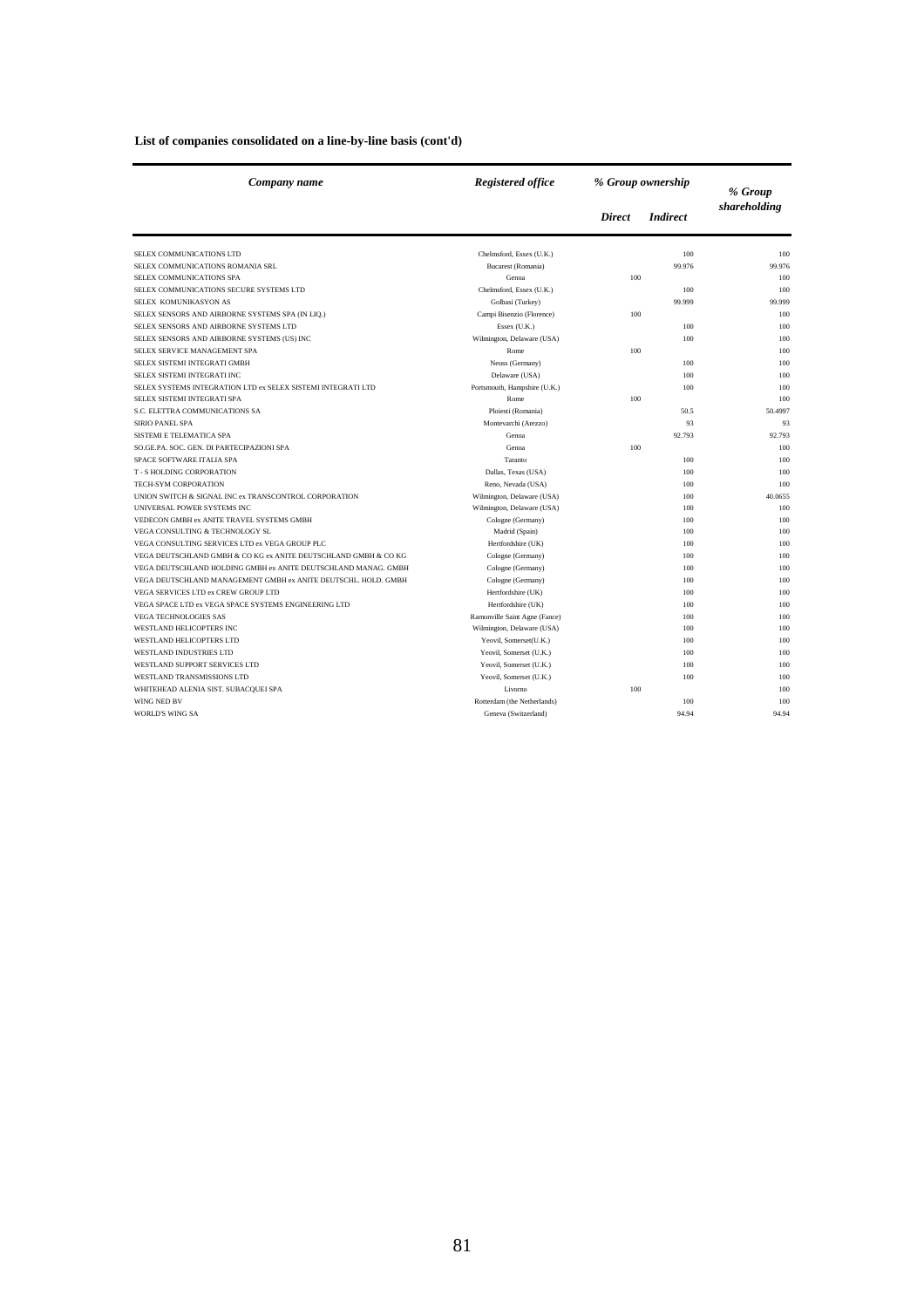| List of companies consolidated using the proportionate method |  |  |
|---------------------------------------------------------------|--|--|
|---------------------------------------------------------------|--|--|

| Company name                                             | Registered office<br>% Group ownership |               |                 | % Group      |
|----------------------------------------------------------|----------------------------------------|---------------|-----------------|--------------|
|                                                          |                                        | <b>Direct</b> | <i>Indirect</i> | shareholding |
| THALES ALENIA SPACE SAS                                  | Cannes La Bocca (France)               | 33            |                 | 33           |
| THALES ALENIA SPACE FRANCE SAS                           | Paris (France)                         |               | 100             | 33           |
| THALES ALENIA SPACE ITALIA SPA                           | Rome                                   |               | 100             | 33           |
| THALES ALENIA SPACE ESPANA SA                            | Madrid (Spagin)                        |               | 100             | 33           |
| THALES ALENIA SPACE ETCA SA                              | Charleroi (Belgium)                    |               | 100             | 33           |
| THALES ALENIA SPACE ANTWERP SA                           | Hoboken (Belgium)                      |               | 100             | 33           |
| THALES ALENIA SPACE NORTH AMERICA INC                    | Wilmington (USA)                       |               | 100             | 33           |
| <b>FORMALEC SA</b>                                       | Paris (France)                         |               | 100             | 33           |
| <b>MARILEC SA</b>                                        | Paris (France)                         |               | 100             | 33           |
| <b>VANELEC SAS</b>                                       | Paris (France)                         |               | 100             | 33           |
|                                                          |                                        |               |                 |              |
| TELESPAZIO HOLDING SRL                                   | Rome                                   | 67            |                 | 67           |
| TELESPAZIO FRANCE SAS                                    | Toulouse (France)                      |               | 100             | 67           |
| TELESPAZIO DEUTSCHLAND GMBH                              | Gilching, Munich (Germany)             |               | 100             | 67           |
| TELESPAZIO SPA                                           | Rome                                   |               | 100             | 67           |
| E - GEOS SPA                                             | Matera                                 |               | 75              | 50.25        |
| <b>EURIMAGE SPA</b>                                      | Rome                                   |               | 51              | 34.17        |
| TELESPAZIO BRASIL SA                                     | Rio de Janeiro (Brazil)                |               | 98.534          | 66.0178      |
| TELESPAZIO NORTH AMERICA INC                             | Doover, Delaware (USA)                 |               | 100             | 67           |
| TELESPAZIO HUNGARY SAT. TELEC. LTD                       | <b>Budapest (Hungary)</b>              |               | 100             | 67           |
| <b>RARTEL SA</b>                                         | Bucarest (Romania)                     |               | 61.061          | 40.9109      |
| TELESPAZIO ARGENTINA SA                                  | Buenos Aires (Argentina)               |               | 100             | 66.9509      |
| <b>FILEAS SA</b>                                         | Paris (France)                         |               | 85              | 56.95        |
| <b>AURENSIS SL</b>                                       | Barcelona (Spain)                      |               | 100             | 67           |
| ISAF - INIZIATIVE PER I SISTEMI AVANZATI E FORNITURE SRL | Rome                                   |               | 100             | 67           |
| <b>GAF AG</b>                                            | Munich (Germany)                       |               | 100             | 67           |
| EUROMAP SATELLITENDATEN-VERTRIEB MBH                     | Neustrelitz (Germany)                  |               | 100             | 67           |
| <b>AMSH BV</b>                                           | Amsterdam (the Netherlands)            | 50            |                 | 50           |
| <b>MBDA SAS</b><br>MBDA TREASURE COMPANY LTD             | Paris (France)                         |               | 50              | 25<br>25     |
| <b>MBDA FRANCE SAS</b>                                   | Jersey (U.K.)                          |               | 100<br>100      | 25           |
| <b>MBDA INCORPORATED</b>                                 | Paris (France)                         |               | 100             | 25           |
|                                                          | Wilmington, Delaware (USA)<br>Rome     |               |                 |              |
| <b>MBDA ITALIA SPA</b><br><b>MBDA UK LTD</b>             | Stevenage (U.K.)                       |               | 100<br>100      | 25<br>25     |
| MARCONI UAE LTD ex MARCONI OVERSEAS LTD                  | London (U.K.)                          |               | 100             | 25           |
| <b>MATRA ELECTRONIQUE SA</b>                             | Paris (France)                         |               | 100             | 25           |
| <b>MBDA SERVICES SA</b>                                  | Paris (France)                         |               | 99.68           | 24.92        |
| LFK-LENKFLUGKORPERSYSTEME GMBH                           | UnterschleiBheim(Germany)              |               | 100             | 25           |
| <b>BAYERN-CHEMIE GMBH</b>                                | Germany                                |               | 100             | 25           |
| <b>TAURUS SYSTEMS GMBH</b>                               | Germany                                |               | 67              | 16.75        |
| <b>TDW GMBH</b>                                          | Germany                                |               | 100             | 25           |
| AVIATION TRAINING INTERNATIONAL LIMITED                  | Dorset (U.K.)                          |               | 50              | 50           |
| CONSORZIO ATR GIE e SPE                                  | Toulouse (France)                      |               | 50              | 50           |
| SUPERJET INTERNATIONAL SPA                               | Tessera (Venice)                       |               | 51              | 51           |
| <b>GLOBAL AERONAUTICA LLC</b>                            | Wilmington, Delaware (USA)             |               | 50              | 44.2045      |
|                                                          |                                        |               |                 |              |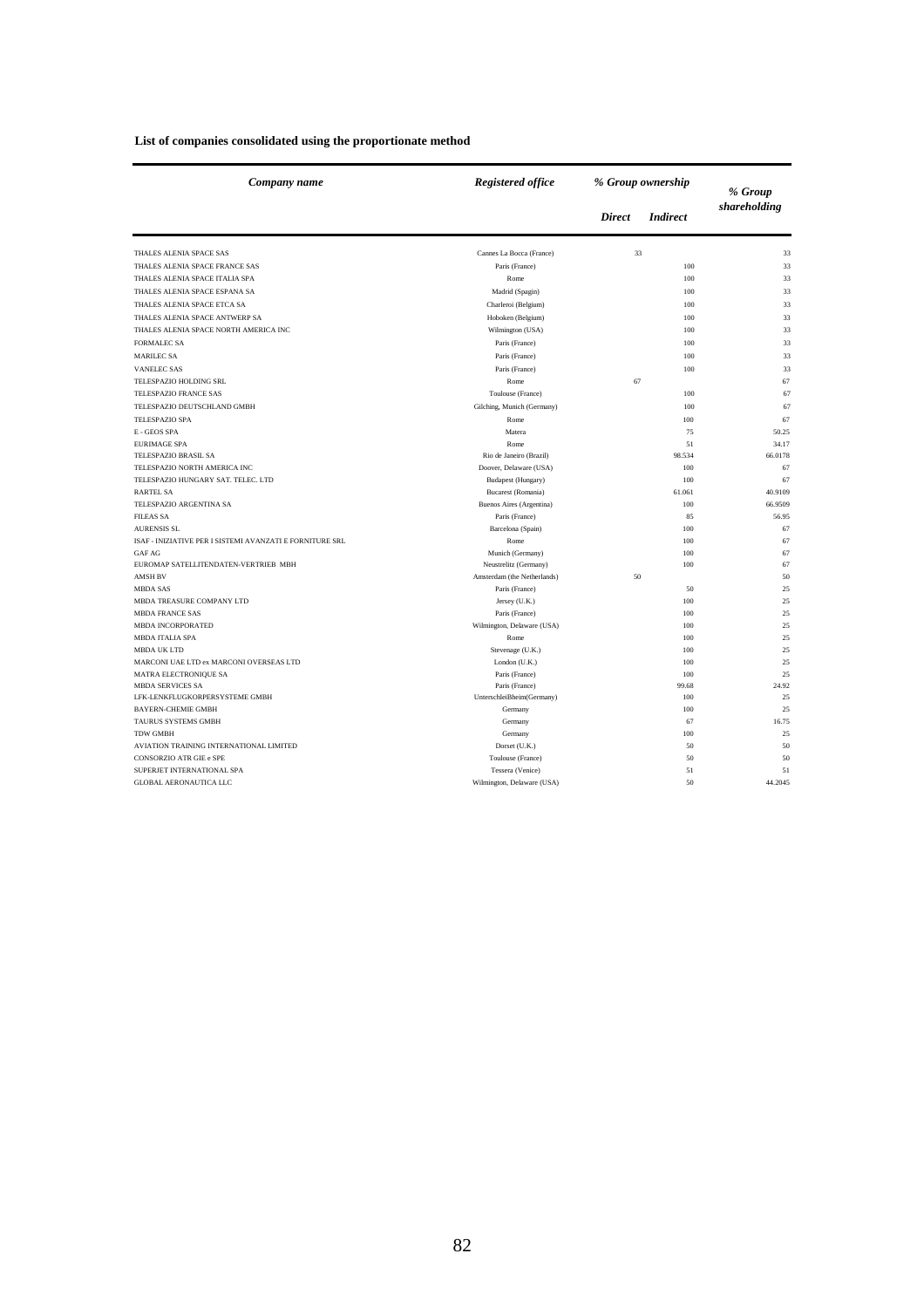### **List of companies consolidated using the equity method**

| Company name                                                      | Registered office<br>% Group ownership |               |                 | % Group         |
|-------------------------------------------------------------------|----------------------------------------|---------------|-----------------|-----------------|
|                                                                   |                                        | <b>Direct</b> | <i>Indirect</i> | shareholding    |
| 179CENTELEC SAS                                                   | Neuilly Sur Seine (France)             |               | 21              | 21              |
| ABRUZZO ENGINEERING SCPA                                          | L'Aquila                               |               | 30              | 30              |
| ABU DHABI SYSTEMS INTEGRATION LLC                                 | Abu Dhabi (United arab Emirates)       |               | 43.043          | 43.043          |
| ADVANCED AIR TRAFFIC SYSTEMS SDN BHD                              | Darul Ehsan (Malaysia)                 |               | 30              | 30              |
| ADVANCED LOGISTICS TECHNOLOGY ENGINEERING CENTER SPA              | Turin                                  |               | 51              | 16.83           |
| ALENIA HELLAS SA                                                  | Kolonaki, Athens (Greece)              |               | 100             | 100             |
| ALENIA NORTH AMERICA-CANADA CO                                    | Halifax, New Scotland (Canada)         |               | 100             | 88.409          |
| <b>ALIFANA DUE SCRL</b><br><b>ALIFANA SCRL</b>                    | Naples                                 |               | 53.34<br>65.85  | 21.371<br>26.38 |
| ANSALDO ARGENTINA SA                                              | naples<br>Buenos Aires (Argentina)     |               | 99.9933         | 99.9933         |
| ANSALDO ELECTRIC DRIVES SPA                                       | Genoa                                  |               | 100             | 100             |
| ANSALDO - E.M.I.T. SCRL                                           | Genoa                                  |               | 50              | 50              |
| ANSALDO ENERGY INC                                                | Wilmington, Delaware(USA)              |               | 100             | 100             |
| <b>ANSERV SRL</b>                                                 | Bucarest (Romania)                     |               | 100             | 100             |
| AUTOMATION INTEGRATED SOLUTIONS SPA                               | Pianezza (Turin)                       |               | 40              | 40              |
| BELL AGUSTA AEROSPACE COMPANY LLC                                 | Wilmington, Delaware (USA)             |               | 40              | 40              |
| <b>BRITISH HELICOPTERS LTD</b>                                    | Yeovil, Somerset (U.K.)                |               | 100             | 100             |
| CANOPY TECHNOLOGIES LLC                                           | Wilmington, Delaware (USA)             |               | 50              | 50              |
| CARDPRIZE TWO LIMITED                                             | Basildon, Essex (U.K.)                 |               | 100             | 100             |
| COMLENIA SENDIRIAN BERHAD                                         | Selangor Darul Ehsan (Malaysia)        |               | 30              | 30              |
| <b>CONSORZIO START SPA</b>                                        | Rome                                   |               | 40              | 40              |
| <b>CONTACT SRL</b>                                                | Naples                                 |               | 30              | 30              |
| COREAT S.C. A R.L.                                                | Rieti                                  |               | 30              | 30              |
| DIGINT SRL                                                        | Milan                                  |               | 49              | 49              |
| DOGMATIX LEASING LIMITED                                          | Mauritius Islands                      |               | 100             | 50              |
| DRS CONSOLIDATED CONTROLS INC                                     | Wilmington, Delaware (USA)             |               | 100             | 100             |
| DRS DEFENSE SOLUTIONS LLC ex DRS INTEGRATED DEFENSE SOLUTIONS LLC | Wilmington, Delaware (USA)             |               | 100             | 100             |
| <b>ECOSEN SA</b>                                                  | Caracas (Venezuela)                    |               | 48              | 19.23           |
| ELETTRONICA SPA<br>ELSACOM BULGARIA AD (IN LIQ.)                  | Rome<br>Sofia (Bulgaria)               | 31.333        | 90              | 31.333<br>90    |
| ELSACOM HUNGARIA KFT                                              | Budapest (Ungheria)                    |               | 100             | 100             |
| ELSACOM SLOVAKIA SRO                                              | Bratislava (Slovakia)                  |               | 100             | 100             |
| ELSACOM-UKRAINE JOINT STOCK COMPANY                               | Kiev (Ukraine)                         |               | 49              | 49              |
| <b>EURISS NV</b>                                                  | Leiden (the Netherlands)               |               | 25              | 8.25            |
| EUROFIGHTER AIRCRAFT MANAGEMENT GMBH                              | Hallbergmoos (Germany)                 |               | 21              | 21              |
| EUROFIGHTER JAGDFLUGZEUG GMBH                                     | Hallbergmoos (Germany)                 |               | 21              | 21              |
| EUROFIGHTER INTERNATIONAL LTD                                     | London (U.K.)                          |               | 21              | 21              |
| EUROFIGHTER SIMULATION SYSTEMS GMBH                               | Unterhaching (Germany)                 |               | 24              | 24              |
| <b>EUROMIDS SAS</b>                                               | Paris (France)                         |               | 25              | 25              |
| EURO PATROL AIRCRAFT GMBH (IN LIQ.)                               | Munich (Germany)                       |               | 50              | 50              |
| EUROPEA MICROFUSIONI AEROSPAZIALI SPA                             | Morra De Sanctis (Av)                  | 49            |                 | 49              |
| EUROSATELLITE FRANCE SA                                           | France                                 |               | 100             | 33              |
| <b>EUROSYSNAV SAS</b>                                             | Paris (France)                         | 50            |                 | 50              |
| <b>EUROTECH SPA</b>                                               | Amaro (Uine)                           | 11.08         |                 | 11.08<br>100    |
| FATA DTS SPA (IN LIQ.)<br>FATA HUNTER INDIA PVT LTD               | Pianezza (Turin)<br>New Dehli (India)  |               | 100<br>100      | 100             |
| FEDER PETROLI GREEN ENERGY SRL                                    | Rome                                   |               | $20\,$          | 20              |
| FINMECCANICA CONSULTING SRL                                       | Rome                                   | 100           |                 | 100             |
| FINMECCANICA NORTH AMERICA INC                                    | Dover, Delaware (USA)                  | 100           |                 | 100             |
| FINMECCANICA UK LTD                                               | London (U.K.)                          | 100           |                 | 100             |
| GROUPEMENT IMMOBILIER AERONAUTIQUE G.I.A. SA                      | Blagnac (France)                       |               | 20              | 20.             |
| GRUPO AURENSIS SA DE CV                                           | Bosque de Duraznos (Mexico)            |               | 100             | 67              |
| HR GEST SPA                                                       | Genoa                                  |               | 30              | 30              |
| IAMCO SCRL                                                        | Mestre (Venice)                        |               | 20              | $20\,$          |
| <b>ICARUS SCPA</b>                                                | Turin                                  |               | 49              | 49              |
| <b>IMMOBILIARE CASCINA SRL</b>                                    | Gallarate (Varese)                     |               | 100             | 100             |
| IMMOBILIARE FONTEVERDE SRL                                        | Rome                                   |               | 60              | 48              |
| <b>INDRA ESPACIO SA</b>                                           | France                                 |               | 49              | 16.17           |
| INTERNATIONAL LAND SYSTEMS INC                                    | Wilmington, Delaware (USA)             |               | 28.365          | 19.005          |
| INTERNATIONAL METRO SERVICE SRL                                   | Milan                                  |               | 49              | 19.63           |
| <b>I.M. INTERMETRO SPA</b>                                        | Rome                                   |               | 33.332          | 23.343          |
| IVECO - OTO MELARA SCRL ex IVECO FIAT - OTO MELARA SCRL           | Rome                                   |               | 50              | 50              |
| JIANGXI CHANGE AGUSTA HELICOPTER CO LTD                           | Zone Jiangxi Province (China)          |               | 40              | 40              |
| JOINT STOCK COMPANY SUKHOI CIVIL AIRCRAFT                         | Moscow (Russian Federation)            |               | 25.0001         | 23.735          |
| LIBYAN ITALIAN ADVANCED TECHNOLOGY CO                             | Tripoli (Libya)                        | 25            | 25              | 50              |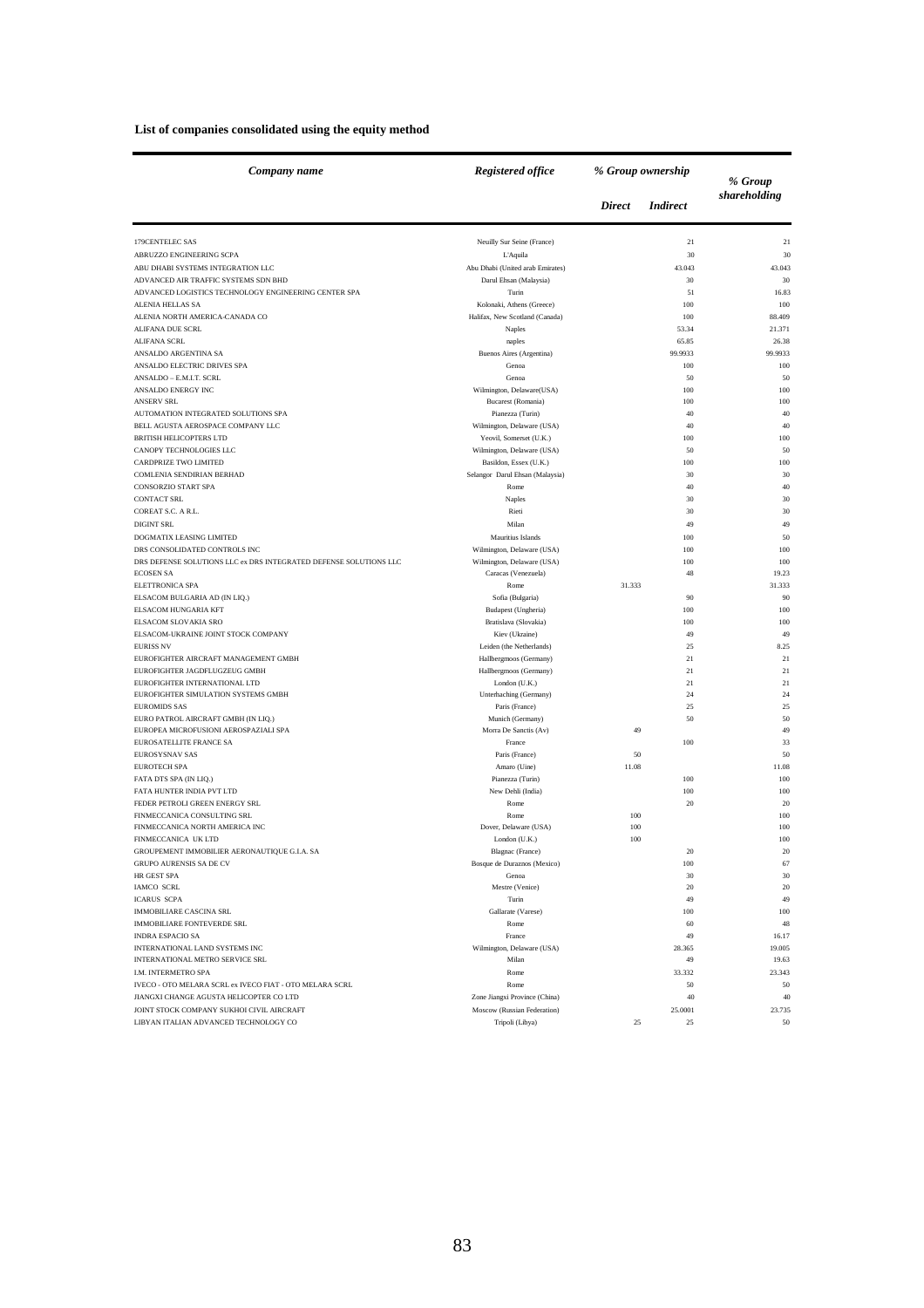|  | List of companies consolidated using the equity method (cont'd) |  |  |
|--|-----------------------------------------------------------------|--|--|
|  |                                                                 |  |  |

| Company name                                                     | <b>Registered office</b>     | % Group ownership<br><b>Direct</b><br><i>Indirect</i> | % Group<br>shareholding |
|------------------------------------------------------------------|------------------------------|-------------------------------------------------------|-------------------------|
| <b>LMATTS LLC</b>                                                | Georgia (USA)                | 50                                                    | 44.2045                 |
| <b>MACCHI HUREL DUBOIS SAS</b>                                   | Plaisir (France)             | 50                                                    | 49.99                   |
| MEDESSAT SAS                                                     | Toulouse (France)            | 28.801                                                | 19.296                  |
| <b>METRO 5 SPA</b>                                               | Milan                        | 31.9                                                  | 17.156                  |
| MUSI NET ENGINEERING SPA                                         | Turin                        | 49                                                    | 49                      |
| N2 IMAGING SYSTEMS LLC                                           | Wilmington, Delaware (USA)   | 30                                                    | 30                      |
| NAHUELSAT SA (IN LIQ.)                                           | Buenos Aires (Argentina)     | 33.332                                                | 33.33                   |
| <b>NGL PRIME SPA</b>                                             | Turin                        | 30                                                    | 30                      |
| N.H. INDUSTRIES SARL                                             | Aix en Provence (France)     | 32                                                    | 32                      |
| NICCO COMMUNICATIONS SAS                                         | Colombes (France)            | 50                                                    | 50                      |
| NNS - SOC. DE SERV. POUR REACTEUR RAPIDE SNC                     | Lyon (France)                | 40                                                    | 40                      |
| <b>NOVACOM SERVICES SA</b>                                       | Toulouse (France)            | 39.73                                                 | 26.62                   |
| ORIZZONTE - SISTEMI NAVALI SPA                                   | Genoa                        | 49                                                    | 49                      |
| PEGASO SCRL                                                      | Rome                         | 46.87                                                 | 18.778                  |
| <b>POLARIS SRL</b>                                               | Genoa                        | 49                                                    | 49                      |
| <b>ROXEL SAS</b>                                                 | Le Plessis Robinson (France) | 50                                                    | 12.5                    |
| SAN GIORGIO SA (IN LIQ.)                                         | Paris (France)               | 99.969                                                | 99.969                  |
| SAPHIRE INTERNAT. ATC ENGINEERING CO LTD                         | Beijing (China)              | 65                                                    | 65                      |
| SATELLITE TERMINAL ACCESS SA (IN LIQ.)                           | France                       | 21.19                                                 | 6.993                   |
| <b>SCUOLA ICT SRL</b>                                            | L'Aquila                     | 20                                                    | 20                      |
| SELEX PENSION SCHEME (TRUSTEE) LTD                               | Basildon, Essex (U.K.)       | 100                                                   | 100                     |
| SELEX SENSORS AND AIRBORNE SYSTEMS ELECTRO OPTICS (OVERSEAS) LTD | Basildon, Essex (U.K.)       | 100                                                   | 100                     |
| SELEX SENSORS AND AIRBORNE SYSTEMS (PROJECTS) LTD                | Basildon, Essex (U.K.)       | 100                                                   | 100                     |
| SELEX SENSORS AND AIRBORNE SYSTEMS INFRARED LTD                  | Basildon, Essex (U.K.)       | 100                                                   | 100                     |
| SELEX SISTEMI INTEGRATI DE VENEZUELA SA                          | Caracas (Venezuela)          | 100                                                   | 100                     |
| SERVICIOS TECNICOS Y SPECIALIZADOS DE INFORM. SA DE CV           | Bosque de Duraznos (Mexico)  | 100                                                   | 67                      |
| SEVERNYJ AVTOBUZ Z.A.O.                                          | St. Petersburg (Russia)      | 35                                                    | 35                      |
| SISTEMI DINAMICI SPA                                             | S. Piero a Grado (Pisa)      | 40                                                    | 40                      |
| SOGELI - SOCIETA' DI GESTIONE DI LIQ. SPA                        | Rome                         | 100                                                   | 100                     |
| SOSTAR GMBH (IN LIQ.)                                            | Immerstad (Germany)          | 28.2                                                  | 28.2                    |
| <b>TELBIOS SPA</b>                                               | Milan                        | 34.47                                                 | 23.0949                 |
| TELESPAZIO NETHERLAND BV                                         | Enschede (the Netherlands)   | 100                                                   | 67                      |
| THOMASSEN SERVICE AUSTRALIA PTY LTD                              | Canning Vale (Australia)     | 100                                                   | 100                     |
| <b>TRADE FATA BV</b>                                             | Rotterdam (the Netherlands)  | 100                                                   | 100                     |
| TRIMPROBE SPA (IN LIQ.)                                          | Rome                         | 100                                                   | 100                     |
| <b>TURBOENERGY SRL</b>                                           | Cento (Ferrara)              | 25                                                    | 25                      |
| WESTLAND INDUSTRIAL PRODUCTS LTD                                 | Yeovil, Somerset (U.K.)      | 100                                                   | 100                     |
| WITG L.P. INC                                                    | Kent, Dover, Delaware (USA)  | 24                                                    | 21.2184                 |
| WITG L.P. LTD                                                    | Kent, Dover, Delaware (USA)  | 20                                                    | 17.682                  |
| <b>XAIT SRL</b>                                                  | Ariccia (Rome)               | 100                                                   | 100                     |
| ZAO ARTETRA                                                      | Moscow (Russian Federation)  | 51                                                    | 51                      |
|                                                                  |                              |                                                       |                         |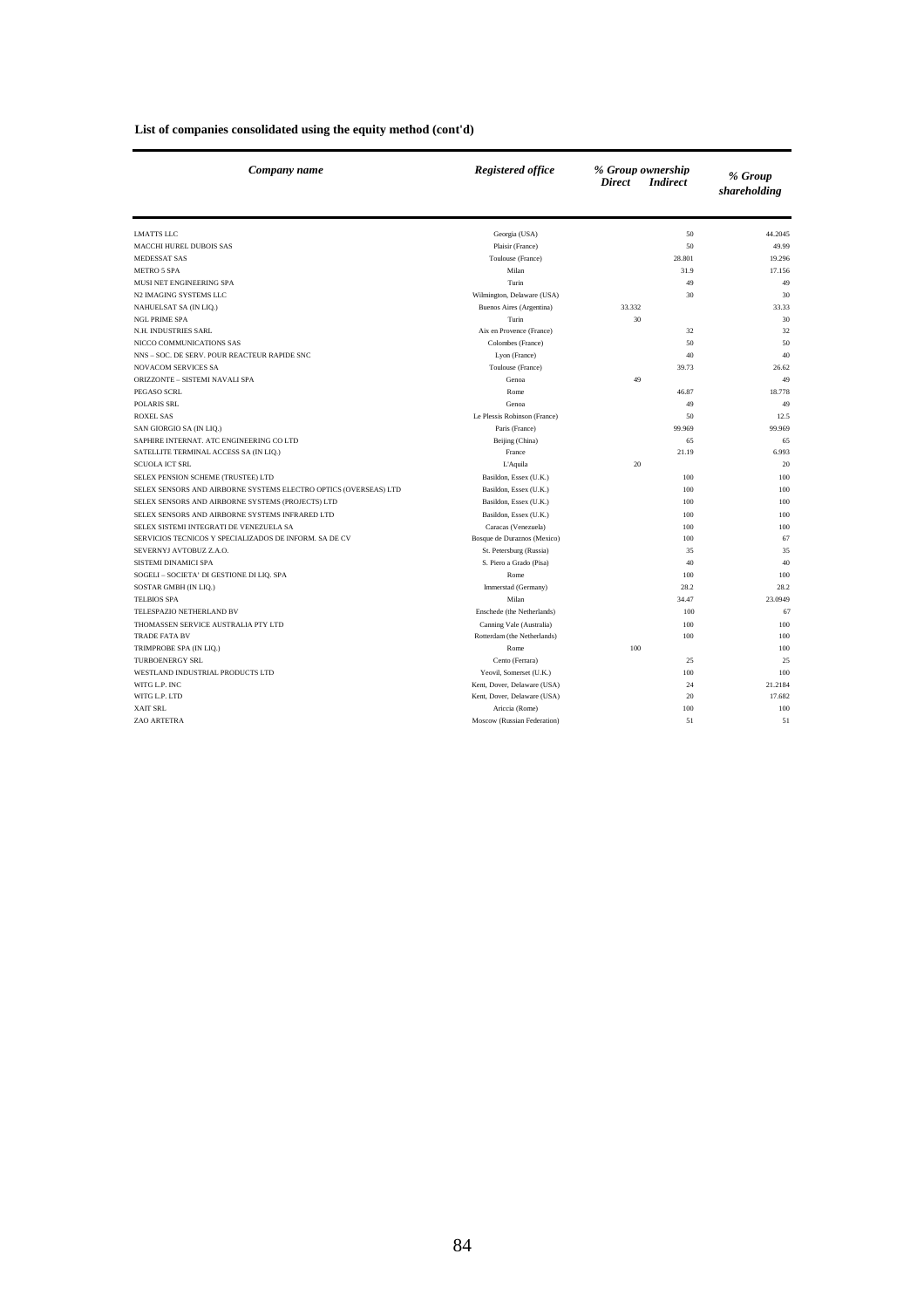#### **List of companies valued at fair value**

| Company name                                    | Registered office           | % Group ownership |                 | % Group      |  |
|-------------------------------------------------|-----------------------------|-------------------|-----------------|--------------|--|
|                                                 |                             | <b>Direct</b>     | <i>Indirect</i> | shareholding |  |
| <b>BCV INVESTMENTS SCA</b><br>BCV MANAGEMENT SA | Luxembourg<br>Luxembourg    |                   | 14.32<br>15     | 14.32<br>15  |  |
| STMICROELECTRONICS HOLDING NV (*)               | Rotterdam (the Netherlands) | 20                |                 | 20           |  |

(\*) Recognised as "assets available for sale"

#### **List of subsidiaries and associates valued at cost**

| Company name                                                    | Registered office                  | % Group ownership |                 | % Group      |
|-----------------------------------------------------------------|------------------------------------|-------------------|-----------------|--------------|
|                                                                 |                                    | <b>Direct</b>     | <i>Indirect</i> | shareholding |
| ALENIA NORTH AMERICA DEFENSE LLC                                | Wilmington, Delaware (USA)         |                   | 100             | 88.409       |
| ANSALDO RAILWAY SYSTEM TECHNICAL SERVICE (BEIJING) LTD          | Beijing (China)                    |                   | 100             | 40.0655      |
| ANSALDO STS INFRADEV SOUTH AFRICA (PTY) LTD                     | Johannesburg (ZA) - South Africa   |                   | 50.7            | 20.31        |
| ANSALDO STS SOUTHERN AFRICA (PTY) LTD                           | Gaborone (Botswana) - Africa       |                   | 100             | 40.0655      |
| BALFOUR BEATTY ANSALDO SYSTEMS JV SDN BHD                       | Ampang (Malaysia)                  |                   | 40              | 16.0262      |
| CCRT SISTEMI SPA (IN FALL.)                                     | Milan                              |                   | 30.34           | 30.34        |
| DATAMAT SUISSE SA (IN LIQ.)                                     | Lugano (Switzerland)               |                   | 100             | 100          |
| EUROPEAN SATELLITE NAVIGATION INDUSTRIES GMBH                   | Ottobrunn (Germany)                | 18.939            | 18.94           | 25.1892      |
| FOSCAN SRL (IN FALL.)                                           | Anagni (Frosinone)                 |                   | 20              | 20           |
| <b>GALILEO INDUSTRIES SA</b>                                    | Bruxelles (Belgium)                | 18.939            | 18.939          | 25.189       |
| IND. AER. E MECC. R. PIAGGIO SPA (AMM.STR.)                     | Genoa                              | 30.982            |                 | 30.982       |
| ORANGEES SRL                                                    | Rome                               |                   | 70              | 70           |
| SAITECH SPA (IN FALL.)                                          | Passignano sul Trasimeno (Perugia) |                   | 40              | 40           |
| SELEX SISTEMI INTEGRATI DO BRASIL LTDA                          | Rio De Janeiro (Brazil)            |                   | 99.9998         | 99.9998      |
| <b>SEL PROC SCRL</b>                                            | Rome                               |                   | 100             | 100          |
| SESM - SOLUZIONI EVOLUTE PER LA SISTEMISTICA E I MODELLI - SCRL | Naples                             |                   | 100             | 100          |
| TECHSANA SRL                                                    | Cosenza                            |                   | 100             | 70           |
| U.V.T. SPA (IN FALL.)                                           | San Giorgio Jonico (Taranto)       |                   | 50.614          | 50.614       |
| <b>U.V.T. ARGENTINA SA</b>                                      | Buenos Aires (Argentina)           |                   | 60              | 30.368       |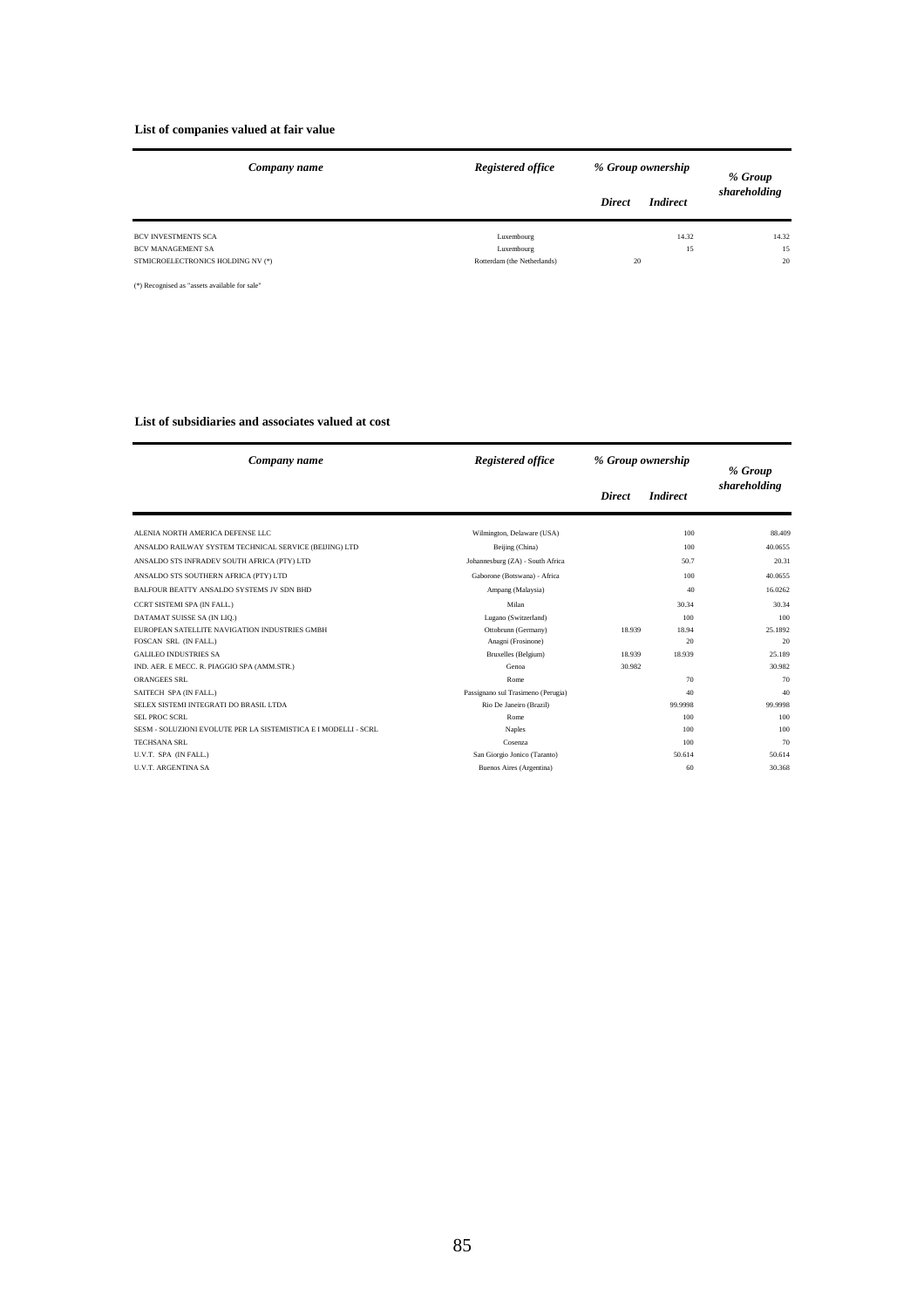For ease of understanding and comparability, below are the main changes in the scope of consolidation occurred from June 2008:

- ISAF Iniziative per i Sistemi Avanzati Srl, acquired by Telespazio SpA on 31 July 2008, has been consolidated on a proportionate basis (67%) from that date;
- DRS Technologies group, acquired on 22 October 2008, has been consolidated on a line-by-line basis starting from that date;
- Avion de Trasport Regional Ireland Ltd, valued through June 2008 using the equity method, was deconsolidated following liquidation;
- Ansaldo Segnalamento Ferroviario SpA and Ansaldo Trasporti Sistemi Ferroviari SpA were merged with Ansaldo STS SpA on 1 January 2009;
- Ote Mosca, valued through the 2008 financial statements using the equity method, was deconsolidated upon sale to third parties;
- Energeko Gas Italia Srl, valued through the 2008 financial statements using the equity method, was deconsolidated upon sale to third parties;
- World's Wing SA, previously valued using the equity method, has been consolidated on a line-by-line basis starting from 1 January 2009;
- LMATTS LLC, previously valued on a proportionate basis, has been consolidated using the equity method starting from 1 January 2009;
- Alenia North America-Canada Co, previously valued on a line-by-line basis, has been consolidated using the equity method starting from 1 January 2009;
- Coreat Scrl, formed on 29 January 2009, has been valued using the equity method starting from that date;
- Joint Stock Company Sukhoi Civil Aircraft, acquired by World's Wing SA on 29 April 2009, has been valued using the equity method;
- MARS Srl was merged with Telespazio SpA on 5 May 2009;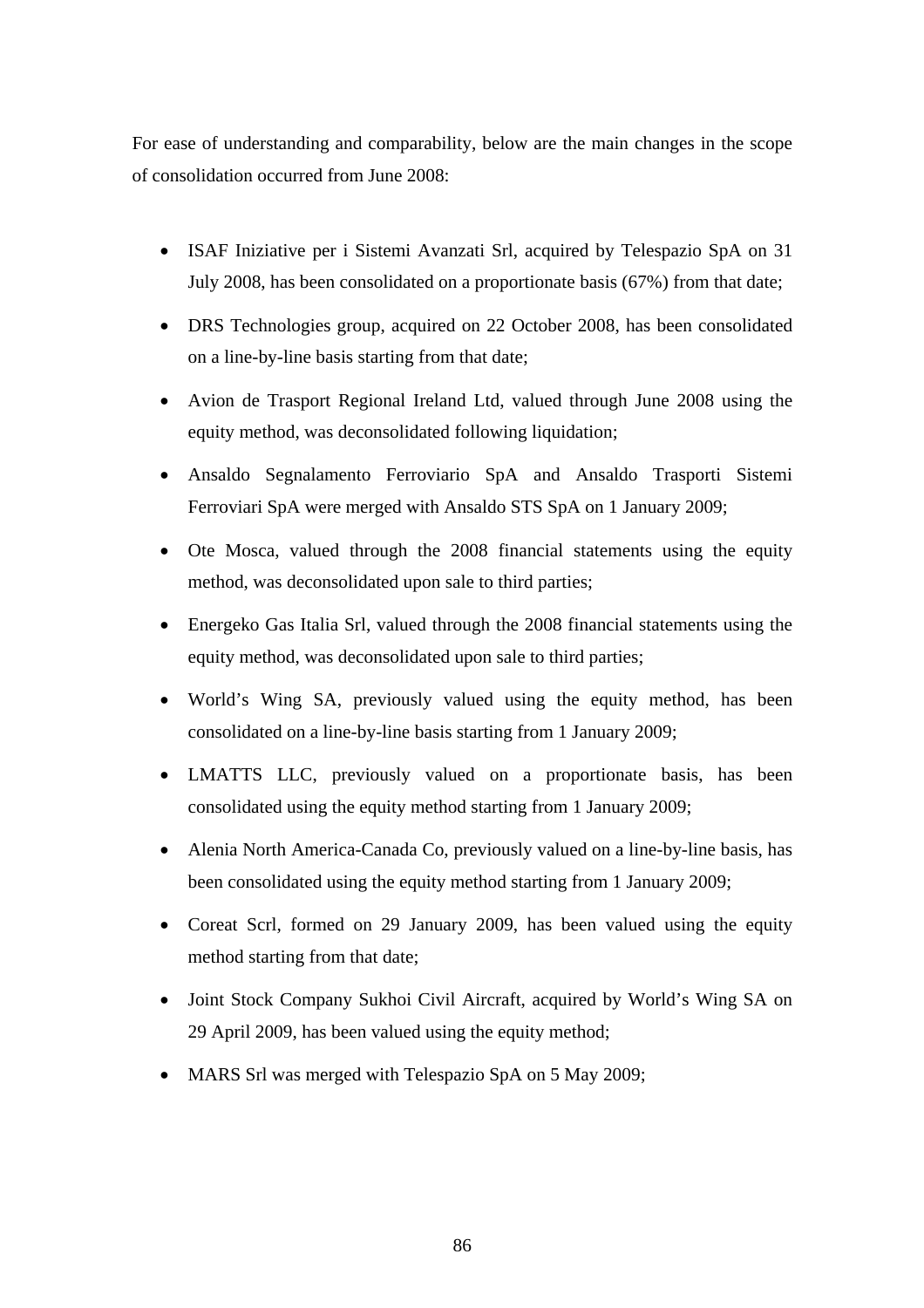- Elsag Eastern Europe Srl (in liquidation), valued through March 2009 using the equity method, has been deconsolidated following its removal from the Business Register;
- Ansaldo Ricerche SpA was merged with Ansaldo Energia SpA on 22 June 2009.

# **7. SIGNIFICANT CHANGES IN THE EXCHANGE RATES APPLIED**

Again with reference to data comparability, the first six months of 2009 was again marked by changes in the euro against the main currencies of interest for the Group. Specifically, the currency exchange rates at 30 June 2009 and the average exchange rates for the period showed, for the main currencies, these changes from 2008: final exchange rates for the period (euro/US dollar +1.56% and euro/sterling pound – 10.54%); average exchange rates for the period (euro/US dollar +12.98% and euro/sterling pound + 15.30%).

Below are the exchange rates adopted for the currencies that are most significant for the Group:

|                | At 30 June 2009                               |                                                | At 31 December 2008                 | At 30 June 2008                               |                                             |  |
|----------------|-----------------------------------------------|------------------------------------------------|-------------------------------------|-----------------------------------------------|---------------------------------------------|--|
|                | average<br>exchange<br>rate for<br>the period | final<br>exchange<br>rate for<br>the<br>period | final exchange rate<br>for the year | average<br>exchange<br>rate for<br>the period | final<br>exchange<br>rate for the<br>period |  |
|                |                                               |                                                |                                     |                                               |                                             |  |
| US dollar      | 1.33217                                       | 1.4134                                         | 1.39170                             | 1.53088                                       | 1.57640                                     |  |
| Pound sterling | 0.89391                                       | 0.8521                                         | 0.95250                             | 0.77527                                       | 0.79225                                     |  |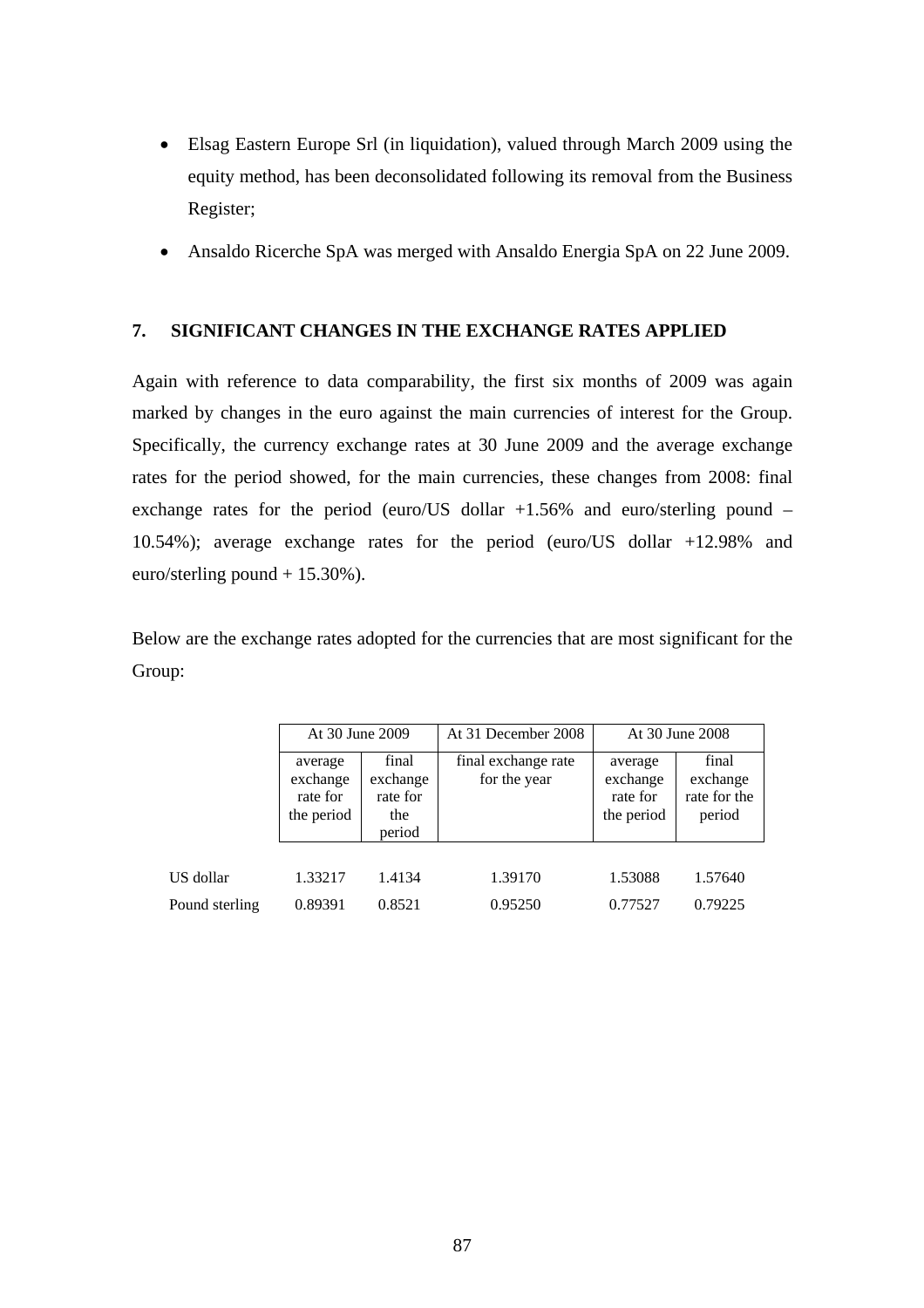# **8. SEGMENT INFORMATION**

In accordance with the compliance model followed, Management has adopted operating segments that correspond to the business sectors in which the Group operates: Helicopters, Defence Electronics and Security, Aeronautics, Space, Defence Systems, Energy, Transportation and Other Activities.

For a more detailed analysis of the main programmes, outlooks and operating indicators for each segment, see the interim report on operations.

The Group assesses the performance of its operating segments and the allocation of the financial resources based on revenues and adjusted EBITA (refer also to the "*Non-GAAP performance indicators*" section in the interim report on operations).

The results for each segment at 30 June 2009, as compared with those of the same period of the previous year, are as follows:

|                                             | <b>Helico</b><br>pters | <b>Defence</b><br><b>Electron</b><br>ics and<br><b>Security</b> | Aeron<br>autics | Spa-<br>ce | <b>Defen</b><br>ce<br><b>Syste</b><br>ms | Ener-<br>gy                    | Tran-<br>sporta-<br>tion | Other<br>activiti<br>es | Elimi-<br>nations        | <b>Total</b> |
|---------------------------------------------|------------------------|-----------------------------------------------------------------|-----------------|------------|------------------------------------------|--------------------------------|--------------------------|-------------------------|--------------------------|--------------|
|                                             |                        |                                                                 |                 |            |                                          |                                |                          |                         |                          |              |
| 30 June 2009<br>Revenues                    | 1,646                  | 3,075                                                           | 1,208           | 435        | 514                                      | 820                            | 895                      | 198                     | (268)                    | 8,523        |
| of which from<br>other                      |                        |                                                                 |                 | 13         | 83                                       |                                | 61                       | 63                      |                          | 640          |
| segments<br><b>Adjusted</b><br><b>EBITA</b> | 16<br>162              | 319<br>274                                                      | 353<br>60       | 13         | 42                                       | $\overline{\phantom{0}}$<br>76 | 55                       | (77)                    | (268)                    | 605          |
| Investments                                 | 60                     | 108                                                             | 227             | 17         | 22                                       | 26                             | 13                       | 5                       | $\overline{\phantom{0}}$ | 478          |
|                                             |                        |                                                                 |                 |            |                                          |                                |                          |                         |                          |              |
| Assets                                      | 5,985                  | 10,901                                                          | 5,423           | 1,290      | 2,528                                    | 1,601                          | 2,339                    | 5,548                   | (5,616)                  | 29,999       |
| Liabilities                                 | 3,859                  | 6,520                                                           | 4,980           | 768        | 1,829                                    | 1,525                          | 2,159                    | 7,796                   | (5,756)                  | 23,680       |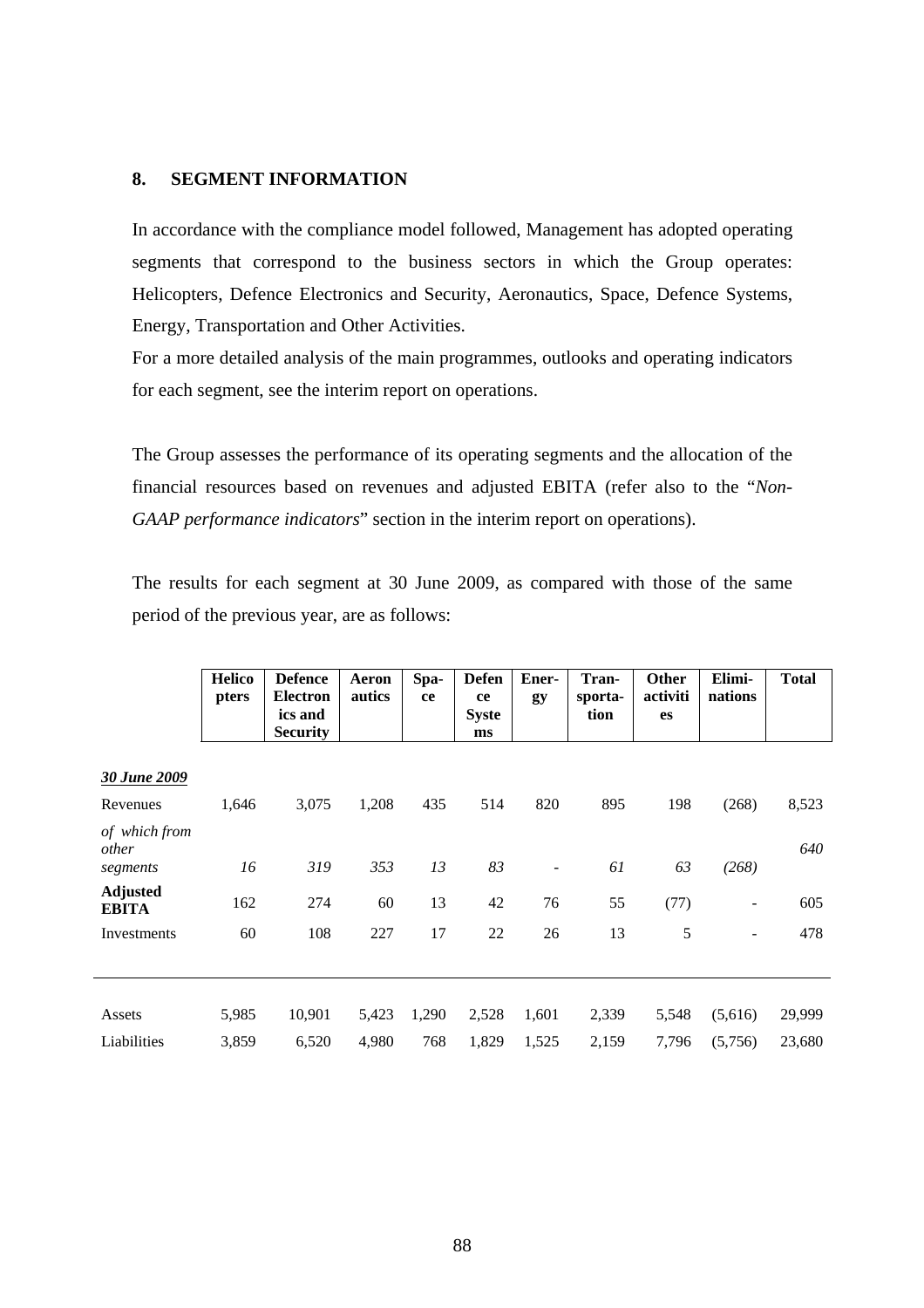|                                    | <b>Helico</b><br>pters | <b>Defence</b><br><b>Electron</b><br>ics and<br><b>Security</b> | Aeron<br>autics | Spa-<br>ce | <b>Defen</b><br>ce<br><b>Syste</b><br>ms | Ener-<br>gy              | Tran-<br>sporta-<br>tion | <b>Other</b><br>activiti<br>es | Elimi-<br>nations | <b>Total</b> |
|------------------------------------|------------------------|-----------------------------------------------------------------|-----------------|------------|------------------------------------------|--------------------------|--------------------------|--------------------------------|-------------------|--------------|
| 30 June 2008                       |                        |                                                                 |                 |            |                                          |                          |                          |                                |                   |              |
| Revenues                           | 1,469                  | 1,628                                                           | 1,062           | 451        | 513                                      | 512                      | 836                      | 150                            | (188)             | 6,433        |
| of which from<br>other<br>segments | 44                     | 281                                                             | 324             | 10         | 72                                       | $\overline{\phantom{a}}$ | 57                       | 30                             | (188)             | 630          |
| <b>Adjusted</b><br><b>EBITA</b>    | 158                    | 98                                                              | 70              | 15         | 42                                       | 37                       | 47                       | (67)                           | $\blacksquare$    | 400          |
| Investments                        | 57                     | 88                                                              | 268             | 16         | 25                                       | 21                       | 16                       | $\overline{4}$                 | $\blacksquare$    | 495          |
| 31 Dec. 2008                       |                        |                                                                 |                 |            |                                          |                          |                          |                                |                   |              |
| Assets                             | 5,428                  | 10,923                                                          | 5,372           | 1,268      | 2,503                                    | 1,595                    | 2,134                    | 5,530                          | (4,831)           | 29,922       |
| Liabilities                        | 3,315                  | 6,554                                                           | 5,007           | 756        | 1,780                                    | 1,485                    | 1,881                    | 7,986                          | (4,972)           | 23,792       |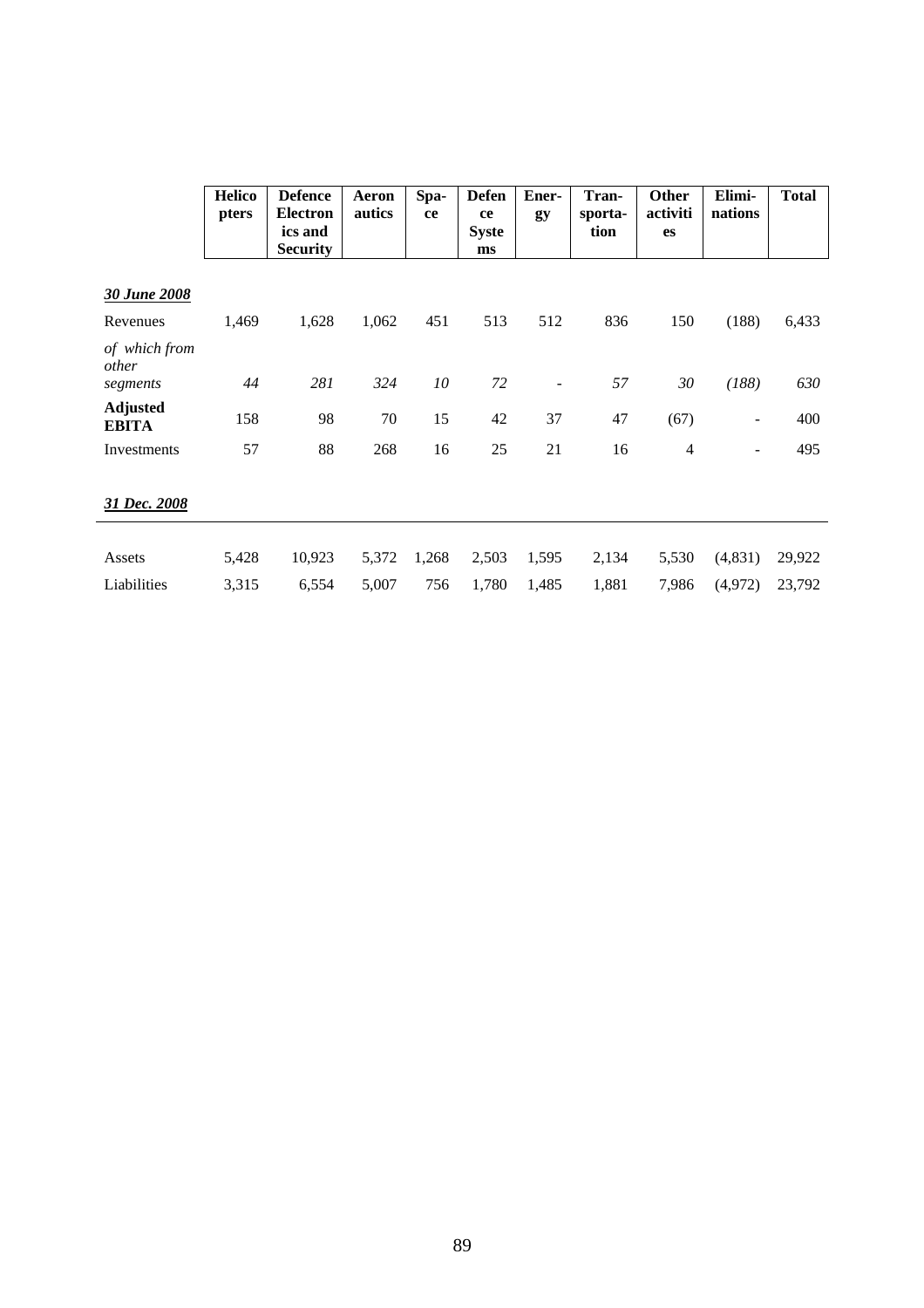The reconciliation between adjusted EBITA and the result before taxes, finance income and costs and the effects of equity investments measured using the equity method ("EBIT") for the periods shown is as follows:

|                                                                           | <b>Helico</b><br>pters | <b>Defence</b><br><b>Electron</b><br>ics and<br><b>Security</b> | Aerona<br>utics | <b>Spa</b><br>ce | <b>Defence</b><br><b>Systems</b> | <b>Ener</b><br>gy | <b>Transpor</b><br>tation | Other<br>activities | <b>Total</b> |
|---------------------------------------------------------------------------|------------------------|-----------------------------------------------------------------|-----------------|------------------|----------------------------------|-------------------|---------------------------|---------------------|--------------|
| 30 June 2009                                                              |                        |                                                                 |                 |                  |                                  |                   |                           |                     |              |
| <b>Adjusted</b><br><b>EBITA</b><br>Impairment                             | 162                    | 274                                                             | 60              | 13               | 42                               | 76                | 55                        | (77)                | 605          |
| Amortisation of<br>intangible<br>assets acquired<br>through a<br>business |                        |                                                                 |                 |                  |                                  |                   |                           |                     |              |
| combination                                                               | (4)                    | (34)                                                            |                 |                  | (1)                              |                   |                           |                     | (39)         |
| Restructuring<br>costs                                                    |                        | (2)2                                                            | (1)             | (1)              | (1)                              |                   | (2)                       |                     | (7)          |
| <b>EBIT</b>                                                               | 158                    | 238                                                             | 59              | 12               | 40                               | 76                | 53                        | (77)                | 559          |

|                                                                                          | <b>Helico</b><br>pters | <b>Defence</b><br><b>Electron</b><br>ics and<br><b>Security</b> | Aerona<br>utics | Spa<br>ce | <b>Defence</b><br><b>Systems</b> | <b>Ener</b><br>gy | <b>Transpo</b><br>rtation | Other<br>activities | <b>Total</b> |
|------------------------------------------------------------------------------------------|------------------------|-----------------------------------------------------------------|-----------------|-----------|----------------------------------|-------------------|---------------------------|---------------------|--------------|
| 30 June 2008                                                                             |                        |                                                                 |                 |           |                                  |                   |                           |                     |              |
| <b>Adjusted</b><br><b>EBITA</b><br>Impairment                                            | 158                    | 98                                                              | 70              | 15        | 42                               | 37                | 47                        | (67)                | 400          |
| Amortisation of<br>intangible<br>assets acquired<br>through a<br>business<br>combination | (4)                    | (6)                                                             |                 |           | (1)                              |                   |                           |                     | (11)         |
| Restructuring<br>costs                                                                   |                        | (8)                                                             |                 |           |                                  |                   | (1)                       |                     | (14)         |
| <b>EBIT</b>                                                                              | 154                    | 84                                                              | 70              | 15        | (5)<br>36                        | 37                | 46                        | (67)                | 375          |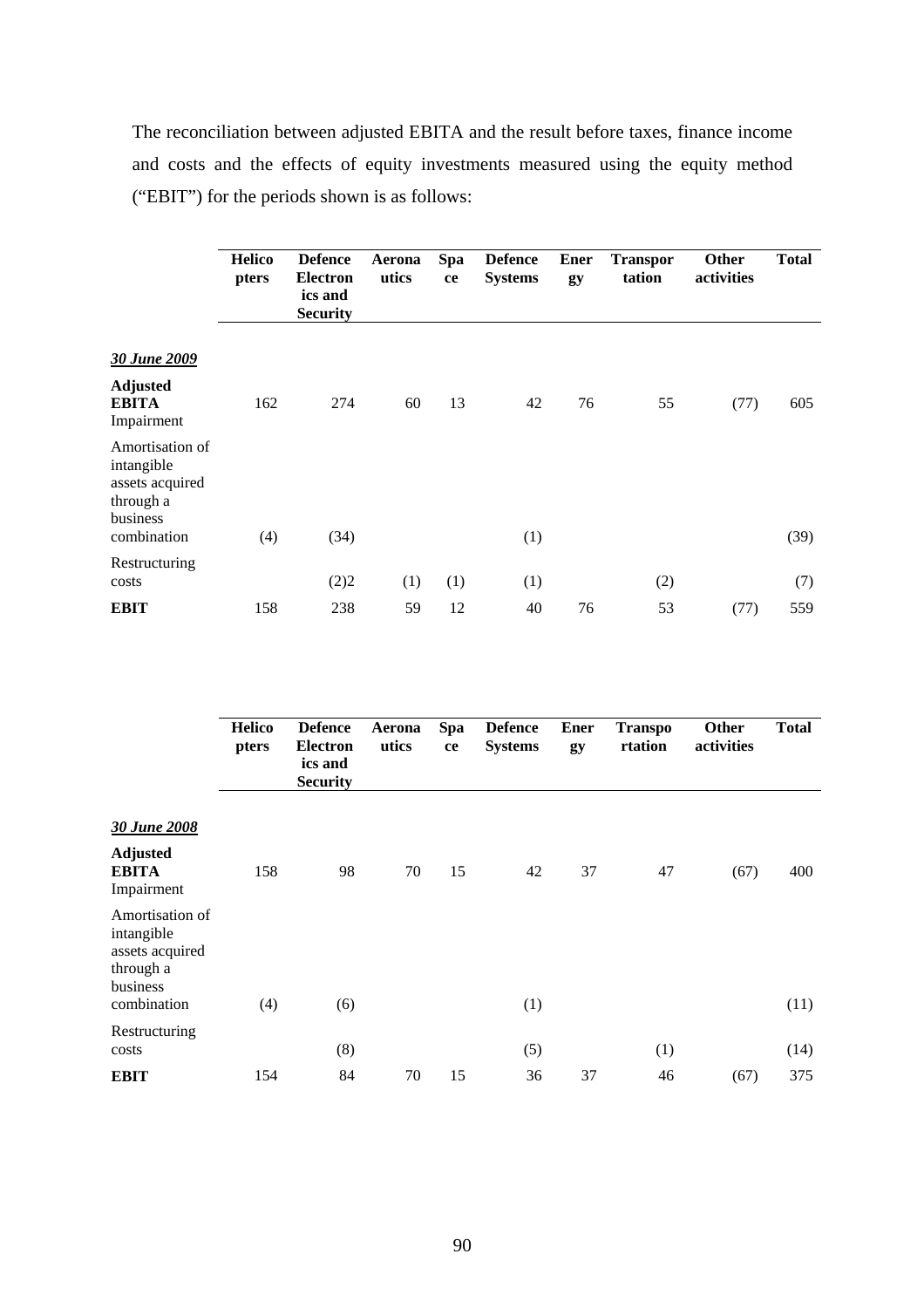# **9. PURCHASES AND PERSONNEL COSTS**

The breakdown of this item is as follows:

|                                                                                  | 30 June 2009 |       | <b>30 June 2008</b> |       |
|----------------------------------------------------------------------------------|--------------|-------|---------------------|-------|
| Cost of purchases                                                                |              | 3,091 |                     | 2,363 |
| Cost of services                                                                 |              | 2,667 |                     | 2,019 |
| Costs attributable to related parties (Section 30)                               |              | 58    |                     | 31    |
| Personnel costs                                                                  |              | 2,359 |                     | 1,911 |
| Wages, salaries and contributions                                                | 2,176        |       | 1,778               |       |
| Costs related to stock grant plans                                               | 18           |       | 13                  |       |
| Costs related to defined-benefit plans                                           | 25           |       | 28                  |       |
| Costs related to defined-contribution plans                                      | 70           |       | 55                  |       |
| Restructuring costs                                                              | 5            |       | 9                   |       |
| Other personnel costs                                                            | 65           |       | 28                  |       |
| Changes in inventories of work in progress, semi-<br>finished and finished goods |              | (226) |                     | (155) |
| Capitalised costs for internal production                                        |              | (328) |                     | (349) |
| <b>Total purchases and personnel costs</b>                                       |              | 7,621 |                     | 5,820 |

As to personnel, the average workforce number rose from 60,641 at 30 June 2008 to 72,600 at 30 June 2009. The net increase is especially significant in the case of personnel abroad, mainly as a result of the acquisition of DRS at the end of 2008. The total workforce at 30 June 2009 came to 73,517, compared with 73,398 at 31 December 2008, for a slight increase due, on the one hand, to the net decline in personnel in the Aeronautics, Transportation, Defence Systems sectors and in the foreign component of the Defence Electronics and Security sector and, on the other hand, to a net increase in personnel in the Energy, Space and Helicopters sectors. The change in personnel costs amounting to  $\epsilon$ mil. 2,176 in the first half of 2009, compared with  $\epsilon$ mil. 1,778 at 30 June 2008, reflects the increase in the average workforce.

Moreover, the increase in costs related to defined-contribution plans is largely attributable to the purchase of the DRS group.

Restructuring costs include the costs of reorganising companies for the most part in the Defence Electronics and Security and Transportation divisions.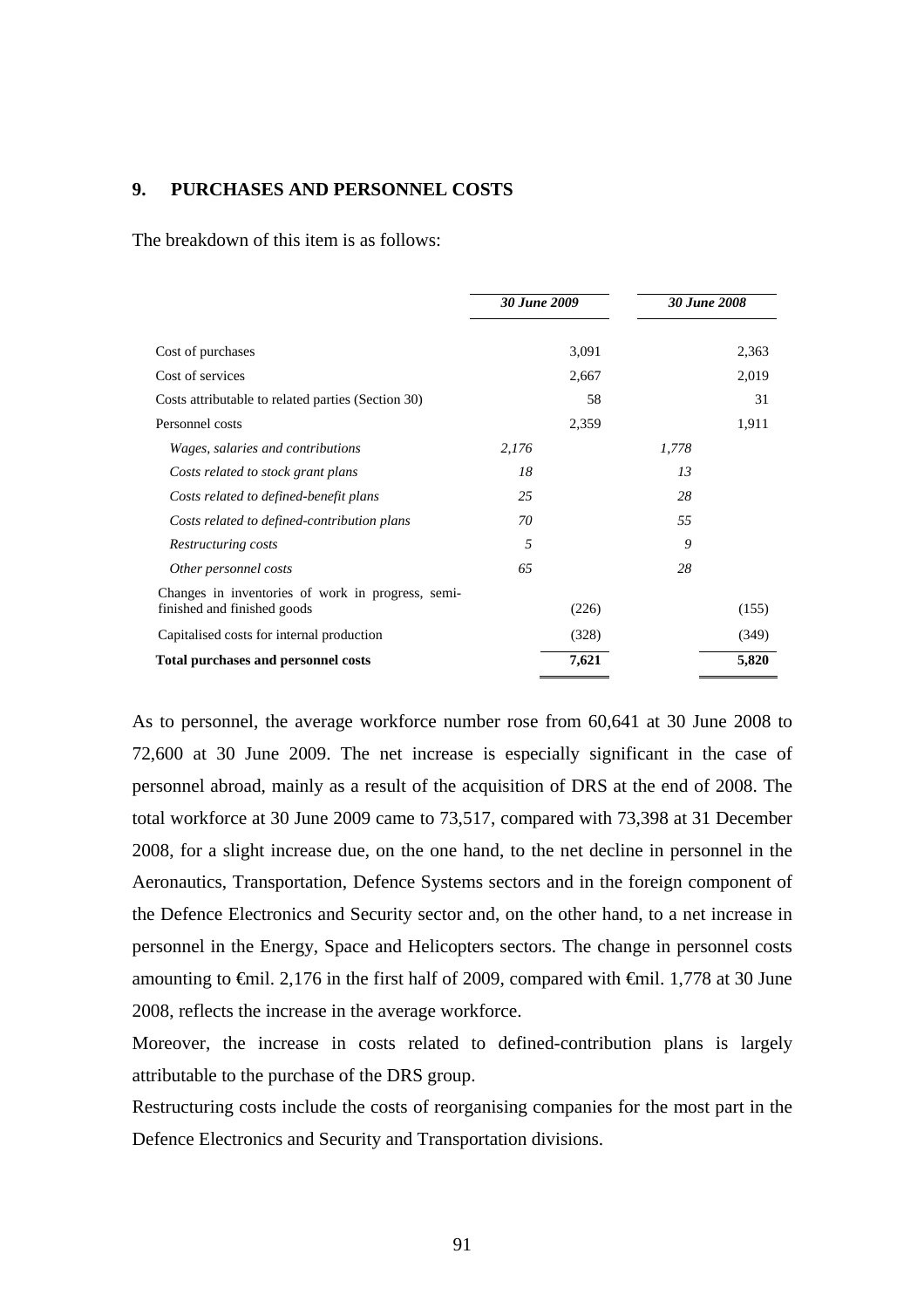Costs for services includes, among other things, the costs for the acquisition of satellite capacity for the Telespazio joint venture, which were more than offset by revenues from sales (€mil. 32 compared with €mil. 38 at 30 June 2008), the costs of leasing airplanes for GIE ATR (€mil. 5 compared with €mil. 4 at 30 June 2008) and the costs of rents, operating leases and rental fees (€mil. 104 compared with €mil. 81 at 30 June 2008).

# **10. AMORTISATION, DEPRECIATION AND IMPAIRMENT**

|                                                 | 30 June 2009 | <b>30 June 2008</b> |
|-------------------------------------------------|--------------|---------------------|
| Amortisation and depreciation:                  |              |                     |
| Amortisation (Section 14)<br>$\bullet$          | 132          | 74                  |
| Development costs                               | 36           | 12                  |
| Non-recurring costs                             | 16           | 17                  |
| Acquired as part of business combination        | 39           | 11                  |
| <i>Other</i>                                    | 41           | 34                  |
| • Depreciation                                  | 173          | 142                 |
| Impairment:                                     |              |                     |
| • Property, plant and equipment                 | 3            |                     |
| • Intangible assets                             | 1            |                     |
| • Operating receivables                         | 11           | $\overline{4}$      |
| Total amortisation, depreciation and impairment | 320          | 220                 |

The increase in the amortisation of "Intangible assets acquired as part of business combination" compared with the same period of 2008 is essentially due to the amortisation quota related to DRS intangible assets  $(\text{fmid. 29})$ , which was absent in the first half of 2008.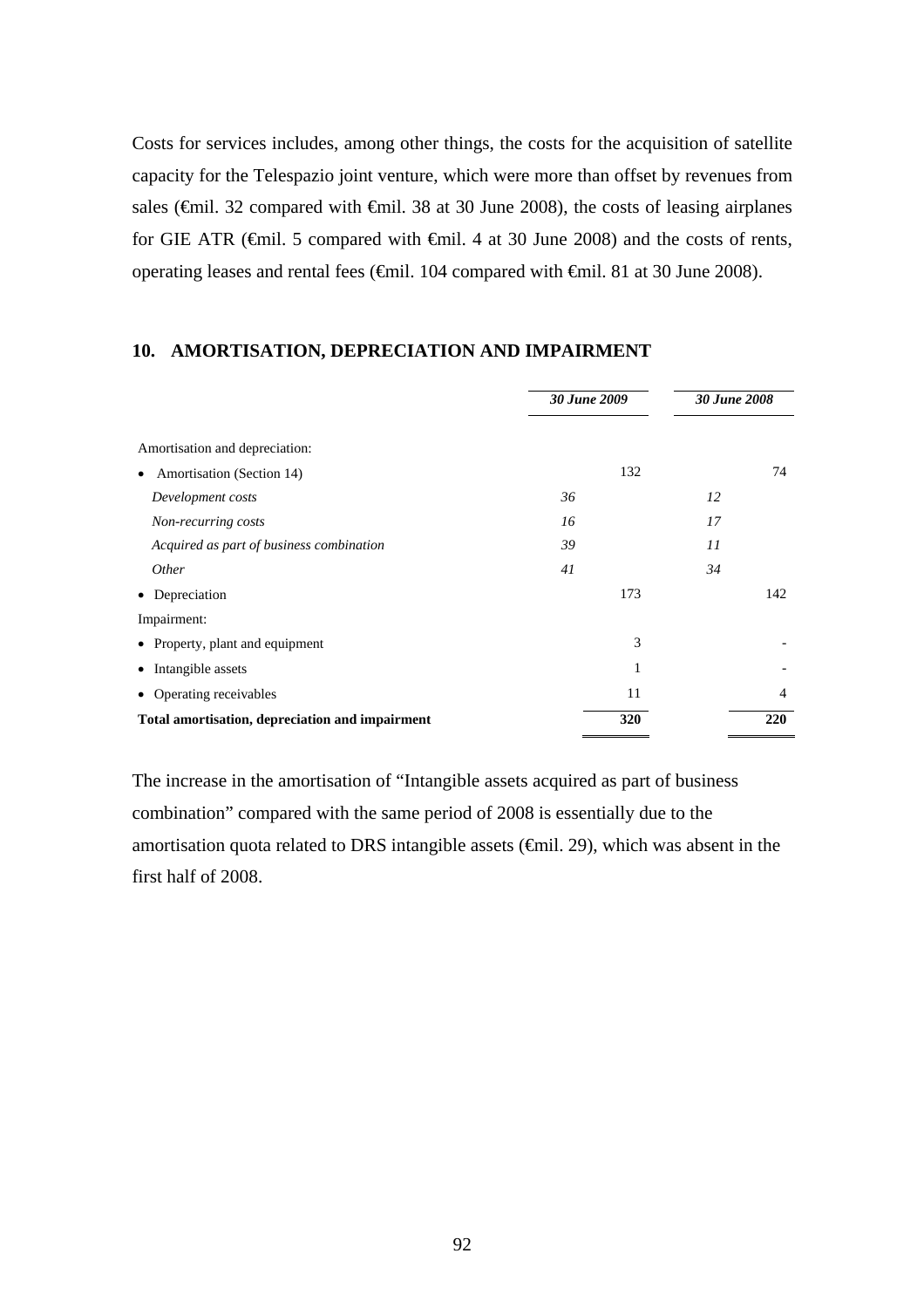# **11. OTHER OPERATING INCOME (EXPENSES)**

# These regard:

|                                                                      | <b>30 June 2009</b> |                |            | <b>30 June 2008</b> |                |            |
|----------------------------------------------------------------------|---------------------|----------------|------------|---------------------|----------------|------------|
|                                                                      | <b>Income</b>       | <b>Expense</b> | <b>Net</b> | <b>Income</b>       | <b>Expense</b> | <b>Net</b> |
| Grants for research and development costs                            | 23                  |                | 23         | 19                  |                | 19         |
| Exchange rate difference on operating items                          | 108                 | (116)          | (8)        | 117                 | (125)          | (8)        |
| Indirect taxes                                                       |                     | (23)           | (23)       |                     | (20)           | (20)       |
| Gains/losses on sales of assets                                      | 1                   |                | 1          |                     |                |            |
| Insurance reimbursements                                             | 22                  |                | 22         | 14                  |                | 14         |
| Reversal of impairment of receivables                                | 6                   |                | 6          | 3                   |                | 3          |
| Gains/losses on operating receivables                                |                     |                |            |                     | (5)            | (5)        |
| Restructuring costs                                                  |                     | (2)            | (2)        |                     | (5)            | (5)        |
| Reversals of/Accruals to provisions for risks                        | 32                  | (61)           | (29)       | 47                  | (44)           | 3          |
| Other operating income (expenses)                                    | 46                  | (59)           | (13)       | 16                  | (36)           | (20)       |
| Other operating income (expenses) attributable to related<br>parties |                     |                |            | 1                   |                |            |
| <b>Total</b>                                                         | 238                 | (261)          | (23)       | 217                 | (235)          | (18)       |

The most significant changes in "Reversals of/Accruals to provisions for risks" compared with the same period of 2008 relate to the provision for product guarantees, the provision for risks and contractual charges and other provisions.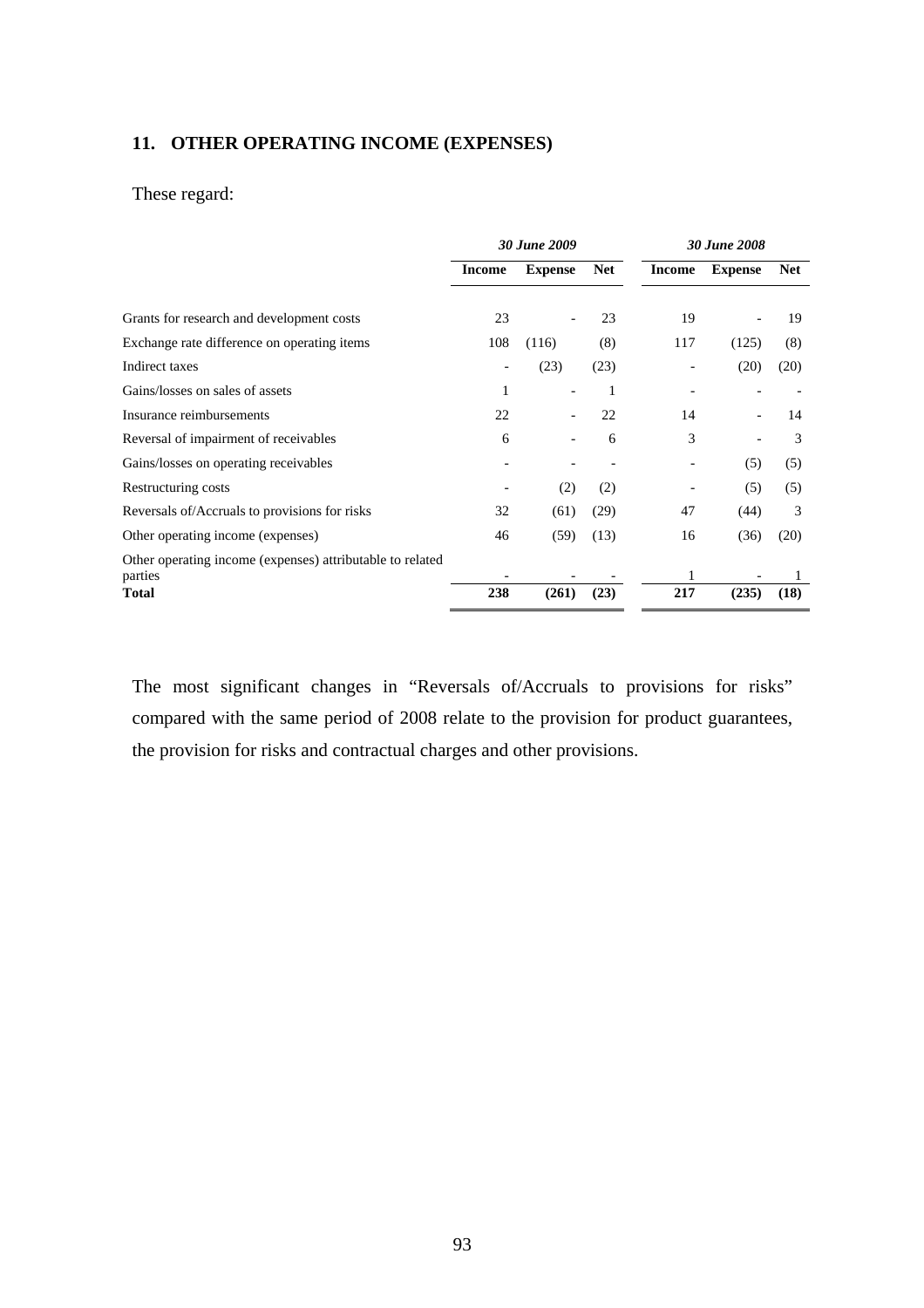# **12. FINANCE INCOME (COSTS)**

The components of finance income and costs are as follows:

|                                                                                                                        |               | <b>30 June 2009</b> |              | <b>30 June 2008</b> |              |                |  |
|------------------------------------------------------------------------------------------------------------------------|---------------|---------------------|--------------|---------------------|--------------|----------------|--|
|                                                                                                                        | <b>Income</b> | Costs               | <b>Net</b>   | <b>Income</b>       | <b>Costs</b> | <b>Net</b>     |  |
| Gain from sale of STM                                                                                                  |               |                     |              | 56                  | ÷            | 56             |  |
| Dividends                                                                                                              | 5             |                     | 5            | $\overline{2}$      |              | $\overline{2}$ |  |
| Income from equity investments<br>and securities                                                                       | 4             |                     | 4            | $\mathbf{1}$        |              | 1              |  |
| Discounting of receivables,<br>liabilities and provisions<br>Interest income/expense                                   | 4<br>28       | (11)<br>(213)       | (7)<br>(185) | 2<br>47             | (5)<br>(101) | (3)<br>(54)    |  |
| Commission income/expense<br>(including commissions on non-<br>recourse items)                                         | 1             | (28)                | (27)         |                     | (12)         | (12)           |  |
| Fair value adjustments<br>through<br>profit or loss<br>Premiums paid/received on                                       | 138           | (53)                | 85           | 72                  | (23)         | 49             |  |
| forwards<br>Exchange rate differences                                                                                  | 9<br>430      | (6)<br>(456)        | 3<br>(26)    | 8<br>244            | (7)<br>(244) | 1              |  |
| Value adjustments to equity<br>investments<br>Interest cost on defined benefit<br>plans (less expected returns on plan |               | (1)                 | (1)          | 2                   | (9)          | (7)            |  |
| assets)<br>attributable<br>Income<br>(costs)<br>to                                                                     |               | (18)                | (18)         |                     | (11)         | (11)           |  |
| related parties (Section 30)<br>Other finance income and costs                                                         | 6<br>3        | (6)<br>(4)          | (1)          | 1<br>13             | (13)<br>(23) | (12)<br>(10)   |  |
|                                                                                                                        | 628           | (796)               | (168)        | 448                 | (448)        |                |  |

During the period, the Group reported a significant increase in finance costs compared with the first half of 2008, mainly due to the costs relating to bonds and the Senior Term Loan Facility. The figure for the first half of 2008 was strongly affected by the gain on the sale of roughly 26 million share of STM  $(\text{fmil. 56})$ .

A breakdown of the item reveals:

• net interest costs of €mil. 185, including €mil. 88 of interest on bonds (€mil. 43 at 30 June 2008), mainly relating to recent issues placed on the market. The figure also includes premiums collected/paid on the hedging of interest rate risk (interest rate swaps) for a net charge of  $\theta$ mil. 38 ( $\theta$ mil. 8 at 30 June 2008), that will be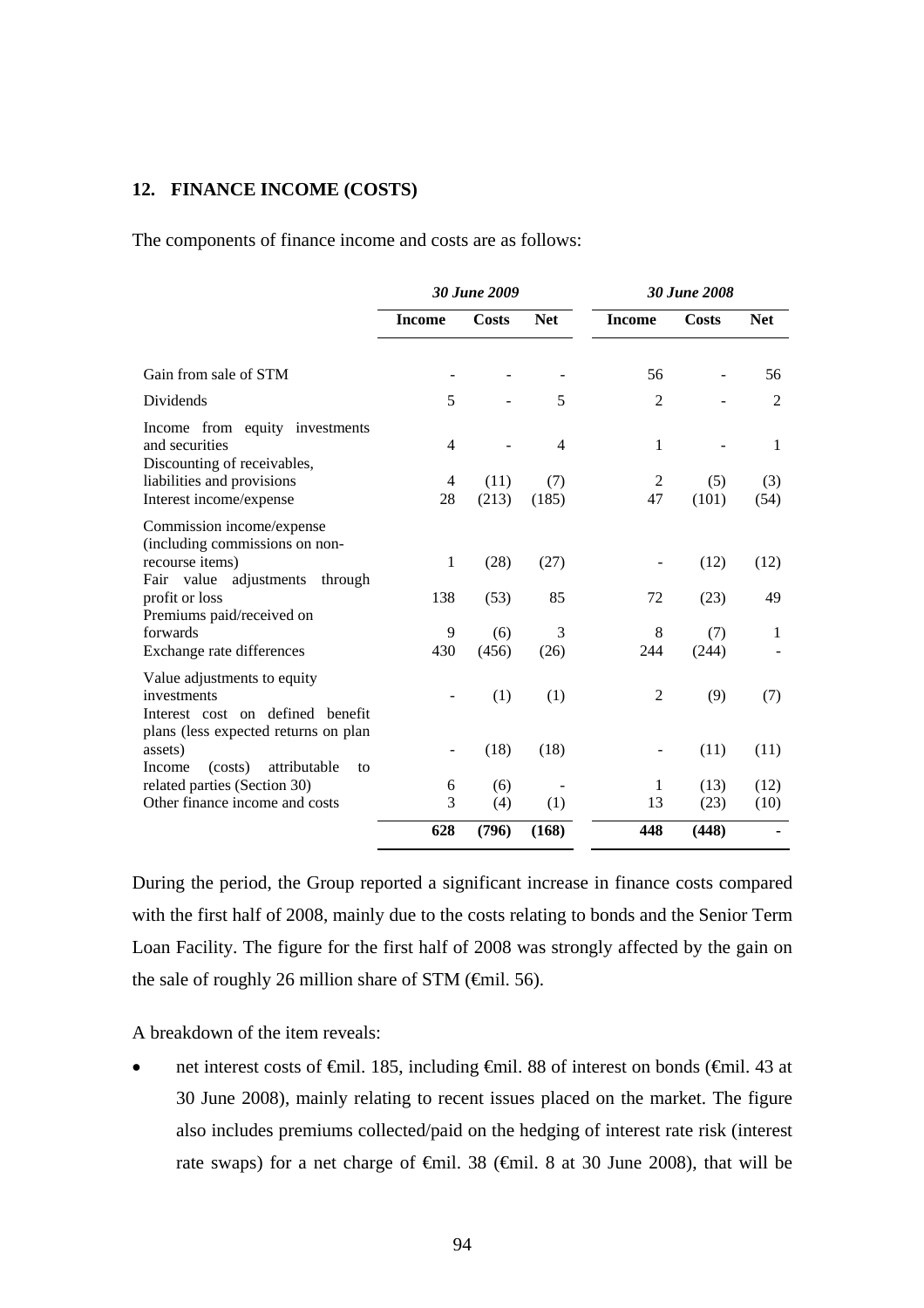recovered in the second half of the year as recognition of the accrued component included in the fair value;

net income of <del>€m</del>il. 85 arising from the application of the fair value method, as detailed below:

|                                                                  | <b>30 June 2009</b> |             |            | <b>30 June 2008</b> |       |            |  |
|------------------------------------------------------------------|---------------------|-------------|------------|---------------------|-------|------------|--|
|                                                                  | <b>Income</b>       | Costs Net   |            | <b>Income</b>       | Costs | <b>Net</b> |  |
| Foreign-currency swaps                                           | 40                  | (11)        | 29         | 4                   | (4)   |            |  |
| Foreign-currency options                                         | 25                  |             | 25         |                     | (4)   | (4)        |  |
| Interest rate swaps                                              | 55                  | (22)        | 33         | 17                  | (9)   | 8          |  |
| Options on STM                                                   |                     | (3)         | (3)        | 16                  |       | 16         |  |
| Ineffective component of hedging<br>swap<br>Embedded derivatives | 18                  | (7)<br>(10) | 11<br>(10) | 33                  | (4)   | 29         |  |
| Option embedded in the                                           |                     |             |            |                     |       |            |  |
| exchangeable bond                                                |                     |             |            | 1                   | (1)   |            |  |
| Other equity derivatives                                         |                     |             |            | 1                   | (1)   |            |  |
|                                                                  | 138                 | (53)        | 85         | 72                  | (23)  | 49         |  |

Specifically:

- Net income on foreign-currency swaps relates to the hedging of intercompany or third-party payables and receivables expressed in currencies other than the euro which qualify as trading transactions for accounting purposes;
- Income from foreign-currency options relates to options traded to hedge underlying positions in currencies other than the euro which, although they meet the objective of limiting the fluctuations of the underlying position within a specific range, do not meet the conditions of IAS 39, either because of the nature of the instruments themselves or the inability to mathematically demonstrate their effectiveness;
- Net income from interest rate swaps results mainly from the conversion of a portion of the bond issues at a floating rate in order to take advantage of the current favourable spread between long-term fixed rates and short-term floating rates;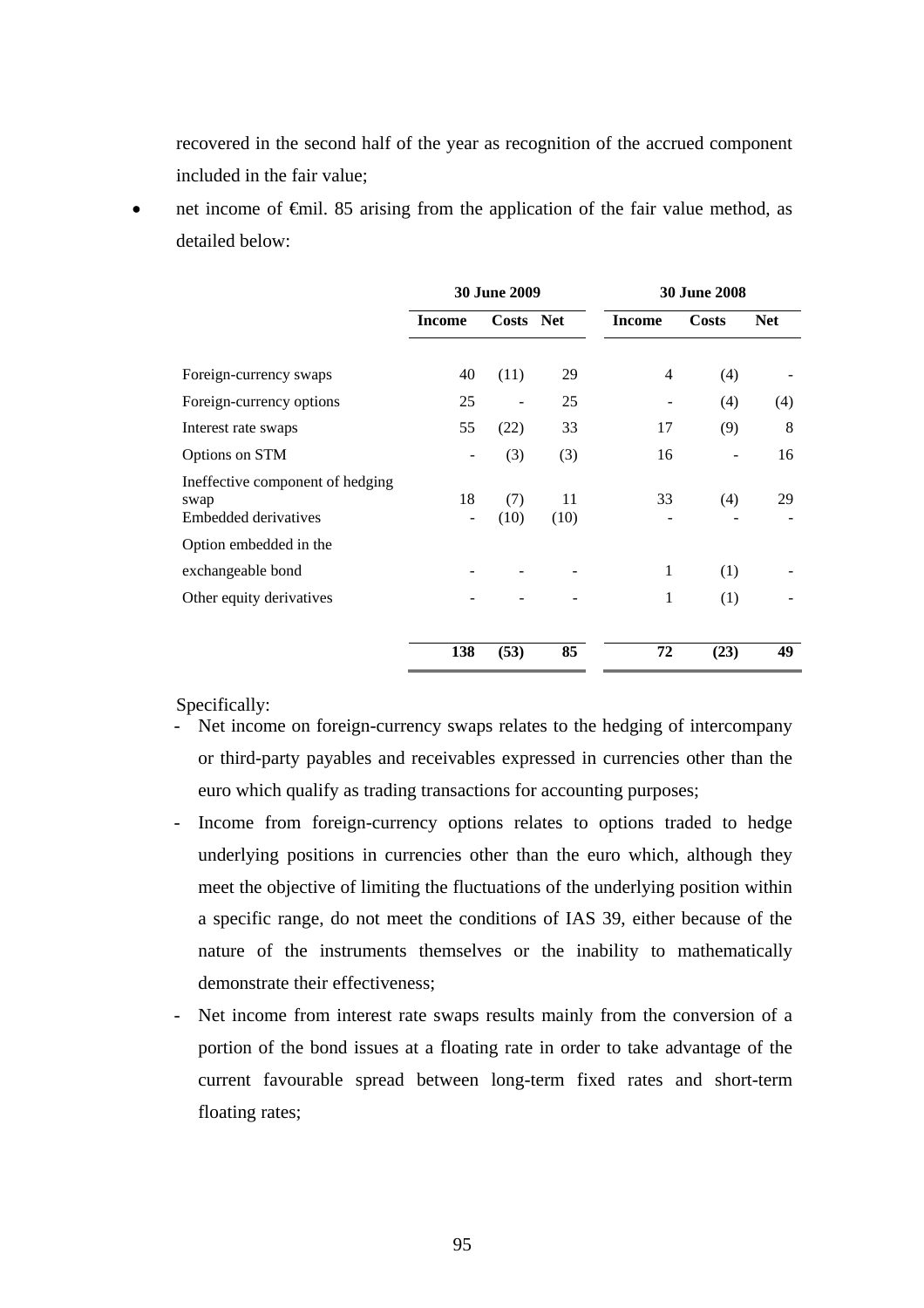- Costs on the options on STM are correlated to the light appreciation in the hedged instruments;
- Costs on embedded derivatives are related to commercial contracts denominated in currencies other than the currencies of the contractually involved parties and those generally used in the markets of reference. This component is separated from the commercial contract and valued at fair value through the income statement;
- Net exchange losses amounting to  $\epsilon$ mil. 26 relate to the effects recognised and the realignment of intercompany and third-party payables and receivables expressed in currencies other than the euro, which were largely offset by net income on foreign-currency swaps, incorporated in the results valued at fair value through the income statement.

# **13. INCOME TAXES**

The item breaks down as follows:

|                                                 | 30.06.09 | 30.06.08 |
|-------------------------------------------------|----------|----------|
| Corporate income tax (IRES)                     | 135      | 87       |
| Regional tax on productive activities<br>(IRAP) | 56       | 50       |
| Benefit under consolidated tax mechanism        | (42)     | (72)     |
| Other income taxes                              | 37       | 70       |
| Tax related to previous periods                 | 4        | (12)     |
| Provisions for tax disputes                     | 4        |          |
| Deferred tax liabilities (assets)- net          | (33)     | (36)     |
|                                                 | 161      | 88       |

The increase in the item was mainly due to the rise in IRES in absolute terms resulting from the growth in the tax base and the decrease in the consolidated tax mechanism caused by fewer losses generated during the period and by the exhaustion of available tax losses carried forward.

The changes in the other taxes tended to offset one another, thereby have a neutral impact on the total amount.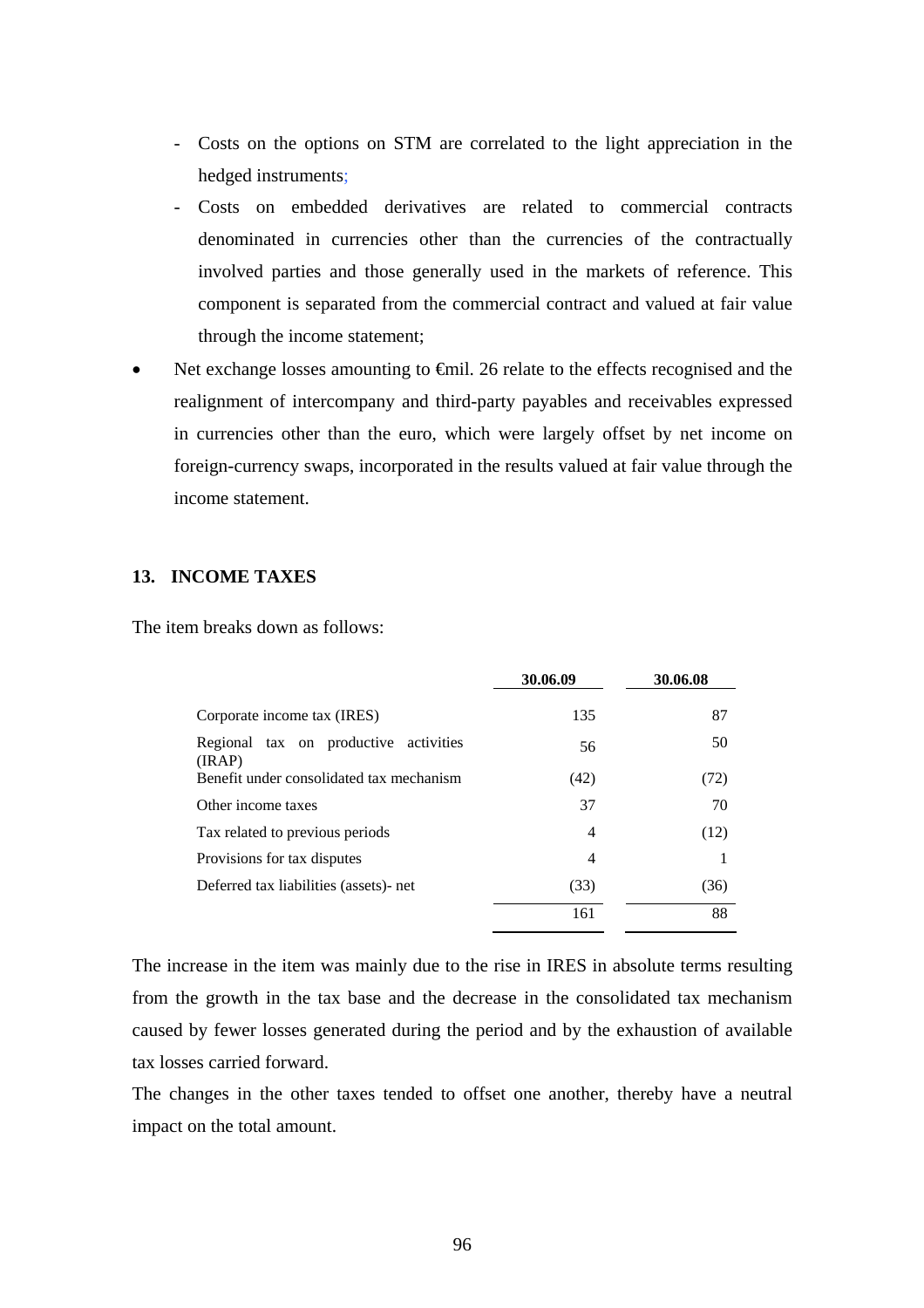The theoretical tax rate rose from 31.49% to 40.04% (the same and the effective tax rate).

# **14. INTANGIBLE ASSETS**

Intangible assets break down as follows:

|                                          | 30 June 2009 | 31 Dec. 2008 |
|------------------------------------------|--------------|--------------|
| Goodwill                                 | 5,910        | 5,790        |
| Development costs                        | 578          | 474          |
| Non-recurring costs                      | 678          | 633          |
| Concessions, licenses and trademarks     | 125          | 121          |
| Acquired as part of business combination | 1,005        | 1,024        |
| Other                                    | 220          | 195          |
| <b>Total intangible assets</b>           | 8,516        | 8,237        |

In particular, the most significant changes regarded:

- a net increase in goodwill (€mil. 120), mainly due to translation differences on the goodwill of assets denominated in US dollars and British pound sterling;
- amortisation of  $\oplus$ mil. 132 ( $\oplus$ mil. 74 at 30 June 2008) (Section 10);
- total investments of €mil. 225, broken down as follows:

| 30 June 2009 | <b>30 June 2008</b> |
|--------------|---------------------|
| 103          | 85                  |
| 61           | 135                 |
| 13           |                     |
| 48           | 28                  |
| 225          | 253                 |
|              |                     |

Purchase commitments for intangible assets are recorded in the amount of €mil. 19 (€mil. 12 at 31 December 2008).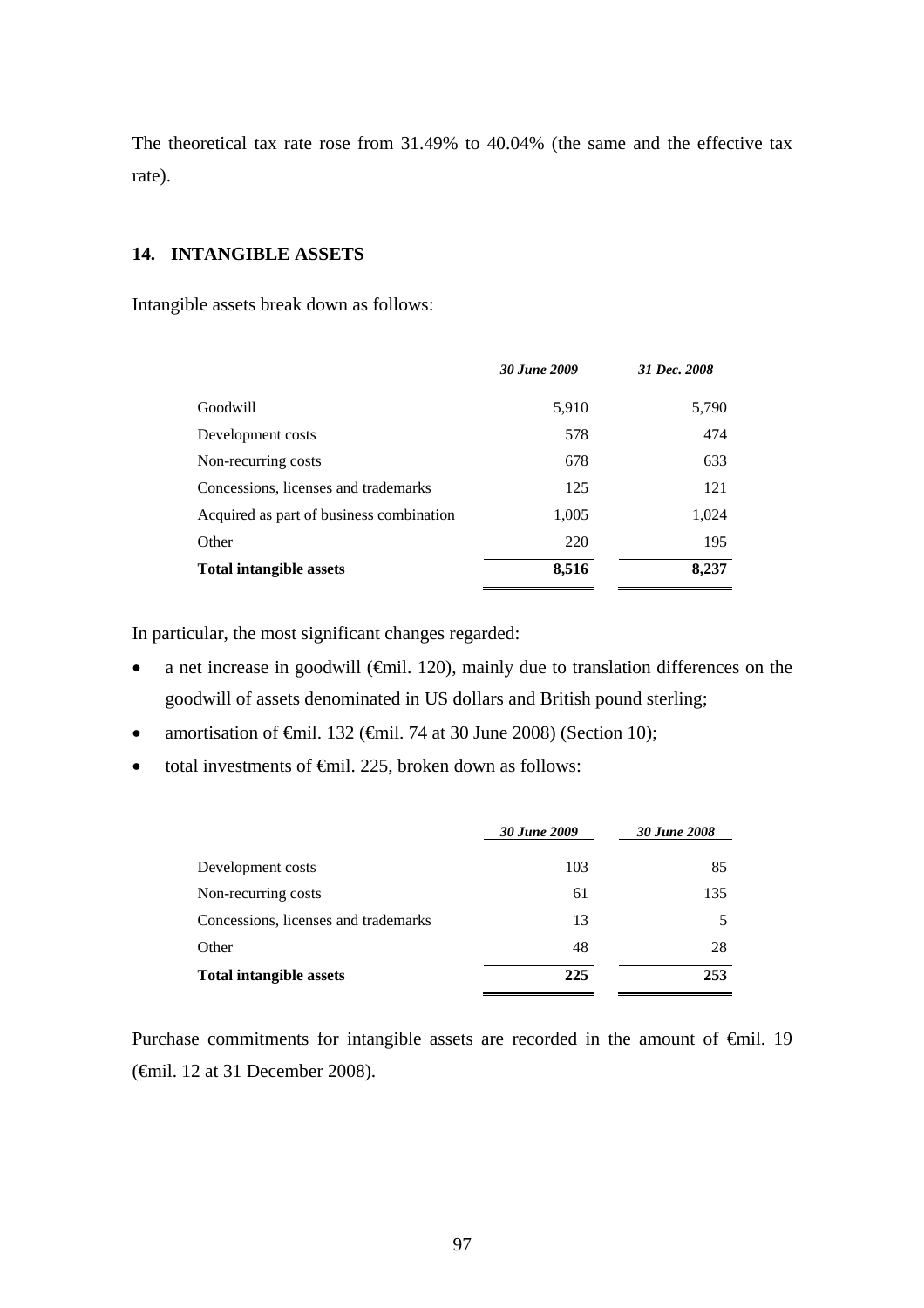### **15. PROPERTY, PLANT AND EQUIPMENT**

Property, plant and equipment break down as follows:

|                                     | 30 June 2009 | 31 Dec. 2008 |
|-------------------------------------|--------------|--------------|
| Land and buildings                  | 1,154        | 1,133        |
| Plant and machinery                 | 633          | 631          |
| Equipment                           | 635          | 623          |
| Other                               | 763          | 712          |
| Total property, plant and equipment | 3,185        | 3,099        |

In particular, the most significant changes regarded:

- Depreciation for €mil. 173 (€mil. 142 at 30 June 2008) (Section 10).
- Total investments for <del>€</del>mil. 253, broken down as follows:

|                                     | 30 June 2009 | 30 June 2008 |  |
|-------------------------------------|--------------|--------------|--|
| Land and buildings                  | 21           | 4            |  |
| Plant and machinery                 | 28           | 23           |  |
| Equipment                           | 38           | 67           |  |
| Other                               | 166          | 148          |  |
| Total property, plant and equipment | 253          | 242          |  |

Property, plant and equipment includes €mil. 38 (€mil 40 at 31 December 2008) of assets held under contracts that can be qualified as finance leases. "Other assets" includes €mil. 8 (€mil 8 at 31 December 2008) for helicopters owned by the AgustaWestland group and €mil. 155 (€mil. 148 at 31 December 2008) for aircraft owned by the GIE ATR group, as well as for aircraft that did not meet the requirements, in terms of the substantial transfer of the risks of ownership, for recognition of the sale, despite the fact that sales contracts have been concluded with external customers.

Purchase commitments for property, plant and equipment are recorded in the amount of €mil. 101 (€mil. 143 at 31 December 2008).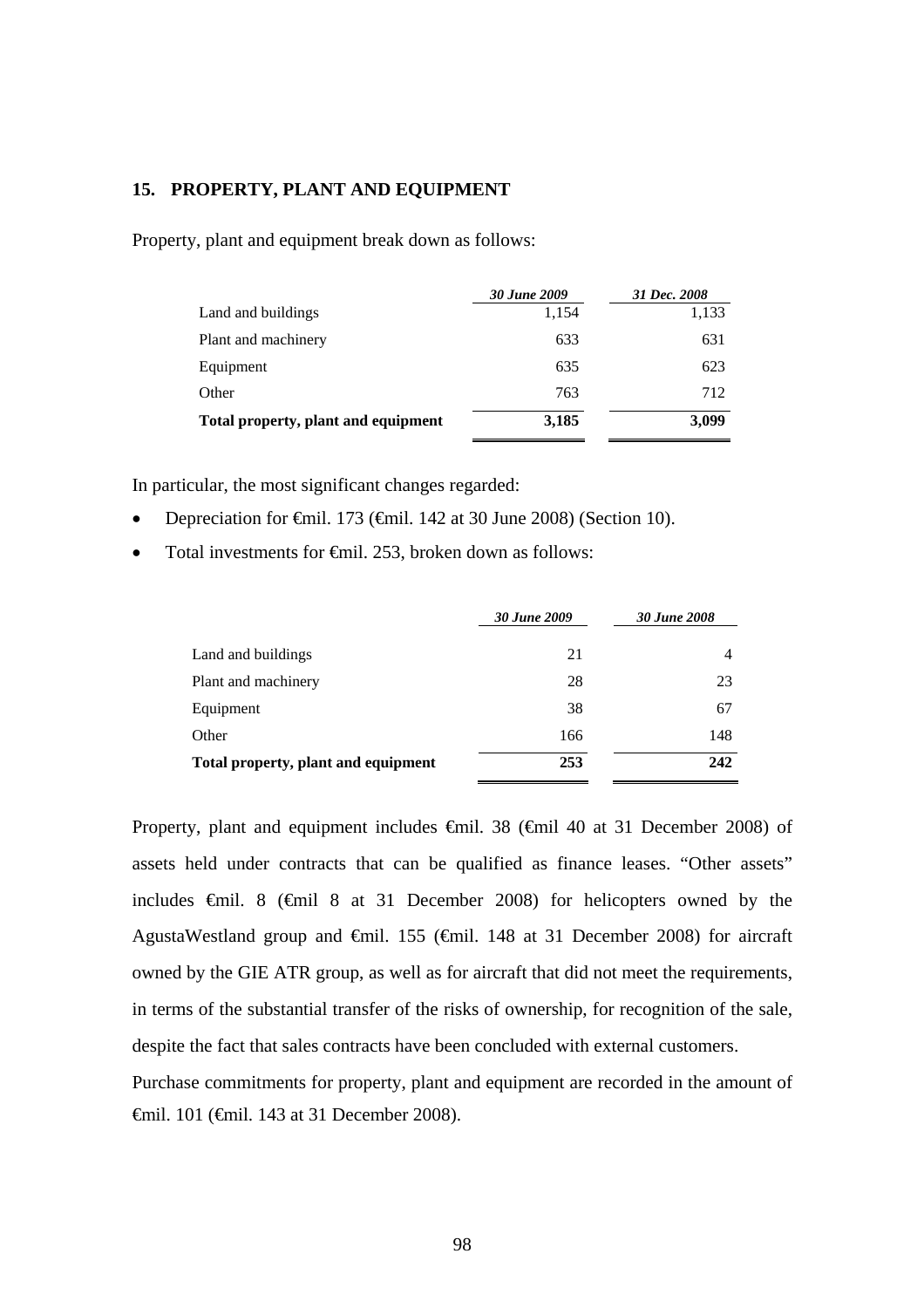### **16. BUSINESS COMBINATIONS**

No business combinations were carried out during the period. On 22 October 2008, the acquisition of DRS Technologies Inc. was completed. Its contribution to the Group during the period was as follows:

|                                                                                       | $\epsilon$ <i>millions</i> |
|---------------------------------------------------------------------------------------|----------------------------|
| Revenues                                                                              | 1.466                      |
| Adjusted EBITA                                                                        | 176                        |
| Net profit                                                                            | 62                         |
| Cash-flow generated by operating activities, net of investments in non-current assets |                            |

The overall effects of this transaction and those carried out in the first half of 2008 are as follows:

| $\epsilon$ <i>millions</i>              | 1st half of 2009 |                   | 1st half of 2008 |                   |
|-----------------------------------------|------------------|-------------------|------------------|-------------------|
|                                         | Goodwill         | Effect of<br>cash | Goodwill         | Effect of<br>cash |
| <b>Acquisition of DRS</b>               |                  | 11                |                  |                   |
| Other acquisitions                      | -                |                   |                  | 4                 |
| Transactions with minority shareholders | -                | -                 | 73               | 74                |
| Total                                   |                  |                   | 76               | 78                |

The following transactions were carried out in the first half of 2008:

- Acquisition of the Spanish company Aurensis SL, which specialises in technologies for territorial applications and satellite, aerial and Earth observation services;
- Acquisitions of shares of minority shareholders, relating to the purchase of the remaining 71.8% of the Vega Group following the completion of the squeeze-out process, for a total outlay, including transaction costs, of €mil. 62 in 2008, and 18% of Sirio Panel SpA, of which the Group already controlled 75%, for €mil. 12. Moreover, based on the put and call options on the remaining 7% held by third parties, the Group has recognised the value of these rights among borrowings and consolidates the company without recognising any minority interests. These transactions produced goodwill of €mil. 65 and €mil. 8, respectively.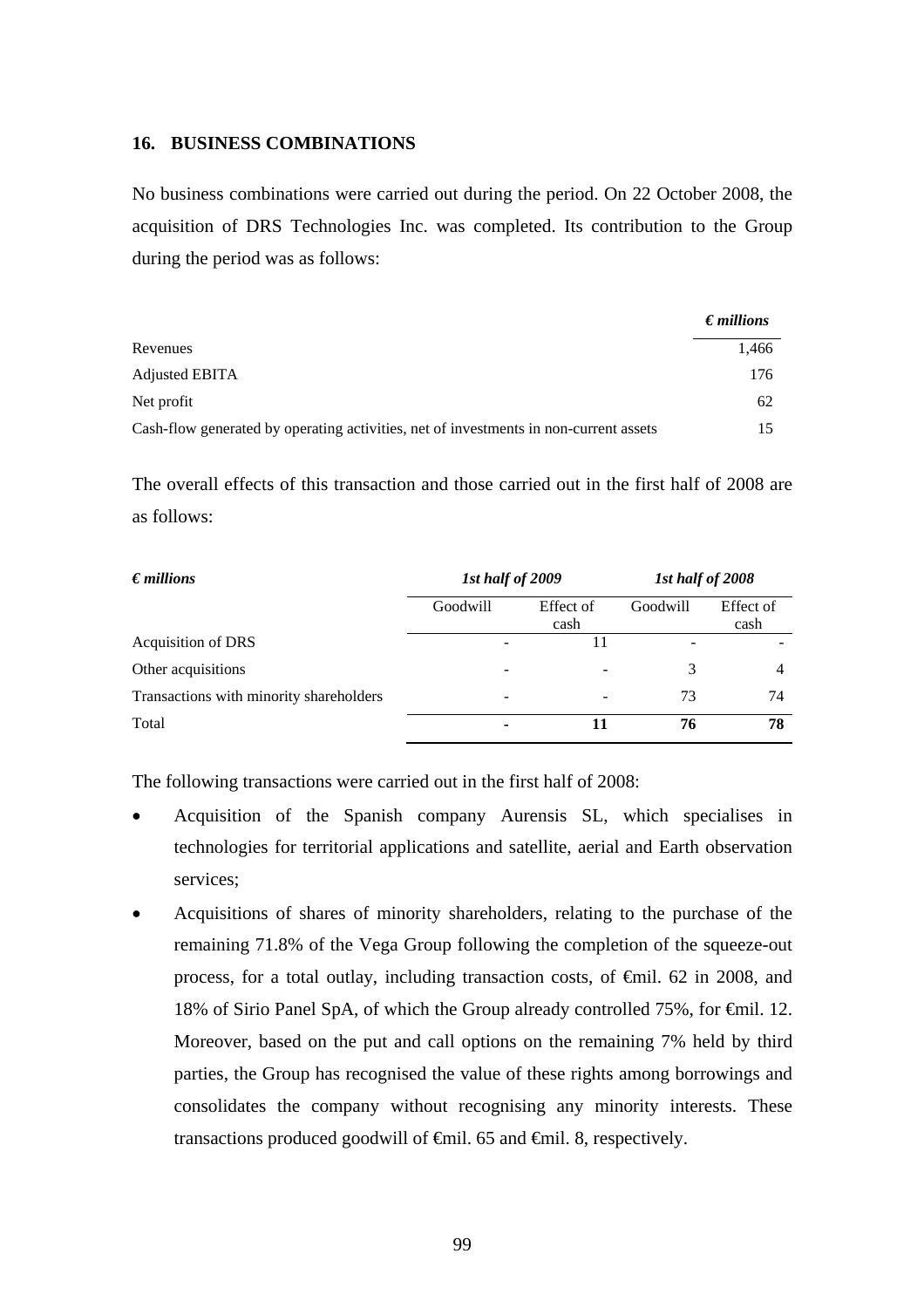### **17. FINANCIAL ASSETS AT FAIR VALUE**

The item, classified entirely as "assets available for sale", relates to the indirectlyowned interest in STMicroelectronics (STM), amounting to 3.7% of the share capital.

Below are the changes for the periods being compared:

|                          | 2009 | 2008  |  |
|--------------------------|------|-------|--|
| 1 January                | 154  | 589   |  |
| Purchases for the period |      |       |  |
| Sales for the period     |      | (260) |  |
| Fair value adjustment    | 26   | (175) |  |
| Period end               | 180  | 154   |  |

The increase in the fair value adjustment was offset by a specific equity reserve named "reserve for assets available for sale". At 30 June 2009 this reserve amounted to  $\epsilon$ mil. 26 (€mil. 0 at 31 December 2008). The strategy for hedging the STM instrument is designed to limit the negative effects of a partial depreciation of the security. The Group, on the contrary, is exposed in the event the coverage limits are exceeded.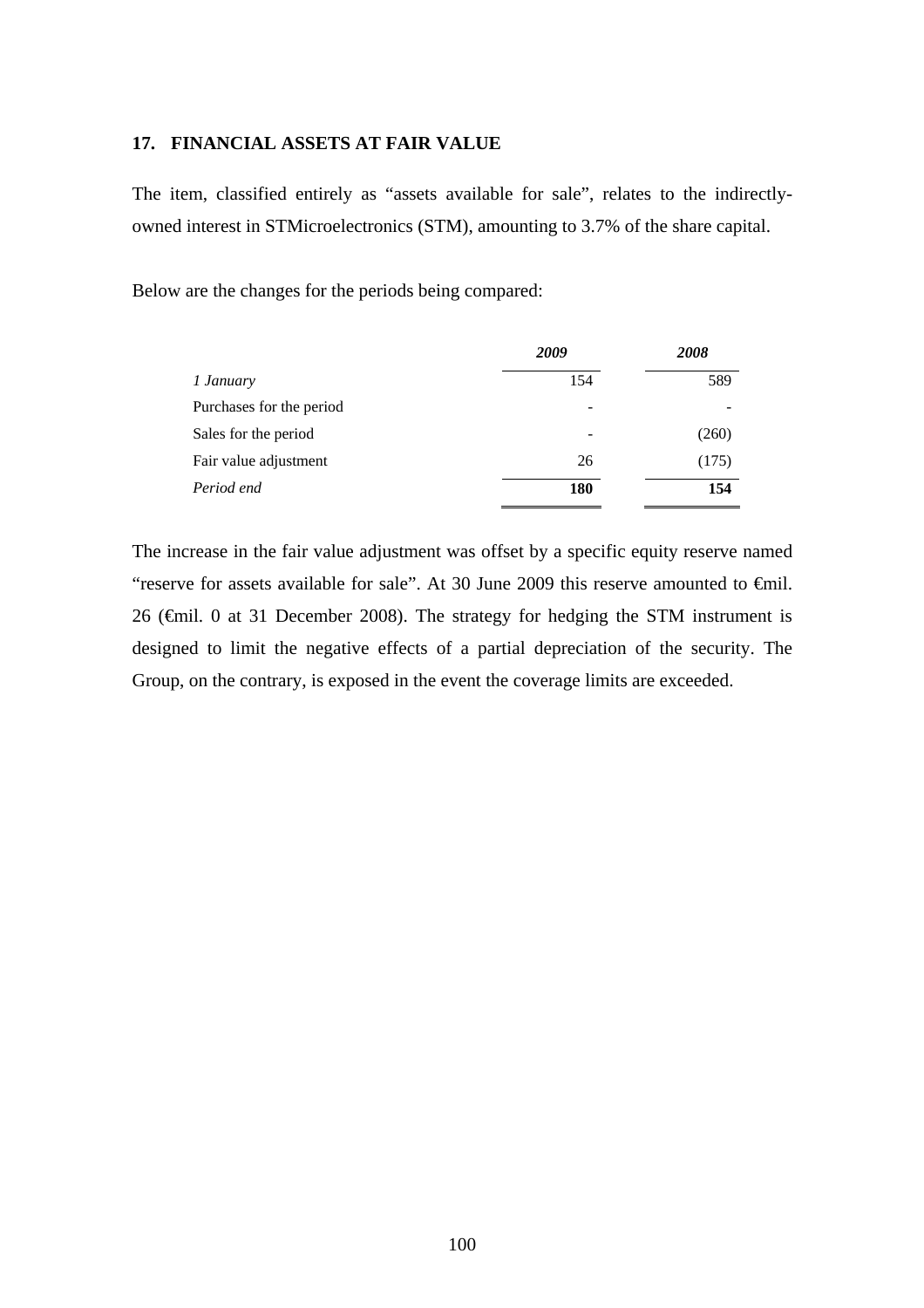### **18. OTHER NON-CURRENT ASSETS**

|                                                               | 30 June<br>2009 | 31 Dec.<br>2008 |
|---------------------------------------------------------------|-----------------|-----------------|
| Third-party financing                                         | 73              | 60              |
| Security deposits                                             | 27              | 21              |
| Receivables for finance leases                                | 4               | 6               |
| Deferred receivables Law 808/85                               | 203             | 135             |
| Net asset defined-benefit retirement plans (Section 23)       |                 | 39              |
| Financial receivables from related parties (Section 30)       | 12              | 13              |
| Other                                                         | 33              | 28              |
| <b>Non-current receivables</b>                                | 352             | 302             |
| Real estate investments                                       | 1               |                 |
| Equity investments                                            | 343             | 192             |
| Non-recurring costs awaiting interventions under Law 808/1985 | 384             | 467             |
| Other non-current assets                                      | 5               | 13              |
| <b>Non-current assets</b>                                     | 733             | 673             |
| <b>Total other non-current assets</b>                         | 1,085           | 975             |

Receivables for finance leases relate to transactions qualifying as finance leases made by GIE ATR where the Group is the lessor: in this case, the aircraft being the subjectmatter of the lease contract is removed from assets and replaced by a receivable, and the relevant finance income is recognised progressively over the term of the contract at the effective interest rate applicable to the lease contract.

The item deferred receivables Law 808/85 includes the receivables from the Ministry of Economic Development relating to the current value of the interventions pursuant to Law 808/85 in national security and similar projects for which collections were deferred. The portion for which collection is expected within 12 months ( $\epsilon$ mil. 43, compared with €mil. 35 at 31 December 2008) is classified among other current assets (Section 21). Non-recurring costs awaiting interventions under Law 808/1985 include the portion of non-recurring costs paid on programmes that benefit from the provisions of Law 808/1985, are classified as being functional to national security, and whose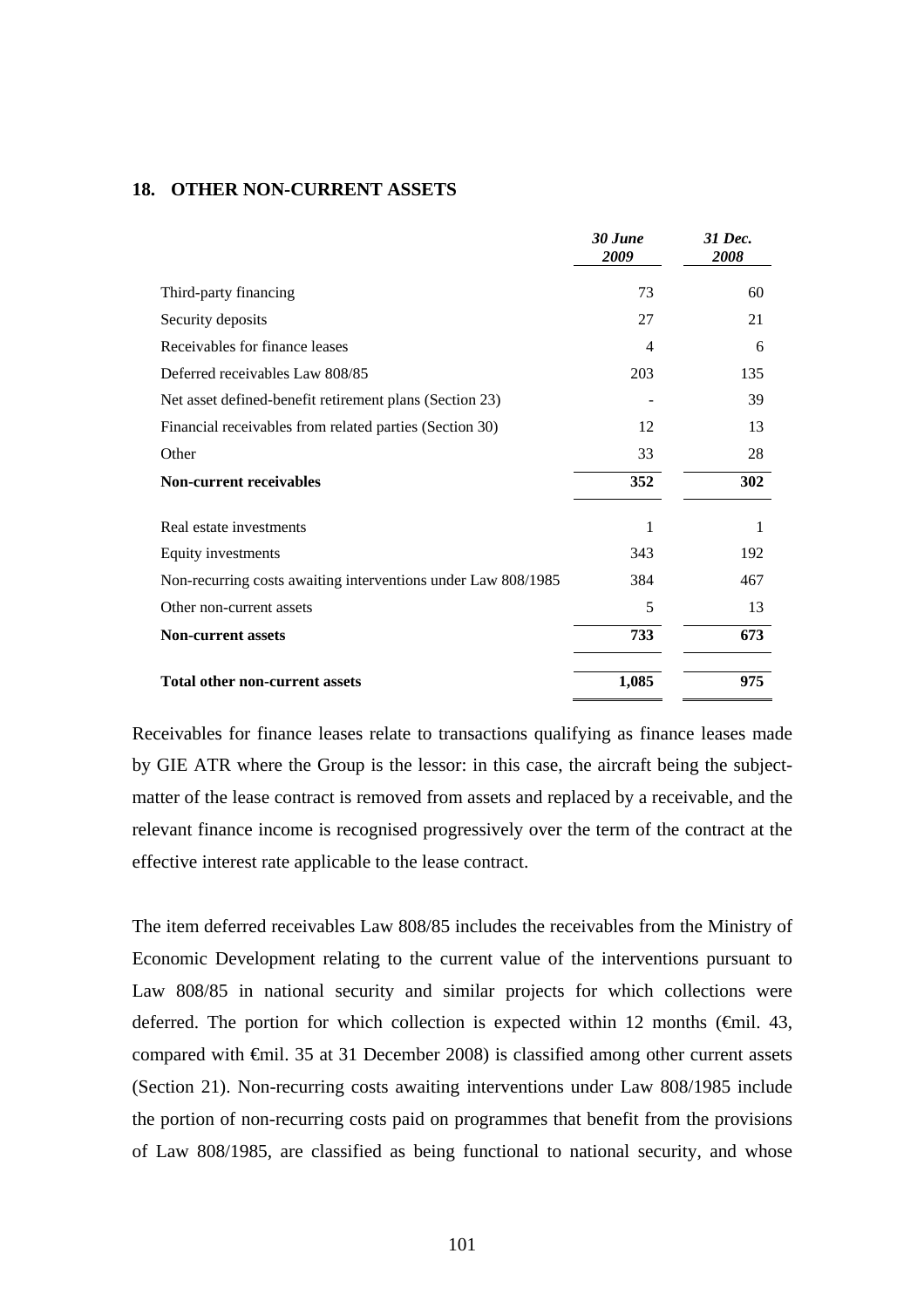expenses have not been assessed yet by the issuer. After the legal requirements for the recognition of the receivable from the Ministry are fulfilled, the recognised amount is reclassified as a receivable (current or non-current, based on the expected payment plan). The amount shown is calculated based on an estimate made by management that reflects the reasonable probability that funds are received and the effects of time value in the case of deferment over more than one year of the granting of funds.

Equity investments rose mainly as a result of the subscription of 25% plus one share of the Russian Joint Stock Company Sukhoi Civil Aircraft (€mil. 142).

### **19. TRADE RECEIVABLES, INCLUDING NET WORK IN PROGRESS**

|                                                     | 30 June<br>2009 | 31 Dec.<br>2008 |
|-----------------------------------------------------|-----------------|-----------------|
| Receivables                                         | 4,237           | 4,317           |
| Impairment                                          | (184)           | (180)           |
| Receivables from related parties (Section 30)       | 445             | 518             |
|                                                     | 4,498           | 4,655           |
| Work in progress (gross)                            | 9,021           | 7,825           |
| Advances from customers                             | (4,790)         | (4,151)         |
| Work in progress (net)                              | 4,231           | 3,674           |
| Total trade receivables and net work in<br>progress | 8,729           | 8,329           |

Trade receivables from related parties refer specifically to the non-eliminated portion of receivables from joints ventures and the lead companies or consortiums of major programmes in which the Group participates. The most important of these relate to the Eurofighter (EFA programme) totalling €mil. 93 (€mil. 92 at 31 December 2008) for contracts for the production of wings and posterior fuselages and for the assembly of aircraft for the Italian Air Force; receivables from the Saturno consortium amounting to €mil. 13 (€mil. 49 at 31 December 2008) for work on high-speed train lines; receivables from the Iveco - Oto Melara consortium amounting to  $\epsilon$ mil. 45 ( $\epsilon$ mil. 65 at 31 December 2008) for production and post-sales assistance on defence and security ground vehicles (production is currently under way on Blindo Puma, Carro PZH2000 and self-propelled vehicles for the Italian Army); receivables from Orizzonte-Sistemi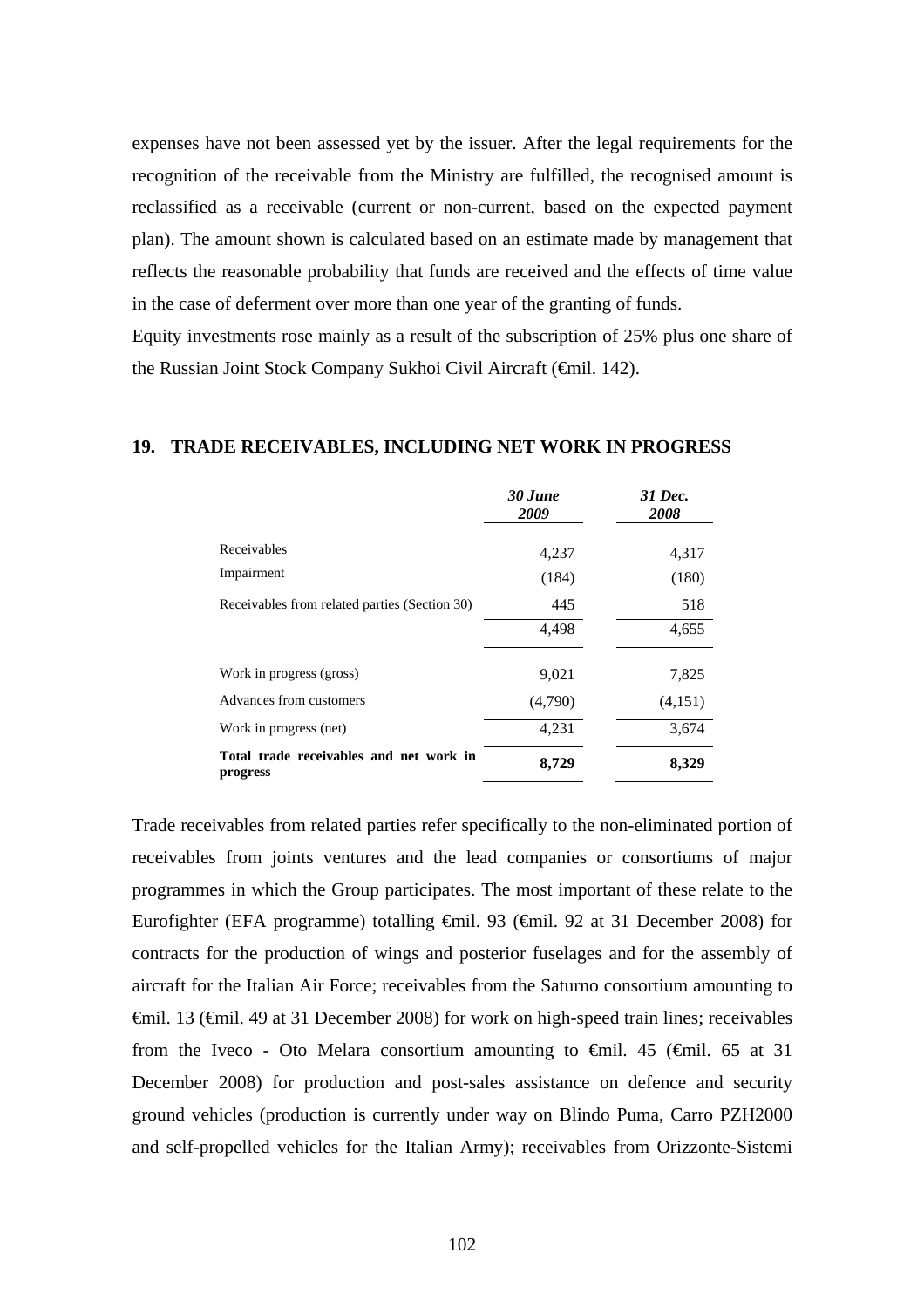Navali SpA amounting to €mil. 43 (€mil. 36 at 31 December 2008) relating to the FREMM programme.

### **20. DERIVATIVES**

The table below provides a breakdown of the equity items related to derivative instruments:

|                           | 30 June 2009  |                    |               | 31 Dec. 2008       |
|---------------------------|---------------|--------------------|---------------|--------------------|
|                           | <b>Assets</b> | <b>Liabilities</b> | <b>Assets</b> | <b>Liabilities</b> |
| Forward forex instruments | 162           | 65                 | 137           | 195                |
| Foreign-currency options  |               | 11                 |               | 36                 |
| Interest rate swaps       | 66            | 19                 | 19            | 5                  |
| Options on STM            | 15            |                    | 18            |                    |
| Embedded derivatives      | 59            |                    | 69            |                    |
|                           | 302           | 95                 | 243           | 236                |

The change in the fair value of the forward forex instruments is mainly the result of the increase in volumes hedged during the period at exchange rates more favourable than the closing exchange rate at 30 June.

The interest rate swaps with a total notional value of €mil. 1,869 were placed into effect to partially hedge bonds issued. The change in the fair value was mainly affected by the increase in notional values converted at a floating rate (from €mil. 930 at 30 June 2008 to €mil. 1,869 at 30 June 2009), owing to the current favourable spreads between longterm fixed rates and short-term floating rates, as well as the trend in long-term fixed rates compared with those in effect at the date the aforementioned transactions were carried out (Section 12).

The figure for embedded derivatives relates to commercial contracts denominated in currencies other than the currencies of the contractually involved parties and that generally used in the markets of reference. This component is separated from the commercial contract and valued at fair value through the income statement.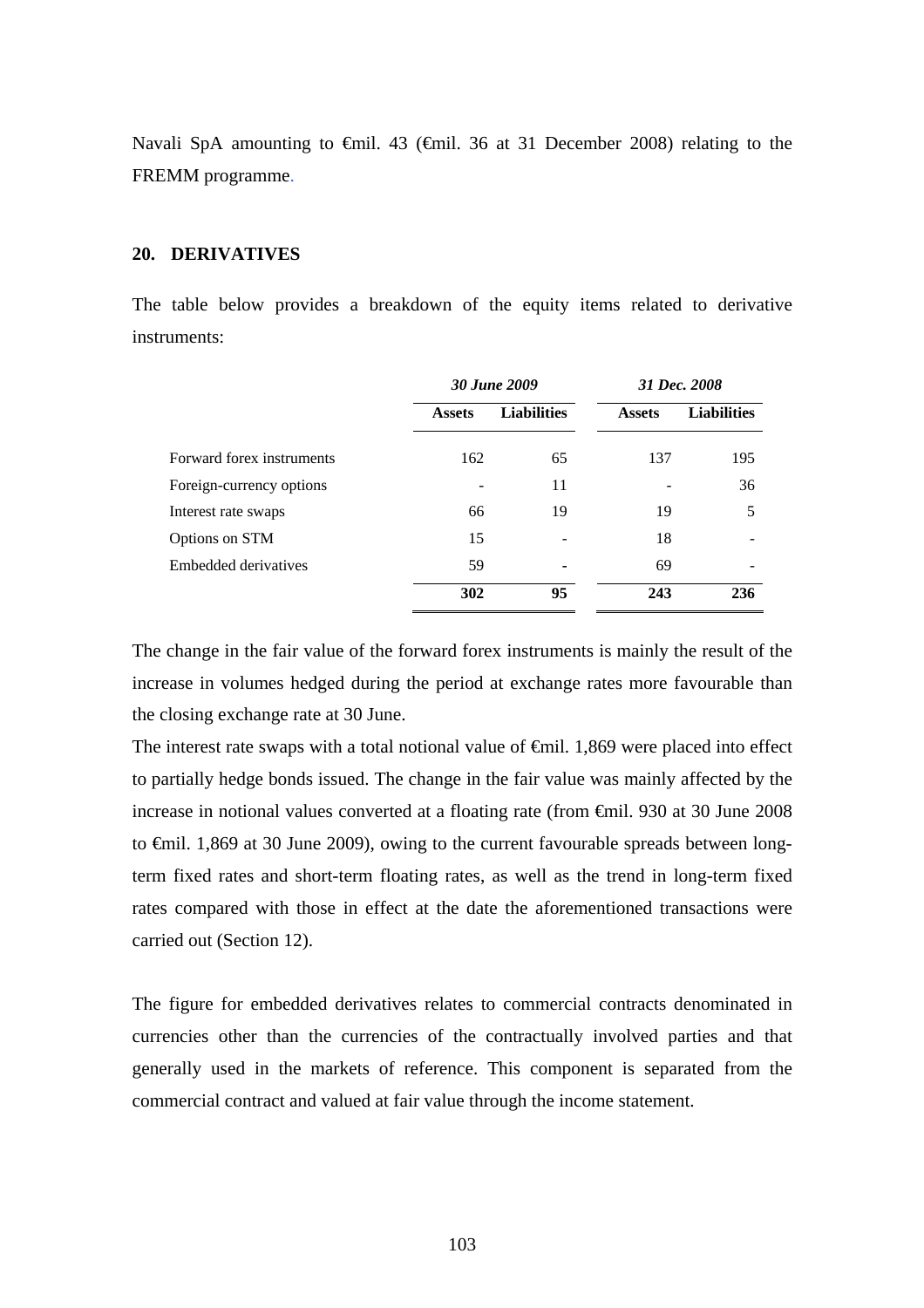At 30 June 2009, the Group has 33.7 million STMicroelectronics NV ("STM") securities classified as "assets available for sale", with a fair value of <del>€m</del>il. 180 (Section 17). In order to hedge the exposure to the risk of fluctuation of the market price of the securities, derivatives were put in place to protect the 20 million shares of STM. The hedging transactions are classified as trading activity, with the consequent economic impact resulting from the change in fair value (Section 12).

|                                                        | <b>30 June 2009</b> |     | 31 Dec. 2008 |  |
|--------------------------------------------------------|---------------------|-----|--------------|--|
| Tax receivables                                        | 218                 |     | 236          |  |
| Assets available for sale                              |                     | 1   |              |  |
| Other current assets:                                  | 769                 |     | 659          |  |
| Accrued income - current portion                       | 113                 | 114 |              |  |
| Receivables for contributions                          | 62                  | 71  |              |  |
| Receivables from employees and social security         | 39                  | 37  |              |  |
| Indirect tax receivables                               | 278                 | 204 |              |  |
| Deferred receivables Law 808/85                        | 43                  | 35  |              |  |
| Equity investments                                     | $\boldsymbol{l}$    | 1   |              |  |
| Other receivables from related parties (Section<br>30) | 60                  | 14  |              |  |
| Other assets                                           | 173                 | 183 |              |  |
| <b>Total other current assets</b>                      | 988                 |     | 896          |  |

# **21. OTHER CURRENT ASSETS**

Tax receivables include, *inter alia*, IRPEG receivables (corporate income tax) (€mil. 106) assigned to third parties, maintained as Group assets, even though they had been sold in previous years, because they do not meet the requirements of IAS 39 on derecognition. Specifically, in April 2009, Finmeccanica signed an agreement with the transferee containing a repurchase obligation in the event the tax receivables are not collected by 31 March 2013. Therefore, a financial payable of the same amount is recognised against these tax receivables (Section 25).

The item deferred receivables Law 808/1985 includes the receivables from the Ministry of Economic Development relating to the interventions pursuant to Law 808/1985 in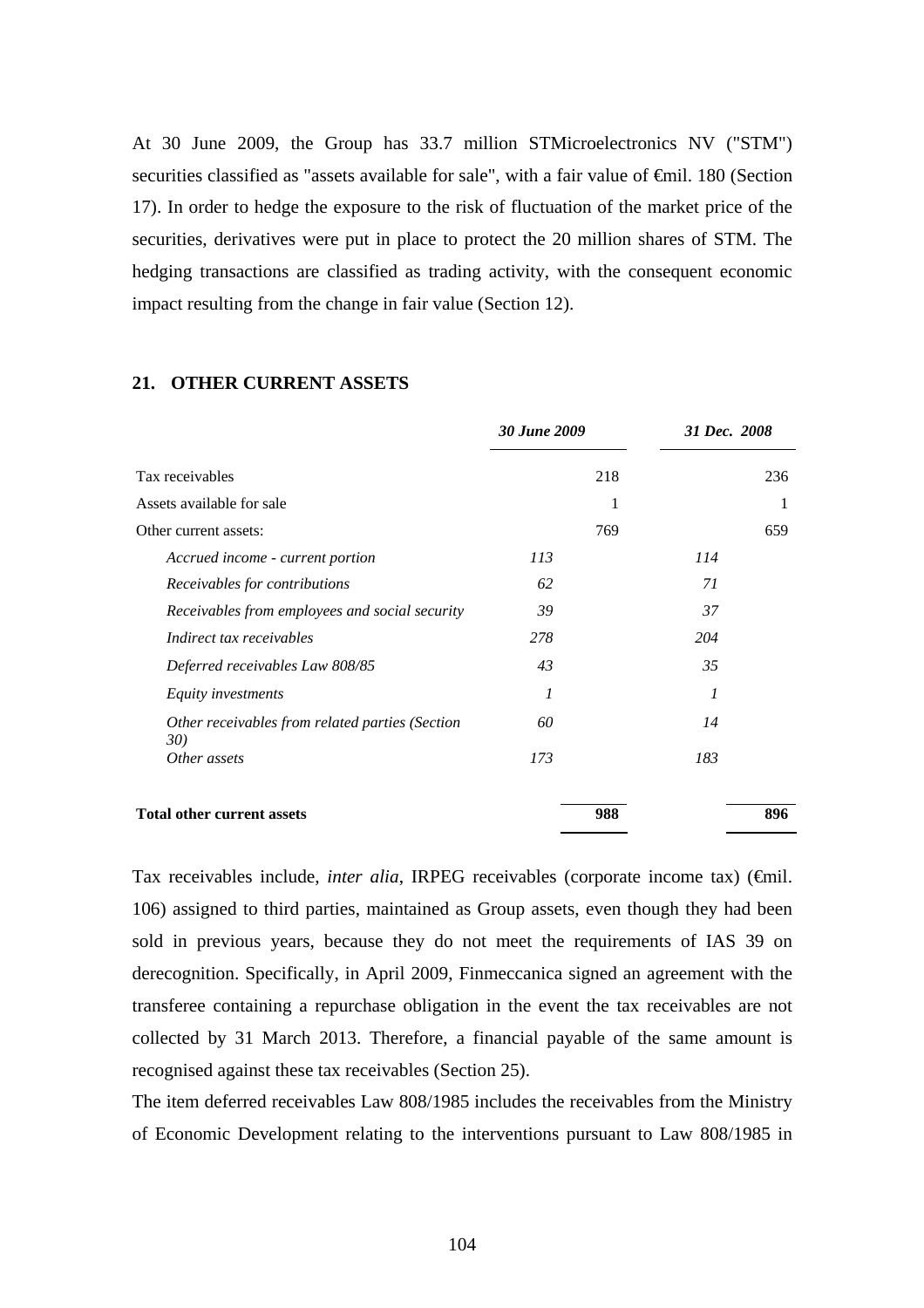national security and similar projects for which collections are expected within 12 months. Portions for which collections are expected beyond 12 months are recognised as accounts receivable and other non-current assets (Section 18).

Other assets include, among other things, receivables from the Ministry of Defence for the settlement of disputes for €mil. 5 (€mil. 34 at 31 December 2008), sundry advances in the amount of €mil. 24 (€mil. 23 at 31 December 2008), receivables for disputes in the amount of  $\theta$ mil.  $\theta$  ( $\theta$ mil. 6 at 31 December 2008), and receivables from the Camozzi group in the amount of  $\oplus$  mil. 2 ( $\oplus$  mil. 3 at 31 December 2008).

|                                                                                 | Number of<br>ordinary<br>shares | Par value<br><b>∈</b> mil. | <b>Treasury</b><br>shares<br>Gmil. | Costs<br>incurred<br>net of tax<br>effect <del>G</del> nil. | <b>Total</b><br><b>∈mil.</b> |
|---------------------------------------------------------------------------------|---------------------------------|----------------------------|------------------------------------|-------------------------------------------------------------|------------------------------|
| Outstanding shares                                                              | 578,150,395                     | 2,544                      |                                    | (17)                                                        | 2,527                        |
| Treasury shares                                                                 | (447,209)                       |                            | (8)                                |                                                             | (8)                          |
| 31 December 2008                                                                | 577,703,186                     | 2,544                      | (8)                                | (17)                                                        | 2,519                        |
| Repurchase of treasury<br>shares, less shares sold<br>Share capital increase in | (948,000)                       |                            | (9)                                |                                                             | (9)                          |
| November 2008                                                                   |                                 |                            |                                    | (2)                                                         | (2)                          |
| 30 June 2009                                                                    | 576, 755, 186                   | 2,544                      | (17)                               | (19)                                                        | 2,508                        |
| broken down as follows:                                                         |                                 |                            |                                    |                                                             |                              |
| Outstanding shares                                                              | 578,150,395                     | 2,544                      |                                    | (19)                                                        | 2,525                        |
| Treasury shares                                                                 | (1,395,209)                     |                            | (17)                               |                                                             | (17)                         |
|                                                                                 | 576,755,186                     | 2,544                      | (17)                               | (19)                                                        | 2,508                        |

### **22. SHARE CAPITAL**

The Group Parent's share capital fully subscribed and paid-up is divided into ordinary shares with a par value of  $\epsilon 4.40$  each.

At 30 June 2009, the Ministry for the Economy and Finance held about 30.2043% of the shares. Capital Research and Management Co. held more than 2.8042% of the shares and The Income Fund of America Inc. held about 2.0633% of the shares.

The statement of changes of other reserves and minority interests is provided in the accounting statements section.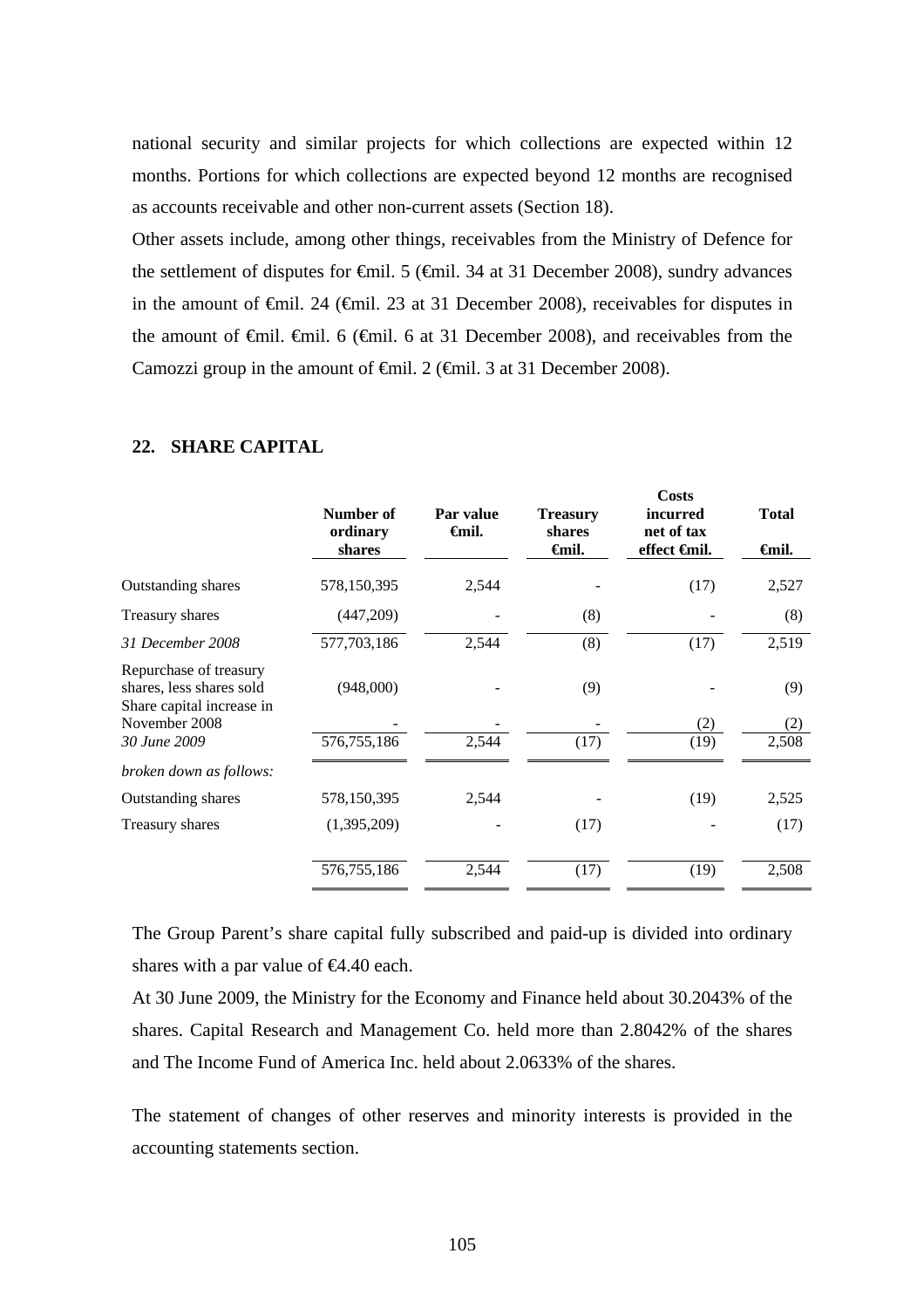The following is a breakdown of the tax effects on the gain and loss items recognised in shareholders' equity:

|                                                                                                | Group                     |            |                                |                           | Minority interests |                                |
|------------------------------------------------------------------------------------------------|---------------------------|------------|--------------------------------|---------------------------|--------------------|--------------------------------|
|                                                                                                | Amount<br>before<br>taxes | Tax effect | Amount<br>net of tax<br>effect | Amount<br>before<br>taxes | Tax effect         | Amount<br>net of tax<br>effect |
| Available-for-sale financial<br>assets<br>Actuarial gains (losses) on<br>defined-benefit plans | 26<br>(60)                | 21         | 26<br>(39)                     |                           | ۰                  | 1                              |
| Changes in cash flow hedges                                                                    | 75                        | (19)       | 56                             | (3)                       |                    | (3)                            |
| Exchange gains/losses                                                                          | 148                       |            | 148                            | 3                         |                    | 3                              |
| <b>Total</b>                                                                                   | 189                       | 2          | 191                            | 1                         |                    |                                |

# **23. EMPLOYEE LIABILITIES**

|                                                   | 30 June<br>2009 | 31<br><b>December</b><br>2008 |
|---------------------------------------------------|-----------------|-------------------------------|
| Severance obligations                             | 646             | 701                           |
| Defined-benefit retirement plans                  | 310             | 248                           |
| Share of MBDA joint-venture pension<br>obligation | 53              | 50                            |
| Other employee funds                              | 23              | 28                            |
|                                                   | 1,032           | 1,027                         |

Below is a breakdown of defined-benefit plans and statistical information regarding the excess (deficit) of the plans:

|                              | 30<br>June<br>2009 | 31<br><b>December</b><br><b>2008</b> | 31<br><b>December</b><br>2007 | 31<br><b>December</b><br>2006 | 31<br><b>December</b><br>2005 |
|------------------------------|--------------------|--------------------------------------|-------------------------------|-------------------------------|-------------------------------|
| Present value of obligations | 1,240              | 1,055                                | 1,038                         | 1.126                         | 1,025                         |
| Fair value of plan assets    | (930)              | (846)                                | (886)                         | (796)                         | (641)                         |
| Plan excess (deficit)        | (310)              | (209)                                | (152)                         | (330)                         | (384)                         |
| of which related to:         |                    |                                      |                               |                               |                               |
| - net liabilities            | (310)              | (248)                                | (152)                         | (330)                         | (384)                         |
| - net assets                 |                    | 39                                   |                               |                               |                               |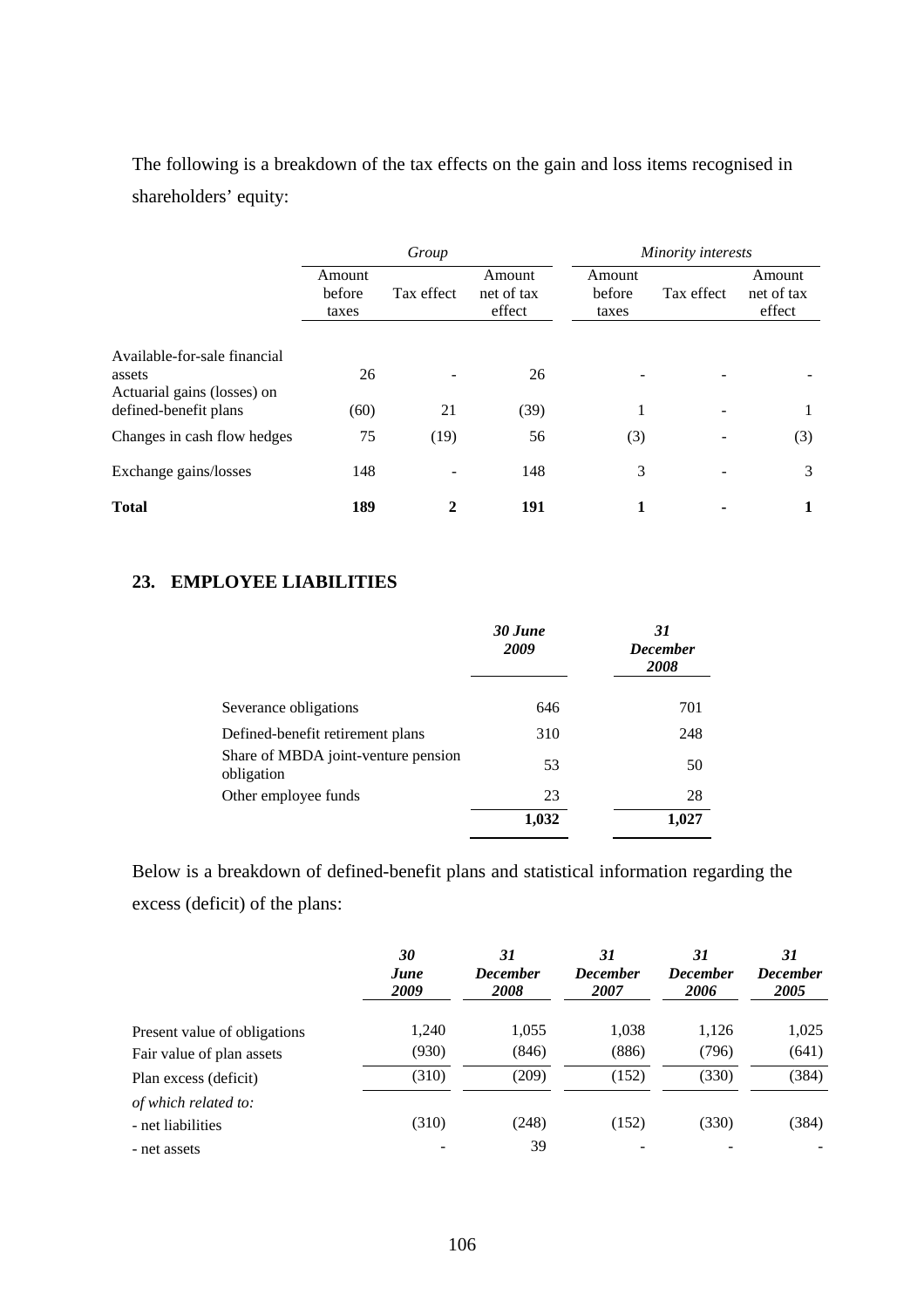The total net deficit mainly relates to plans for which the Group is a sponsor in the United Kingdom ( $\bigoplus$ mil. 152) and, following the acquisition of DRS, in the USA (€mil.75).

The amount recognised in the income statement for defined-benefit plans was calculated as follows:

|                                     | 30 June<br>2009 | 30 June<br>2008 |
|-------------------------------------|-----------------|-----------------|
| Costs of current services           | 25              | 28              |
| Total "personnel costs"             | 25              | 28              |
| Interest expense                    | 53              | 41              |
| Expected return on plan assets      | (35)            | (30)            |
| Costs recognised as "finance costs" | 18              | 11              |
|                                     | 43              | 39              |

# **24. PROVISIONS FOR RISKS AND CHARGES**

|                    | 30 June 2009 |                | 31 December 2008 |                |  |
|--------------------|--------------|----------------|------------------|----------------|--|
|                    | Non-current  | <b>Current</b> | Non-current      | <b>Current</b> |  |
| Guarantees given   | 32           | 19             | 32               | 23             |  |
| Restructuring      | 13           | 18             | 14               | 18             |  |
| Penalties          | 61           | 21             | 53               | 26             |  |
| Product guarantees | 106          | 128            | 102              | 117            |  |
| Other              | 174          | 385            | 143              | 448            |  |
|                    | 386          | 571            | 344              | 632            |  |

Other provisions for risks and charges came to a total of €mil. 559 (€mil. 591 at 31 December 2008) and specifically include:

- the provision for risks on the business of GIE ATR in the amount of  $\epsilon$ mil. 68 (unchanged from 31 December 2008);
- the provision for risks and contractual charges in the amount of  $\epsilon$ mil. 56 (€mil.69 at 31 December 2008) related, in particular, to business in the Defence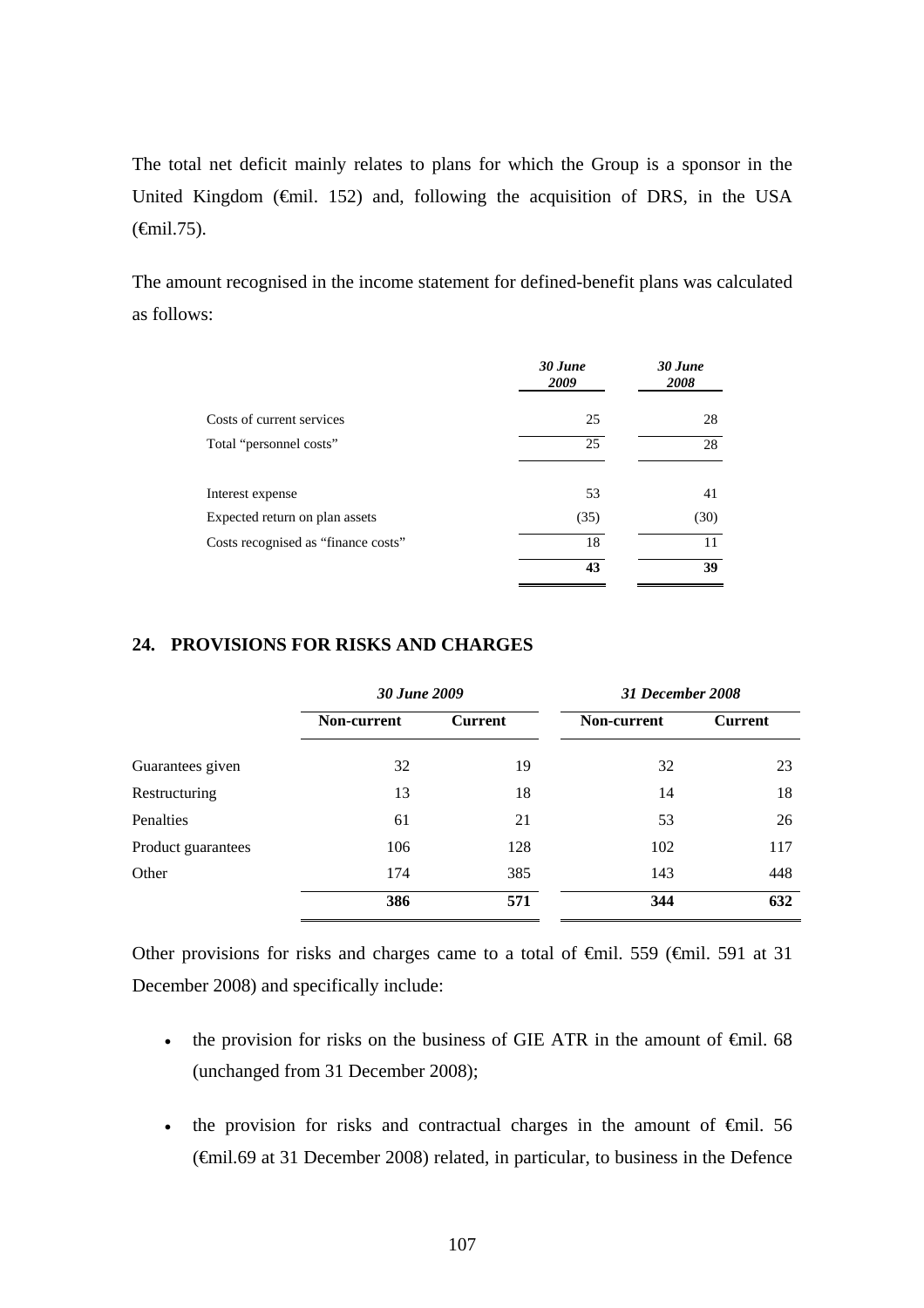Electronics and Security, Space, Defence Systems and Other Activities segments;

- the provision for risks on equity investments of  $\theta$ mil. 15 ( $\theta$ mil. 17 at 31 December 2008) includes accruals to cover losses exceeding the carrying amounts of unconsolidated equity investments; the provision fell mostly due to the elimination of Elsag Eastern Europe Srl (in liq.) from the Register of Enterprises  $(\text{fmil.1});$
- the provision for taxes in the amount of  $\theta$ mil. 56 ( $\theta$ mil. 64 at 31 December 2008);
- the provision for disputes with employees and former employees in the amount of €mil. 32 (€mil. 35 at 31 December 2008);
- the provision for pending litigation in the amount of  $\theta$ mil. 82 ( $\theta$ mil. 101 at 31 December 2008);
- the provisions for risk on contract-related costs in the amount of  $\epsilon$ mil. 68 (€mil.44 at 31 December 2008);
- other provisions in the amount of  $\epsilon$ mil. 182 ( $\epsilon$ mil. 193 at 31 December 2008).

With regard to the risk provisions, the Group's operations regard industries and markets where many disputes are settled only after a considerable period of time, especially in cases where the customer is a government entity.

In application of related accounting standards, provisions have been made for any obligations related to probable and quantifiable risks. Likewise, to the best of our knowledge, regarding other disputes against the Group, no specific allocation has been made since the Group reasonably believes that such disputes may be resolved satisfactorily and without any significant impact on the results.

The following is a description of the situations, mentioned here for the purposes of full disclosure, that have undergone change since the preparation of the 2008 consolidated financial statements (to which we suggest you refer for more information):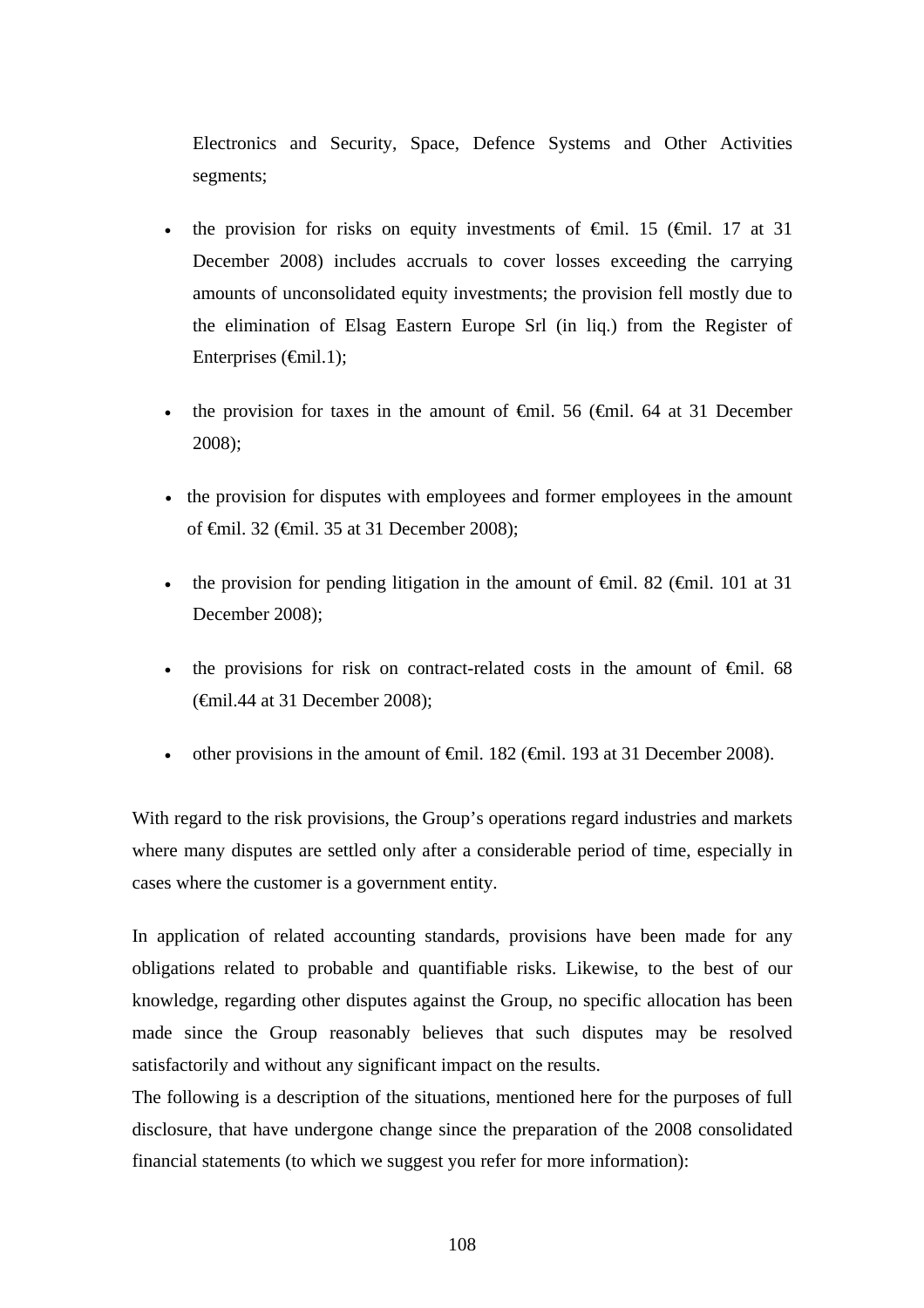o with regard to the litigation commenced by Reid in 2001 against Finmeccanica and Alenia Spazio (now So.Ge.Pa. SpA) before the Court of Texas to object to alleged breaches by the former Finmeccanica-Space Division of agreements for the project for implementing the Gorizont satellite programme. The litigation had a favourable outcome, after more than five years, due to the lack of jurisdiction of the relevant Court. On 11 May 2007, Reid served Finmeccanica and Alcatel Alenia Space Italia (now Thales Alenia Space Italia) with a Complaint commencing a new lawsuit before the Court of Chancery of Delaware.

In the new lawsuit, Reid presented the same claims for compensation that were demanded in the prior Texas lawsuit, without specifying an amount for the damage incurred.

On 29 June 2007 Finmeccanica filed a Motion to Dismiss objecting to the timebarring of and the statute of limitations on the action and the lack of jurisdiction of the Court of Delaware. These objections were discussed in the hearing of 29 October 2007. On 27 March 2008 the Court denied the plaintiff's motion, finding the action to be time-barred. This decision was challenged by the opposing party before the Supreme Court of Delaware, which issued a decision on 9 April 2009, granting the motion and remanding the case to the Court of Chancery for a decision on the other objection raised by Finmeccanica concerning the lack of jurisdiction of the Court of Delaware, relating to which the discovery phase has begun and is expected to be completed by December 2009;

o in 1999 the Royal Thai Army sued Finmeccanica before the Court of Bangkok demanding compensation for damages amounting to US\$37,375,564 plus interest of US\$mil. 20, for operation defects in the "Spada Aspide" missile system, which was the subject-matter of a supply contract made in 1986 with the former Selenia Industrie Elettroniche Associate. The supply contract under dispute was transferred in 1998 to the former Alenia Marconi Systems SpA (now Selex Sistemi Integrati SpA), which undertook any risks connected with the dispute. Finmeccanica objected on the grounds of the lack of jurisdiction of the relevant court (due to the arbitration clause of the contract) and the time-barring of the action. On 10 March 2009, the Court, granted the objection and found that it lacked jurisdiction;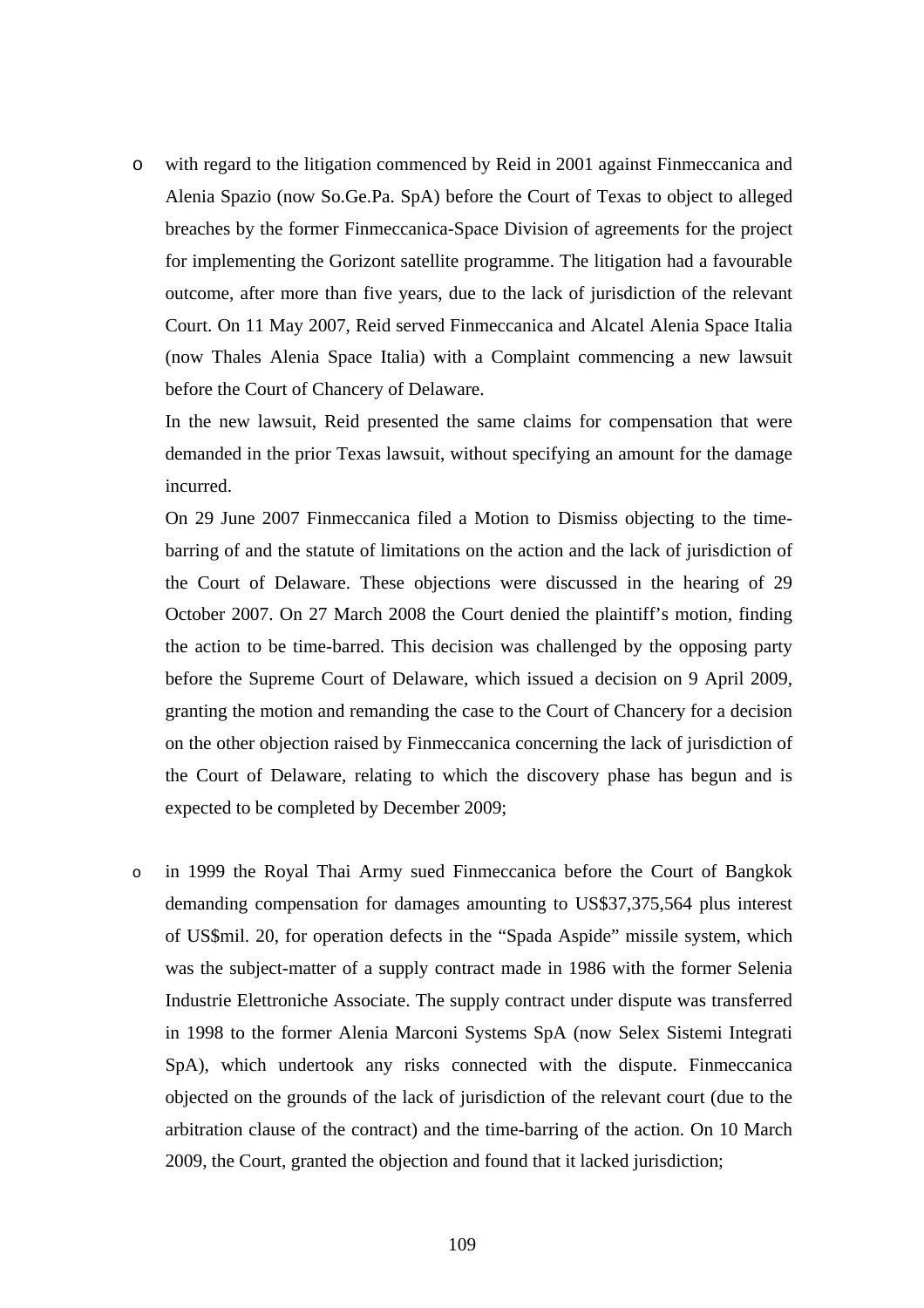- o the dispute initiated by Telespazio SpA against the Agenzia delle Entrate, Rome District 4 challenging a tax assessment regarding direct income taxation (IIDD) for the year 2000, which contained a demand for a total of about €mil. 30 consisting of additional taxes, penalties and interest. The notice of assessment, served on 27 November 2006, relates to a tax audit completed in 2001 in which the Tax Authority challenged the deductibility of the loss regarding receivables from a foreign company taken by Telespazio SpA within the context of a non-recourse sale carried out following many fruitless attempts to recover these receivables. Specifically, the Tax Authority, deeming the actions undertaken by the Company to forcibly collect the receivables and therefore the evidence of the foreign debtor's solvency or lack thereof to be insufficient, found that the requirements of certainty and precision under the law were not met to allow the loss to be fully deducted, regardless of the fact that the loss was conclusively realised by Telespazio SpA within the context of the non-recourse sale of the receivables arguing that sale *per se* guarantees certainty only of the legal loss of the receivable but not the financial loss. The court of first instance upheld the company's appeal with ruling filed on 25 September 2008. The ruling was appealed by the Tax Authority. The appellate court has yet to schedule a hearing date;
- o in January 2009, Pont Ventoux Scrl initiated an arbitration with the joint venture formed by Ansaldo Energia, as representative (31%), Alstom Power Italia SpA (17%) and Voith Siemens Hydro Power Generation SpA (52%) concerning a contract worth €mil. 15 to supply two electric generators as part of the project to build a hydroelectric plant in Val di Susa (Italy). The plaintiff is seeking payment for alleged damages, both direct and consequential, and harm to its image, totalling about €mil. 90. It asserts that the serious fault renders the clause that limits the liability of the joint venture to the contract amount inapplicable. Ansaldo Energia maintains that it supplied the products required and that it carried out its responsibilities as representative with the greatest diligence. Therefore, it argues that it is not liable for the delays and breaches in performing the contract claimed by Pont Ventoux;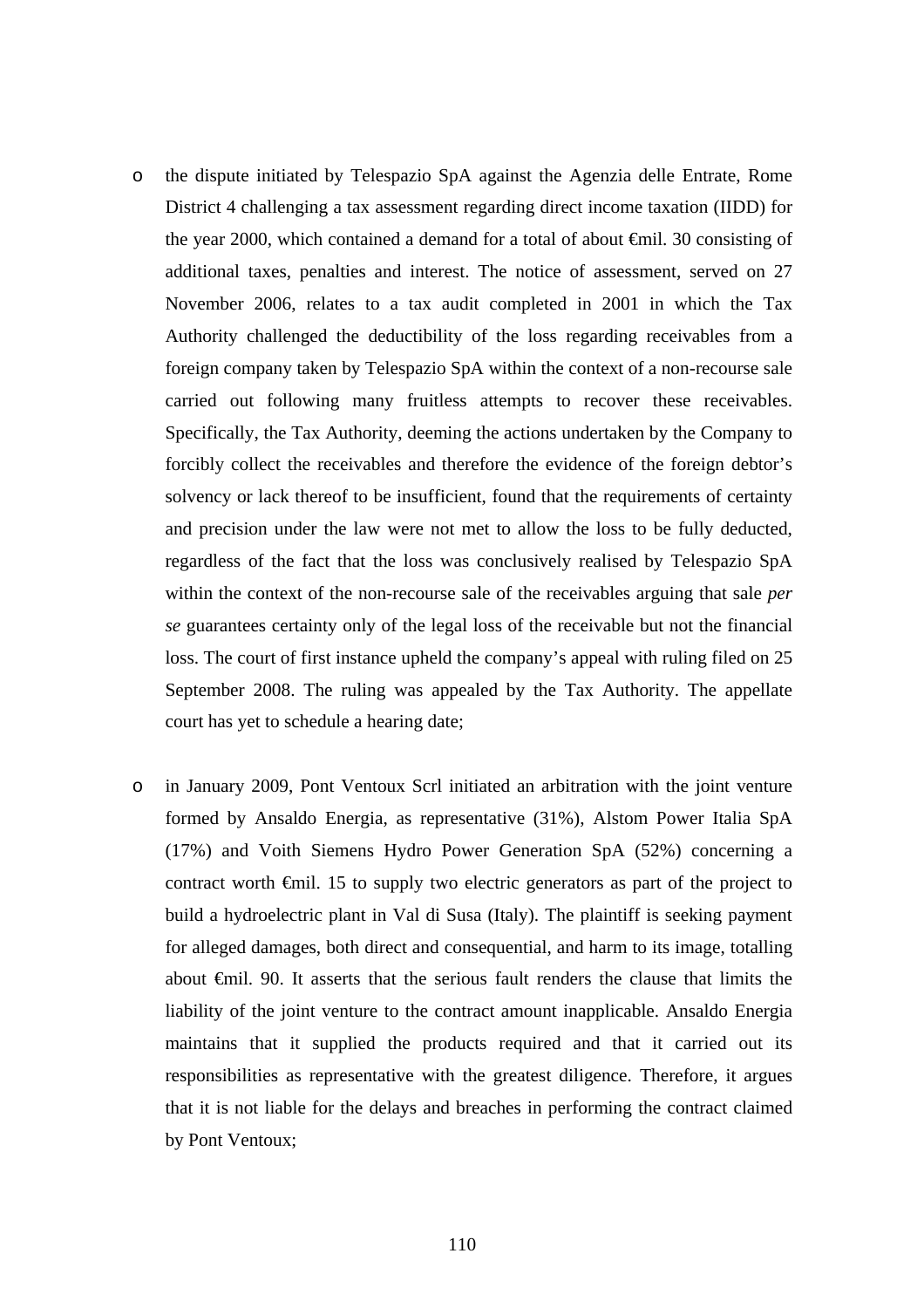o in December 2007, EADS ATR initiated arbitration proceedings with the International Chamber of Commerce of Lausanne to challenge an alleged breach by Alenia Aeronautica in relation with an agreement signed in May 2001 for the transfer to GIE ATR (in which EADS ATR and Alenia own a 50% stake) of ATR 42 and ATR 72 aircraft components made by Alenia Aeronautica and EADS ATR. The plaintiff claims that Alenia Aeronautica had withdrawn itself from the contractual obligation of renegotiating the prices established in that contract, not valid since 2003. The plaintiff asks that the company be ordered to pay US\$ mil. 32, plus interest, as compensation for the damages resulting from that breach. EADS ATR also asks that the Arbitration Panel determine a new price for the sale of the components made by the parties to GIE ATR based on actual industrial costs. In its appeal, Alenia Aeronautica challenged the plaintiff's claim and filed counterclaims. On 29 September 2008 EADS ATR served Alenia Aeronautica a brief in which it increased the amount of damages sought from US\$mil. 32 to US\$mil. 55. The evidence-gathering phase was completed at the hearing held on 12 May 2009 and the Arbitration Panel is expected to issue the partial arbitration award on the finding of liability.

#### **25. BORROWINGS**

|                                            | 30 June<br>2009 | 31 December<br>2008 |
|--------------------------------------------|-----------------|---------------------|
|                                            |                 |                     |
| <b>Bonds</b>                               | 3,037           | 3,081               |
| Bank borrowings                            | 1,825           | 2,058               |
| Finance leases                             | 14              | 16                  |
| Payables for factoring of receivables sold | 109             | 109                 |
| Payables to related parties (Section 30)   | 703             | 652                 |
| Other borrowings                           | 404             | 444                 |
| <b>Total borrowings</b>                    | 6,092           | 6,360               |
| of which:                                  |                 |                     |
| Current                                    | 2,349           | 2,265               |
| Non-current                                | 3,743           | 4.095               |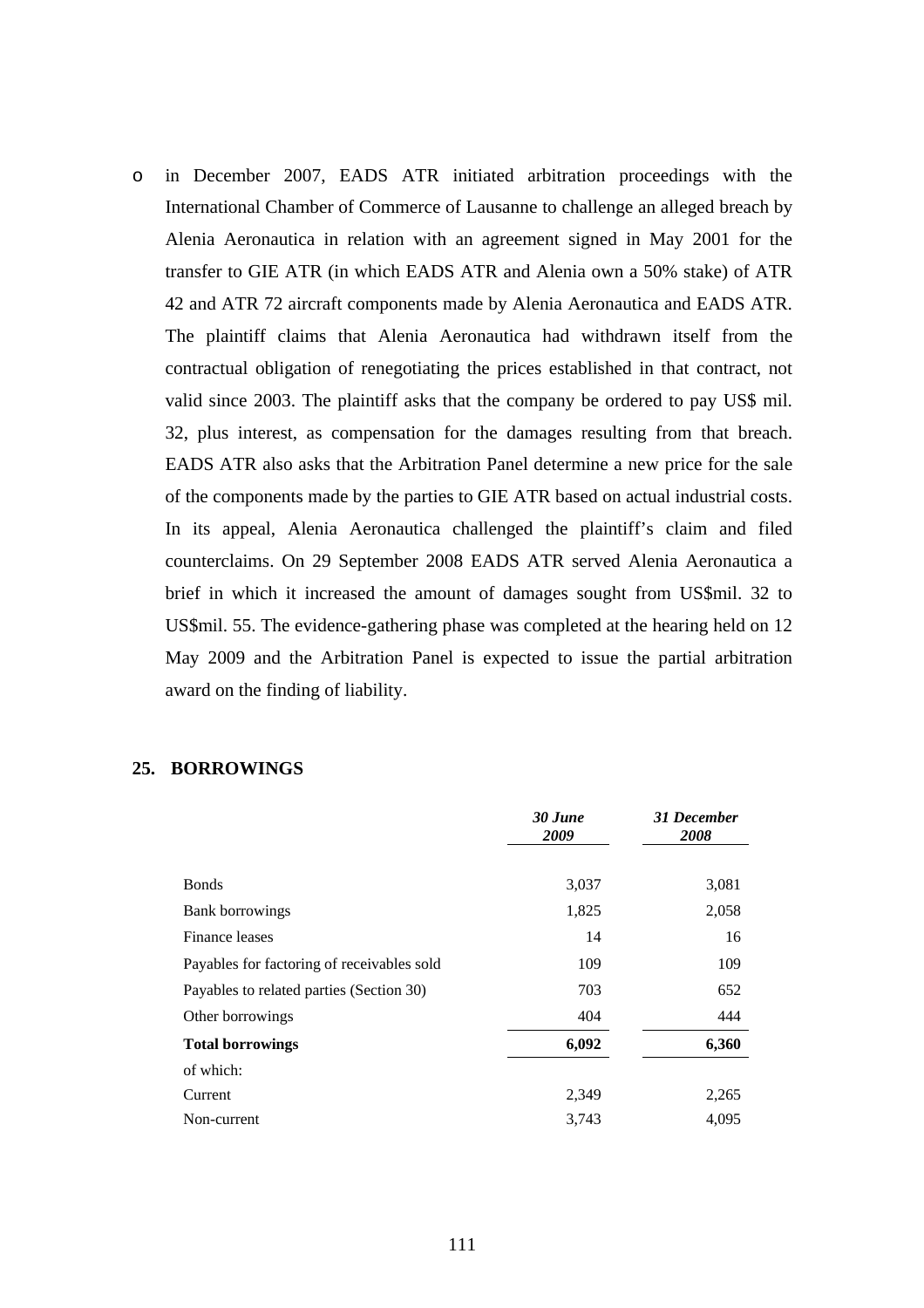The decrease in bonds is due to the reimbursement of almost all the remaining DRS bond issues (€mil. 850 at 31 December 2008) triggered by the change of control clause, net of the new bonds recorded in February and April 2009 for a nominal amount of €mil. 250 and GBPmil. 400 respectively (roughly €mil. 471).

The decrease in other borrowings  $(\text{fmid. } 40)$  includes, among the other things, the second reimbursement payment of <del>€</del>mil. 80 (total initial debt of <del>€</del>mil. 389) made in January by the relevant Group companies to the Ministry for Economic Development (MED) as a result of the decisions made concerning the methods for complying with the scheduled repayment plans and the corresponding finance costs related to programmes funded by Law 808/1985. The first reimbursement payment of €mil. 297 was made in May 2008.

The decrease in bank borrowings relates to the partial reimbursement of the Senior Term Loan Facility, as described in the Report on Operations.

Payables to related parties (Section 30) include in particular the amount of  $\epsilon$ mil. 596 (€mil. 570 at 31 December 2008) due by Group companies to the joint ventures MBDA and Thales Alenia Space, for the unconsolidated portion, and payables of €mil. 96 (€mil. 62 at 31 December 2008) from Eurofighter, held by Alenia Aeronautica (21%), which, due to the new cash pooling agreement made by the shareholders, distributed the cash surplus at 30 June 2009.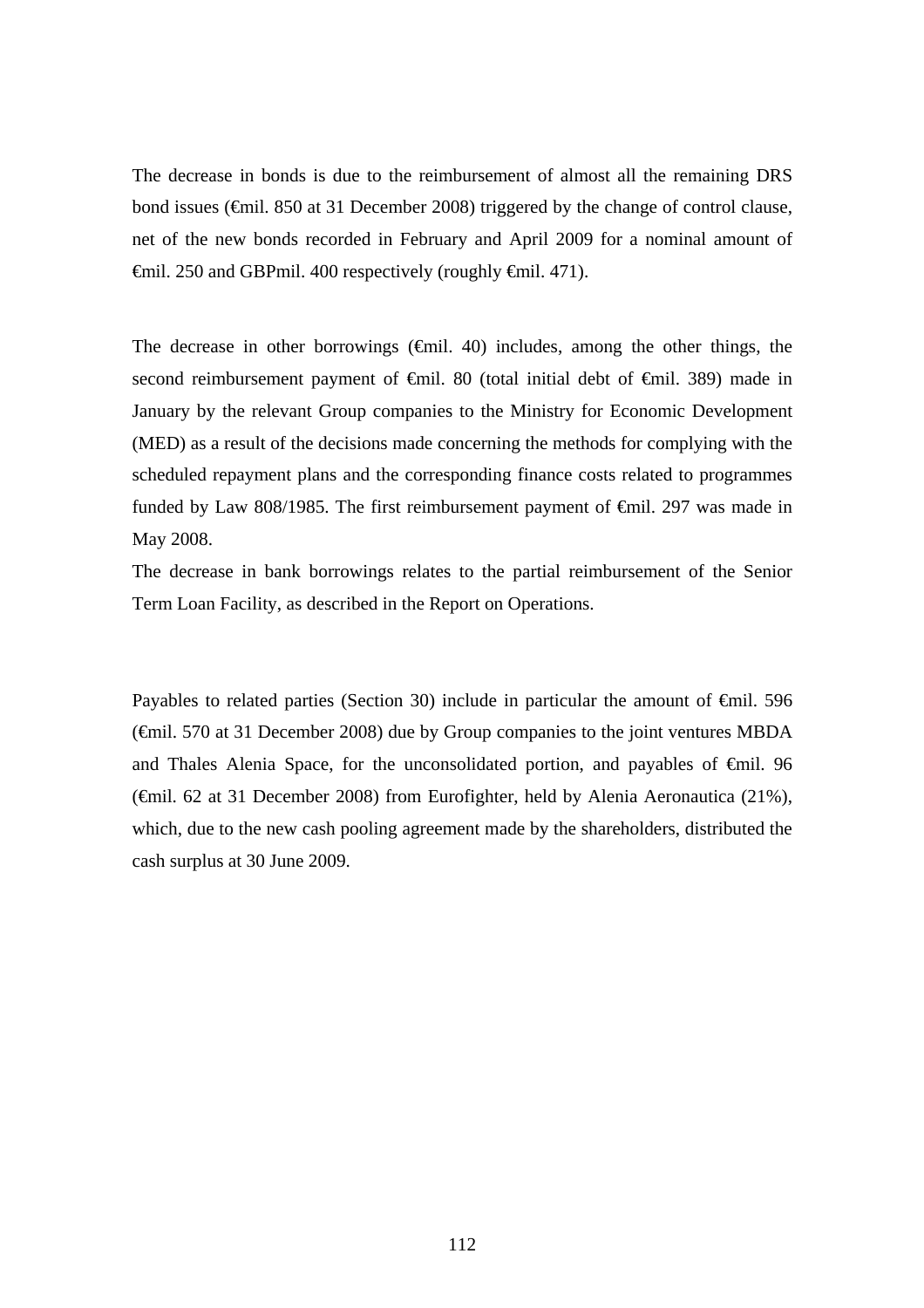*Below is the financial information required under CONSOB communication no. DEM/6064293 of 28 July 2006:* 

| $\epsilon$ millions                       | $30 - Jun - 2009$ | 31-Dec-2008 |
|-------------------------------------------|-------------------|-------------|
| Cash                                      | (718)             | (2,297)     |
| Securities held for trading               | (1)               | (1)         |
| <b>LIQUIDITY</b>                          | (719)             | (2,298)     |
| <b>CURRENT FINANCIAL RECEIVABLES</b>      | (758)             | (679)       |
| Current bank payables                     | 1,041             | 178         |
| Current portion of non-current borrowings | 194               | 980         |
| Other current borrowings                  | 1,114             | 1,107       |
| <b>CURRENT NET DEBT</b>                   | 2,349             | 2,265       |
| <b>CURRENT NET FINANCIAL DEBT (CASH)</b>  | 872               | (712)       |
| Non-current bank payables                 | 784               | 1,880       |
| <b>Bonds</b> issued                       | 2,856             | 2,115       |
| Other non-current payables                | 103               | 100         |
| <b>NON-CURRENT NET FINANCIAL DEBT</b>     | 3,743             | 4,095       |
| <b>NET FINANCIAL DEBT</b>                 | 4,615             | 3,383       |

### **26. TRADE PAYABLES, INCLUDING ADVANCES FROM CUSTOMERS, NET**

|                                                | 30 June<br>2009 | 31<br><b>December</b><br>2008 |
|------------------------------------------------|-----------------|-------------------------------|
| Trade payables                                 | 4,607           | 4,651                         |
| Trade payables to related parties (Section 30) | 78              | 84                            |
|                                                | 4,685           | 4,735                         |
| Advances from customers (gross)                | 16,329          | 16,245                        |
| Work in progress                               | (8,775)         | (8, 846)                      |
| Advances from customers (net)                  | 7,554           | 7,399                         |
| <b>Total trade payables</b>                    | 12,239          | 12,134                        |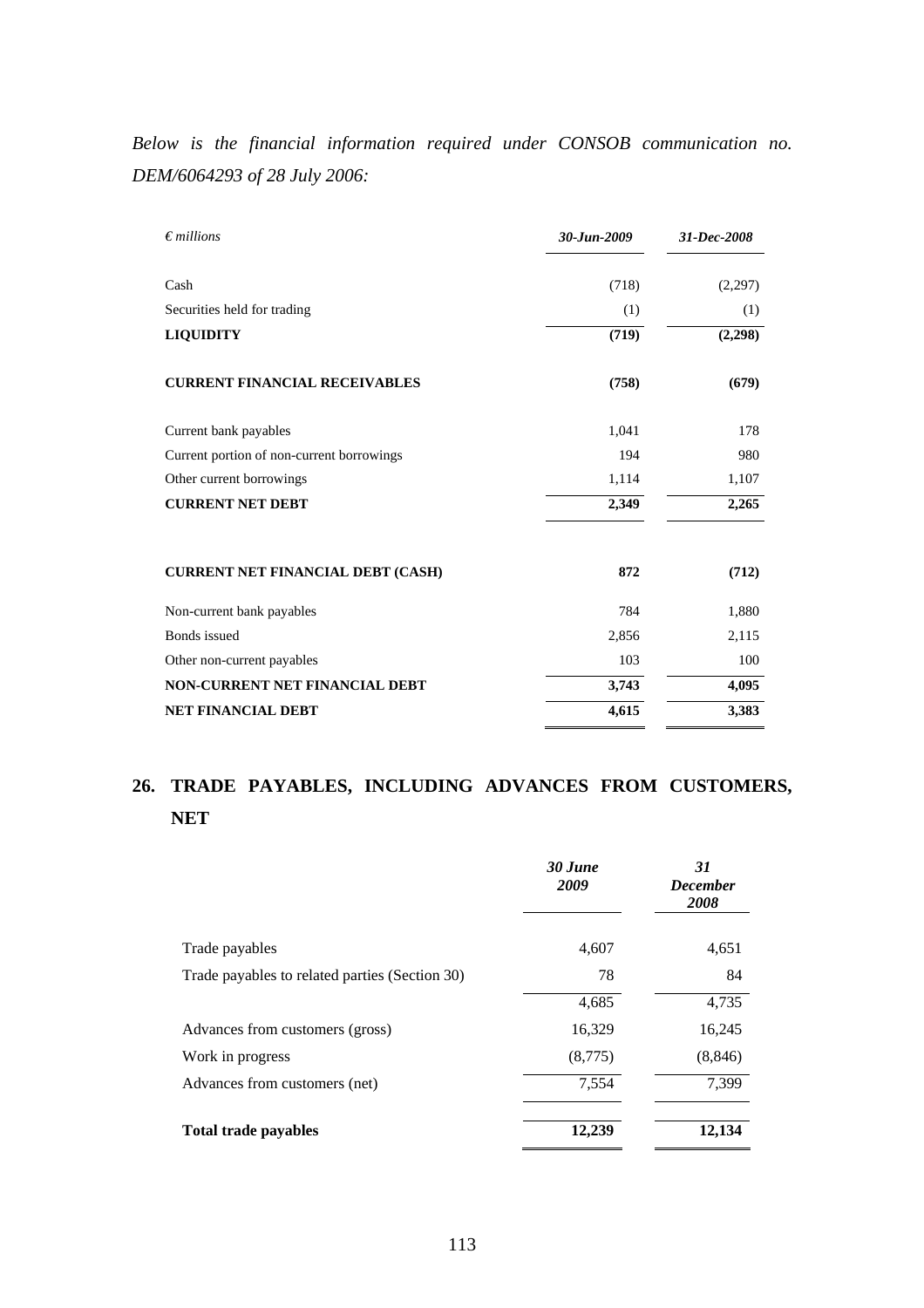#### **27. OTHER LIABILITIES**

|                                                                                                     |                 | Non-current                   | <b>Current</b>  |                                      |  |
|-----------------------------------------------------------------------------------------------------|-----------------|-------------------------------|-----------------|--------------------------------------|--|
|                                                                                                     | 30 June<br>2009 | 31<br><b>December</b><br>2008 | 30 June<br>2009 | 31<br><b>December</b><br><b>2008</b> |  |
| <b>Employee obligations</b>                                                                         | 59              | 56                            | 540             | 456                                  |  |
| Deferred income                                                                                     | 33              | 48                            | 96              | 118                                  |  |
| Social security payable                                                                             | 5               | 3                             | 279             | 291                                  |  |
| Payable to Min. of Econ. Dev. Law 808/1985                                                          | 254             | 276                           | 49              | 23                                   |  |
| Payable to Min. of Econ. Dev. for monopoly<br>rights Law 808/1985<br>Other liabilities Law 808/1985 | 73<br>163       | 72<br>158                     | 33              | 28                                   |  |
| Indirect tax payables                                                                               |                 |                               | 157             | 174                                  |  |
| Other payables to related parties (Section 30)                                                      |                 |                               | 30              | 34                                   |  |
| Other payables                                                                                      | 112             | 118                           | 517             | 450                                  |  |
|                                                                                                     | 699             | 731                           | 1,701           | 1,574                                |  |

The payables to the Ministry of Economic Development (MED) relate to the payables for royalties accrued pursuant to Law 808/1985 for "national security" and similar projects, in addition to payables for disbursement received from the Ministry of Economic Development supporting development of non-national security and similar programmes eligible for the incentives under Law 808/85. The payables are reimbursed on the basis of a scheduled repayment plan, without the payment of finance costs.

Other liabilities Law 808/1985 includes the difference between the subsidies received or to be received pursuant to Law 808/1985, relating to programmes qualifying as programmes "of European interest", with regard to the share of the subsidised costs classified among non-recurring costs, as well as the differential between the monopoly rights charged for the programmes of national security and the effective payable accrued based on the established reimbursement ratio.

Other payables include:

the payable to Bell Helicopters of  $\epsilon$ mil. 77 included among non-current liabilities (€mil. 89 as of 31 December 2008), of which €mil. 61 is carried as a non-current liability (€mil. 75), arising from the "BAAC reorganisation" which involved the acquisition of 100% of the construction and marketing rights for the helicopter AW139, previously owned by Bell Helicopter;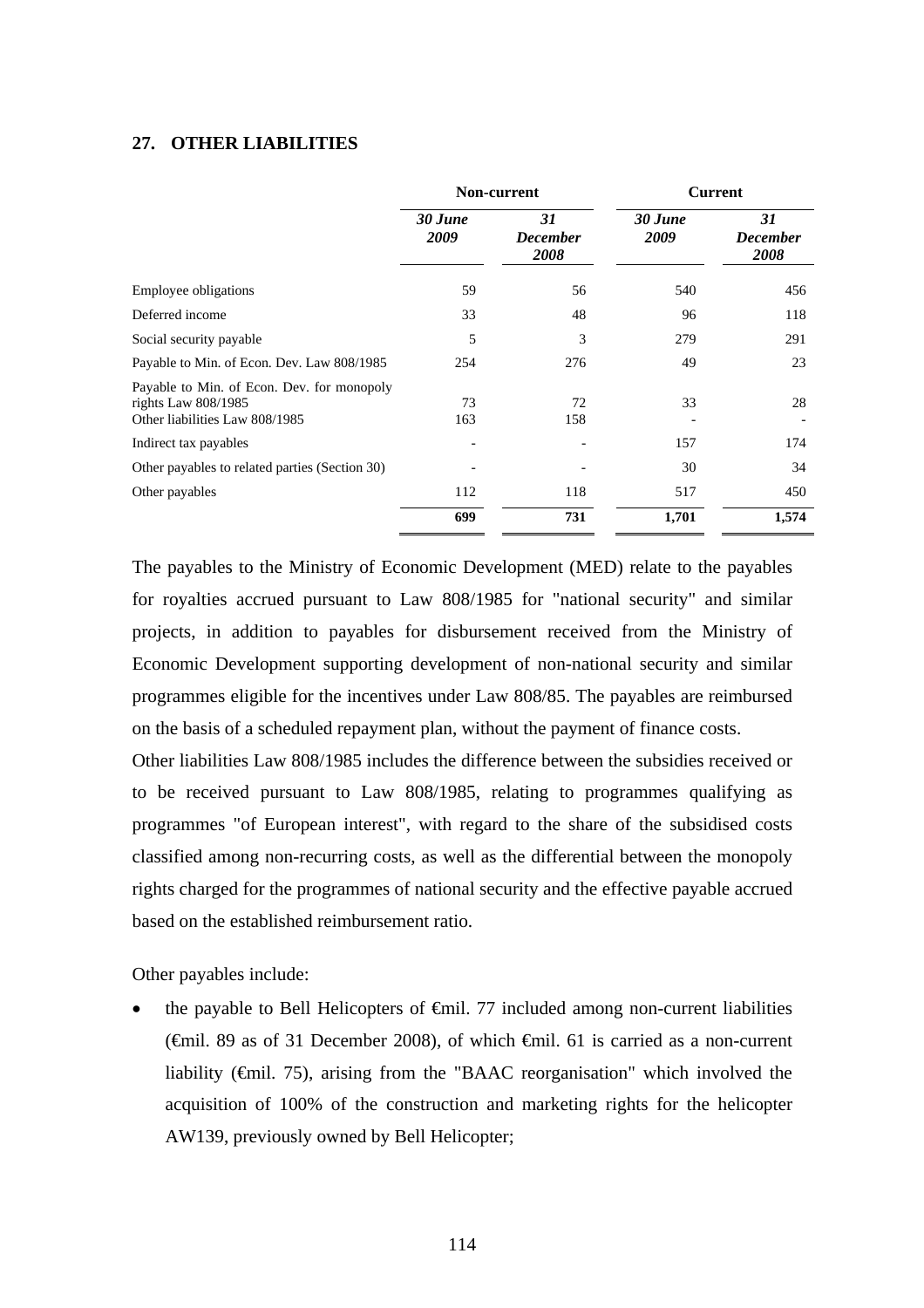- the payable to EADS NV due from GIE ATR (50/50 consortium owned by Alenia Aeronautica SpA and EADS NV) in the amount of  $\theta$ il. 52 ( $\theta$ mil. 6 at 31 December 2008);
- the payable for customer deposits in the amount of  $\theta$ mil. 27 ( $\theta$ mil. 33 at 31 December 2008);
- the payable for contractual penalties in the amount of  $\epsilon$ mil. 22 ( $\epsilon$ mil. 32 at 31 December 2008);
- the payable for the repurchase of a G222 aircraft in the amount of  $\epsilon$ mil. 8 ( $\epsilon$ mil. 9 at 31 December 2008);
- commissions due in the amount of  $\theta$ mil. 18 ( $\theta$ mil. 25 at 31 December 2008);
- royalties due in the amount of  $\epsilon$ mil. 26 ( $\epsilon$ mil. 19 at 31 December 2008);
- payables for insurance in the amount of €mil. 16 (€mil. 22 at 31 December 2008).

#### **28. CASH FLOW FROM OPERATING ACTIVITIES**

|                                                                   | For the six months ended 30 June |      |  |  |
|-------------------------------------------------------------------|----------------------------------|------|--|--|
| <b>Cash flow from operating activities</b>                        | 2009                             | 2008 |  |  |
|                                                                   |                                  |      |  |  |
| Net result                                                        | 242                              | 297  |  |  |
| Depreciation, amortisation and impairment                         | 320                              | 220  |  |  |
| Effect of valuation of equity investments using the equity method | (12)                             | (10) |  |  |
| Income taxes                                                      | 161                              | 88   |  |  |
| Costs of pension and stock grant plans                            | 44                               | 41   |  |  |
| Net finance costs (income)                                        | 168                              |      |  |  |
| Other non-monetary items                                          | 96                               | (1)  |  |  |
|                                                                   | 1,019                            | 635  |  |  |

Costs of pension and stock grant plans include the portion of costs relating to definedbenefit pension plans that is recognised as a personnel cost (the portion of costs relating to interest is carried among net finance costs). They also include the cash outlays relating to the stock grant plan classified among "cost of services".

The changes in working capital, net of the effects of the acquisition and sale of consolidated companies and exchange gains/losses, are as follows: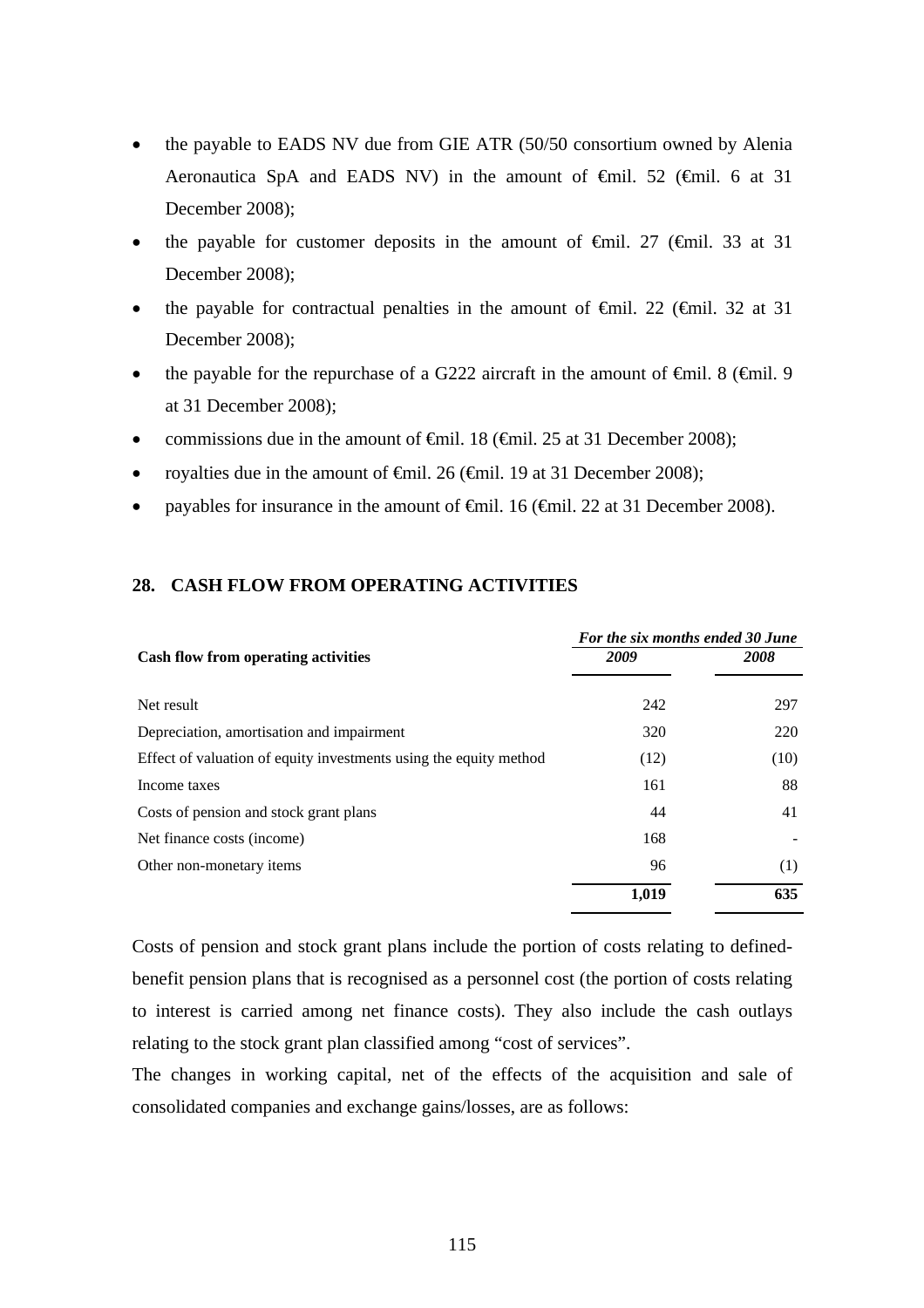|                                                 | For the six months ended 30 June |         |  |
|-------------------------------------------------|----------------------------------|---------|--|
|                                                 | 2009                             | 2008    |  |
| Inventories                                     | (530)                            | (622)   |  |
| Contract work in progress and advances received | (605)                            | (371)   |  |
| Trade receivables and payables                  | 111                              | (142)   |  |
| <b>Changes in working capital</b>               | (1,024)                          | (1,135) |  |

#### **29. EARNINGS PER SHARE**

Earnings per share (EPS) are calculated as follows:

- for basic EPS, by dividing net profit attributable to holders of ordinary shares by the average number of ordinary shares for the period less treasury shares;
- for diluted EPS, by dividing net profit by the average number of ordinary shares and the average number of ordinary shares potentially deriving from the exercise of all the option rights for stock option plans less treasury shares.

| <b>Basic EPS</b>                                                                                                                   | 30 June<br>2009 | 30 June<br>2008 |
|------------------------------------------------------------------------------------------------------------------------------------|-----------------|-----------------|
| Average number of shares for the period (in thousands) $(*)$                                                                       | 577,362         | 446,498         |
| Net result (not including minority interests) $(\widehat{\mathsf{f}}$ mil.)                                                        | 218             | 278             |
| Result of continuing operations (not including minority<br>interests) $(\widehat{\mathsf{f}}$ mil.)<br><b>Basic EPS</b>            | 218<br>0.378    | 278<br>0.623    |
| <b>Basic EPS from continuing operations</b>                                                                                        | 0.378           | 0.623           |
| <b>Diluted EPS</b>                                                                                                                 | 30 June<br>2009 | 30 June<br>2008 |
| Average number of shares for the period (in thousands) $(*)$                                                                       | 578,020         | 447,217         |
| Adjusted result (not including minority interests) (finil.)                                                                        | 218             | 278             |
| Adjusted result of continuing operations (not including<br>minority interests) $(\widehat{\mathsf{f}}$ mil.)<br><b>Diluted EPS</b> | 218<br>0.377    | 278<br>0.622    |
| Diluted EPS from continuing operations                                                                                             | 0.377           | 0.622           |

(\*) The values at 30 June 2008 have been adjusted due to the issue of new shares in consequence of Finmeccanica capital increase occurred in November 2008.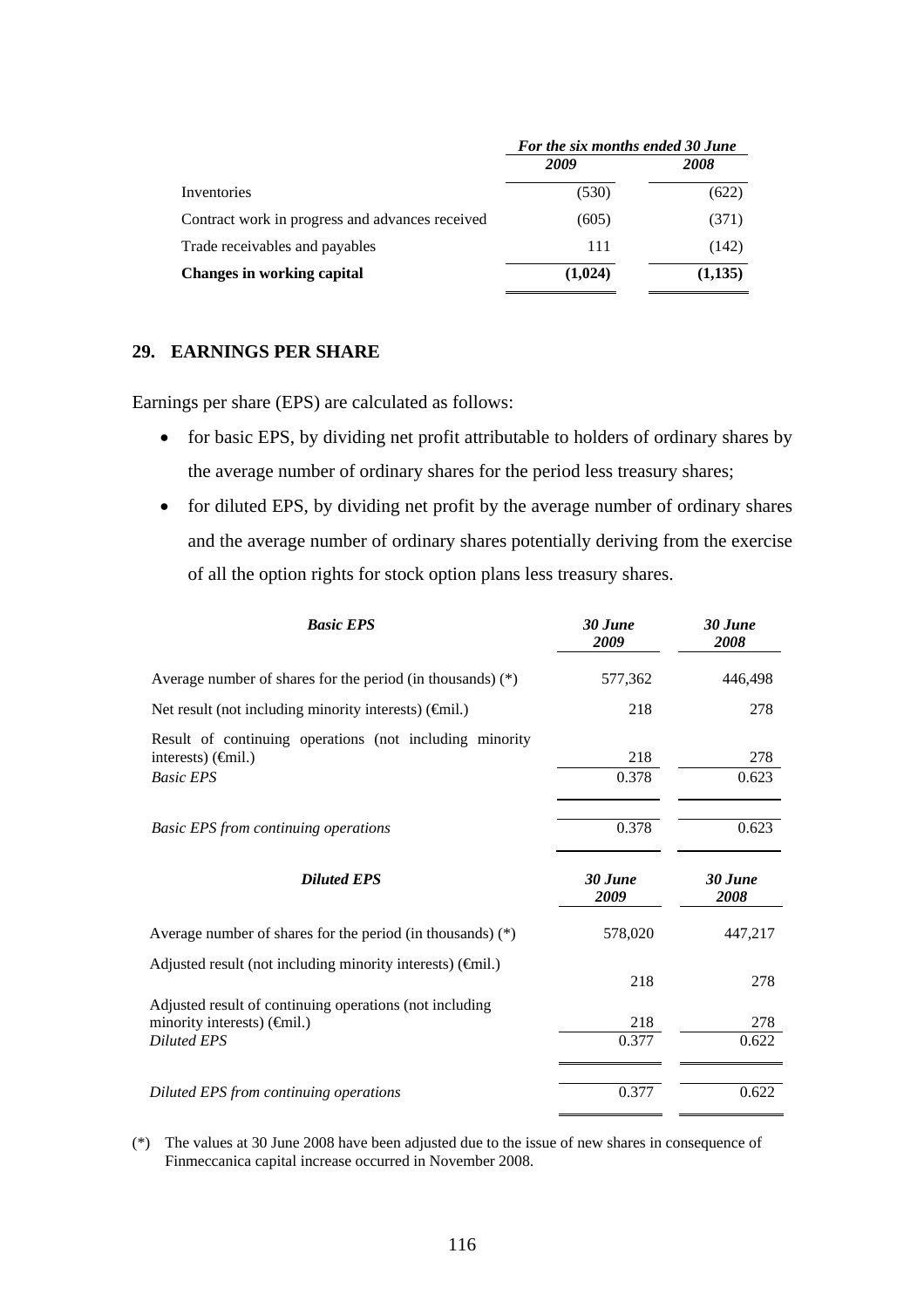#### **30. TRANSACTIONS WITH RELATED PARTIES**

In general, commercial relations with related parties are carried out at arm's length, as is settlement of the interest-bearing receivables and payables when not governed by specific contractual conditions. The following table summarises the impact on the balance sheet and income statement. The impact of transactions with related parties on cash flows is reported directly in the statement of cash flows.

| ( <i>millions of euros</i> )<br><b>RECEIVABLES AT 30 June 2009</b> | Non-<br>current<br>financial | Other<br>non-<br>current<br>receivables receivables | <b>Current</b><br>financial<br>receiva-<br>bles | <b>Trade</b><br>receiva-<br>bles | Other<br>current<br>receiva-<br>bles | <b>Total</b> |
|--------------------------------------------------------------------|------------------------------|-----------------------------------------------------|-------------------------------------------------|----------------------------------|--------------------------------------|--------------|
| <b>Subsidiaries</b>                                                |                              |                                                     |                                                 |                                  |                                      |              |
| Other companies with unit amount lower than $\epsilon$ mil. 5      |                              |                                                     | 13                                              | 6                                | $\mathbf{1}$                         | 20           |
| <b>Associates</b>                                                  |                              |                                                     |                                                 |                                  |                                      |              |
| Eurofighter Jagdflugzeug GmbH                                      |                              |                                                     |                                                 | 93                               |                                      | 93           |
| Iveco - Oto Melara Scarl                                           |                              |                                                     |                                                 | 45                               |                                      | 45           |
| Orizzonte - Sistemi Navali SpA                                     |                              |                                                     |                                                 | 43                               |                                      | 43           |
| NH Industries Sarl                                                 |                              |                                                     |                                                 | 21                               |                                      | 21           |
| Metro 5 SpA                                                        |                              |                                                     |                                                 | 12                               |                                      | 12           |
| Abruzzo Engineering Scpa                                           |                              |                                                     |                                                 | 13                               |                                      | 13           |
| Eurofighter Simulation Sistem GmbH                                 |                              |                                                     |                                                 | 9                                |                                      | 9            |
| Other companies with unit amount lower than $\epsilon$ mil. 5      | 1                            |                                                     | 1                                               | 28                               | 1                                    | 31           |
| <i>Joint ventures</i> $(*)$                                        |                              |                                                     |                                                 |                                  |                                      |              |
| <b>MBDA SAS</b>                                                    |                              |                                                     |                                                 | 73                               |                                      | 73           |
| Thales Alenia Space SAS                                            |                              |                                                     |                                                 | 28                               |                                      | 28           |
| <b>GIE ATR</b>                                                     |                              |                                                     | 8                                               | 9                                | 52                                   | 69           |
| Aviation Training International Ltd                                | 6                            |                                                     |                                                 |                                  |                                      | 6            |
| Other companies with unit amount lower than $\epsilon$ mil. 5      | 5                            |                                                     | 11                                              | 6                                | $\overline{4}$                       | 26           |
| Consortiums $(**)$                                                 |                              |                                                     |                                                 |                                  |                                      |              |
| Saturno                                                            |                              |                                                     |                                                 | 13                               |                                      | 13           |
| Trevi - Treno Veloce Italiano                                      |                              |                                                     |                                                 | 14                               |                                      | 14           |
| C.L.S. DEG                                                         |                              |                                                     |                                                 | 8                                |                                      | 8            |
| Other consortiums with unit amount lower than $\oplus$ nil. 5      |                              |                                                     | 5                                               | 24                               | 2                                    | 31           |
| <b>Total</b>                                                       | 12                           | ä,                                                  | 38                                              | 445                              | 60                                   | 555          |
| % incidence on the total for the period                            | 13.5                         | -                                                   | 5.0                                             | 5.1                              | 7.8                                  |              |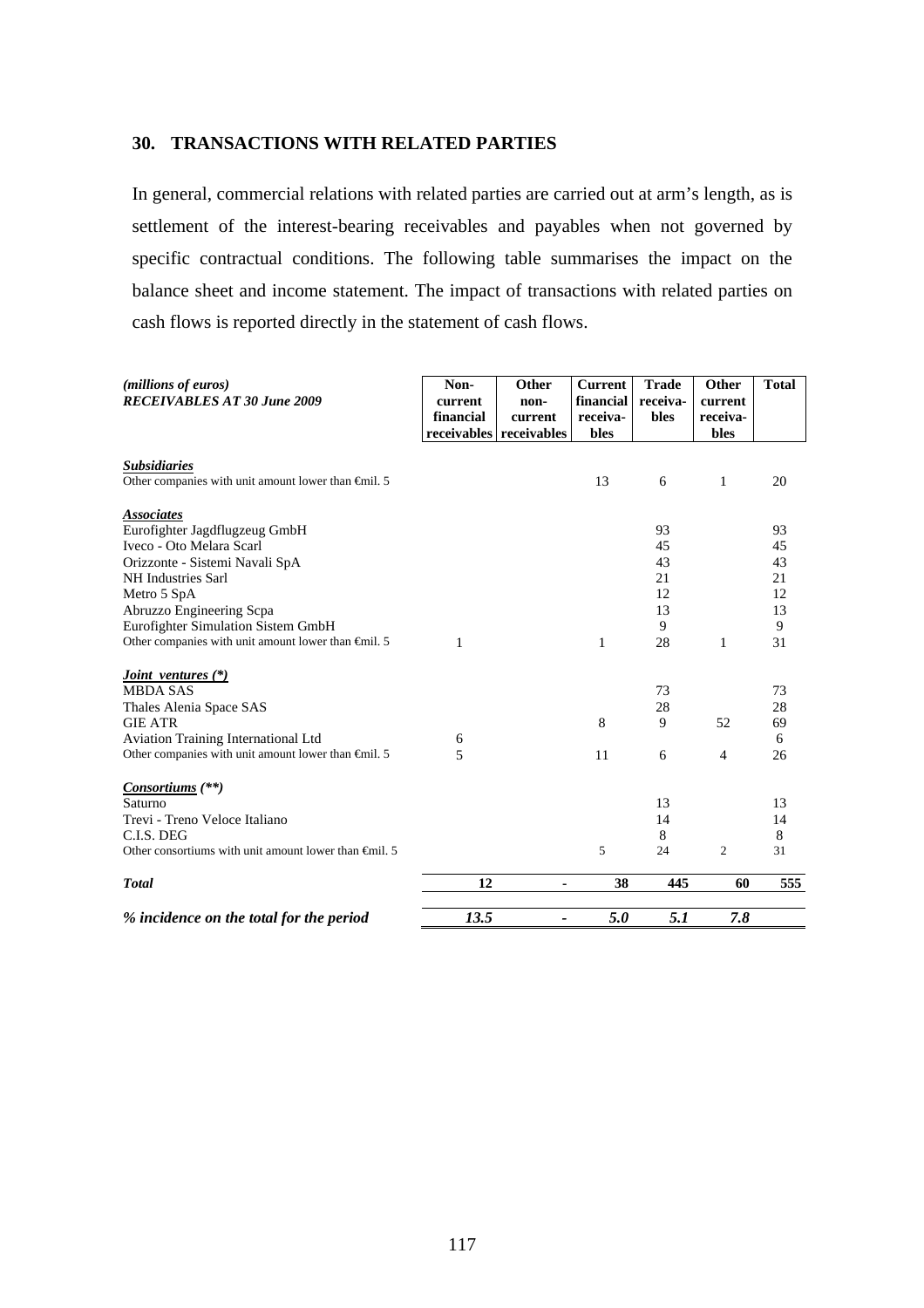| ( <i>millions of euros</i> )<br>PAYABLES AT 30 June 2009      | Non-<br>current<br>borrowings | Other<br>non-<br>current<br>payables | <b>Current</b><br>borrowings | <b>Trade</b><br>payables | Other<br>current<br>payables | <b>Total</b> | Guaran-<br>tees |
|---------------------------------------------------------------|-------------------------------|--------------------------------------|------------------------------|--------------------------|------------------------------|--------------|-----------------|
| <b>Subsidiaries</b>                                           |                               |                                      |                              |                          |                              |              |                 |
| Other companies with unit amount lower than $\epsilon$ mil. 5 |                               |                                      | 1                            | 13                       | 1                            | 15           |                 |
| <b>Associates</b>                                             |                               |                                      |                              |                          |                              |              |                 |
| Eurofighter Jagdflugzeug Gmbh                                 |                               |                                      | 96                           |                          |                              | 96           |                 |
| Iveco - Oto Melara Scarl                                      |                               |                                      |                              |                          | 24                           | 24           |                 |
| Eurosysnav SAS                                                |                               |                                      | $\tau$                       |                          |                              | 7            |                 |
| Consorzio Start SpA                                           |                               |                                      |                              | 20                       |                              | 20           |                 |
| Orizzonte-Sistemi Navali SpA                                  |                               |                                      |                              |                          |                              |              | 12              |
| Other companies with unit amount lower than $\epsilon$ mil. 5 |                               |                                      | 3                            | 14                       | 1                            | 18           |                 |
| <i><u><b>Joint ventures (*)</b></u></i>                       |                               |                                      |                              |                          |                              |              |                 |
| <b>MBDA SAS</b>                                               |                               |                                      | 562                          | 10                       |                              | 572          | 138             |
| Thales Alenia Space SAS                                       |                               |                                      | 34                           | 10                       |                              | 44           | $\overline{4}$  |
| Telespazio SpA                                                |                               |                                      |                              |                          |                              |              | 161             |
| Other companies with unit amount lower than $\epsilon$ mil. 5 |                               |                                      |                              | 6                        | $\overline{4}$               | 10           |                 |
| $Consortiums$ <sup>(**)</sup>                                 |                               |                                      |                              |                          |                              |              |                 |
| Other consortiums with unit amount lower than $\theta$ mil. 5 |                               |                                      |                              | 5                        |                              | 5            |                 |
| <b>Total</b>                                                  | ۰                             | ۰                                    | 703                          | 78                       | 30                           | 811          | 315             |
| % incidence on the total for the period                       |                               | $\overline{\phantom{a}}$             | 29.9                         | 0.6                      | 1.8                          |              |                 |

*(\*) Amounts refer to the portion not eliminated for proportionate consolidation* 

*(\*\*) Consortiums over which the Group exercises considerable influence or which are subject to joint control*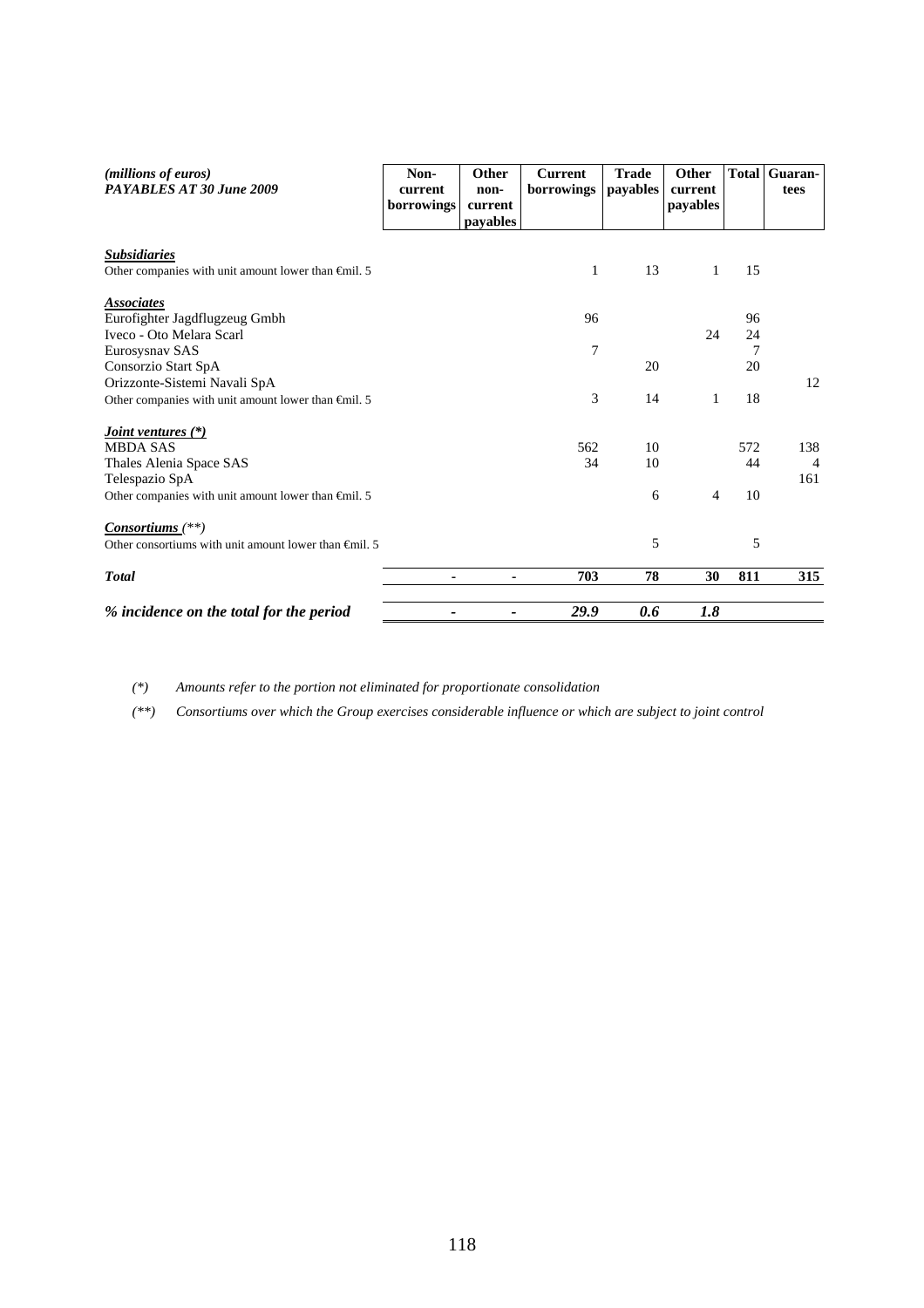| (millions of euros)<br>RECEIVABLES AT 31 DECEMBER 2008                               | Non-<br>current<br>financial<br>receivables | Other<br>non-<br>current<br>receivables | <b>Current</b><br>financial<br>receiva-<br>bles | <b>Trade</b><br>receiva-<br>bles | Other<br>current<br>receiva-<br>bles | <b>Total</b> |
|--------------------------------------------------------------------------------------|---------------------------------------------|-----------------------------------------|-------------------------------------------------|----------------------------------|--------------------------------------|--------------|
|                                                                                      |                                             |                                         |                                                 |                                  |                                      |              |
| <b>Subsidiaries</b><br>Other companies with unit amount lower than $\epsilon$ mil. 5 |                                             |                                         | 13                                              | 8                                | $\mathbf{1}$                         | 22           |
|                                                                                      |                                             |                                         |                                                 |                                  |                                      |              |
| <b>Associates</b>                                                                    |                                             |                                         |                                                 |                                  |                                      |              |
| Eurofighter Jagdflugzeug GmbH                                                        |                                             |                                         |                                                 | 92                               |                                      | 92           |
| Iveco - Oto Melara Scarl                                                             |                                             |                                         |                                                 | 65<br>36                         |                                      | 65           |
| Orizzonte - Sistemi Navali SpA<br>NH Industries Sarl                                 |                                             |                                         |                                                 | 23                               |                                      | 36<br>23     |
| Macchi Hurel Dubois SAS                                                              |                                             |                                         |                                                 | 12                               |                                      | 12           |
| Metro 5 SpA                                                                          |                                             |                                         |                                                 | 19                               |                                      | 19           |
| Abruzzo Engineering Scpa                                                             |                                             |                                         |                                                 | 9                                |                                      | 9            |
| Other companies with unit amount lower than $\epsilon$ mil. 5                        | 2                                           |                                         | 1                                               | 28                               | 1                                    | 32           |
| <i>Joint ventures</i> (*)                                                            |                                             |                                         |                                                 |                                  |                                      |              |
| <b>MBDA SAS</b>                                                                      |                                             |                                         |                                                 | 77                               |                                      | 77           |
| Thales Alenia Space SAS                                                              |                                             |                                         | 6                                               | 29                               |                                      | 35           |
| <b>GIE ATR</b>                                                                       |                                             |                                         |                                                 | 15                               | 6                                    | 21           |
| Aviation Training International Ltd                                                  | 6                                           |                                         |                                                 |                                  |                                      | 6            |
| Other companies with unit amount lower than $\epsilon$ mil. 5                        | $\overline{5}$                              |                                         | 1                                               | 5                                | 5                                    | 16           |
| Consortiums (**)                                                                     |                                             |                                         |                                                 |                                  |                                      |              |
| Saturno                                                                              |                                             |                                         |                                                 | 49                               |                                      | 49           |
| Trevi - Treno Veloce Italiano                                                        |                                             |                                         |                                                 | 15                               |                                      | 15           |
| C.I.S. DEG                                                                           |                                             |                                         |                                                 | 9                                |                                      | 9            |
| Elmac                                                                                |                                             |                                         |                                                 | 6                                |                                      | 6            |
| Other consortiums with unit amount lower than $\oplus$ nil. 5                        |                                             |                                         | 5                                               | 21                               | 1                                    | 27           |
| <b>Total</b>                                                                         | 13                                          | ٠                                       | 26                                              | 518                              | 14                                   | 571          |
| % incidence on the total for the year                                                | 16.5                                        |                                         | 3.8                                             | 11.1                             | 2.1                                  |              |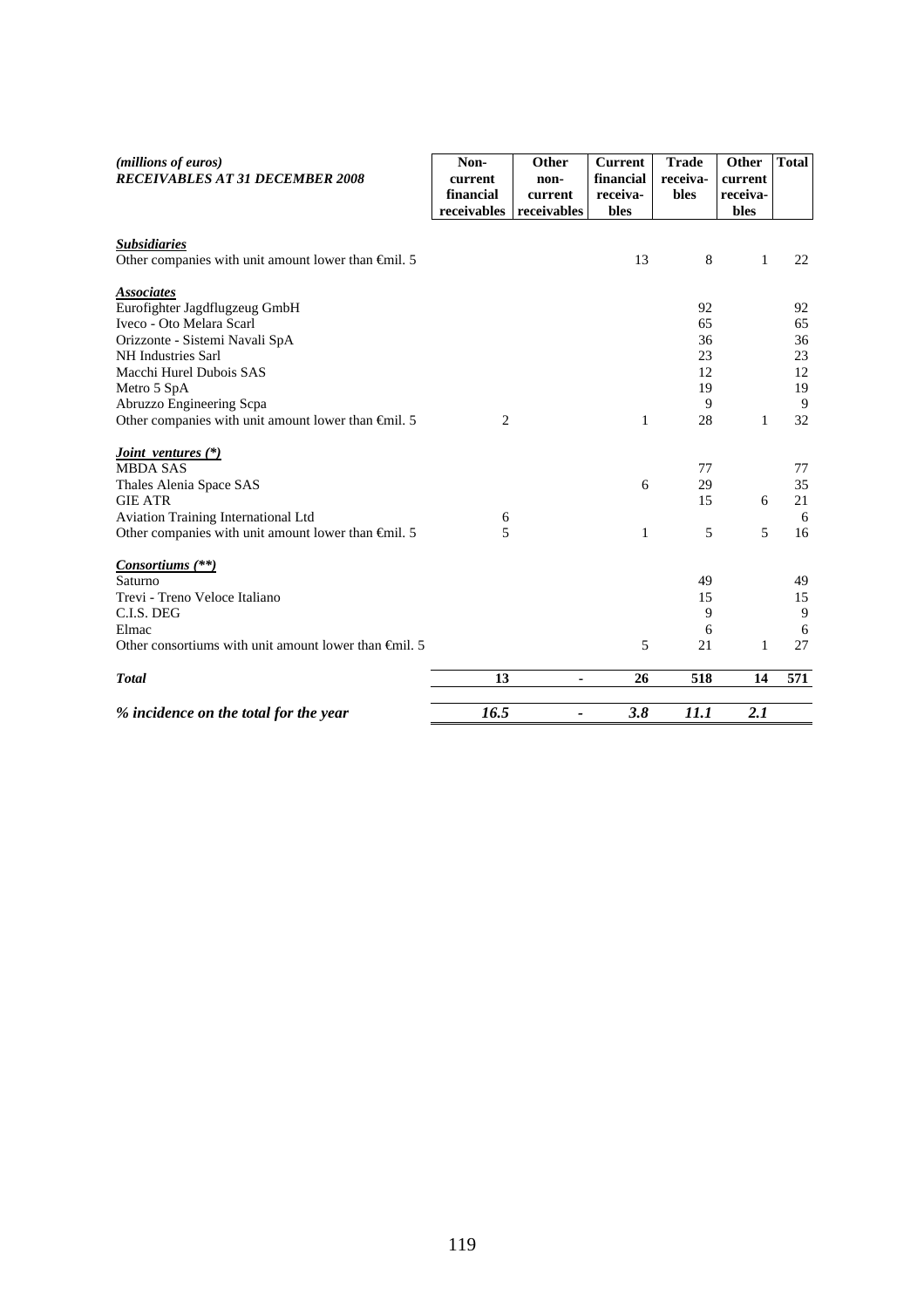| (millions of euros)<br><b>PAYABLES AT 31 DECEMBER 2008</b>    | Non-<br>current<br>borrowings | Other<br>non-<br>current<br>payables | <b>Current</b><br>borrowings | <b>Trade</b><br>payables | Other<br>current<br>payables | <b>Total</b> | Guaran-<br>tees |
|---------------------------------------------------------------|-------------------------------|--------------------------------------|------------------------------|--------------------------|------------------------------|--------------|-----------------|
| <b>Subsidiaries</b>                                           |                               |                                      |                              | 16                       | 1                            | 18           |                 |
| Other companies with unit amount lower than $\epsilon$ mil. 5 |                               |                                      | 1                            |                          |                              |              |                 |
| <b>Associates</b><br>Eurofighter Jagdflugzeug Gmbh            |                               |                                      | 62                           | $\overline{7}$           |                              | 69           |                 |
| Iveco - Oto Melara Scarl                                      |                               |                                      |                              |                          | 25                           | 25           |                 |
| Eurosysnav SAS<br>Consorzio Start SpA                         |                               |                                      | 9                            | 19                       |                              | 9<br>19      |                 |
| Orizzonte - Sistemi Navali SpA                                |                               |                                      |                              |                          |                              |              | 12              |
| Other companies with unit amount lower than $\epsilon$ mil. 5 |                               |                                      | $\overline{c}$               | 15                       | 4                            | 21           |                 |
| <i>Joint ventures</i> (*)<br><b>MBDA SAS</b>                  |                               |                                      | 544                          | 10                       |                              | 554          | 161             |
| Thales Alenia Space SAS                                       |                               |                                      | 19                           | 8                        |                              | 27           | 3               |
| Superject International SpA                                   |                               |                                      | 8                            |                          |                              | 8            |                 |
| Telespazio SpA                                                |                               |                                      | $\overline{7}$               |                          |                              | 7            | 364             |
| Other companies with unit amount lower than $\epsilon$ mil. 5 |                               |                                      |                              | 1                        | 4                            | 5            |                 |
| Consortiums (**)<br>C.I.S.DEG                                 |                               |                                      |                              |                          |                              |              | 1               |
| Other consortiums with unit amount lower than $\oplus$ nil. 5 |                               |                                      |                              | 8                        |                              | 8            |                 |
| <b>T</b> otal                                                 |                               |                                      | 652                          | 84                       | 34                           | 770          | 541             |
| % incidence on the total for the year                         |                               |                                      | 28.8                         | 1.8                      | 2.2                          |              |                 |

*(\*) Amounts refer to the portion not eliminated for proportionate consolidation* 

*(\*\*) Consortiums over which the Group exercises considerable influence or which are subject to joint control*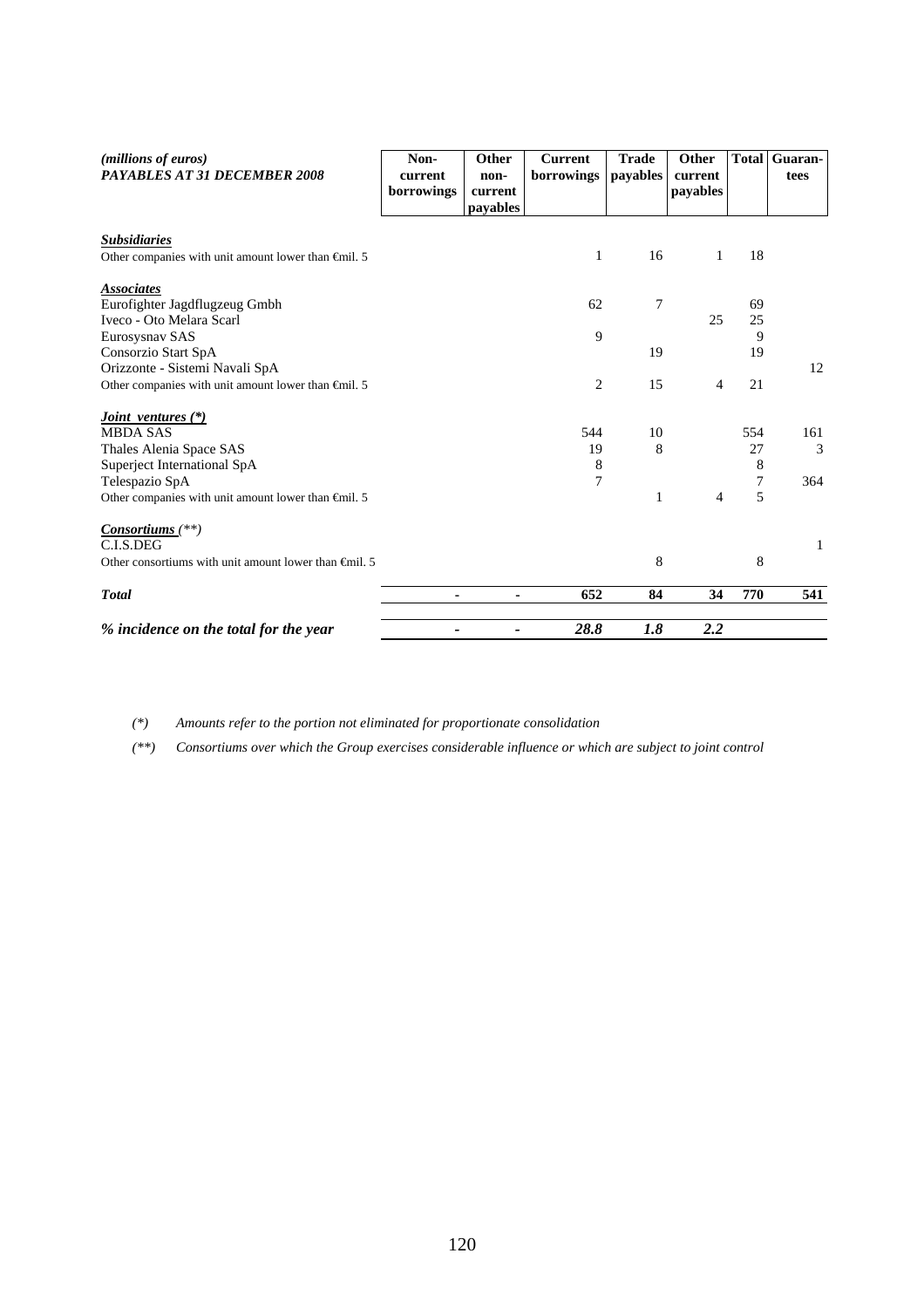|                                                               | Revenue        | Other     | <b>Costs</b>   | <b>Finance</b> | <b>Finance</b> |
|---------------------------------------------------------------|----------------|-----------|----------------|----------------|----------------|
| (millions of euros) 30 June 2009                              |                | operating |                | income         | costs          |
|                                                               |                | income    |                |                |                |
| <b>Subsidiaries</b>                                           |                |           |                |                |                |
| Alifana Due Scrl                                              | 7              |           | 7              |                |                |
| Other companies with unit amount lower than $\epsilon$ mil. 5 | $\overline{2}$ |           | 6              |                |                |
| <b>Associates</b>                                             |                |           |                |                |                |
| Eurofighter Jagdflugzeug GmbH                                 | 285            |           |                |                |                |
| Iveco - Oto Melara Scarl                                      | 67             |           |                |                |                |
| Orizzonti - Sistemi Navali SpA                                | 29             |           |                |                |                |
| NH Industries Sarl                                            | 21             |           | 17             |                |                |
| <b>International Metro Service Srl</b>                        |                |           |                |                |                |
| Eurofighter Simulation System GmbH                            | 13             |           |                |                |                |
| Macchi Hurel Dubois SAS                                       | 11             |           |                |                |                |
| Consorzio Start SpA                                           |                |           | 10             |                |                |
| Eurosysnav SAS                                                | 8              |           |                |                |                |
| Euromids SAS                                                  | 7              |           |                |                |                |
| Metro 5 S.p.A.                                                | 7              |           |                |                |                |
| Other companies with unit amount lower than $\epsilon$ mil. 5 | 12             |           | 8              | 6              | 1              |
| $J. V./(*)$ .                                                 |                |           |                |                |                |
| <b>GIE ATR</b>                                                | 57             |           |                |                |                |
| <b>MBDA SAS</b>                                               | 45             |           |                |                | 5              |
| Thales Alenia Space SAS                                       | 15             |           |                |                |                |
| Other companies with unit amount lower than $\epsilon$ mil. 5 | $\overline{2}$ |           | 8              |                |                |
| <i>Consortiums</i> (**)                                       |                |           |                |                |                |
| Saturno                                                       | 41             |           |                |                |                |
| Other consortiums with unit amount lower than $\oplus$ nil. 5 | 11             |           | $\overline{2}$ |                |                |
| Total                                                         | 640            | ۰         | 58             | 6              | 6              |
| % incidence on the total for the period                       | 7.5            |           | 1.1            | 0.9            | 0.7            |
|                                                               |                |           |                |                |                |

*(\*) Amounts refer to the portion not eliminated for consolidation* 

*(\*\*) Consortiums over which the Group exercises considerable influence or which are subject to joint control*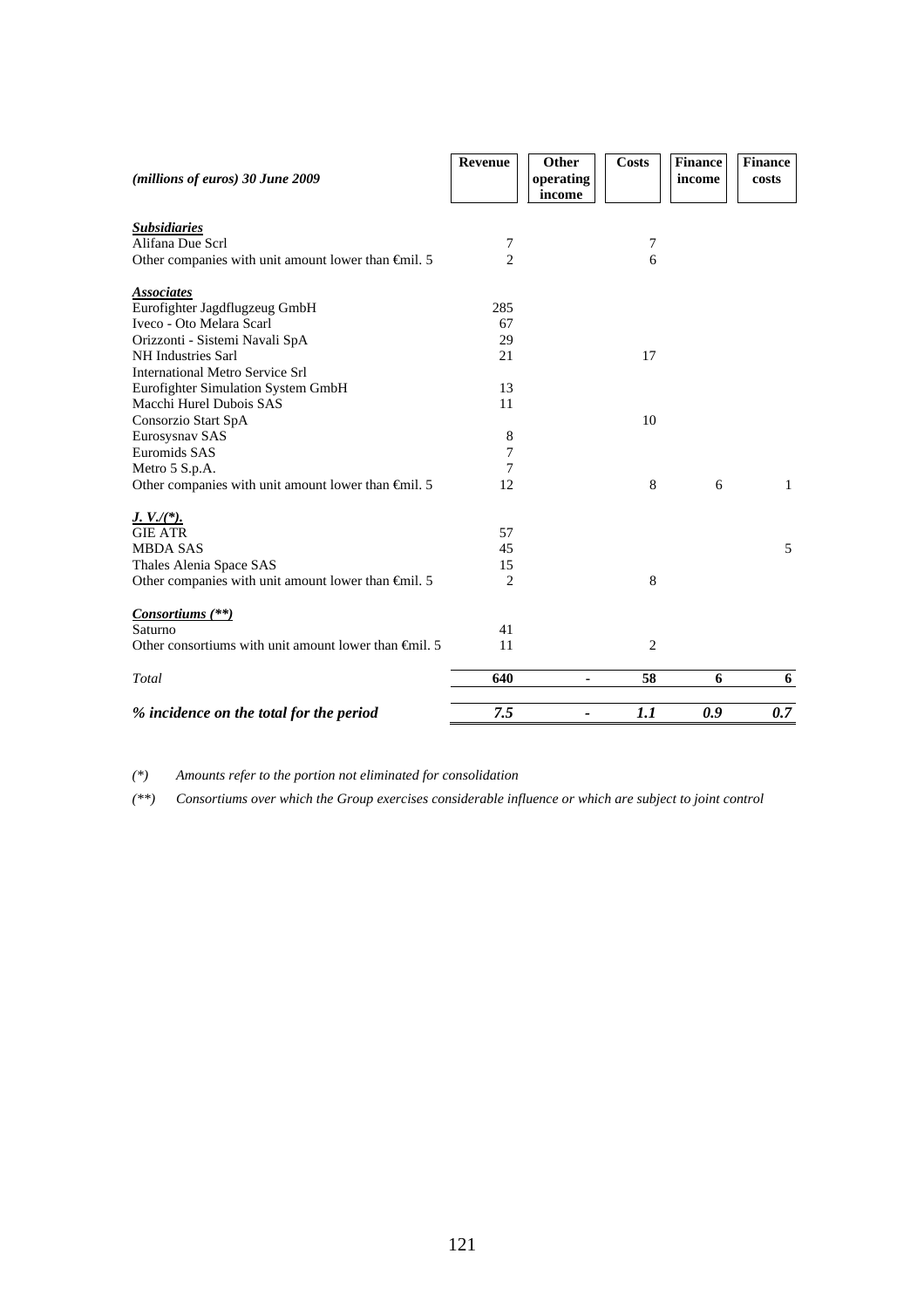| (millions of euros) 30 June 2008                                                     | Revenue | Other<br>operating<br>income | Costs          | Finance<br>income | <b>Finance</b><br>costs |
|--------------------------------------------------------------------------------------|---------|------------------------------|----------------|-------------------|-------------------------|
| <b>Subsidiaries</b><br>Other companies with unit amount lower than $\epsilon$ mil. 5 | 2       |                              | 10             |                   |                         |
|                                                                                      |         |                              |                |                   |                         |
| <b>Associates</b>                                                                    |         |                              |                |                   |                         |
| Eurofighter Jagdflugzeug GmbH                                                        | 258     |                              |                |                   |                         |
| Iveco - Oto Melara Scarl                                                             | 58      |                              | 1              |                   | 2                       |
| NH Industries Sarl                                                                   | 44      |                              |                |                   |                         |
| Orizzonti - Sistemi Navali SpA                                                       | 30      |                              |                |                   |                         |
| Macchi Hurel Dubois SAS                                                              | 14      |                              |                |                   |                         |
| Euromids SAS                                                                         | 12      |                              |                |                   |                         |
| Abruzzo Engineering Scpa                                                             | 12      |                              |                |                   |                         |
| Eurofighter Simulation Systems GmbH                                                  | 9       |                              |                |                   |                         |
| Eurosysnav SAS                                                                       | 8       |                              |                |                   |                         |
| Other companies with unit amount lower than $\epsilon$ mil. 5                        | 13      | 1                            | 10             |                   |                         |
| $J. V.$ $(*)$ .                                                                      |         |                              |                |                   |                         |
| <b>GIE ATR</b>                                                                       | 54      |                              | 4              |                   |                         |
| <b>MBDA SAS</b>                                                                      | 40      |                              |                |                   | 10                      |
| Thales Alenia Space SAS                                                              | 17      |                              | $\overline{2}$ |                   | 1                       |
| Other companies with unit amount lower than $\epsilon$ mil. 5                        | 2       |                              |                | 1                 |                         |
| Consortiums (**)                                                                     |         |                              |                |                   |                         |
| Saturno                                                                              | 49      |                              |                |                   |                         |
| Other consortiums with unit amount lower than $\epsilon$ mil. 5                      | 8       |                              | $\frac{2}{2}$  |                   |                         |
| <b>Total</b>                                                                         | 630     | 1                            | 31             | 1                 | 13                      |
| % incidence on the total for the period                                              | 10.9    | 0.5                          | 0.8            | 0.2               | 3.0                     |

 $(*)$ Amounts refer to the portion not eliminated for consolidation

 $($ \*\*) Consortiums over which the Group exercises considerable influence or which are subject to joint control

For the Board of Directors<br>the Chairman and Chref Executive Officer<br>(Pier Francesco Guarguaglini)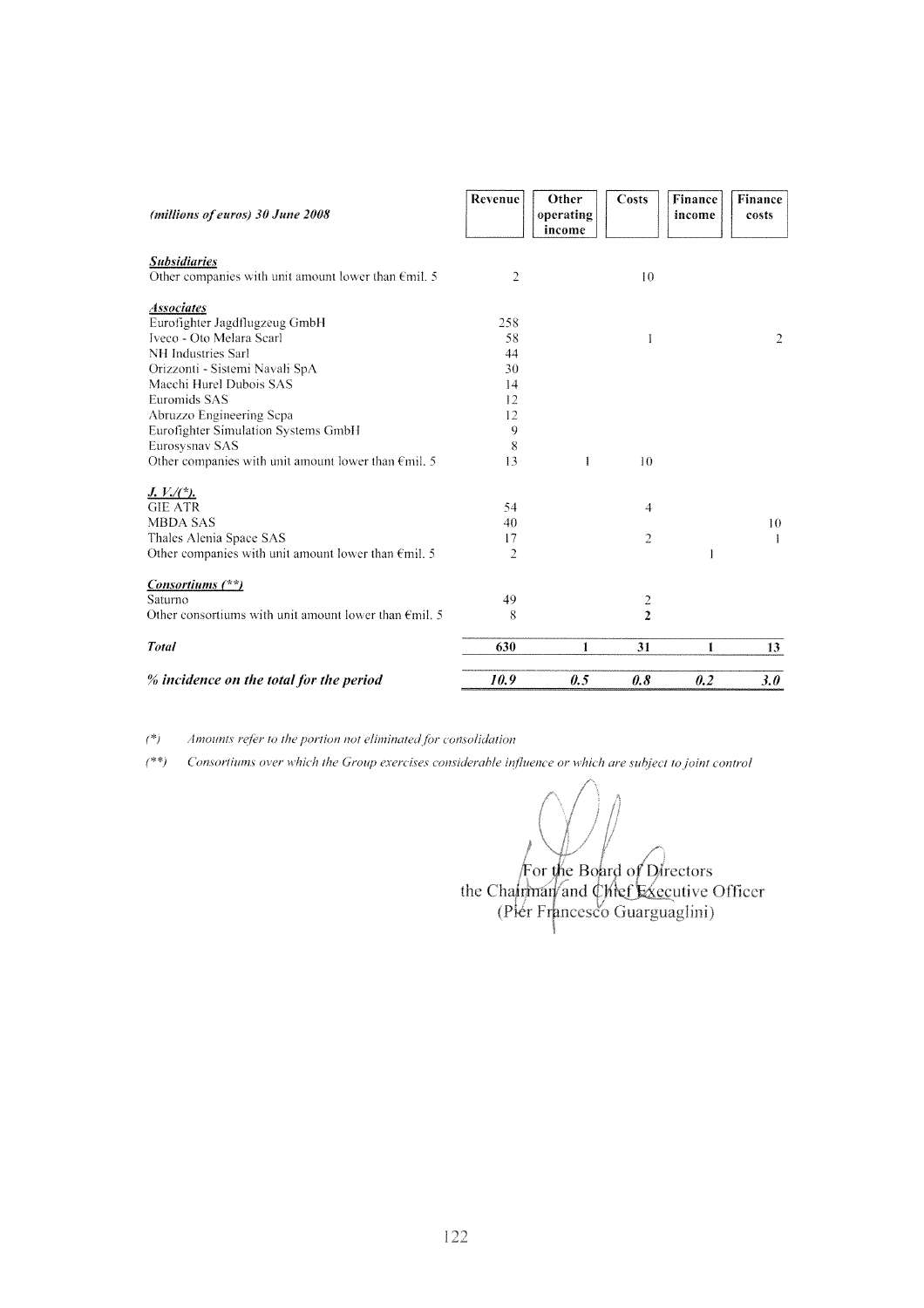#### Certification of the condensed consolidated interim financial statements pursuant to art. 81-ter of Consob Regulation no. 11971 of 14 May 1999, as amended

- $\mathbf{I}$ . The undersigned, Pier Francesco Guarguaglini, Chairman and Chief Executive Officer, and Alessandro Pansa, the manager in charge of the preparation of the company accounting documents of Finmeccanica S.p.A., certify, in accordance with Art. 154-bis, paragraphs 3 and 4 of Legislative Decree 58 of 24 February 1998:
	- the appropriateness of the financial report with regard to the nature of the business; and
	- the effective application of administrative and accounting procedures in preparing the condensed consolidated interim financial statements at 30 June 2009.
- 2. Nothing significant to report.
- It is also certified that:  $\mathcal{R}$ 
	- 3.1 the condensed consolidated interim financial statements:
	- were prepared in accordance with the international accounting standards endorsed by the  $a<sub>z</sub>$ European Community pursuant to Regulation (EC) no. 1606/2002 of 19 July 2002 of the European Parliament and Council;
	- $h$ correspond to the entries in the books and accounting records;
	- provide a true and fair representation of the performance and financial position of the issuer  $\mathcal{C}$ and all the companies included in the scope of consolidation.
	- 3.2 the interim report on operations contains a reliable analysis of the reference to important events that occurred during the first six months of the year and their impact on the condensed consolidated interim financial statements, along with a description of the primary risks and uncertainties for the remaining six months of the year. The interim report on operations also includes a reliable analysis of the information on significant transactions with related parties.

This certification is also made pursuant to and for the purposes of Art. 154-bis, paragraph 2, of Legislative Decree no. 58 of 24 February 1998.

Rome, 29 July  $200\overline{9}$ Chairman and Chief Executive Officer Pier Francesco Guarguaglini

Manager in charge of the preparation of company accounting documents Alessandro Pansa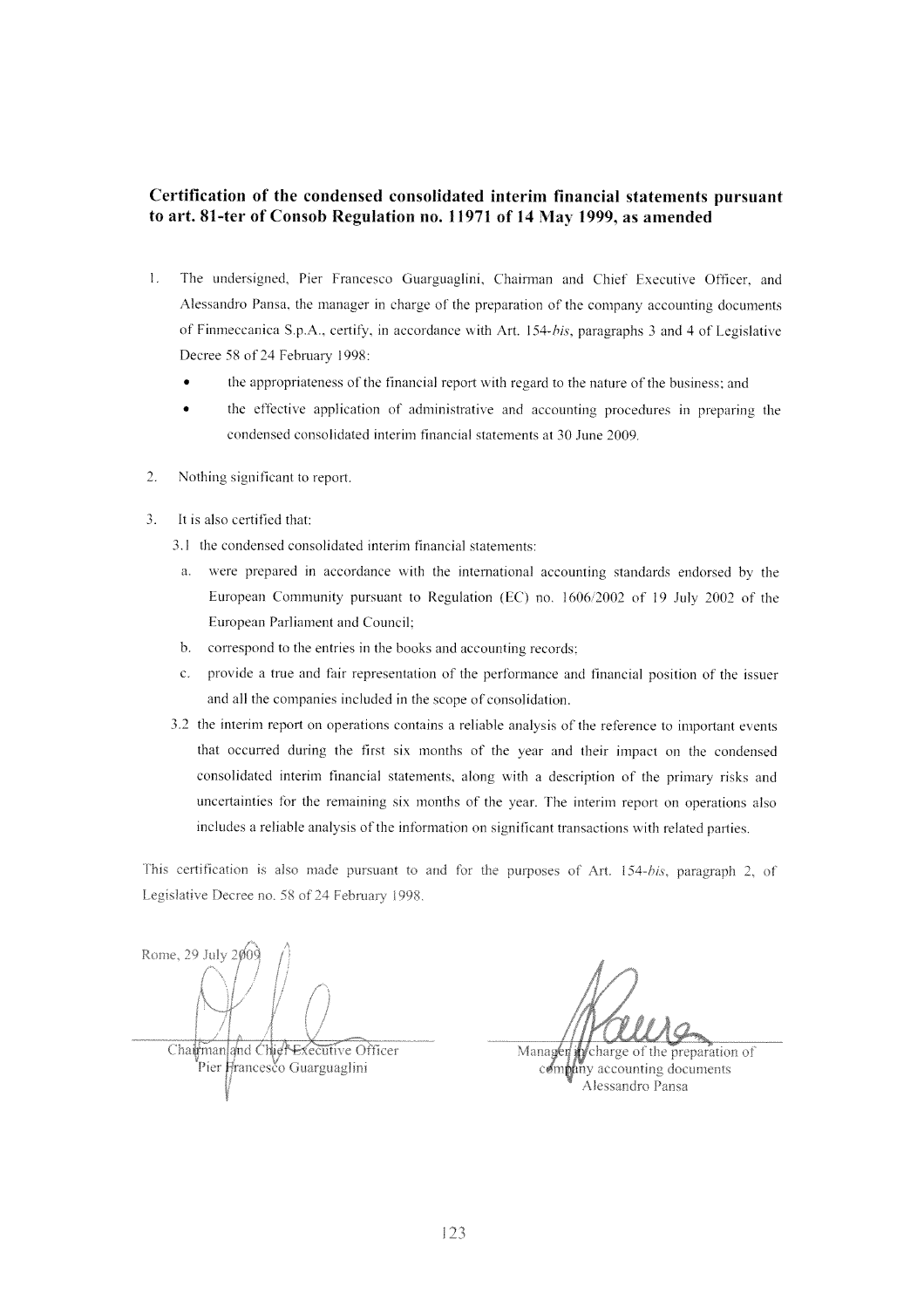## PRICEWATERHOUSE COPERS CO

**AUDITORS' REPORT ON THE REVIEW OF CONDENSED CONSOLIDATED INTERIM FINANCIAL STATEMENTS** 

**FINMECCANICA SPA** 

**CONDENSED CONSOLIDATED INTERIM** FINANCIAL STATEMENTS AS OF 30 JUNE 2009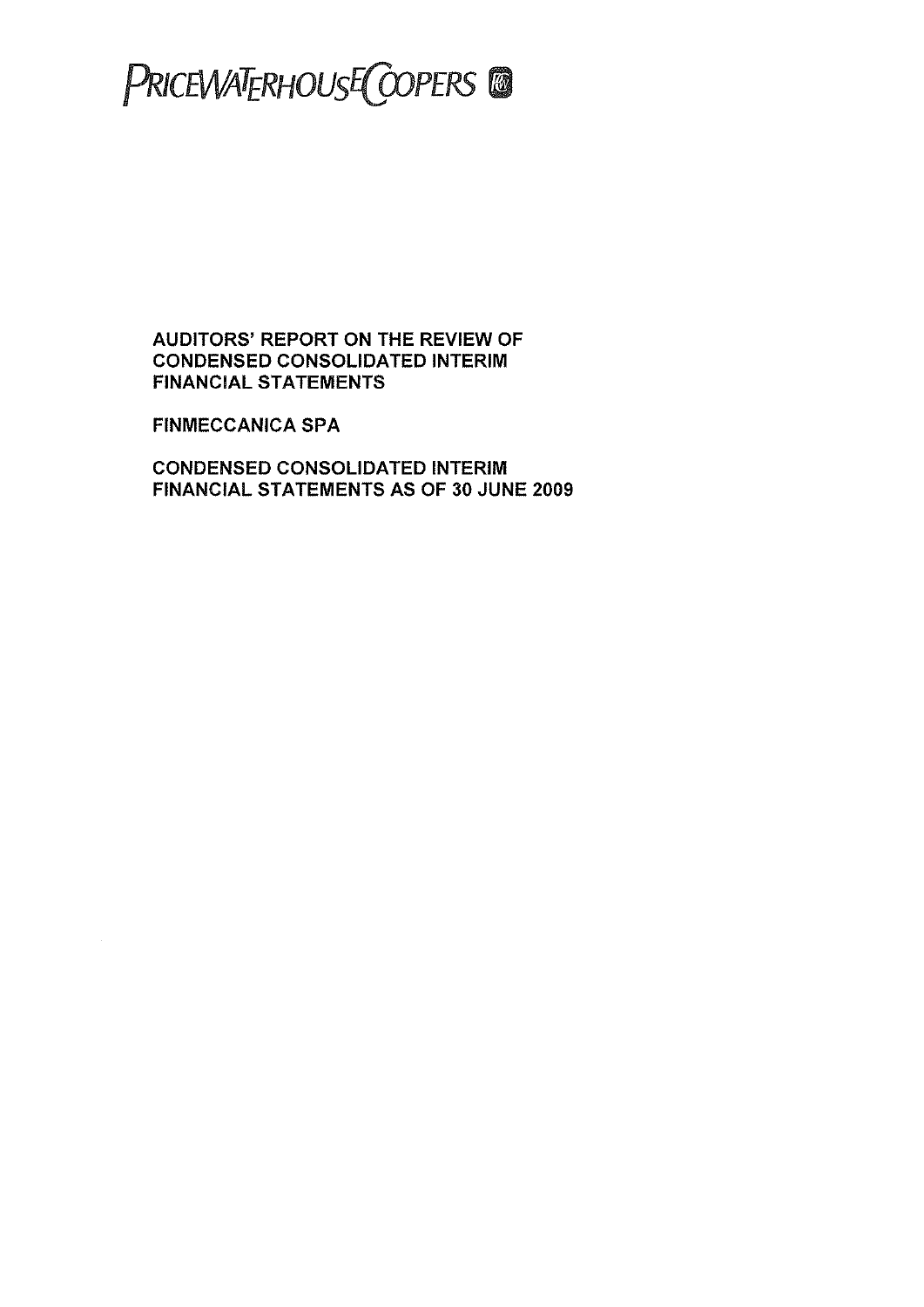### PRICEWATERHOUSE COPERS CO

#### AUDITORS' REPORT ON THE REVIEW OF CONDENSED CONSOLIDATED INTERIM FINANCIAL STATEMENTS FOR THE SIX MONTHS ENDED 30 JUNE 2009

To the Shareholders of Finmeccanica SpA

We have reviewed the condensed consolidated interim financial statements  $\mathbf{1}$ of Finmeccanica SpA and subsidiaries (Finmeccanica Group) as of 30 June 2009 and for the six months then ended, comprising the balance sheet, income statement, statement of changes in shareholders' equity, cash flow statement, statement of recognised income and expenses and related explanatory notes. Finmeccanica SpA's Directors are responsible for the preparation of the condensed consolidated interim financial statements in accordance with the international accounting standard IAS 34, applicable to interim financial reporting, as adopted by the European Union. Our responsibility is to issue this report based on our review.

 $\overline{2}$ Our work was conducted in accordance with the criteria for a review recommended by the National Commission for Companies and the Stock Exchange (CONSOB) with Resolution no. 10867 of 31 July 1997. The review consisted principally of inquiries of company personnel about the information reported in the condensed consolidated interim financial statements and about the consistency of the accounting principles utilised therein as well as the application of analytical review procedures on the data contained in the above mentioned consolidated financial statements. The review excluded certain auditing procedures such as compliance testing and verification and validation tests of the assets and liabilities and was therefore substantially less in scope than an audit performed in accordance with generally accepted auditing standards. Accordingly, unlike an audit on the annual consolidated financial statements, we do not express a professional audit opinion on the condensed consolidated interim financial statements.

Regarding the comparative amounts of the consolidated financial statements of the prior year and the condensed consolidated interim financial statements of the prior year presented in the condensed consolidated interim financial statements, reference should be made to our reports dated 6 April 2009 and 7 August 2008, respectively.

Sede legale e amministrativa: Milano 20149 Via Monte Rosa 91 Tel. 0277851 Fax 027785240 Cap. Soc. 3.754.400,00 Euro i.v., C.F. e P. IVA e Reg. Imp. Milano 12979880155 Iscritta al n. 43 dell'Albo Consob - Altri Uffici: Bari 70124 Via Don Luigi Guanella 17 Tel. 0805640211 - Bologna 40122 Via delle Lame 111 Tel. 051526611 - Brescia 25123 Via Borgo Pietro Wuhrer 23 Tel. 0303697501 -Firenze 50121 Viale Gramsci 15 Tel. 0552482811 - Genova 16121 Piazza Dante 7 Tel. 01029041 - Napoli 80121 Piazza dei Martin 30 Tel. 08136181 - Padova 35138 Via Vicenza 4 Tel. 049873481 - Palermo 90141 Via Marchese Ugo 60 Tel. 091349737 Parma 43100 Viale Tanara 20/A Tel. 0521242848 - Roma 00154 Largo Fochetti 29 Tel. 06570251 - Torino 10129 Corso Montevecchio 37 Tel. 011556771 - Trento 38100 Via Grazioli 73 Tel. 0461237004 - Treviso 31100 Viale Felissent 90 Tel. 0422696911 - Trieste 34125 Via Cesare Battisti 18 Tel. 0403480781 - Udine 33100 Via Poscolle 43 Tel. 043225789 - Verona 37122 Corso Porta Nuova 125 Tel. 0458002561